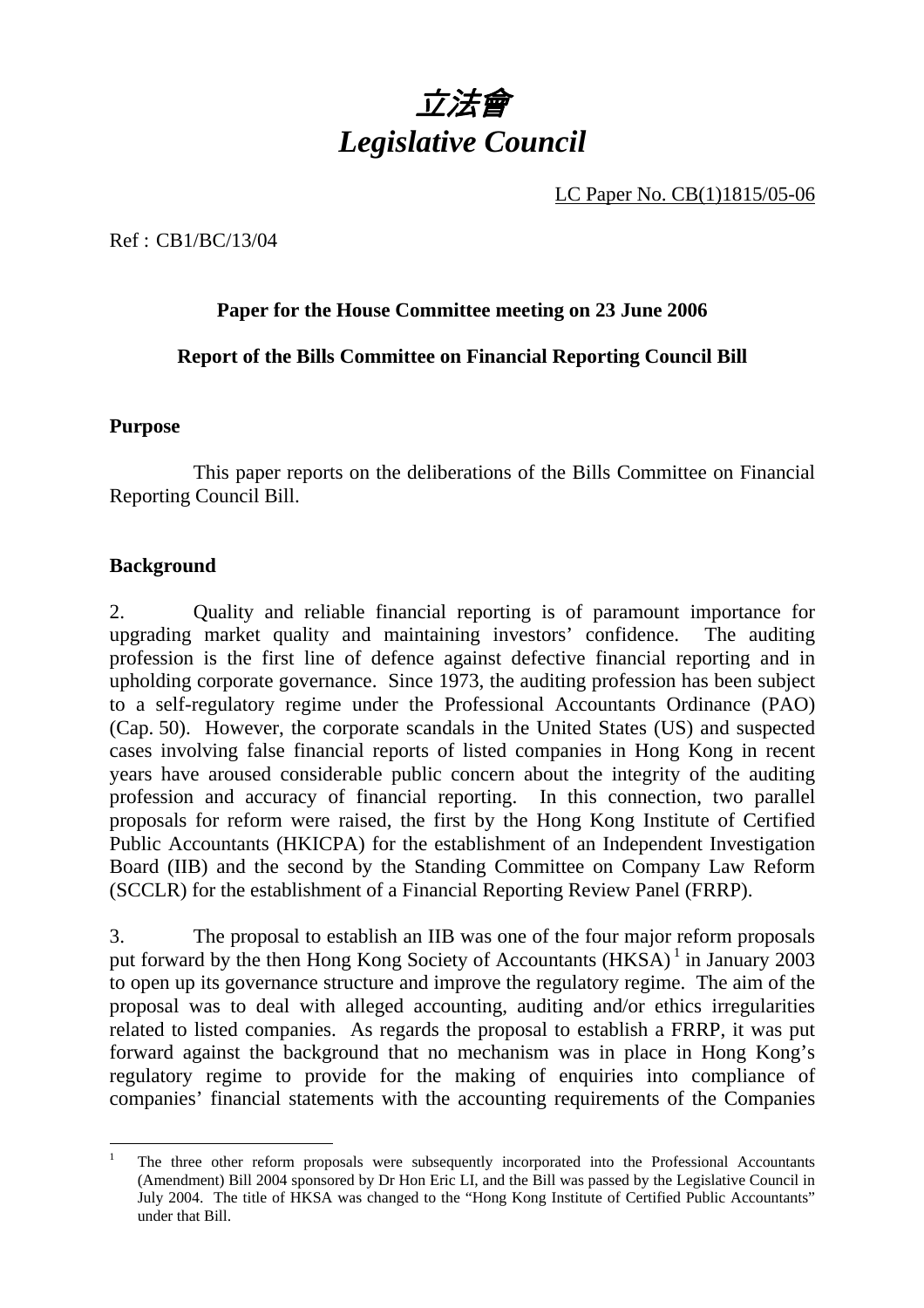Ordinance (CO) (Cap. 32), nor was there any requirement for directors to revise and re-issue financial statements. The SCCLR, in its Consultation Paper on Phase I of the Corporate Governance Review issued in July 2001, proposed the setting up of a body with authority to investigate financial statements and enforce any necessary changes to companies' financial statements.

4. In September 2003, the Administration issued a consultation paper to seek public views on the two proposals. A majority of the respondents supported the establishment of the IIB and the establishment of the FRRP. When the Panel on Financial Affairs (FA Panel) was briefed on 2 April 2004 on the outcome of the public consultation on the two reform proposals, members noted the Administration's proposal to establish an independent governing board to oversee both the IIB and FRRP so that there would be one independent entity overseeing auditors and financial statements preparers. The Administration indicated that it would continue the discussion with the parties concerned on the details of the proposals and funding arrangements, and prepare the legislative amendments for implementing the proposals.

5. In early 2005, the Administration, in consultation with HKICPA, Hong Kong Exchanges and Clearing Limited (HKEx), and Securities and Futures Commission (SFC), proposed to establish a new statutory body to be called the Financial Reporting Council (FRC). The FRC would oversee both the Audit Investigation Board (AIB) (i.e. IIB in HKICPA's original proposal) and the Financial Reporting Review Committee(s) (FRRC) (i.e. FRRP in the SCCLR's original proposal). The Administration conducted a second round of public consultation on the detailed proposals about the FRC, and then briefed the FA Panel on the detailed proposals and the outcome of the consultation on 7 March and 6 May 2005 respectively. A great majority of members of the Panel indicated support in principle for the proposal to establish the FRC to enhance the oversight of the public interest activities of auditors and the transparency of the self-regulatory regime of the accounting profession. A number of concerns were, however, raised on the proposal, including whether the function of the FRC should be purely investigatory; whether a review mechanism on the actions of the FRC should be set up; and the funding arrangements for the FRC.

6. On 29 June 2005, the Administration introduced the Financial Reporting Council Bill (the Bill) into the Legislative Council (LegCo).

# **The Bill**

7. The principal objects of the Bill are to provide for  $\rightarrow$ 

- (a) the establishment of a FRC:
	- (i) to investigate irregularities committed by auditors of listed entities in the audit of accounts; and irregularities committed by reporting accountants of listed entities in the preparation of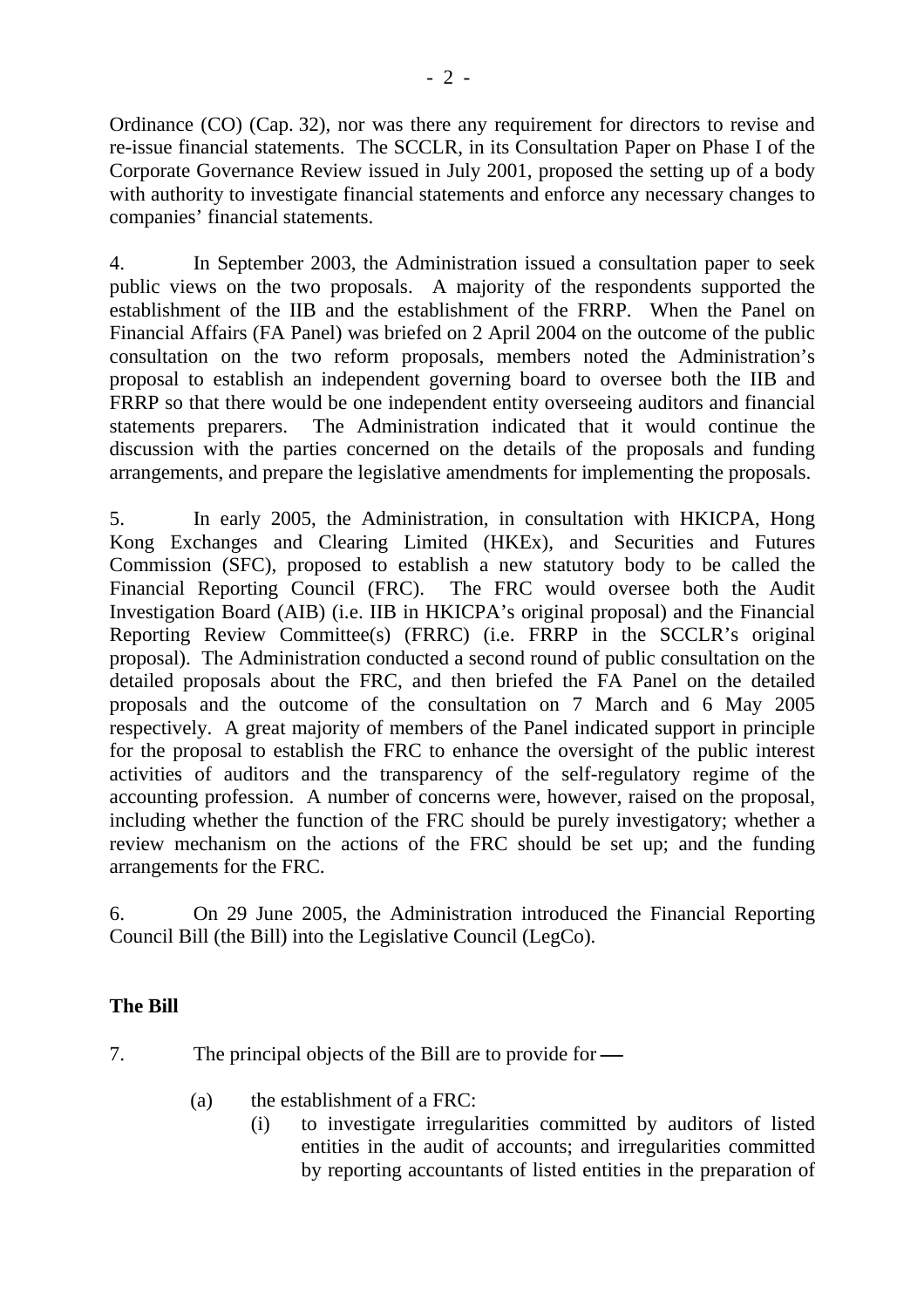financial reports for prospectuses or other listing documents; and

- (ii) to enquire into non-compliances with legal, accounting or regulatory requirements in the financial reports of listed entities;
- (b) the establishment of an AIB to conduct the investigations mentioned in item (a)(i) above; and
- (c) the appointment by the FRC of a FRRC to conduct the enquiries mentioned in item (a)(ii) above.

## **The Bills Committee**

8. The House Committee agreed at its meeting on 8 July 2005 to form a Bills Committee to study the Bill. The Bills Committee first met on 19 July 2005 and Hon TAM Heung-man was elected Chairman. The membership list of the Bills Committee is in **Appendix I**.

9. Given that the Bill is a new piece of legislation containing 81 clauses and six schedules, the Bills Committee has invited the Administration to propose a work plan to facilitate the scrutiny of the Bill. According to the work plan proposed by the Administration in September 2005, it was estimated that, in addition to the first two meetings already held, 14 more meetings were required to examine the policy and drafting issues involved in the Bill. The Administration's tentative target was that the scrutiny of the Bill would be completed by June 2006 with a view to resuming the Second Reading debate on the Bill in July 2006 (i.e. before the close of the 2005-06 session). The Bills Committee endorsed the proposed work plan and scheduled a series of meetings up to June 2006. The Bills Committee completed its scrutiny work at its  $20<sup>th</sup>$  meeting on 16 June 2006.

10. The Bills Committee has also invited the public to give views on the Bill. It received oral representation or written submissions from 37 organizations/individuals/academic. The list of the organizations/individuals/academic concerned is in **Appendix II**.

## **Deliberations of the Bills Committee**

11. While the proposed establishment of the FRC has received support from a number of accountancy professional bodies and other bodies, the Bills Committee is aware of a few submissions expressing reservations on the need to establish this new statutory body. There were also suggestions on whether it would be more appropriate to house the relevant functions of the proposed FRC in the HKICPA or the SFC instead. Hence, the first and foremost task of the Bills Committee is to examine the need for the establishment of the FRC.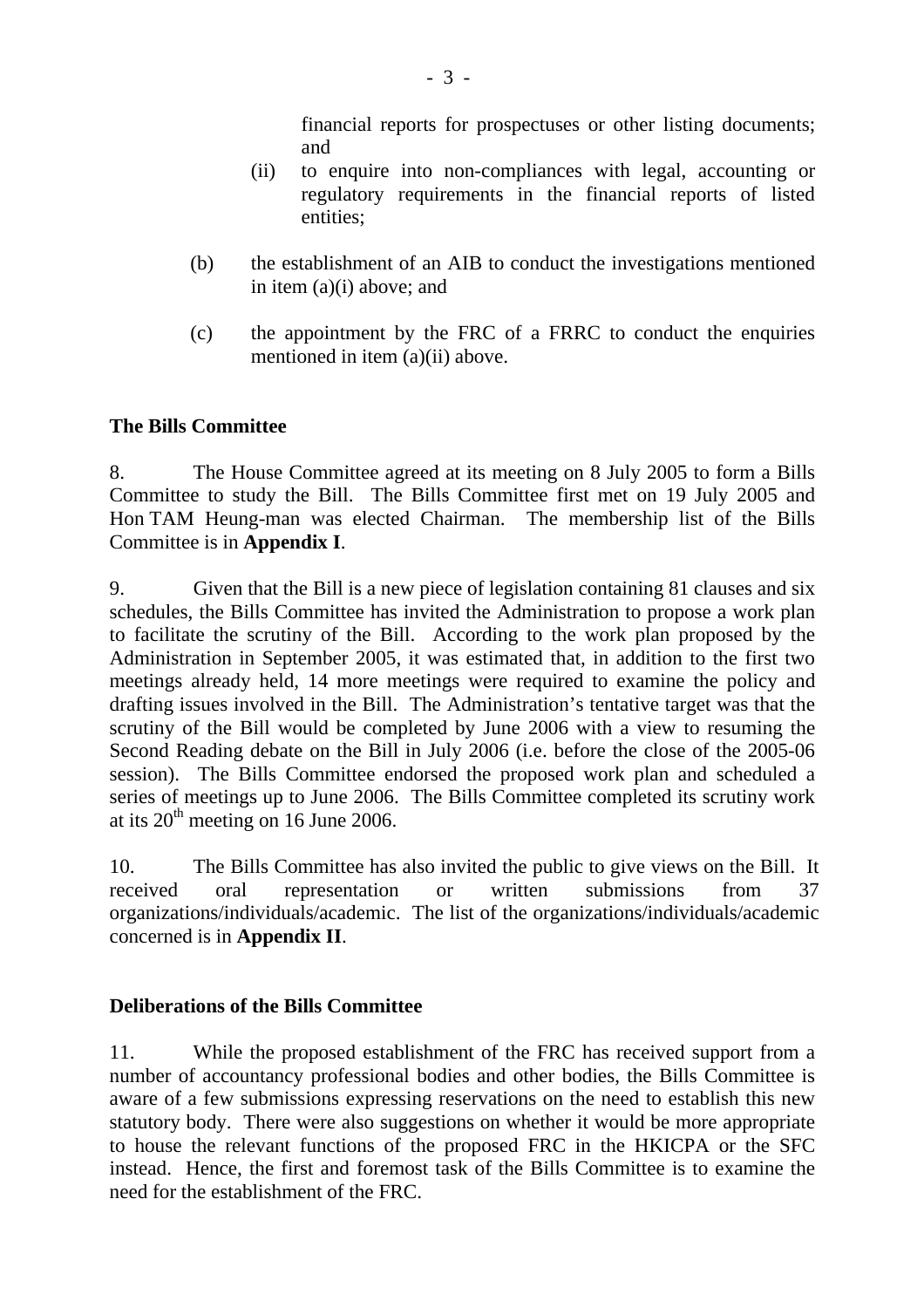12. The Bills Committee notes that the proposal to establish an investigatory body independent of the professional accountancy bodies was initiated by the then HKSA in 2003, with a view to addressing the issue that a greater degree of independence is required to investigate auditing irregularities in relation to listed entities. The proposal was made in the context of the notable corporate failures (for example, Enron and Worldcom) in other parts of the world over the past years which highlighted the need to enhance public confidence in the auditing profession and the effectiveness, transparency and accountability of the regulatory regime. Given the wide support received during the two public consultations conducted in 2003 and 2005, the Administration considers it justified to establish the FRC as a new statutory body. The Administration also considers it not appropriate to put the proposed FRC under the SFC. Unlike the situation in Australia and the US but similar to that in the United Kingdom (UK), a certified public accountant in Hong Kong does not need to be registered with a securities regulator before becoming a company auditor. In this connection, although the SFC possesses powers to investigate market misconduct and licensed securities and futures intermediaries, the HKICPA has pointed out that it is not within the functions of the SFC under section 5 of the Securities and Futures Ordinance (SFO) (Cap. 571) to investigate the conduct of certified public accountants in respect of suspected breaches of accounting and/or professional standards.

13. The Bills Committee supports the Administration's proposal to establish the FRC to enhance the regulation of auditors and the quality of financial reporting of listed entities. The proposal is necessary as it has a significant bearing on enhancing Hong Kong's corporate governance regime and investor confidence. In this connection, the Bills Committee has examined the Bill in detail to ensure that the new statutory body will achieve its intended purposes. In particular, the Bills Committee has examined the following major issues and drawn reference to the practices of some other jurisdictions:

- (a) Organizational structure and composition.
- (b) Terms and conditions of appointment of members and the CEO, and related issues, including:
	- Tenure of appointed members of the FRC;
	- Remuneration for members of the FRC;
	- **Remuneration for the CEO;**
	- Recruitment arrangement for the CEO;
	- Policy governing post-termination employment of the CEO; and
	- Removal of members of FRC, AIB and FRRC, and the CEO.

## (c) Functions and powers, including:

- Functions of the FRC;
- ! Jurisdiction and investigatory powers of the AIB;
- Enquiry powers of the FRRC; and
- ! Information-gathering requirements of the AIB and FRRC.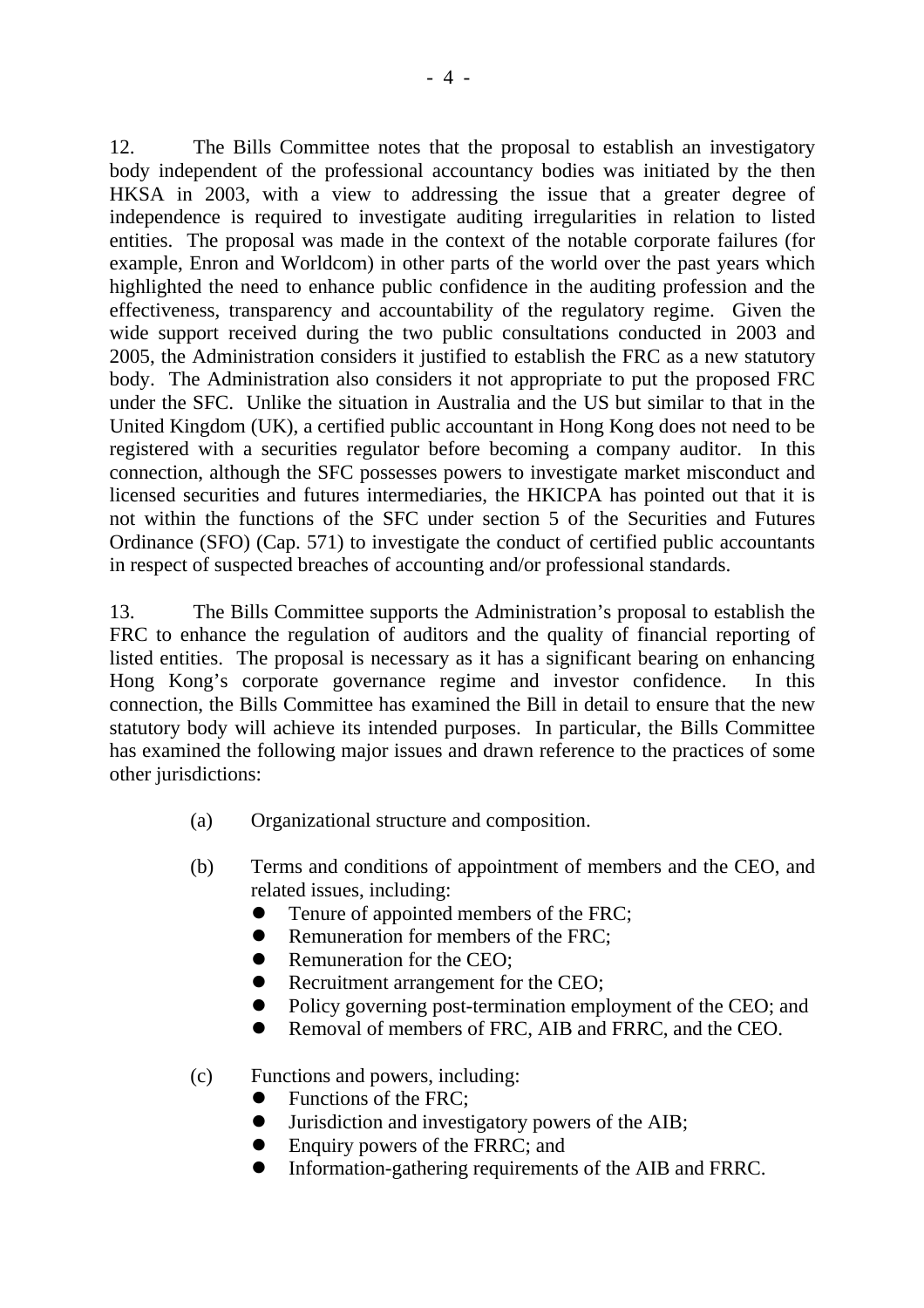- (d) Operational issues, including:
	- Meetings and proceedings of the FRC;
	- ! Change in membership of the FRC, AIB and FRRC;
	- Reasonable opportunity of being heard;
	- Preservation of secrecy;
	- Protection of informers' identity; and
	- ! Avoidance of conflict of interests.
- (e) Post-investigation or post-enquiry actions, including:
	- Revision of financial reports; and
	- Investigation reports.

(f) Checks and balances, including:

- ! Proposal to empower the Chief Executive (CE) to give written directions to the FRC;
- Need for introducing the "public interest" threshold;
- Need for a separate appeal tribunal; and
- Setting up of a Process Review Panel (PRP).
- (g) Funding arrangement for and financial estimates of the FRC.

#### **Organizational structure**

14. The FRC will oversee both the AIB and the FRRC. Its organizational structure and relationship with the HKICPA and other specified bodies are illustrated in the following diagram:

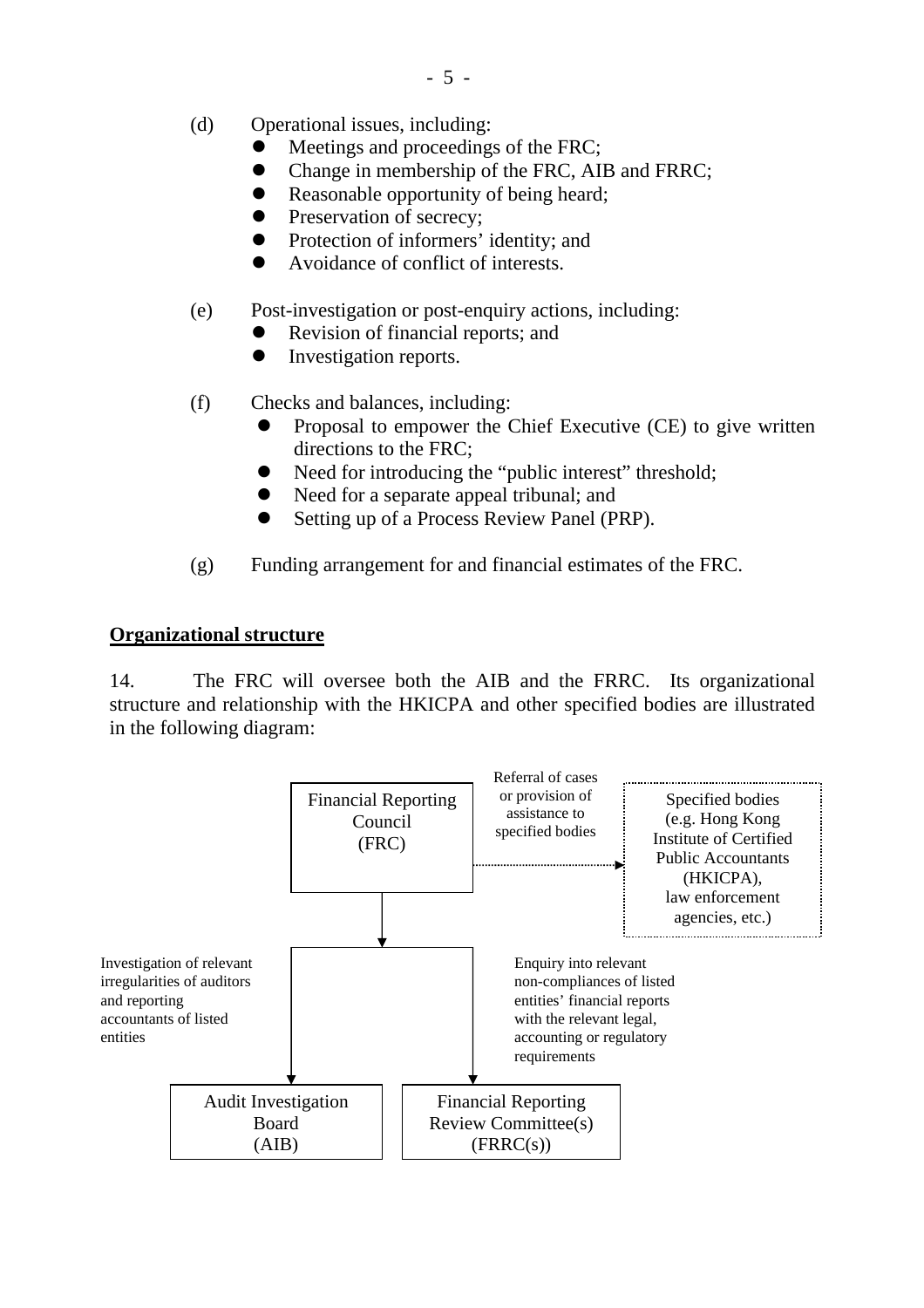#### **Composition**

 $\overline{a}$ 

#### Composition of the FRC

15. It is proposed under the Bill that the FRC comprises not more than 11 members (clause 7), namely:

- (a) one ex officio member from Government, i.e. the Registrar of Companies or his representative;
- (b) the Chief Executive Officer (CEO) of the FRC, as an ex officio member;
- (c) three members, each nominated by the SFC, the HKEx and the HKICPA; and
- (d) at least four and not more than six other appointed members.

16. The Bills Committee notes that members of the FRC assume an overseeing role in respect of the investigations carried out by the AIB and enquiries by the FRRC. It is proposed under the Bill that the majority of FRC members must be "lay persons"  $(i.e.$  non-accountants)<sup>2</sup>, and that the CE shall appoint the Chairman of the FRC from amongst the appointed members of the FRC who are lay persons (clause 7). The Bills Committee also notes the Administration's proposal that the Chairman, who will be non-executive, shall be supported by a CEO who is the administrative head of the FRC.

17. Given that all members of the FRC (save the ex officio member from Government) will be appointed by the CE and that the members' qualification requirements are not set out in the Bill, some members of the Bills Committee are concerned that the FRC may not be able to maintain independence and there will be a lack of transparency in the appointment process. The Bills Committee considers it essential for the Administration to ensure that membership of the FRC will include a wide and balanced composition and that its members will have relevant experience and expertise but free from conflict of interests. The Administration confirms that this is its intention and that the CE will consider appointment of candidates from different backgrounds and disciplines (such as those with experience in accounting, auditing, finance, banking, law, business administration, etc.) so that the FRC can discharge its functions and oversee the work of the AIB and FRRC effectively. However, the Administration does not propose to set out in detail the qualification requirements in the Bill so as to facilitate the CE in appointing the best available candidates in the light of the actual circumstances. The proposed arrangement is consistent with the Professional Accountants (Amendment) Ordinance 2004 which prescribes no detailed

<sup>2</sup> Clause 2(1) defines a "lay person" to mean a person who is not a certified public accountant within the meaning of the PAO or a member of an accountancy body that is a member of the International Federation of Accountants. This definition is modelled on section 2(1) of the PAO.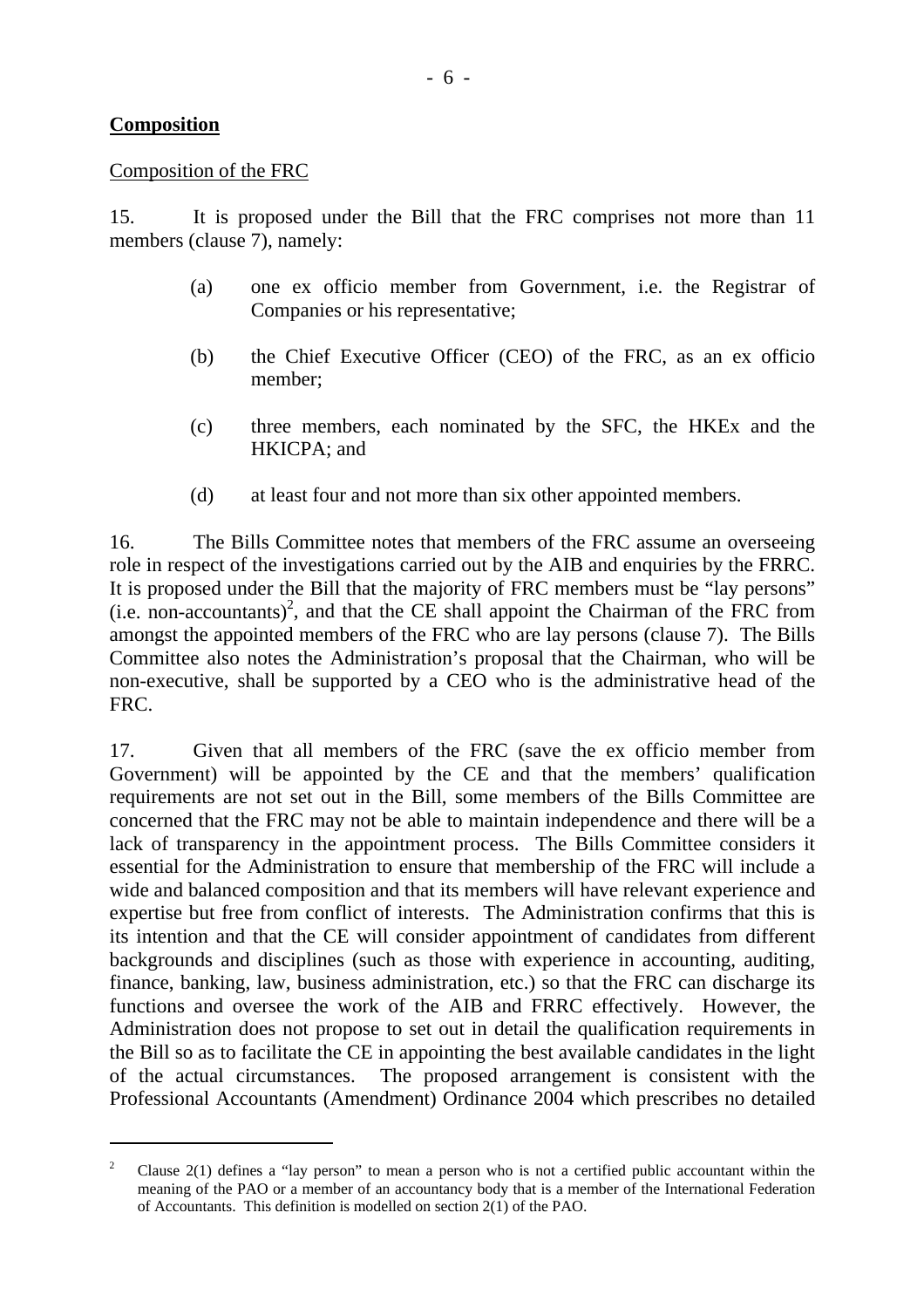qualification requirements regarding the appointment of lay members to the Council, Disciplinary and Investigation Panels of the HKICPA. It is also consistent with the approach adopted by other local statutory bodies under the relevant ordinances, such as the SFO, the Broadcasting Authority Ordinance (Cap. 391), and the Consumer Council Ordinance (Cap. 216). Moreover, no detailed qualification requirements are set out in the legislation regarding the appointment of directors of the UK's FRC, which is a company limited by guarantee. The Sarbanes-Oxley Act of the US does not specify that the appointees to the Public Company Accounting Oversight Board should represent certain stakeholder groups, although the Act provides for a lay majority.

18. As regards the concern about the independence of the FRC, the Bills Committee is advised by the Administration that, save the ex officio members, all other members (including the Chairman) of the FRC are to be appointed by the CE to serve the Council on an ad personam basis. They do not represent the Administration, nor are they obliged to follow the wishes or instructions of any person in performing their duties as FRC members. Furthermore, clause 6(3) expressly provides that the FRC is not a servant or agent of Government. The Administration therefore does not see how the CE's power to appoint members to the FRC might impair the Council's independence. Internationally, similar bodies are also appointed by either the government or the regulator of the securities markets.

19. Given the Administration's policy intent mentioned in paragraph 17 above, some members of the Bills Committee consider that it should be set out clearly in the Bill the backgrounds and disciplines from which the CE shall consider in the appointment of the four to six other members of the FRC, and that the appointment of such members shall be made on the basis of the nominations made by the relevant bodies and stakeholders (such as associations of listed companies and legal professional bodies). In this connection, some members suggest that reference be made to the Committee Stage amendments (CSAs) moved by the Administration to the Construction Industry Council (CIC) (No. 2) Bill which prescribe in detail the composition of the new CIC and the related nomination arrangement.

20. The Bills Committee notes the Administration's view that the context of the CIC is entirely different, as the use of a "sectoral approach" in the appointment process may enable stakeholder groups (including employers; trade unions representing workers employed in the construction industry; professionals and consultants connected with construction industry; contractors, subcontractors, material suppliers, equipment suppliers in the construction industry) to be represented at the CIC with a view to forging consensus on strategic issues connected with the construction industry. However, there is no apparent need to follow such an approach regarding the appointments to the FRC, as a wide and balanced composition for the FRC is fundamental to bringing in expertise and experience to the operation of the Council rather than balancing the influence of different stakeholder groups. The Administration also points out that the CE shall appoint three members, each nominated by the SFC, the HKEx and HKICPA respectively (clause  $7(1)(c)$ ). This proposed nomination arrangement is already sufficient to help ensure that the FRC comprises appointees nominated by the relevant parties with backgrounds in securities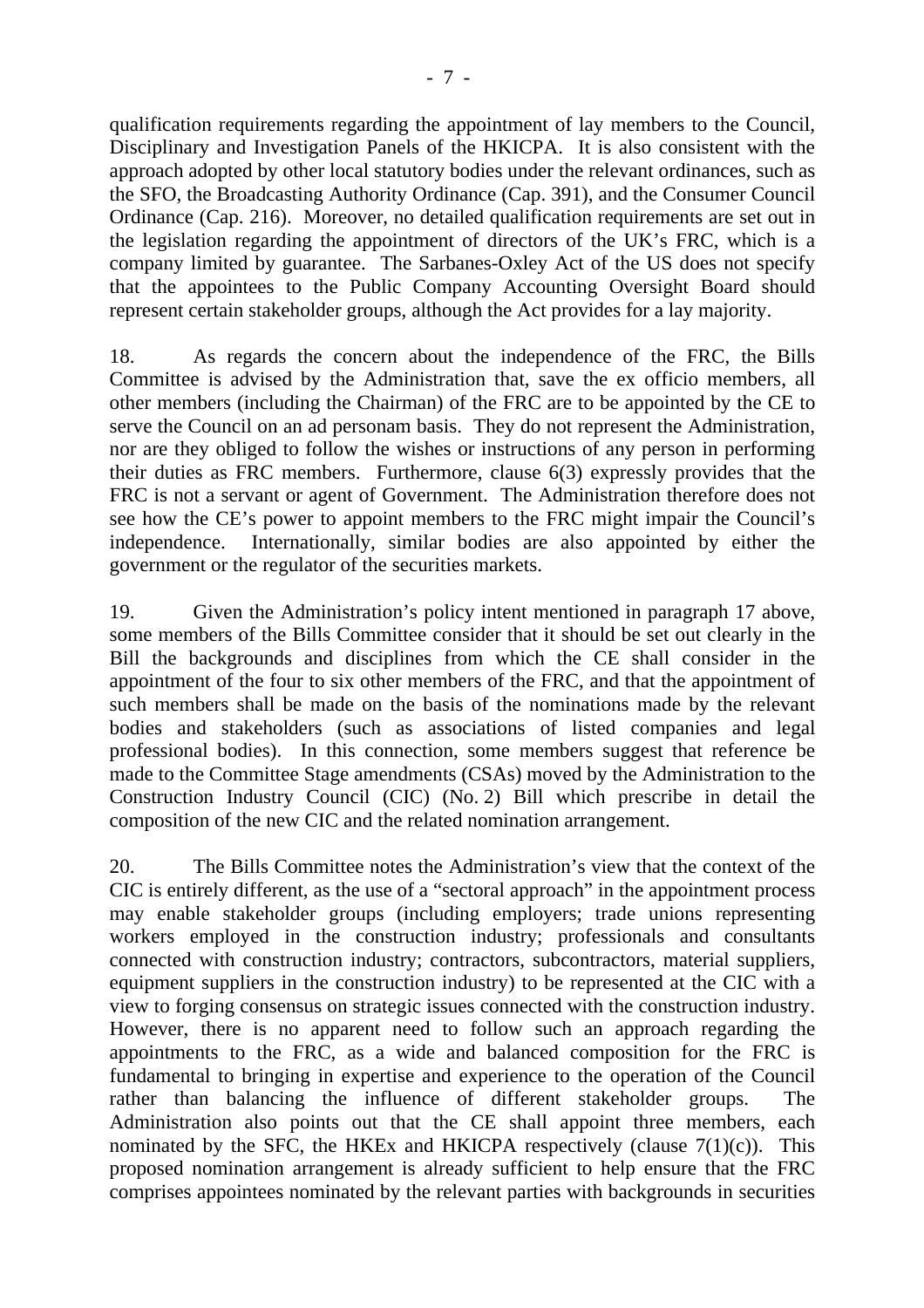regulation, listing and professional accountancy. The Administration does not consider it necessary and desirable to build in additional nomination channels for the appointments.

21. The Administration remains of the view that setting out mandatory qualification requirements of individual appointees rigidly in statute is unnecessary and undesirable and that to do so may only undermine the ability of the CE to appoint the best available candidates in the light of the actual circumstances. Nevertheless, in view of the concerns of some members of the Bills Committee, the Administration agrees, to the extent that such ability will not be duly hampered, that further guidance as to how the CE will exercise the appointment power may be provided in the Bill more explicitly. Taking reference from section 4(1) of the Deposit Protection Scheme Ordinance (Cap. 581), the Administration agrees to propose a CSA to clause  $7(1)(c)(iv)$  to the effect that the four to six lay members of the FRC will be appointed by the CE from amongst persons who, either because of their experience in accounting, auditing, finance, banking, law, administration or management, or because of their professional or occupational experience, appear to the CE to be suitable for such appointment.

## Composition of the AIB

22. The AIB is to consist of the CEO of the FRC, as an ex officio member and chairman of the board; and at least one other member appointed by the FRC (clause 22). The AIB shall operate as per the direction of the FRC (clause 23), and its policies and activities shall be overseen by the FRC (clause  $9(e)$ ). Moreover, the investigation findings of the AIB shall be reported to the FRC for consideration (clause 35). It is the Administration's intention that the AIB shall be regarded as the FRC's executive arm which works on a day-to-day basis to undertake the ground investigation work. The AIB is to be headed by the CEO of the FRC who will be supported by full-time employees of the FRC and any other consultants, agents and advisers appointed by the FRC. There is no upper limit to the number of members. In the Administration's view, this arrangement enables the FRC to have the flexibility to decide on the size of the AIB in the light of caseload and resources available.

23. On the concern of some members of the Bills Committee about the selection criteria of AIB members, the Administration envisages that the FRC may appoint fulltime senior investigation officers of the FRC, or other consultants, agents and advisers, to the AIB, who will assist the CEO to undertake the investigation work. Where situation warrants, the FRC may appoint members of the Council as members of the AIB.

24. The Bills Committee is concerned whether the Chairman of the AIB will be able to oversee the investigation work of all cases. The Administration advises that, while it is difficult to forecast the future workload of the AIB, reference could be made to the experience of the HKICPA where a total of 14 cases (concerning listed entities) were instigated by its Investigation Committees from 1998 to 2005 with an annual expenditure of about \$3 million. In this light, the Administration does not consider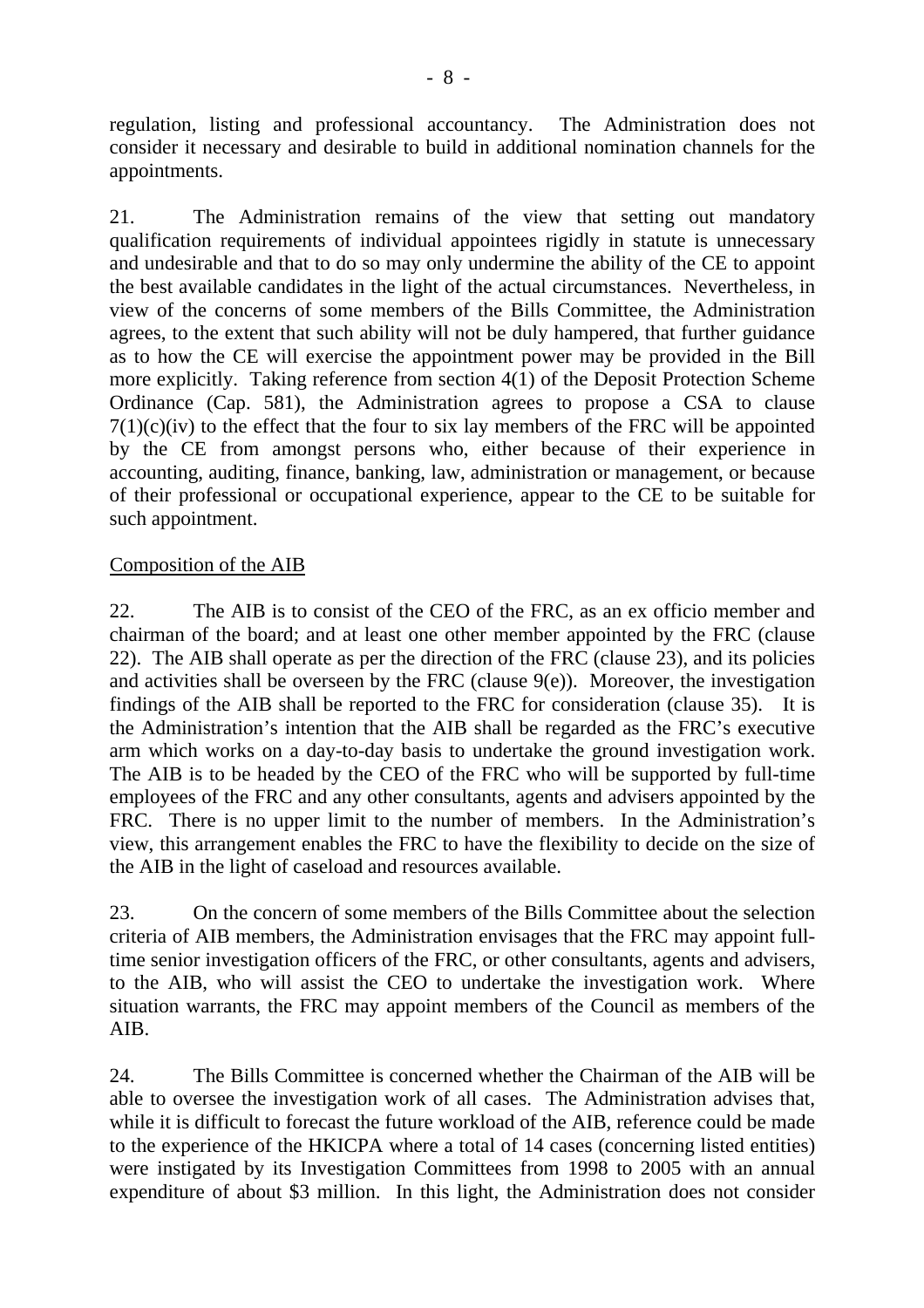that there will be difficulties for the CEO of the FRC, who will work full time and will be supported by other members of the AIB and other employees or consultants of the FRC, to effectively discharge his duties as the Chairman of the AIB effectively. The Administration also points out that, although there will be only one AIB, it will have the ability, if necessary, to undertake several investigations concurrently as it will comprise largely, if not solely, full time employees of the FRC.

#### Composition of the FRRP

25. It is proposed under the Bill that the CE shall, in consultation with the FRC, appoint a FRRP of at least 20 persons (clause  $39(1)$ ). With reference to the membership base of the UK FRRP, the Administration envisages that the CE will consider appointing professionals with the expertise and backgrounds in the accounting, auditing, legal, banking, financial services or business administration field. In response to the views of some members of the Bills Committee, the Administration agrees, to the extent that the ability of the CE to appoint the best available candidates in the light of circumstances will not be unduly hampered, that further guidance as to how the CE may exercise the appointment power can be provided in the Bill more explicitly. In line with the proposed CSA to clause 7(1) on the appointment of members of the FRC, the Administration will propose a CSA to clause 39(1) to set out explicitly the backgrounds and disciplines that the CE shall consider in the appointment of members of the FRRP.

## Composition of the FRRC

26. The Bills Committee notes that the FRC may appoint a FRRC for the purpose of enquiring into non-compliances of financial reports in relation to a listed entity (clause 40), and that a FRRC is to consist of at least five members of the FRRP (clause 41). One of the members is to be a Panel Convenor, who is to be the Chairman of that FRRC. Moreover, the policies and activities of a FRRC shall be overseen by the FRC (clause  $9(e)$ ), and its enquiry findings shall be reported to the FRC (clause 47).

27. Given that the arrangements for the appointment of a FRRC and its members are not stipulated in the Bill, members of the Bills Committee have raised a number of concerns. On the concern about the arrangement and criteria under which the FRC may appoint members of a FRRC, the Administration advises that in exercising the power to appoint a FRRC, the FRC must act reasonably and in good faith and on lawful and relevant grounds of public interests. The Administration envisages that the FRC will have to consider, among other things, the background and expertise of FRRP members, who shall not face a conflict of interest situation in that particular case, in making the appointment. In this light, the Administration considers that there is no need to provide for the appointment arrangements (including the administrative procedures) and the criteria in the Bill. As a point of reference, section 182 of the SFO does not contain any detailed requirements governing the arrangements or criteria under which the SFC appoints one or more persons to investigate cases concerning market misconduct.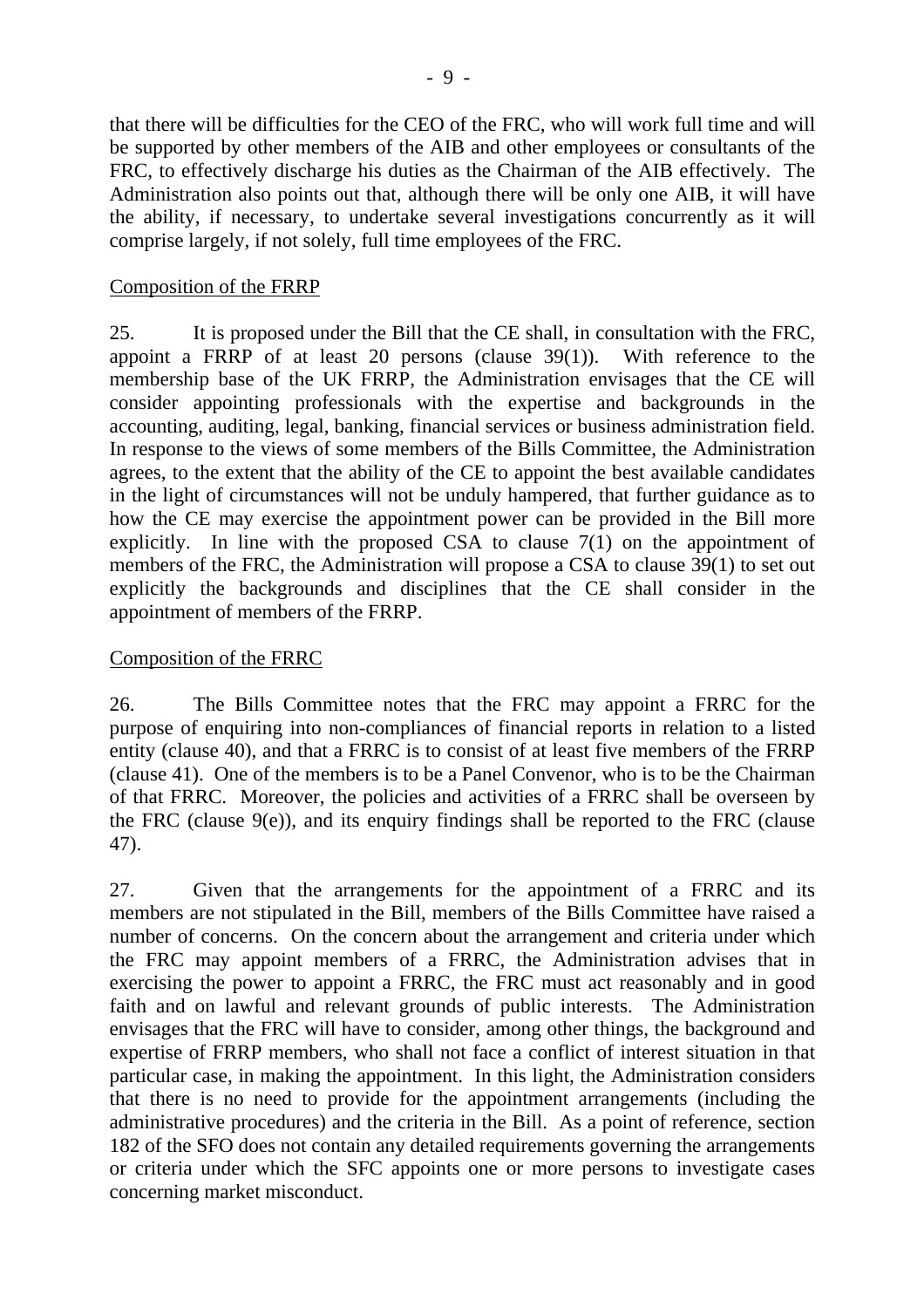28. Regarding the concern on whether it is necessary to provide for an upper limit to the number of members of a FRRC, the Administration advises that while the appointment of FRRC members is a matter for the FRC to decide, the Administration considers that the FRC may, where the situation warrants, appoint more than five members to a FRRC. In making the appointment, the FRC must act lawfully, reasonably and for proper purposes. The Administration sees no particular reason to propose an upper limit to the number of members of a FRRC.

# **Terms and conditions of appointment of members and the CEO, and related issues**

29. The Bills Committee notes that the terms and conditions of appointment of the appointed members and the CEO of the FRC are to be determined by the CE (section 4 of Schedule 2 and section 3 of Schedule 3 to the Bill). Given that no details in this regard are set out in the Bill, the Bills Committee has examined the relevant issues, in particular, the tenure of appointed members; remuneration arrangement for members and the CEO; recruitment arrangement for the CEO; policy governing posttermination employment of the CEO; and removal of members of the FRC, AIB and FRRC, and the CEO.

## Tenure of appointed members of the FRC

30. The appointed members of the FRC are to be appointed for a term not exceeding three years, and are eligible for reappointment (section 2 of Schedule 2 to the Bill). Some members of the Bills Committee share the concern of the Association of Chartered Certified Accountants (Hong Kong) that, as a good governance practice, there should be a maximum term for any member reappointed. Given the current policy guideline that non-official members of statutory bodies should not hold office for more than six consecutive years, some members of the Bills Committee consider that such policy guideline should be clearly set out in the Bill. They request the Administration to propose a CSA to this effect modelling on the relevant CSAs moved by the Administration to the CIC (No. 2) Bill on 24 May 2006.

31. The Administration points out that the context of the CIC is entirely different and there is no apparent need to follow the approach adopted for the CIC. While the Administration will follow the prevailing policy guideline on tenure of appointed members of statutory bodies, the Administration does not consider it necessary to prescribe in the Bill rigidly the maximum number of terms an appointed member may serve so as to allow flexibility for reappointment under the exigency of circumstances, such as where there is a need for reappointing a member of the FRC to enable him to continue to oversee an investigation or enquiry beyond his six years' service. Some members of the Bills Committee are concerned that in the absence of express provisions in the Bill in this regard, what constitutes the "exigency of circumstances" would be subject to the interpretation of the Administration. They stress the importance for the Administration to observe the policy guideline so as to enhance good governance of statutory bodies. Given that the Administration has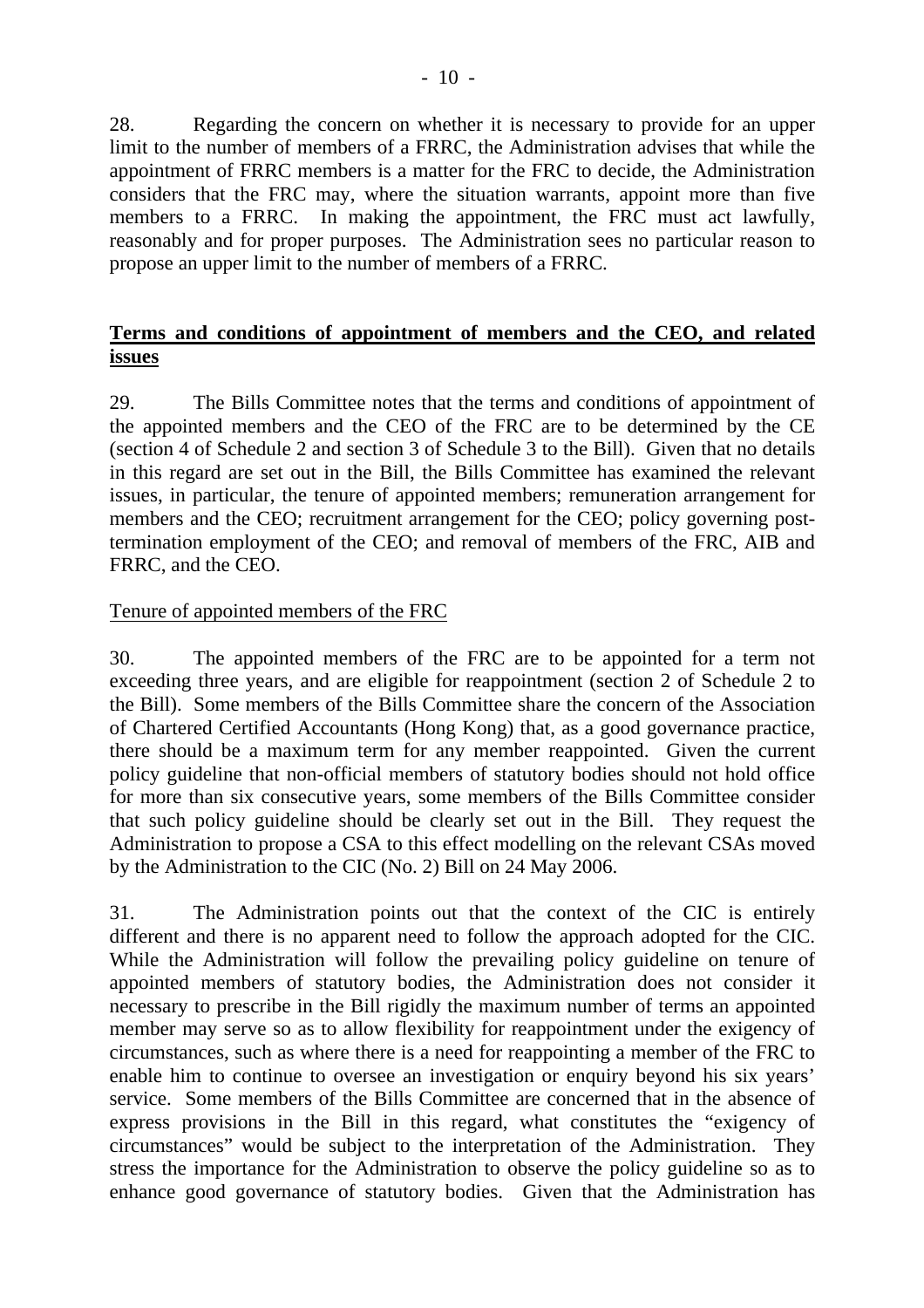already amended the CIC (No. 2) Bill to set out clearly that an appointed member of the CIC may not serve continuously for more than six years, the members of the Bills Committee could not see why the same policy guideline should not be set out in this Bill. However, some other members support the Administration's view. After deliberation, the Bills Committee decides by a majority of the members present that the Chairman will, on behalf of the Bills Committee, move a CSA to section 2 of Schedule 2 to the Bill to the effect that an appointed member of the FRC may not serve continuously for more than six years. The Administration indicates that it does not support the proposed CSA.

#### Remuneration for members of the FRC

32. The Administration proposes that, save the CEO of the FRC, all other members (including the Chairman) of the FRC are expected to serve on a pro bono basis. Some members of the Bills Committee consider it unreasonable for the FRC not to provide remuneration for members of the FRC/AIB/FRRC as it may be necessary for them to spend considerable time and efforts on FRC's work given the complexity of the issues involved in its investigations or enquiries.

33. The Bills Committee is advised by the Administration that the proposed arrangement is in line with the practice adopted by the HKICPA. While investigations currently undertaken by the HKICPA are done by full-time paid staff, members of its Investigation Committees, who are responsible for adjudication and oversight duties, work on a pro bono basis and receive no remuneration. The FRC would also engage full-time paid staff for conducting investigations or enquiries. As there is no provision in the Bill specifying that no remuneration would be provided for members of the FRC/AIB/FRRC, the FRC would have the flexibility to decide on the need to remunerate the members as and when necessary. A member of the Bills Committee urges that the Administration should review, in the light of the operation of the FRC, whether members of the FRC, AIB and FRRC should be offered remuneration commensurate with their work. The Bills Committee requests the Administration to consider the member's view.

## Remuneration for the CEO

34. Some members of the Bills Committee consider that given the public concern that senior executives of some statutory public bodies are overpaid and objective criteria are not in place for determining pay increases for and the grant of bonuses to the senior executives, a mechanism should be provided in the Bill for determining the remuneration for the CEO. In this connection, they support the view of the Chamber of Hong Kong Listed Companies that it should be specified that the remuneration of the CEO be referable to a certain pay level of a civil servant of a comparable rank. The Administration does not consider it appropriate to prescribe rigidly the pay level of the CEO in the legislation, so as to allow flexibility for the CE in deciding the remuneration packages of individuals after taking into account, among other things, their background, capability and performance, together with the pay trends and levels in comparable bodies. The Administration envisages that proper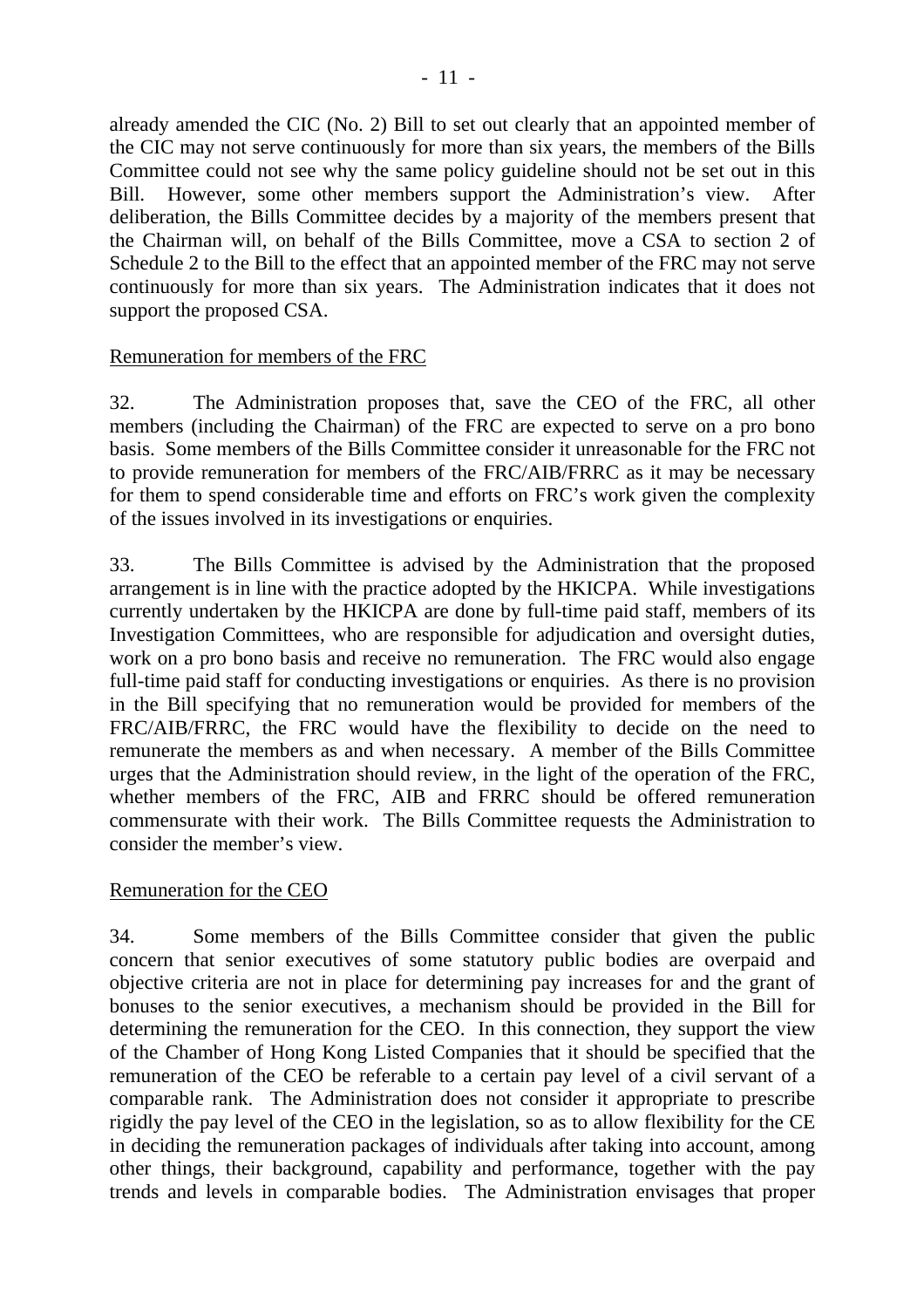disclosure of the remuneration package of key personnel of the FRC will be made in the FRC's annual report, which is required to be laid before LegCo under clause 20.

35. Some members of the Bills Committee stress the need to ensure that the CEO of the FRC is remunerated at a reasonable level. They suggest that a CSA be proposed to section 3 of Schedule 3 to the Bill to the effect that the remuneration of the CEO is to be determined with reference to the remuneration of public officers of comparable level by an independent committee appointed by the FRC for such purpose. However, some other members and the Administration do not consider the proposed CSA necessary. The Administration points out that the FRC may, like the SFC, set up a Remuneration Committee to make recommendations on the remuneration packages of its senior executives. After deliberation, the Bills Committee decides by a majority of the members present that the Chairman will, on behalf of the Bills Committee, move the proposed CSA mentioned above. The Administration indicates that it does not support the proposed CSA. On drafting, the Administration considers it unclear what the expressions "public officers of comparable level" and "independent committee" refer to. Some members consider that the expressions are sufficiently clear.

## Recruitment arrangement for the CEO

36. The Bills Committee notes the Administration's intention that an open recruitment will likely be conducted in relation to the appointment of the CEO. While some members of the Bills Committee consider it necessary to add an express provision in the Bill to make it clear that the CEO is to be recruited openly, some other members and the Administration do not see the need to do so. After deliberation, the Bills Committee decides by a majority of the members present that the Chairman will, on behalf of the Bills Committee, move a CSA to section 1 of Schedule 3 to the Bill to set out clearly that the CEO is to be recruited openly. The Administration indicates that it does not support the proposed CSA. On drafting, the Administration considers the expression "recruited openly" unclear and that it may give rise to the question of whether open recruitment needs to be conducted upon the expiry of the CEO's three years' term. Given that the expression "recruited openly" is commonly used, some members consider that its meaning should be well understood. They share the view of the legal adviser to the Bills Committee that the proposed CSA imposes a requirement for the CEO to be recruited openly and such a requirement should apply to the first appointment but not necessarily to subsequent reappointment of the same person to the post.

## Policy governing post-termination employment of the CEO

37. Referring to the improvement measures introduced by the Administration in January 2006 to tighten control on the applications for post-service employment of former directorate civil servants, some members of the Bills Committee consider that arrangements should also be made to govern the post-termination employment of the CEO of the FRC so as to avoid conflict of interest. In this connection, they note that all directorate civil servants, irrespective of their terms of appointment and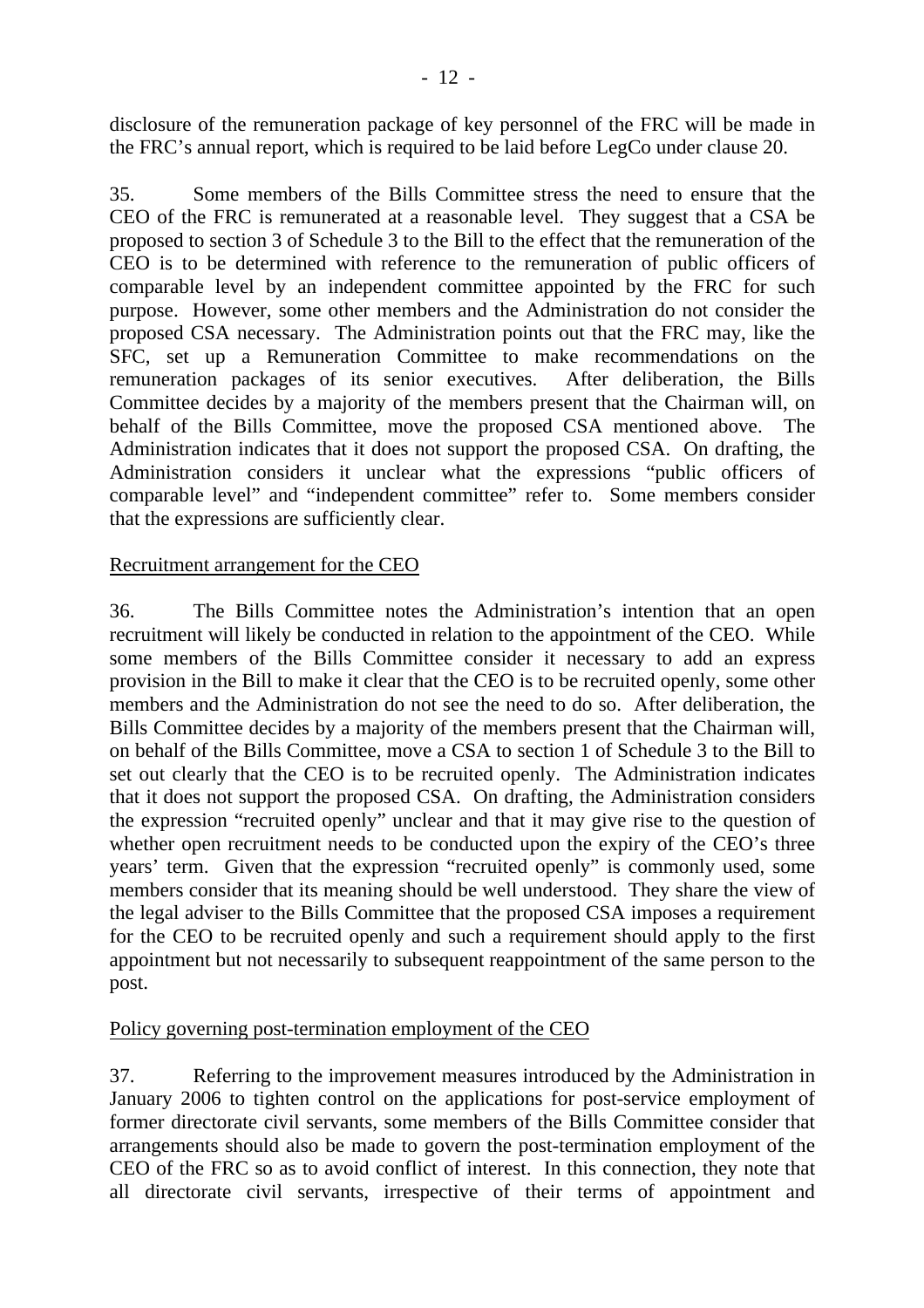circumstances under which they leave the Government, are required to seek prior permission if they wish to take up outside work during their final leave period and/or within a specified control period<sup>3</sup> after they have left the Government. The members therefore suggest that a CSA be proposed to section 3 of Schedule 3 to the Bill to the effect that the FRC should set comprehensive arrangements for the post-termination employment of the CEO, including a control period of not less than 12 months commencing from the date of termination during which the CEO shall not take up any remunerative employment without the prior written approval of the FRC. However, some other members do not consider the proposed CSA necessary.

38. The Bills Committee notes the Administration's view that the arrangements governing post-termination employment should be set out in the appointment letter and not in the Bill. After deliberation, the Bills Committee decides by a majority of the members present that the Chairman will, on behalf of the Bills Committee, move the proposed CSA mentioned above. The Administration indicates that it does not support the proposed CSA. On drafting, the Administration considers it unclear what the expressions "any remunerative employment" and "control period" refer to. The Bills Committee notes its legal adviser's view that both expressions are sufficiently clear as the provision is meant to set out the principles to be followed by the FRC which could fill out the details. As regards the expression "control period", the same expression is used by the Administration in its papers<sup>4</sup> presented to the Panel on Public Service (PS Panel) on its policy governing the post-service employment of former directorate civil servants.

# Removal of members of FRC, AIB and FRRC, and the CEO

39. The Bill provides for the removal of the appointed members of the FRC and FRRP, and the CEO for reasons such as bankruptcy, incapacity caused by physical or mental illness, or conviction of an offence, which render them unable or unfit to perform their functions. The Administration agrees that similar provisions should be added to the Bill to provide for the removal of the appointed members of the AIB. It will propose a CSA to add the new section 1B in Schedule 4 to the Bill for this purpose.

40. As regards a FRRC, some members of the Bills Committee are concerned whether and how the appointment of a member of a FRRC could be revoked, and the circumstances under which such a power could be exercised. The Administration advises that section 42(a) of the Interpretation and General Clauses Ordinance (Cap. 1) provides that, where any Ordinance confers a power upon any person to make any appointment, then the person is also empowered to remove any person appointed in exercise of such power. In exercising the power of removal, the FRC must act

 $\overline{a}$ 3 For directorate officers below D8 level or equivalent, the control period is one year for those who have left the Government after less than six years of continuous service and two years for those who have left the Government after six or more years of continuous service.

<sup>4</sup> Relevant papers provided by the Administration include:

<sup>(</sup>a) Paper discussed at the PS Panel meeting on 21 March 2005 (LC Paper No. CB(1)1112/04-05(05)); and

<sup>(</sup>b) Paper discussed at the PS Panel meeting on 21 November 2005 (LC Paper No. CB(1)295/05-06(03)).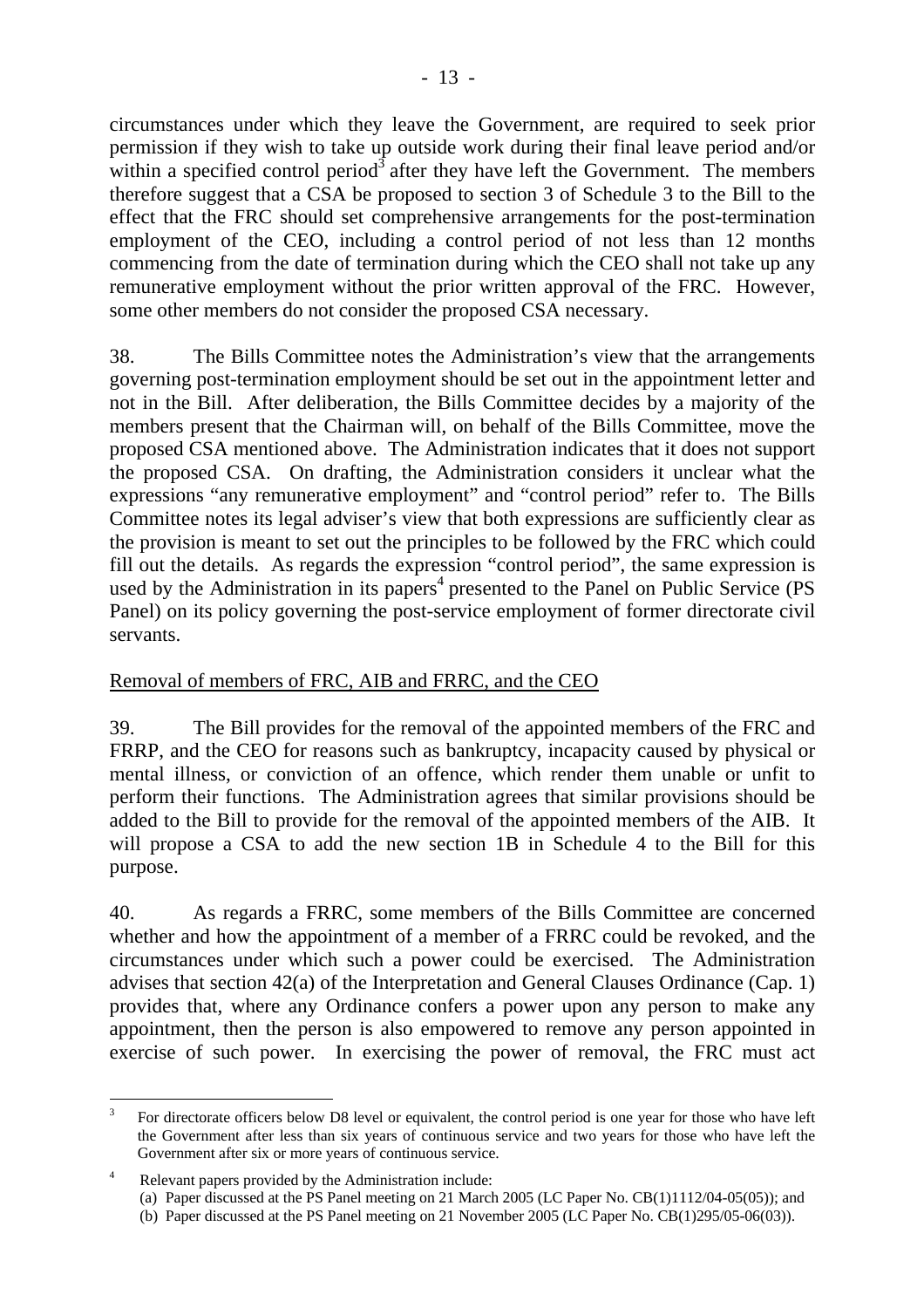reasonably and in good faith and on lawful and relevant grounds of public interests. The application of section 42(a) of Cap. 1 to the appointment of the FRRC members has not been excluded by any contrary intention appearing from the  $\text{Bill}^5$ . As such, the Bill needs not expressly provide for the removal of a FRRC member.

41. Given that the Bill provides that the notice of appointment of members of the FRC, AIB and FRRP, and the CEO should be published in the Gazette (clauses 7, 22, 39 and 8), the Bills Committee considers that notice of removal of the members and the CEO should also be published in the Gazette as soon as practicable after the removal has been made. The Administration accepts the Bills Committee's view and agrees to include such a provision in the new section 1B in Schedule 4 to the Bill in respect of the removal of members of the AIB, and to move CSAs to the following relevant provisions accordingly:

- (a) Section 5 of Schedule 2 Removal of appointed members of the FRC;
- (b) Section 4 of Schedule 3 Removal of the CEO; and
- (c) Section 2 of Schedule 5 Removal of members of the FRRP.

# **Functions and powers**

# Functions of the FRC

42. The main function of the FRC is to investigate or enquire into, in response to a complaint or otherwise, "relevant irregularities"<sup>6</sup> and "relevant non-compliances"<sup>7</sup> in relation to listed entities (clause 9). The Bills Committee notes that, as the FRC may initiate an investigation or enquiry in response to complaints or otherwise, a complaint is not a precondition for the FRC to initiate an investigation or enquiry.

# *Whether the FRC's function should be purely investigatory*

43. Regarding some members' concern on whether the FRC's function should be purely investigatory, the Bills Committee is advised by the Administration that during the public consultation in September 2003, the majority of respondents opined that the proposed independent investigation board (i.e. the AIB) should carry out only investigatory functions while the HKICPA should retain the disciplinary function. The

 $\frac{1}{5}$  Section 2(1) of Cap. 1 provides that, save where the contrary intention appears either from Cap. 1 or from the context of any other Ordinance or instrument, the provisions of Cap. 1 shall apply to any other Ordinance in force.

<sup>6</sup> "Relevant irregularities" are defined in clause 4 to cover irregularities of (a) auditors in respect of the audit of accounts of a listed entity or (b) reporting accountants in respect of the preparation of financial reports for the purposes of a listing document.

<sup>7</sup> "Relevant non-compliances" are defined in clause 5 to cover non-compliances of financial reports of a listed entity with relevant legal, accounting or regulatory requirements.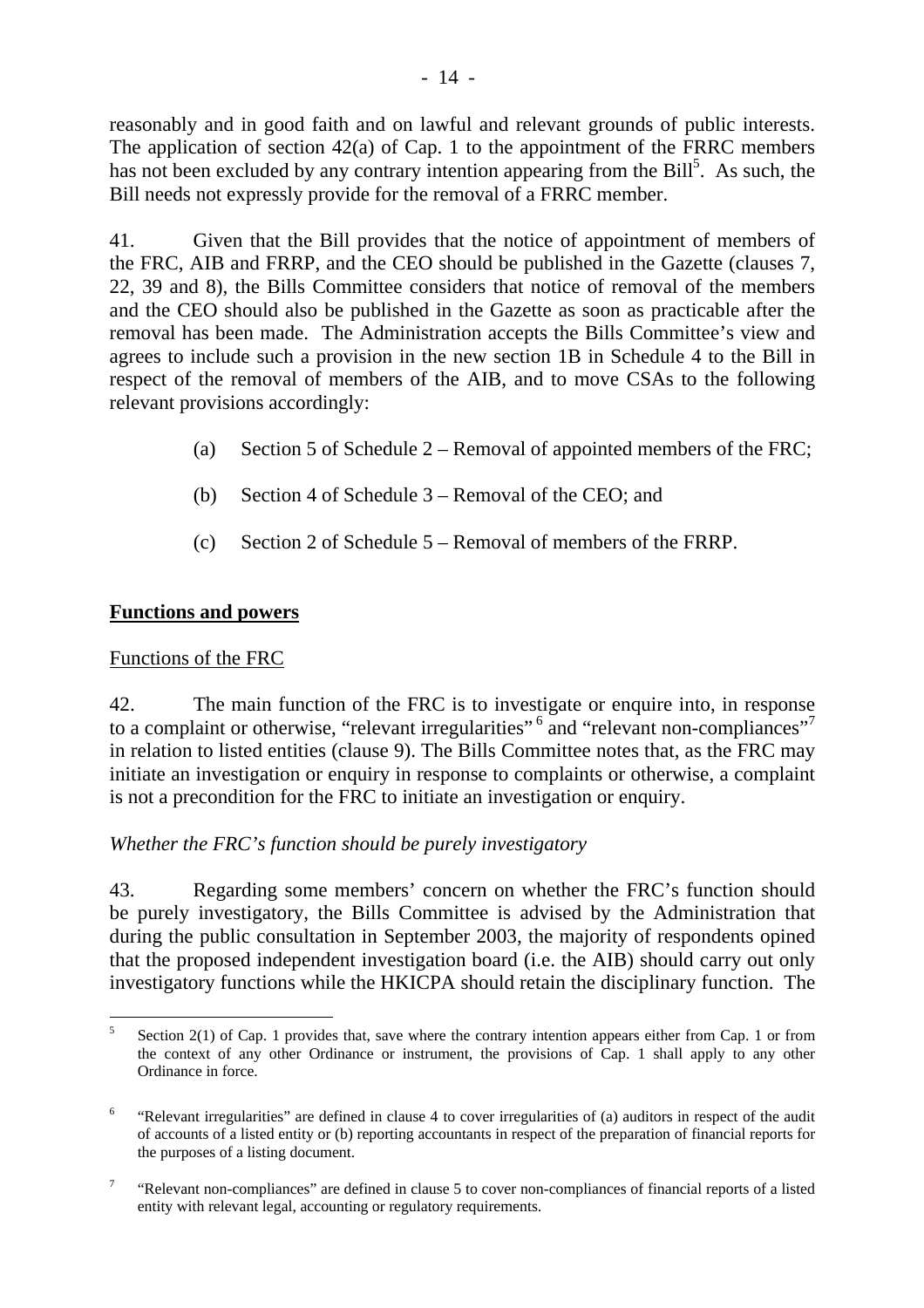Administration has built on this premise in developing the Bill. This proposal has the benefit of preserving the status quo of the "self-regulatory" regime of the profession, while at the same time giving stronger teeth and greater degree of independence to the "investigatory" function.

44. The Bills Committee has examined the question of whether the FRC should be empowered to "prosecute" and "sanction" an auditor after investigation of a relevant irregularity of the auditor so as to ensure a smooth interface between the investigation and disciplinary proceedings, and a timely and effective sanction of an auditor responsible for the irregularity. The Administration is of the view that the FRC should not play the role of a "prosecutor" (i.e. to present a case) against HKICPA's members in the disciplinary proceedings under the PAO and should not perform a disciplinary function. As the establishment of the FRC is to provide for an independent investigation of auditors' irregularities in relation to listed entities, the FRC should be an impartial and effective "fact-finder" to assist, instead of becoming a party to, subsequent disciplinary proceedings. However, the fact that the "investigation" and "prosecution" functions are not combined does not mean that the HKICPA needs to investigate a complaint all over again. The Administration envisages that, through the accumulation of experience and effective communication between the FRC and the HKICPA, the FRC will be able to assist the Registrar of the HKICPA to present a case against the auditor concerned in the disciplinary proceedings. Moreover, the Bill has installed the necessary framework to ensure a smooth interface between the investigations of the FRC and the disciplinary regime of the HKICPA. The Administration therefore does not consider that there will be operational difficulties in relation to the referral of cases from the FRC to the HKICPA.

45. On the disciplinary function, the Bills Committee notes the Administration's view that the ultimate decision as to whether or not an accountant should be punished for professional misconduct should lie with the HKICPA as the registration and deregistration of certified public accountants are two sides of the same coin. If the HKICPA does not have the power to discipline its members, there is little point in laying down criteria for membership of the HKICPA (i.e. registration), and the whole rationale of having a separate professional body will fall away. Since the establishment of the FRC is driven essentially by the need to enhance the effectiveness and independence of the 'investigatory" function, the Administration does not consider it desirable for the FRC to take over the disciplinary function from the HKICPA altogether.

## *Smooth interface between the investigation and disciplinary proceedings*

46. Noting that the Administration maintains its proposal that FRC's function should be purely investigatory, the Bills Committee stresses that there should be a smooth interface between the investigations of the FRC and the disciplinary proceedings of the HKICPA and proceedings of other law enforcement agencies. As the FRC would be empowered to refer cases or complaints to the HKICPA, administrative arrangements should be put in place for the HKICPA to inform the FRC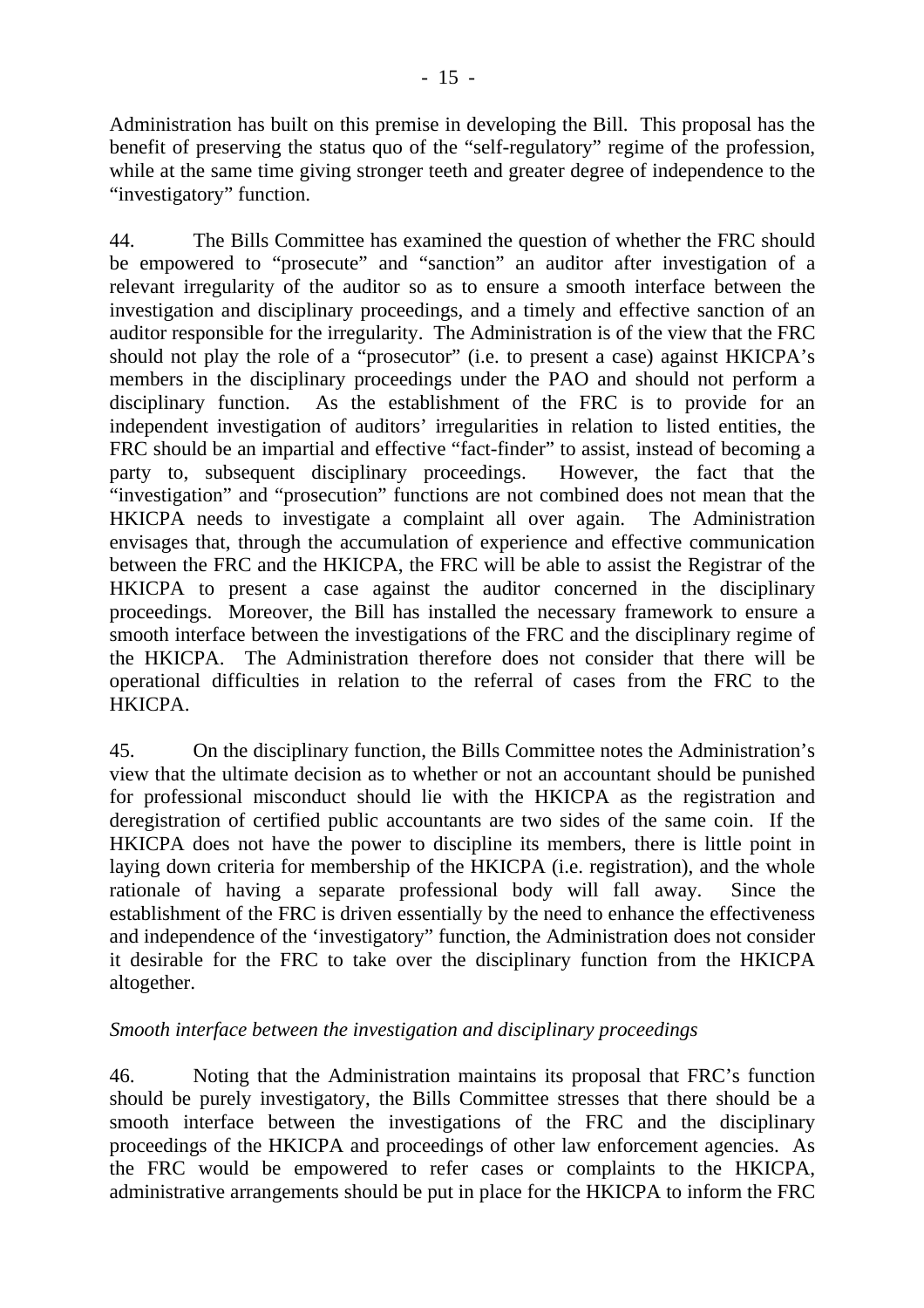of the follow-up action taken on the cases and their outcome. The Administration points out that the hearings of a Disciplinary Committee constituted by the HKICPA are generally held in public pursuant to section 36(1A) of the PAO (Cap. 50). In this light, the public (including the future FRC) is able to keep track of the outcome of the cases in respect of which disciplinary proceedings have commenced. Nevertheless, the Administration agrees to convey members' suggestion to the HKICPA and the future FRC for their consideration when they discuss the administrative arrangements governing the activities of the two bodies.

47. Regarding cases referred by the FRC after investigation to the HKICPA for instituting disciplinary proceedings, some members of the Bills Committee are concerned whether the Bill should provide that the HKICPA should be required to refer any fresh evidence obtained or new complaints revealed in the course of the disciplinary proceedings back to the FRC for review or further investigation. The Administration points out that, where evidence not revealed in preceding investigation is uncovered during the disciplinary proceedings, the Disciplinary Committee has powers to receive and consider the evidence, as well as to examine the witness regarding the weight of such evidence during the proceedings. Moreover, where the situation warrants, it is possible for the FRC to assist the HKICPA in considering the newly-revealed evidence. In this respect, it is within the functions of the FRC to provide assistance to a specified body on the body's dealing with the case or complaint concerned (clause  $9(g)$ ). In addition, if the evidence reveals a suspected irregularity which likely constitutes a separate case or complaint, the HKICPA may refer the new case or complaint to the FRC for any necessary investigation. The Administration considers that the Bill and the PAO already contain provisions to deal with the abovementioned situations.

48. The Bills Committee is also advised by the Administration that clause 10(2)(d) provides that the FRC may enter into any memorandum of understanding (MoU) with other parties. It is envisaged that the FRC will, where necessary, enter into such memoranda with the HKICPA or other law enforcement agencies in relation to matters about provision of assistance and referral of cases at various stages of FRC's investigation. Moreover, the arrangement under which the HKICPA would refer cases or complaints to the FRC for investigation may also be provided in the MoU. In view of the importance of this arrangement, the Bills Committee considers that the PAO should contain an express provision to require the HKICPA to, upon receipt of a complaint concerning a "relevant irregularity" of a listed entity, refer such a complaint to the FRC. Having consulted the HKICPA, the Administration agrees to propose a CSA to add the new clause 72A for amending the PAO to this effect.

## Jurisdiction of the AIB

49. The Bills Committee notes the Administration's proposal that the AIB should investigate a relevant irregularity in relation to a listed entity as it involves a wider public interest. An auditor or reporting accountant has committed an "irregularity" if he, among other things, falsified or caused to be falsified a document (clause  $4(3)(a)$ ); has been negligent in the conduct of his profession (clause  $4(3)(c)$ ); or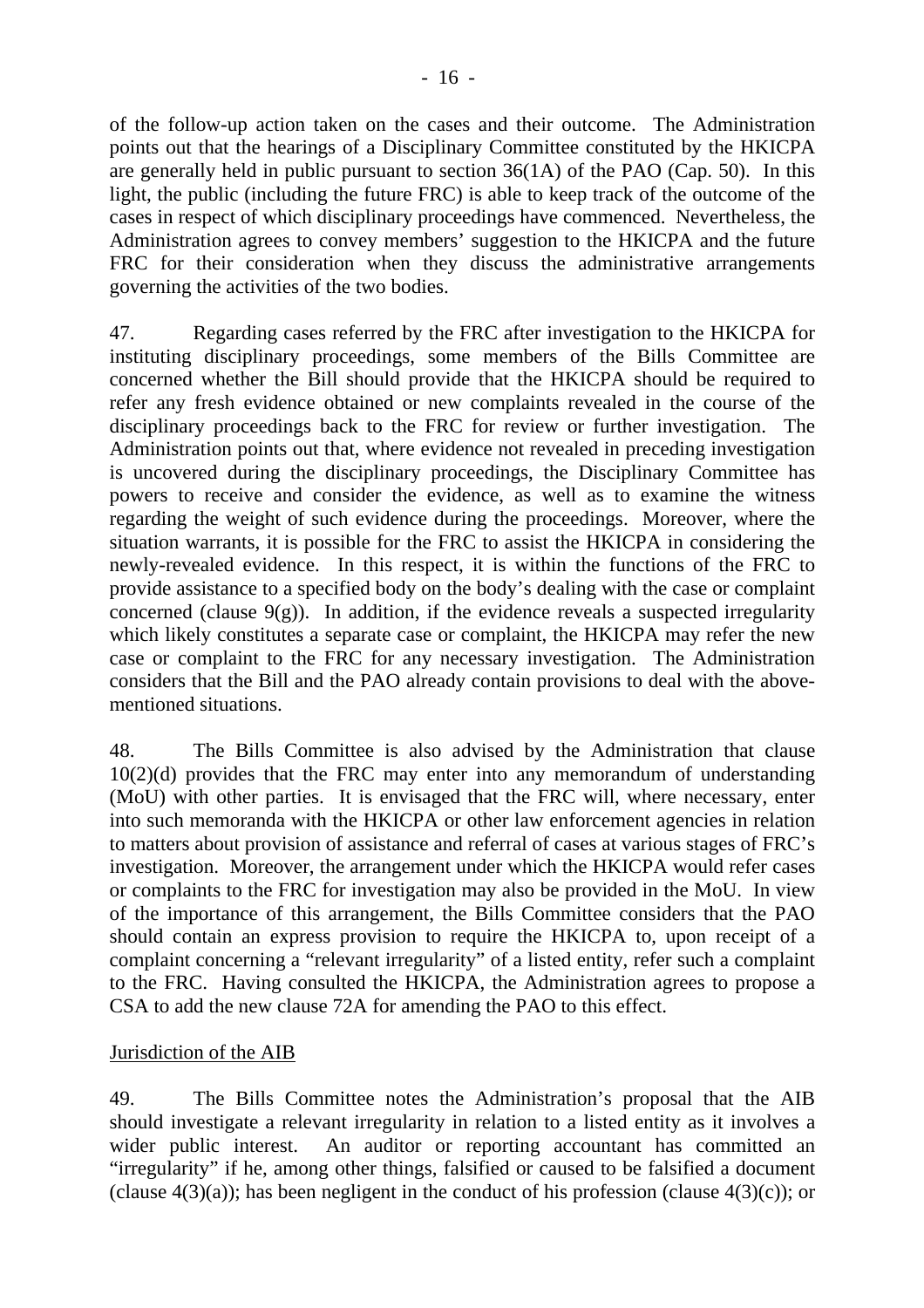has been guilty of professional misconduct (clause 4(3)(d)). The Bills Committee notes some accountancy bodies' view that clause 4(3)(c) should be deleted because clause 4(3)(d) (guilty of professional misconduct) is sufficient to encompass any negligence which would legally constitute professional misconduct.

50. The Bills Committee is advised by the Administration that clause 4 is modelled on sections 34 and 41A of the PAO which set out the types of irregularities currently subject to investigations by an Investigation Committee constituted by the HKICPA. The Bill does not propose the creation of new types of "irregularities" in relation to auditors/reporting accountants, with a view to ensuring that the relevant irregularities investigated by the AIB can fall within the jurisdiction of the disciplinary proceedings under the PAO. Having considered the interest of the profession and the public, the Administration maintains its view that "negligent conduct" should retain its status as a separate "relevant irregularity" as defined in clause 4.

## Investigatory powers of the AIB

51. The Bill Committee notes that the AIB's powers of investigation are modelled on those currently possessed by the SFC in relation to an investigation of a listed corporation under sections 179, 182(1) and 183 of the SFO. In this connection, a preliminary investigation may be initiated if it appears to the FRC that there are circumstances suggesting that there is a relevant irregularity in relation to a listed entity (clause 23(1) and (2)), and a more extensive investigation may be initiated if the FRC has reasonable cause to believe that there is or may be a relevant irregularity in relation to a listed entity (clause 23(3)). While the FRC may direct the AIB to investigate the relevant irregularities of auditors and reporting accountants in relation to listed entities, it also preserves the powers to investigate an irregularity by itself.

52. Noting that the FRC may, after having directed the AIB to conduct an investigation, direct the AIB to cease the investigation (clause 23(4)), some members of the Bills Committee are concerned under what circumstances the FRC may do so. The Administration advises that one of the possible situations where the FRC may direct the AIB to cease an investigation is when the investigation reveals evidence of possible commission of a criminal offence. Moreover, when the circumstances no longer suggest that there is a relevant irregularity or when the FRC no longer has reasonable cause to believe in the occurrence of an irregularity, the AIB should not continue its investigation. In this case, clause 23(4) will come into play so that the FRC may direct the AIB to cease the investigation.

53. The Bills Committee notes that the investigator (i.e. FRC or AIB) may require a relevant person to attend before the investigator and answer any relevant question (clause  $28(1)(b)$ ). In response to some members' concern about the right to legal representation entitled by the relevant person, the Administration advises that in essence, Article 35 of the Basic Law provides, among other things, that "Hong Kong residents shall have the right to confidential legal advice, access to the courts, choice of lawyers for timely protection of their lawful rights and interests or for representation in the courts, and to judicial remedies". Following this, in the course of an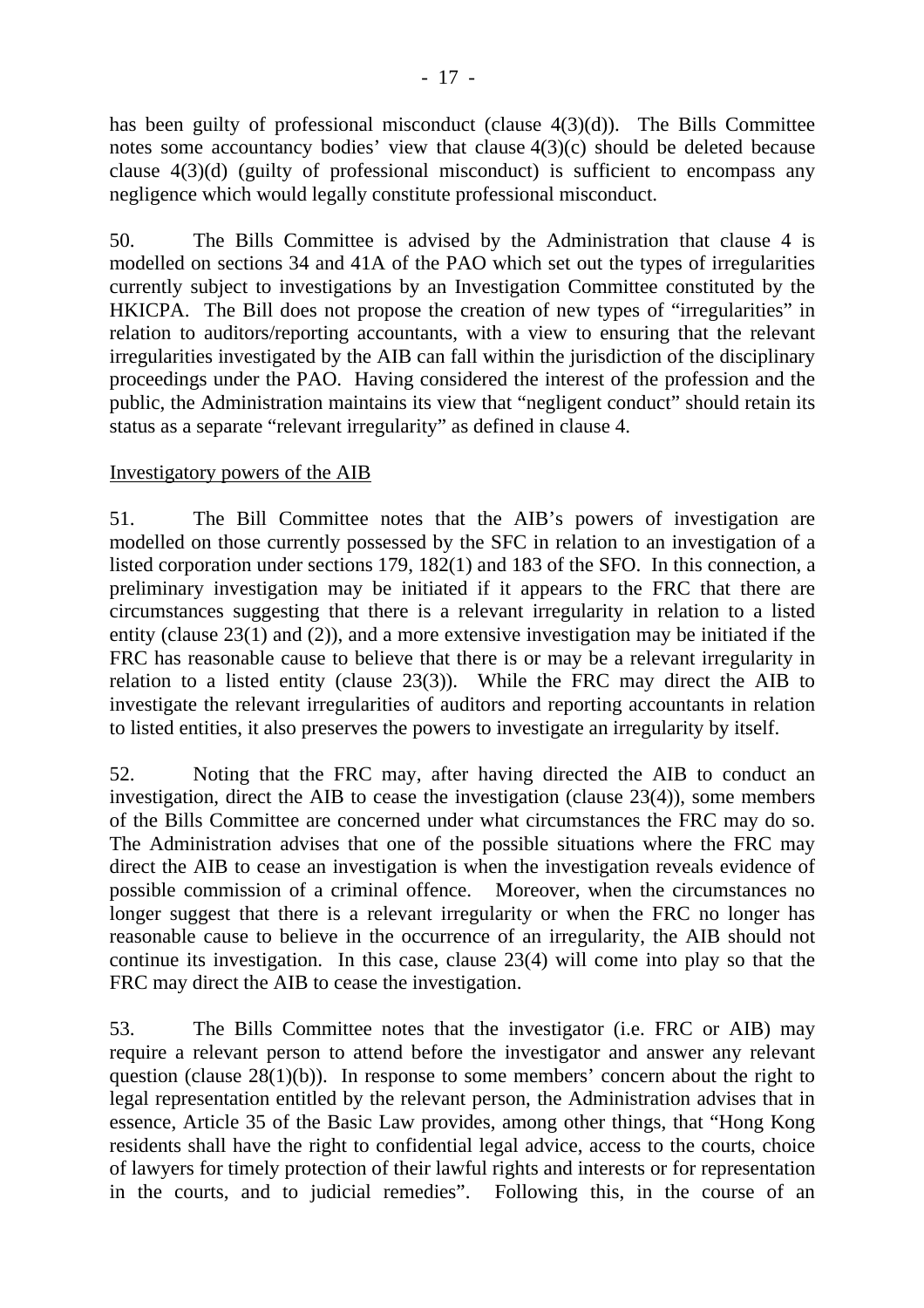investigation undertaken by the FRC, any person who is requested to attend before the investigator or to give explanation or produce documents, shall always be entitled to seek his own legal advice and to have choice of lawyers for timely protection of his lawful rights and interests. Apart from the protection guaranteed under the Basic Law, the common law rules of procedural fairness and proportionality will apply to investigation procedures of the FRC. Given that the Bill contains no provision which has the effect of abrogating or restricting such rights, the Administration does not consider it necessary to repeat in the Bill the rights guaranteed under the Basic Law.

#### Enquiry powers of the FRRC

 $\overline{a}$ 

54. Under the Bill, the FRC may initiate its enquiry powers or appoint a FRRC to enquire into a case, if it appears to the FRC that there is or may be a question whether or not there is a relevant non-compliance in relation to a listed entity (clause 40(1)). For the purpose of the enquiry, the enquirer (i.e. FRC or FRRC) may require persons from the specified classes 8 to produce any record or document, or any information or explanation, relevant to the non-compliance (clause 43). The Bills Committee notes that the proposed powers for a FRRC in Hong Kong are largely similar to those possessed by the UK FRRP.

## Information-gathering requirements of the AIB and FRRC

55. The Bills Committee notes that an investigator and an enquirer are empowered under clauses 32 and 45 to apply to the court for an inquiry of any failure to comply, without reasonable excuse, with an information-gathering requirement imposed under clauses 25, 26, 27 or 28, and clause 43 respectively. On such application, the court may order the person to comply with such a requirement and punish him as if he had been guilty of contempt of court<sup>9</sup>. On some members' suggestion that the criteria which may constitute a "reasonable excuse" referred to in clauses 32 and 45 be set out in the Bill, the Administration considers that it should be best for the court to decide whether the failure is justified by a reasonable ground and whether the compliance should be enforced, and that it is neither necessary nor desirable to attempt to define what constitutes a "reasonable excuse" in the Bill.

56. The Bills Committee is concerned that if the relevant records or documents do not belong to the persons concerned, or the persons concerned are forbidden to disclose the records or documents by statutory or contractual requirements, it would be difficult for them to comply with the information-gathering requirement imposed under the relevant clauses. The Administration agrees with members that difficulties may arise where a person may run the risk of breaching the obligations under any contractual or statutory requirements and incur liability only because of compliance

<sup>8</sup> The specified classes include: (a) a listed corporation; (b) a responsible person of a listed collective investment scheme; (c) a relevant undertaking (i.e. a subsidiary) of a listed entity; or (d) the past or present auditor, officer or employee of a listed entity or the entity's relevant undertaking.

<sup>9</sup> There is a similar power referred to in sections 245F(4) to (5) of the UK Companies Act 1985, which empower the UK FRRP to apply to the Court for an order to mandate a person to take such steps as the court directs for securing the production of any document requested.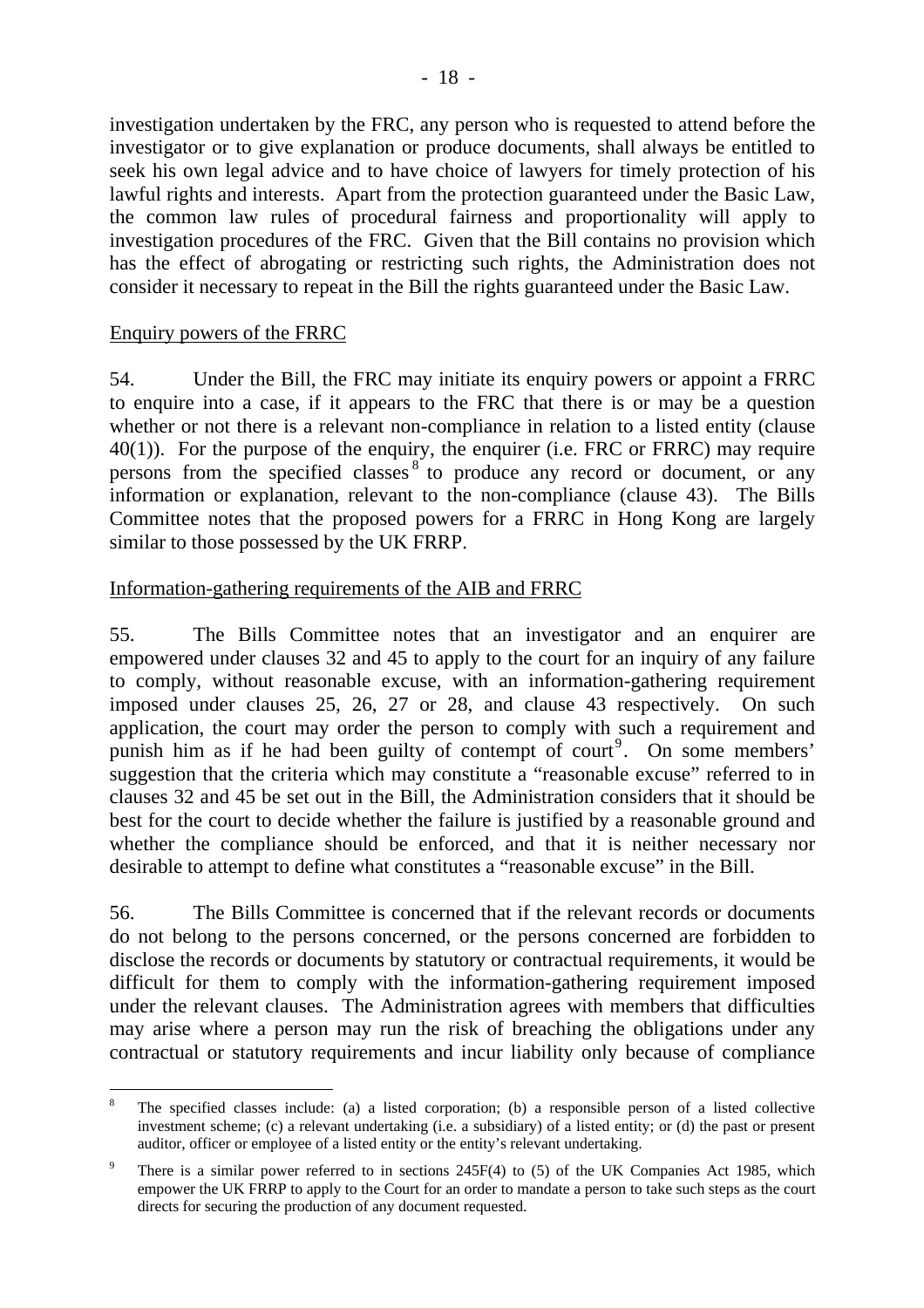with a requirement given by the AIB or a FRRC. In this regard, the Administration agrees to propose a CSA to include an additional immunity clause under clause 53 to the effect that a person who complies with a requirement under any relevant provision of the FRC Ordinance shall not incur any civil liability to any person by reason only of the compliance. A similar provision is found in section 380(3) of the SFO.

57. Given that the HKICPA may initiate disciplinary proceedings against a certified public accountant who has failed to comply with a requirement of its Investigation Committee under section  $34(1)(a)(vii)$  of the PAO, and that it is the Administration's policy intent that the AIB be set up to take over the investigation functions of the HKICPA in respect of suspected irregularities of the accountancy profession in relation to the audit of accounts for listed entities, the Bills Committee requests the Administration to consider, in consultation with the HKICPA, whether it is necessary to amend the PAO to provide that a certified public accountant who fails to comply with an information-gathering requirement imposed by the FRC should be subject to disciplinary action. The HKICPA has no in-principle objection to the Administration proposing amendments to the relevant provisions of the PAO to empower the Institute to discipline its members who have failed to comply with an information-gathering requirement imposed by the FRC in the investigations and enquiries. In this connection, the Administration agrees to propose a CSA to add the new clause 70A for the purpose. It also undertakes to convey to the HKICPA and the future FRC members' suggestion of putting in place administrative arrangements for the FRC to inform the HKICPA of non-compliance of accountants with the information-gathering requirement of the AIB or FRRC so as to facilitate the Institute to initiate appropriate disciplinary action.

58. The Bills Committee notes that clause  $31(9)^{10}$  provides that a person is not excused from complying with an information-gathering requirement under clause 25, 26, 27 or 28 only on the ground that to do so might tend to incriminate him. Regarding some members' concern that the common law privilege against self-incriminating evidence is abrogated by clause 31(9), the Administration advises that the common law privilege against self-incriminating evidence is replaced with a statutory prohibition provided under clause  $30(2)^{11}$  against the admissibility of selfincriminating evidence in criminal proceedings in a court of law other than those in which the person is charged with an offence under clause 31 (i.e. the failure to comply with the requirements imposed on the person under clause 25, 26, 27 or 28), or under Part V of the Crimes Ordinance (Cap. 200), or for perjury, in respect of the explanation, particulars or statement, or the answer or response given. Clause 30(2) requires the person giving the information to claim the use of the statutory prohibition with a view to assisting both parties to the proceedings to quickly identify evidence that might be self-incriminating and ensuring that that such evidence will not be admitted against the person who has given the information in the first place. The person will first be reminded or informed of this limitation by the investigator before giving information or answering questions in an investigation. This claim-based requirement is modelled on section 187 of the SFO and section 145(3A) of the CO.

 $10$ <sup>10</sup> A similar provision is set out in clause 43(3).

A similar provision is set out in clause  $44(2)$ .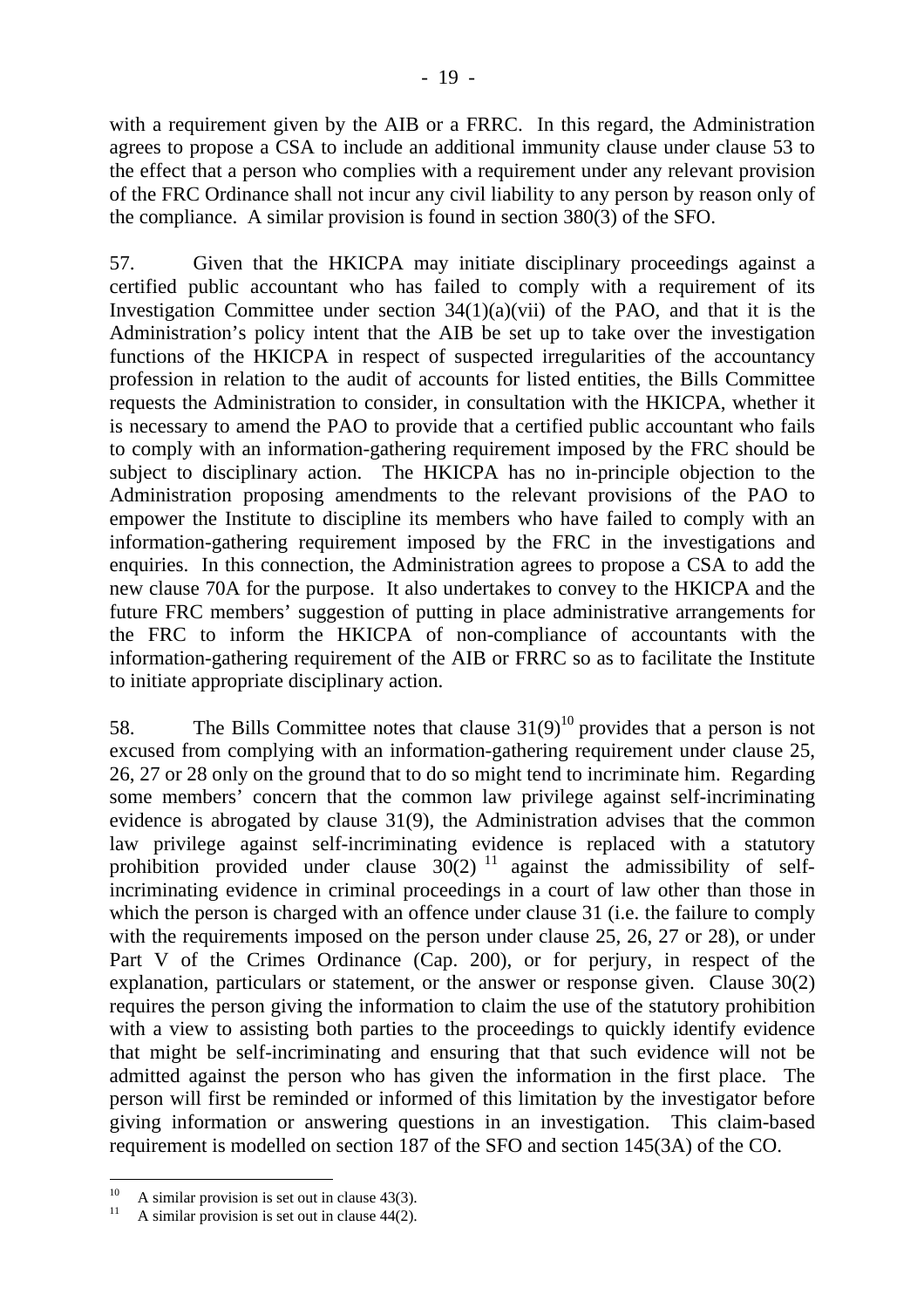59. A member of the Bills Committee is concerned whether clause 30(2) is consistent with Article 14(3)(g) of the International Covenant on Civil and Political Rights (ICCPR); and whether the statutory prohibition against the use of incriminating evidence under clause 30(2) should be extended to cover disciplinary proceedings of accountants. The Bills Committee is advised by the Administration that the Department of Justice (DoJ) is of the view that clause 30(2) is capable of being given effect to in a manner which is consistent with Article  $14(3)(g)$  of the ICCPR (which is replicated in Article 11(2)(g) of the Hong Kong Bill of Rights), which guarantees that a person is not to be compelled to testify against himself or to confess guilt in the determination of any criminal charge against him. Clause 30(2) is modelled on section 187(2) of the SFO, section 145(3A) of the CO and section 42D(4) of the PAO. DoJ is also of the view that disciplinary proceedings under Part V of the PAO do not involve any determination of a criminal charge for the purposes of Article 11(2) of the Hong Kong Bill of Rights. Accordingly, the fact that self-incriminating evidence are not inadmissible in evidence against the person in disciplinary proceedings under clause 30(2) will not render the clause inconsistent with Article 14(3)(g) of the ICCPR.

## **Operational issues**

#### Meetings and proceedings of the FRC

#### *Enhancing transparency of the FRC*

60. The Bills Committee considers that there is a need to enhance the transparency of the FRC so as to enable the public to scrutinize the performance of the Council's functions. However, given the very nature of the FRC's investigatory work, the Bills Committee is equally mindful that the effectiveness of the investigation in progress should not be undesirably hampered and that relevant persons may be adversely affected due to any premature or inappropriate disclosure of case details. Referring to the relevant CSA moved by the Administration to the CIC (No. 2) Bill on 24 May 2006 which proposes that the meetings of the CIC shall be open to the public save in certain prescribed circumstances, some members suggest that it should be set out clearly in this Bill that meetings of the FRC shall be held in public unless in some specified circumstances, such as those involving discussions on the details of investigation of an individual case.

61. The Administration considers that in overall terms the framework provided in the Bill should be sufficient to serve the need to help ensure the transparency of the FRC. The Administration does not consider it appropriate to mandate the holding of the FRC meetings in public, given that, in most circumstances, the meetings of the FRC will focus on the progress, findings and follow-up actions of an investigation or enquiry. It is also not appropriate to follow the example of the CSA to the CIC (No. 2) Bill. One of the key functions of the CIC is to advise and make recommendations to the Government on strategic matters, major policies and legislative proposals that may affect or are connected with the construction industry, whereas the FRC is primarily an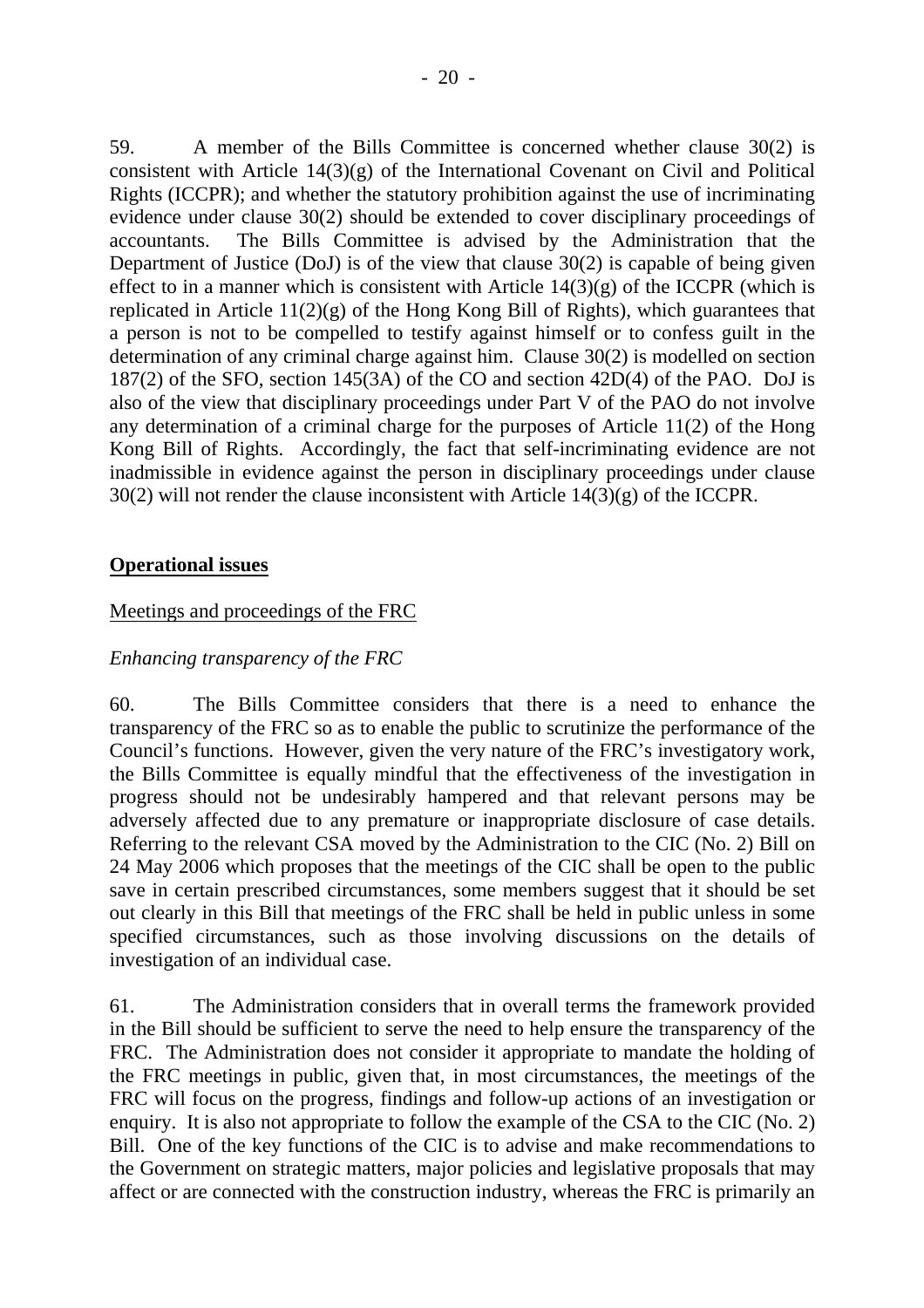investigatory body and hence most of its meeting discussion will be on case-specific matters. Although clause 9(e) provides that one of the functions of the FRC is to approve and oversee the policies and activities of the AIB, a FRRC or any committee established by the Council, such policies and activities may likely concern either individual cases under investigation or overall investigation techniques, tactics and strategies. Hence, the holding of meetings in public may run the risk of undermining the effectiveness of the FRC's investigations and enquiries and providing further room for relevant persons engaging in irregularities to disguise the true nature of their activities. In any case, there is no provision in the Bill prohibiting the FRC from holding its meetings in public if the FRC sees fit in the light of the actual circumstances and subject to the secrecy provisions in clause 51.

62. Some members of the Bills Committee suggest that it should be set out in the Bill the requirement for the FRC to make public the major discussions and decisions made at its closed meetings, including FRC's decisions on not initiating an investigation or enquiry into a suspected auditing irregularity or financial noncompliance and the relevant reasons. The Administration considers it unnecessary and undesirable to provide such a requirement in the Bill. The Administration is particularly mindful of any suggestion mandating the disclosure of information concerning "non-pursuable" cases, as this may affect adversely relevant persons in connection with such cases. In particular, in respect of those cases carrying suspected criminal elements, it is highly undesirable for the FRC to disclose any details after the Council has ceased investigation but referred the case to the Police or other relevant agencies, as such disclosure may probably affect the subsequent investigation. The Administration considers that the proposal to convene a PRP, which will be tasked to verify whether those decisions concerning cases (including "non-pursuable" cases) have been made in accordance with the proper procedures, is already sufficient as an additional "checks and balances" measure. Furthermore, the Administration envisages that, in line with the experience of its overseas counterparts, the proposed FRC may consider maintaining a website, or publishing press releases or enforcement newsletters, to keep the public informed of its work.

## *Regulating the transaction of business by circulation of papers*

63. The Bills Committee notes that pursuant to section 7 of Schedule 2 to the Bill, the FRC may transact business by circulation of papers, vide a written resolution approved by all the members of the FRC present in Hong Kong (being not less than the number required to constitute two thirds of the members of the FRC). To prevent abuse of this provision, some members of the Bills Committee consider that new provisions should be added modelling on the CSA moved by the Administration to the CIC (No. 2) Bill on 24 May 2006 for regulating the transaction of business by circulation of papers. The effect of the relevant CSA to the CIC (No. 2) Bill is that any member of the CIC may, upon receipt of a paper issued to him by circulation, give notice in writing to the chairman requiring that the business to which the paper relates be transacted at a meeting, and the chairman shall convene the meeting accordingly. They consider that a similar CSA should be moved to this Bill. However, the Administration does not consider the proposed CSA necessary. It points out that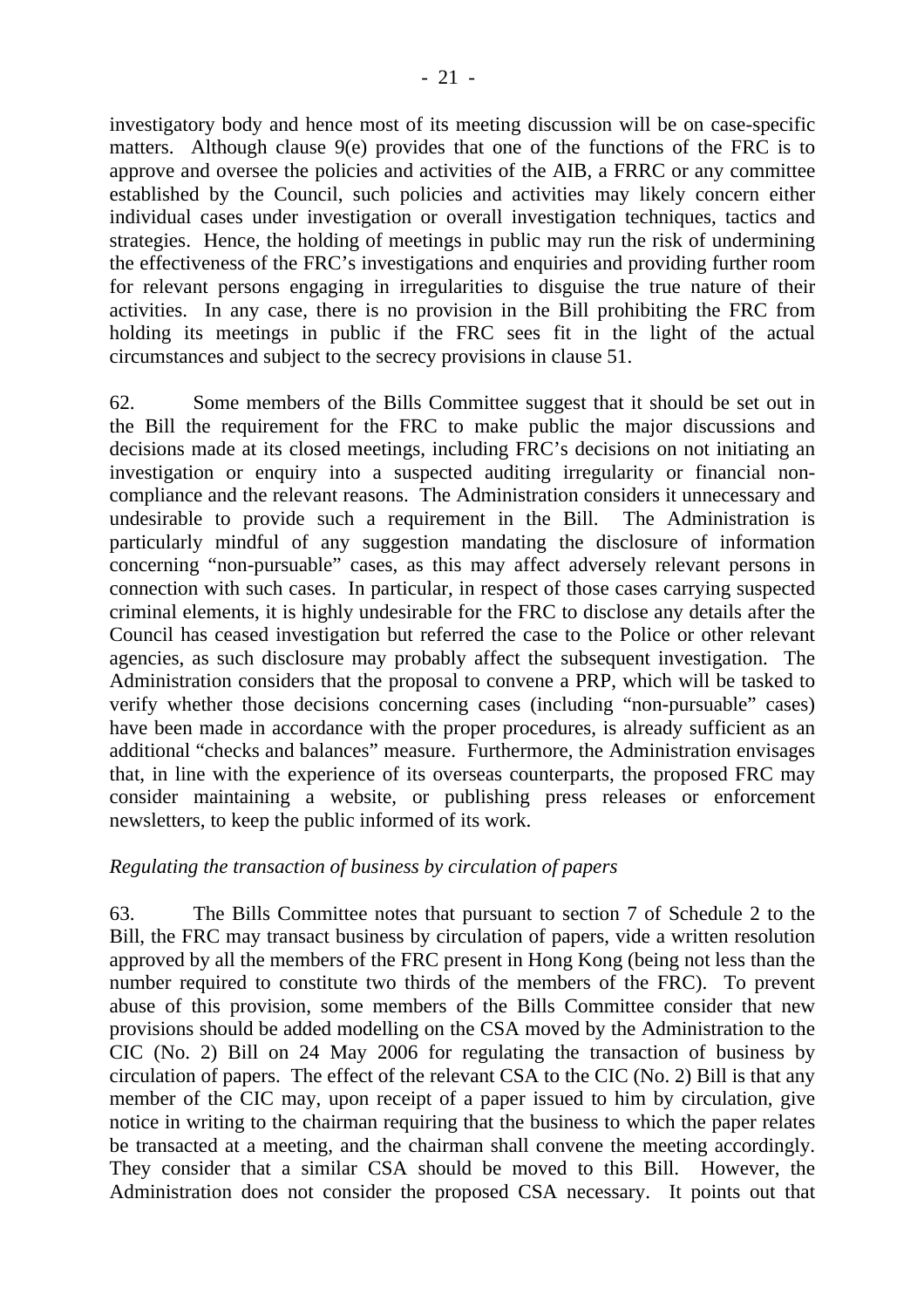section 7(2) of Schedule 2 already requires a written resolution to be approved by all the members of the FRC present in Hong Kong. Notwithstanding section 7(2) of Schedule 2, a member of the FRC may, upon receipt of a paper issued to him by circulation, request that the business in question be transacted at a meeting. Some other members support the Administration's view. After deliberation, the Bills Committee decides by a majority of the members present that the Chairman will, on behalf of the Bills Committee, move the proposed CSA mentioned above. The Administration indicates that it does not support the proposed CSA.

# *Rules of procedures*

64. To ensure the smooth operation of the FRC, the Bills Committee also requests the Administration to consider a member's view that the FRC should make a set of rules of procedures covering the procedures of its meetings and proceedings.

## Change in membership of the FRC, AIB and FRRC

65. Regarding the Bills Committee's concern on whether the turnover of members of the AIB will result in the persons under investigation being denied of a fair investigation, the Administration points out that according to the advice given by DoJ, a change in the membership of the AIB (due to, for instance, the resignation, replacement, or staggered appointments of AIB members) during the course of an investigation will not of itself constitute unfairness to the persons being investigated nor can it be considered inherently unjust.

66. However, the Bills Committee remains concerned about the impact of change in membership on the actual operation of the FRC, AIB and FRRC. For example, if one of the five members of a FRRC has been removed or has resigned during the enquiry stage, whether a new member would be appointed to the FRRC or a new FRRC would be formed to handle the same matter. In this connection, if a new member would be appointed to the FRRC to handle the same matter, it would give rise to the questions of whether the change in membership of the FRRC during the enquiry stage may be against the principle of natural justice and may subject the legal status of the FRRC and the report it made to legal challenge.

67. The Bills Committee is advised by the Administration that section 3 of Schedule 6 to the Bill provides that, if a vacancy occurs among the members of a FRRC, the FRC may appoint another member of the FRRP to fill the vacancy. Alternatively, in the very unlikely situation where most or all of the members cannot or should not continue to serve, section 42(b) of Cap. 1 empowers the FRC to dissolve the FRRC. When considering whether or not to fill the vacant membership or dissolve the FRRC entirely, the FRC must act lawfully, reasonably and for proper purposes. In situations where the FRC considers in the light of circumstances that a vacancy does not need to be filled, section 51(a) of Cap.  $1^{12}$  will ensure that the powers of a FRRC shall not be affected by such vacancy. However, some members of the Bills

 $12$ Section 51(a) of Cap. 1 provides that, where any committee is established by or under any Ordinance, the powers of such committee shall not be affected by any vacancy in the membership thereof.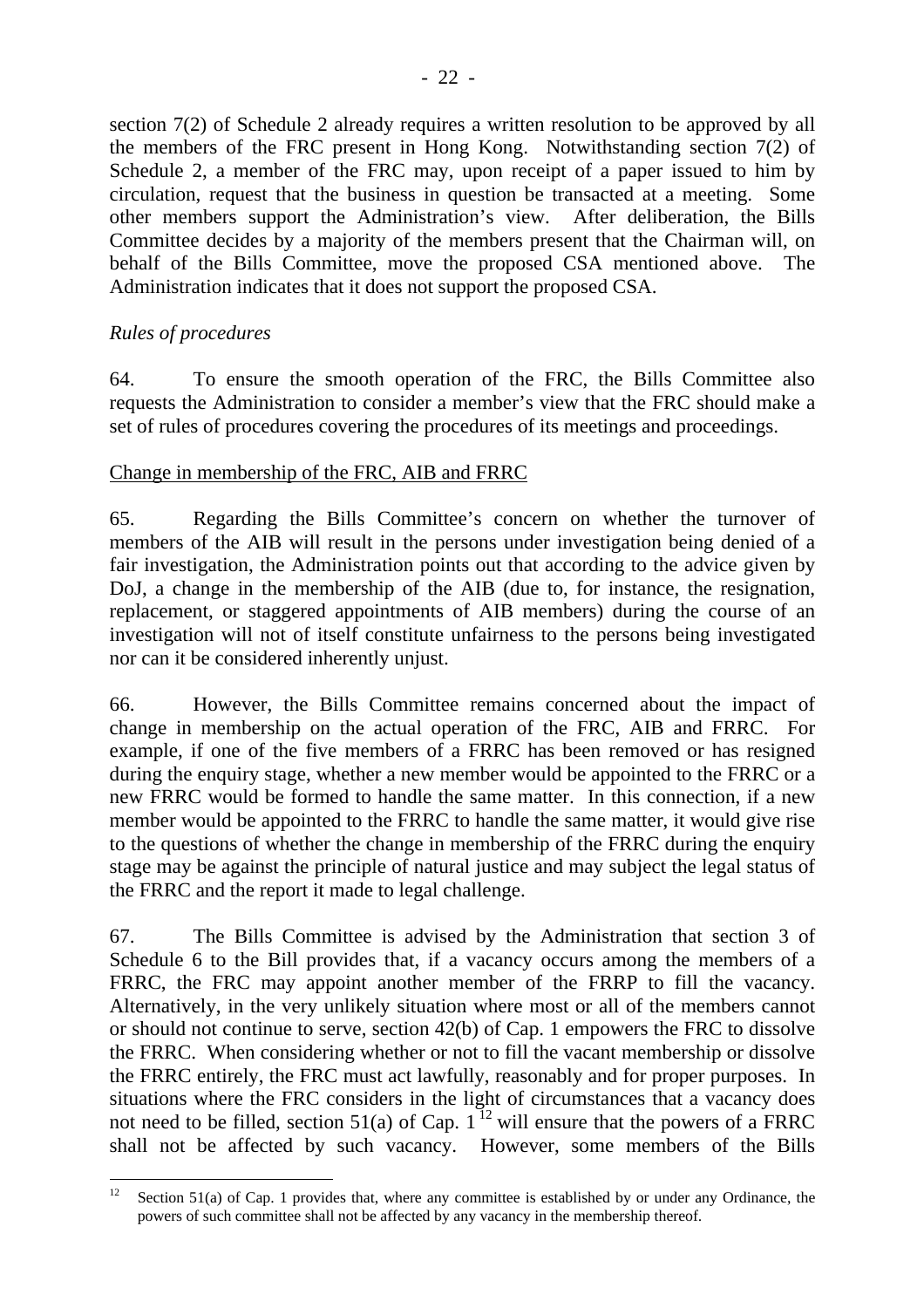Committee are of the view that instead of relying on section 51 of Cap. 1, it should be set out clearly in the Bill that the powers of a FRRC shall not be affected by any vacancy in its membership.

68. Noting the Administration's position that a change in the membership of a FRRC during an enquiry will neither of itself constitute a breach of the principles of natural justice nor affect the Committee's legal status and the legality of evidence collected by it, the Bills Committee requests the Administration to review whether the drafting of the relevant provisions in the Bill may give rise to any doubts concerning this position. After review, the Administration agrees to propose a CSA to clause 41 to put it beyond doubt that a FRRC may perform any of its functions, and its proceedings are valid, despite a vacancy in its membership; a defect in the appointment or qualification of a person purporting to be a member of the FRRP or a FRRC; or a minor irregularity in the convening of any meeting of a FRRC. The Administration also agrees to propose similar CSAs to clauses 7 and 22 in respect of the FRC and AIB respectively.

69. As regards the question of whether the concerned parties will be informed of the change in the membership of a FRRC, the Bills Committee is advised by the Administration that the Bill does not prohibit the FRC or a FRRC from informing the concerned parties if it sees fit. However, to enhance the transparency of the operations of a FRRC, the Administration proposes a CSA to clause 40 to the effect that the FRC shall notify the listed entity concerned in writing of the names of the members of a FRRC upon appointment.

# Reasonable opportunity of being heard

70. The Bills Committee shares the concern of some organizations which have given views on the Bill on whether a reasonable opportunity of being heard will be allowed during an investigation undertaken by the AIB, in view of the absence of an express provision to this effect in the Bill. The Administration points out that as advised by DoJ, the fact that the Bill does not expressly provide for a reasonable opportunity of being heard does not mean that the common law rules of natural justice do not apply. However, the Administration agrees to state its intent explicitly and to propose a CSA to clause 35 to the effect that the AIB shall, before submission of a written report to the FRC on the findings of an investigation, give any person who may be the subject of any criticism in the report a reasonable opportunity of being heard. The Administration also agrees to propose a CSA to clause 47 to provide the same requirement for the FRRC.

## Preservation of secrecy

71. Clause  $51(1)$  requires specified persons  $^{13}$  to preserve the secrecy of information obtained in the course of performing their functions. However, to enable

 $13$ By virtue of clause 51(13), a "specified person", in essence, means the FRC and any person who performs any function under the Ordinance (including the employees of the FRC, and members of the FRC, the AIB and a FRRC).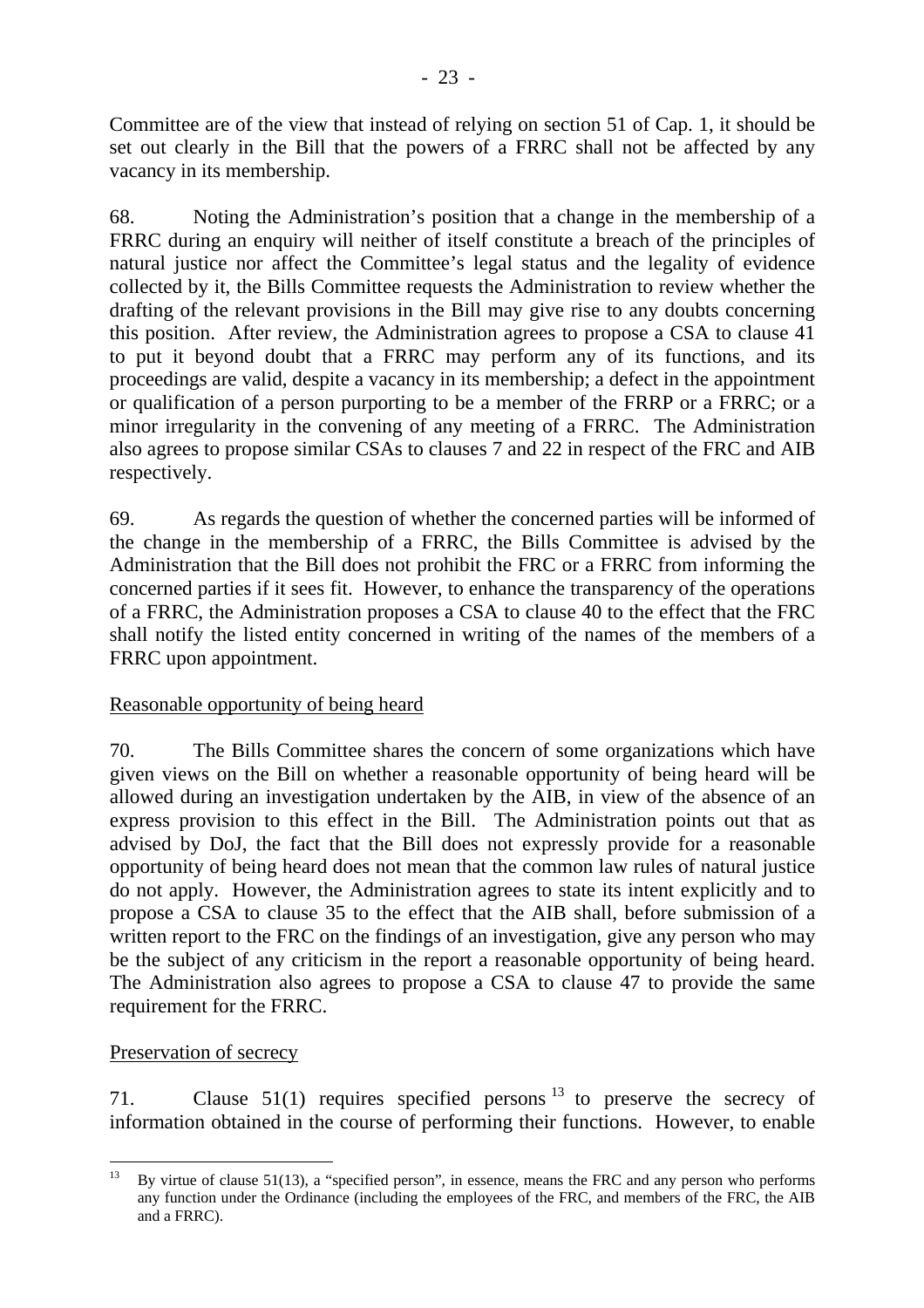the FRC to properly perform its functions, certain exceptions are proposed under clause  $51(2)$  and (3) so that the prohibition in clause  $51(1)$  does not apply to the disclosure of information in specified circumstances. For example, clause 51(3)(b)(ix) permits the disclosure of information to the Official Receiver (OR) and clause  $51(3)(c)(i)$  permits the disclosure of information to a person who is a liquidator or provisional liquidator appointed under the CO.

72. Some members of the Bills Committee are concerned about the policy intent of, and justification for, empowering the FRC to disclose information to a liquidator and the OR. The Administration considers it justifiable to open a disclosure gateway to enable the FRC to disclose information to a liquidator to enable the liquidator to perform his functions, given that administration of the insolvent estate is not only a concern of the insolvent company and its creditors, but also carries public interest considerations concerning the protection of shareholders, employees and the investing public. In particular, investigations instituted by a liquidator during liquidation proceedings may lead to, for example, the disqualification of directors or officers under section 168H of the CO or prosecution of delinquent officers and members of the company under section 277 of the CO. The Administration also considers it justifiable to create a disclosure gateway to enable the FRC to disclose information to the OR to facilitate him to perform his numerous statutory functions as a regulator in the insolvency regime.

73. Regarding the disclosure of information to liquidators, members are concerned that if the FRC is empowered to disclose information to a liquidator of any company, it may be possible that the liquidator of "Company B" (being a creditor of "Company A" which is under investigation by the FRC) may receive information concerning the solvency of "Company A" in advance and recover assets from "Company A" ahead of other creditors. To avoid such an anomaly, the Administration agrees to propose a CSA to clause  $51(3)(c)$  to restrict the scope of the FRC's disclosure so that the FRC may only disclose information on a listed corporation under investigation or enquiry to the liquidator of that corporation.

74. Regarding the disclosure of information to the OR, the Bills Committee notes that as the OR may act as the liquidator or provisional liquidator of a company under liquidation, he will be able to receive information from the FRC under the two disclosure gateways provided under clause  $51(3)(b)(ix)$  and  $51(3)(c)(i)$ . This may put the OR in a more advantageous position than other liquidators. In this connection, the Bills Committee requests the Administration to review the drafting of these two subclauses, and consider the need to set out clearly that the purpose of disclosing information to OR under clause  $51(3)(b)(ix)$  is for him to perform the statutory duties of the OR in his capacity as the OR but not for other purposes, such as the performance of the functions of a liquidator.

75. After review, the Administration agrees to propose CSAs to clause 51 to address members' concern. Having noted the draft proposed CSAs, some members are concerned that the draft may not be able to address the problem that the OR may, through the disclosure gateway under subclause (3)(b)(ix), obtain information from the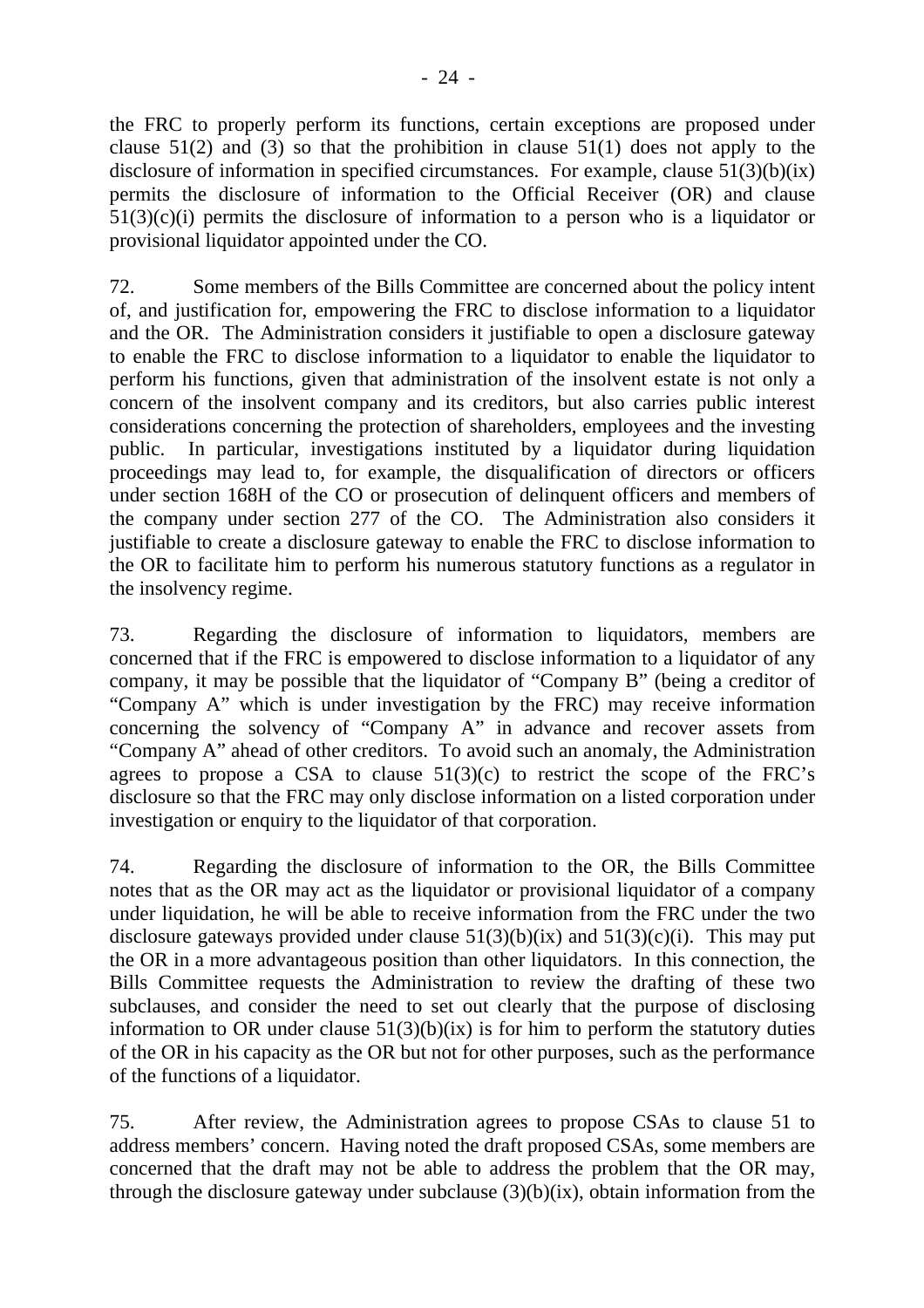FRC about the solvency situation of a company which is under investigation by the FRC ("Company C") and then use the information to facilitate the performance of his duties as the liquidator of another company ("Company D"), which is one of the creditors of "Company C", thus gaining an unfair advantage over other creditors of "Company C". The Administration is requested to make it clear in clause 51 that the OR should not use the information disclosed to him by the FRC under subclause  $(3)(b)(ix)$  to facilitate the performance of his statutory duties as the OR in the capacity of a liquidator/provisional liquidator under the CO.

76. The legal adviser to the Bills Committee also points out that although the draft proposed CSAs to clause 51 may achieve preservation of secrecy in most of the situations, there is still the potential risk of use by the OR of the information provided by the FRC when performing his functions in a different capacity. Moreover, different officers in the OR's Office may, in assisting the OR in acting as a liquidator of a company, have access to the information provided by the FRC on a listed entity. It is not clear whether any flow of information within the OR's Office would contravene the secrecy provisions in clause 51 as there may be no disclosure to a third party.

77. The Bills Committee notes the Administration's view that, when disclosing information to the OR, the FRC would prescribe clearly the purpose of the disclosure and the relevant capacity in which the OR is given the information. To ensure proper use of information, clause 51(1) provides that a specified person should not suffer or permit any person to have access to any matter relating to the affairs of any person that comes to the specified person's knowledge in the performance of any function under the FRC Ordinance, and should not communicate any such matter to any person other than the person to whom such matter related. The Administration also points out that in recent years, the OR has outsourced most of the liquidation cases and has rarely been appointed to act as the liquidator or provisional liquidator of a company under the  $CO<sup>14</sup>$ .

78. Regarding the scope of disclosure of information, members are concerned that from the drafting of the proposed CSAs to clause  $51(3)(b)$  and  $(3)(c)$ , it seems that the FRC may disclose any information to the OR or liquidators/provisional liquidators. They consider that there should be some restrictions on the scope of disclosure. The Administration agrees to propose a CSA to the effect that any disclosure to the relevant liquidator (including the OR in the capacity of a liquidator) under clause  $51(3)(c)$  will be subject to the same safeguards under clause  $51(4)^{15}$ .

 $14$ The number of cases in which the OR was appointed as a liquidator of a company in the past three years is: seven cases in 2003-04; four cases in 2004-05; and zero case in 2005-06.

<sup>&</sup>lt;sup>15</sup> Clause 51(4) provides that the FRC shall not disclose information under clause 51(3)(a) or (b) unless the FRC is of the opinion that -

<sup>(</sup>a) the disclosure will enable or assist the recipient of the information to perform his functions; and

<sup>(</sup>b) it is not contrary to the interest of the investing public or to the public interest that the information should be so disclosed.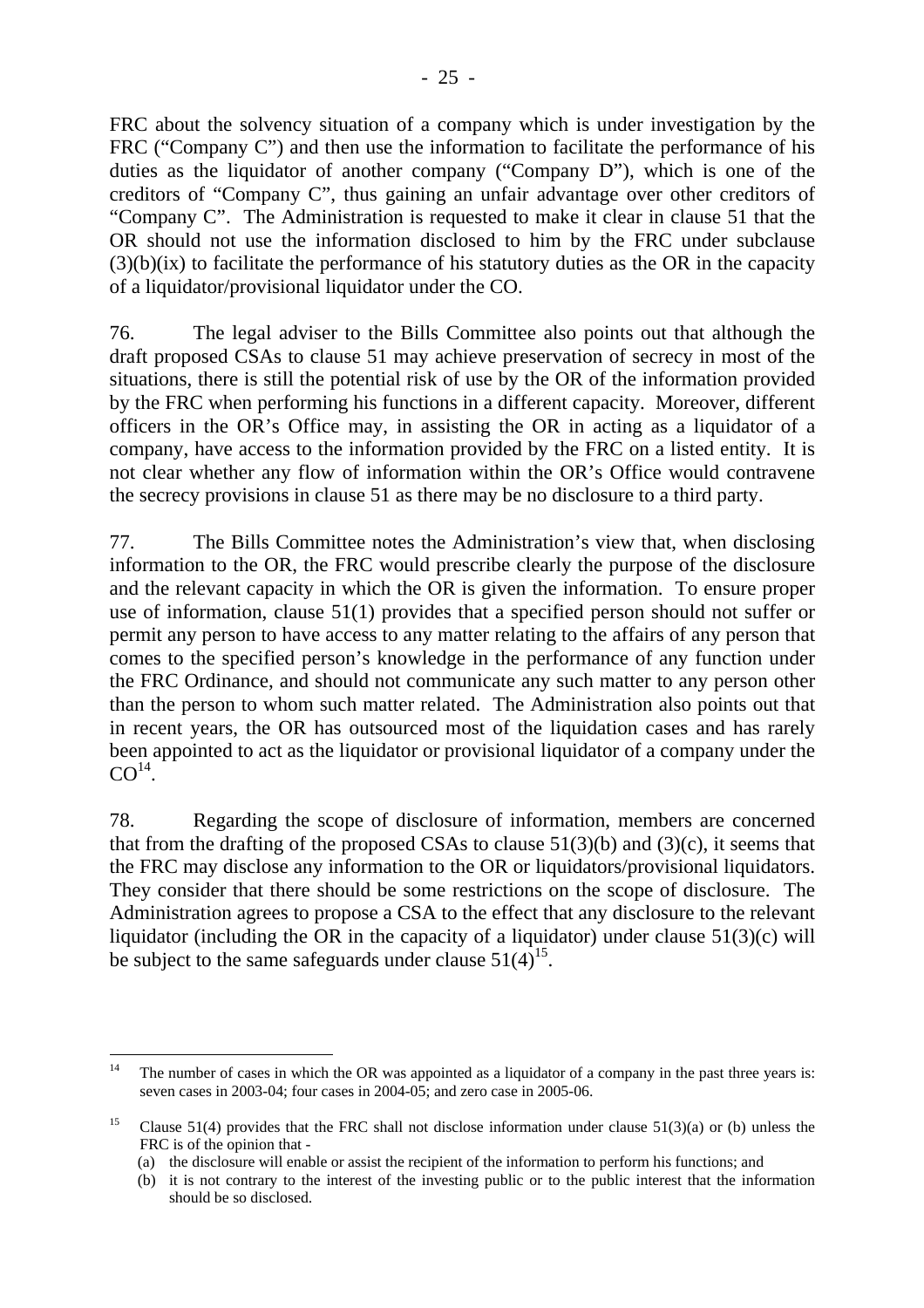#### Protection of informers' identity

79. Despite the secrecy provision in clause 51, some members stress that the Bill should contain express provisions to protect the anonymity of informers who have given information to the FRC or of other persons who have assisted the FRC in an investigation or enquiry. In this connection, they suggest that the Administration should make reference to section 30A of the Prevention of Bribery Ordinance (PBO) (Cap. 201) and relevant provisions in other ordinances to provide in the Bill separate provisions on "Protection of informers". The Administration advises that the common law provides a degree of protection for informers generally and that this protection arguably extends to "informers" or "whistle-blowers" providing information to the FRC, irrespective of the existence of a specific statutory provision. Notwithstanding this, the Administration agrees to propose a CSA to add the new clause 51A to encode in statute this aspect of protection.

80. In order to achieve the purpose of protecting the identity of informers, a member considers that a witness should be forbidden to disclose the name or address of an informer. He is concerned that the expression "is not obliged to disclose" in the proposed new clause 51A(2) may carry the meaning that a witness may or may not disclose the name or address of an informer in the relevant proceedings. He therefore suggests as a matter of principle and the Administration proposes accordingly that the expression "is not obliged to" be substituted with "shall not". The Bills Committee notes its legal adviser's view that given that the new clause 51A(2) is no more than stating the position at common law, the proposed change may not ensure the protection of the identity of an informer as it has no sanction for any breach, but may affect the completeness of the evidence a witness might give in court due to the prohibition on disclosing the identity and particulars of relevant persons and in view of the wide scope of the definition of "relevant person" in the new clause  $51A(6)(a)$  and (b). Further, the new clause 51A is an adaptation of section 30A of the PBO which was drafted purely to prevent the identity and particulars of an informer from being elicited in cross-examinations. The proposed amendment may not provide any comprehensive protection. The legal adviser considers that balancing the pros and cons of the effect of the proposed amendment, it may be preferable to retain the original wording of the new clause 51A(2) for this Bill, and that the Administration should consider, outside the context of this Bill and from a policy perspective, how, in the context of good corporate governance, the system for the protection of whistle blowers could be enhanced. The Bills Committee accepts the legal adviser's views and requests the Administration to consider these views.

## Avoidance of conflict of interests

81. Given the proposed powers of the FRC, the Bills Committee agrees with the Administration about the importance of putting in place an appropriate system to ensure that members or employees of the FRC, or other persons performing a function under the Ordinance, are not involved in any conflicts of interest, as such conflicts (whether genuine or perceived) will undermine the credibility of the FRC and the effectiveness of the whole set-up. In this connection, the Bills Committee notes the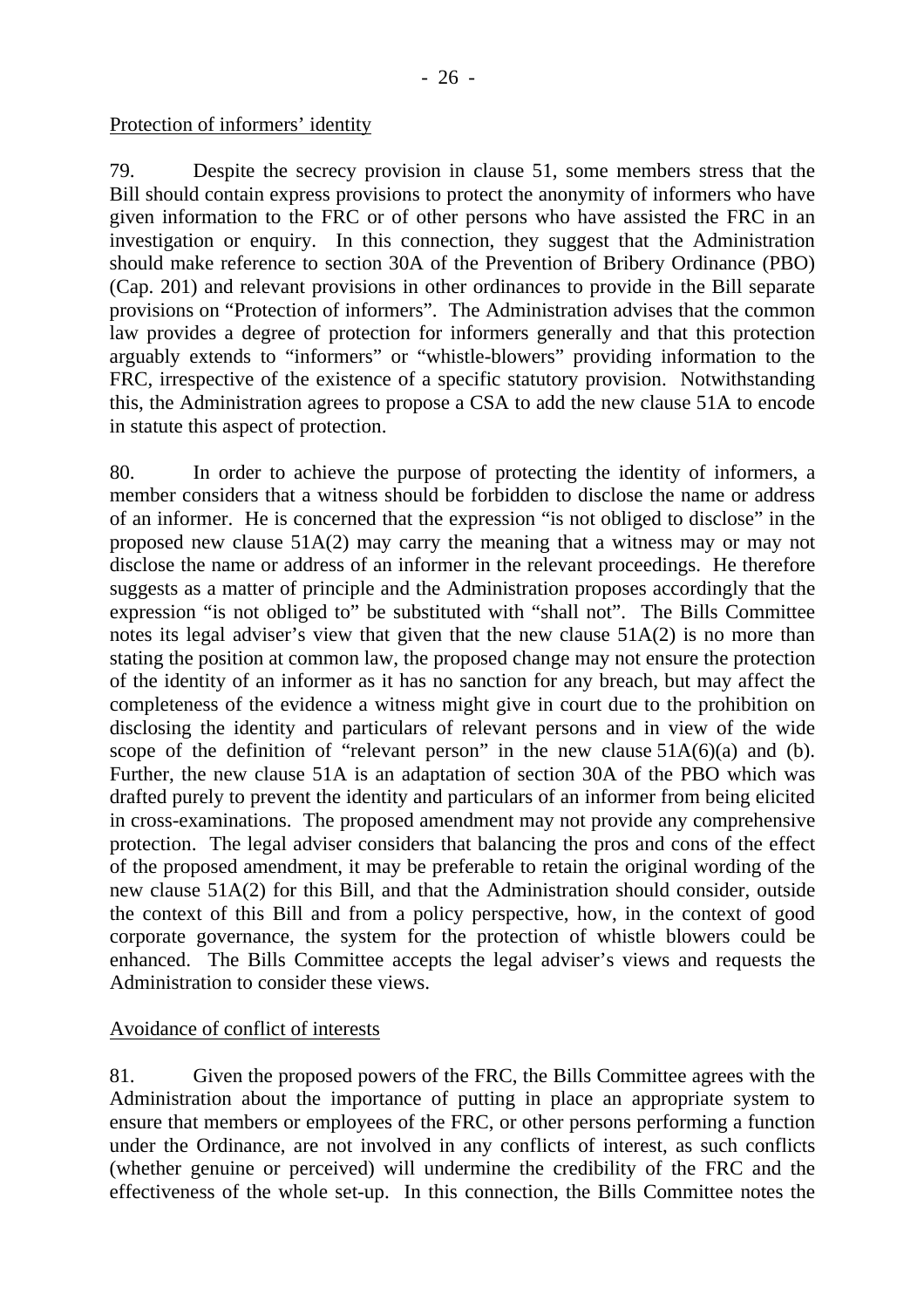- 27 -

views of some organizations which have given views on the Bill about the extensiveness of the interests subject to the disclosure requirement and the consequences of non-compliance. For example, the Law Society of Hong Kong considers that, given the onerous disclosure obligations and severity of the sanctions, it may be difficult to find a sufficient number of qualified and suitable candidates to accept appointments to the FRC. The HKICPA considers that the preferred approach is to enunciate the general principles of avoiding bias rather than to define the scope of potential conflicts in such detail. The Bills Committee has therefore examined the proposed system for the disclosure of interests.

82. On the circumstances under which disclosure of an interest should be made, the Bills Committee is advised by the Administration that clause 52(2) provides that if, in the course of performing a function under this Ordinance, a person is required to consider a matter in which he has an interest, he shall immediately disclose the nature of the interest to the FRC. On the scope of the interests that are required to be disclosed, clause 52(3) provides that a person has an interest in a matter if the matter relates to a listed entity (in which he has an interest); or his, past or present, employers, clients or associates; or another person whom he knows is or was a client of his, past or present, employers or associates. Clause 52(9) defines the term "associate" to mean a close family member of a person, any corporation of which the person is a director or with which the person has a close business relationship, any employee or partner of the person, or any other related party. As regards the offence provision, clause 52(7) provides that a person who, without reasonable excuse, contravenes clause 52(2), commits an offence and is liable to a fine or an imprisonment. The Administration considers that this proposed arrangement has provided the necessary safeguards to ensure compliance with the "disclosure of interests" requirement.

83. The Bills Committee notes that in formulating clause 52, the Administration has been guided by the principle that it is necessary to put in place proper disclosure requirements that are proportionate to the proposed functions and powers of the FRC. Clause 52(3), 52(7) and 52(9) are modelled on the relevant provisions of the SFO. Having regard to the need to put in place a stringent interest disclosure regime to avoid conflict of interests, members have no objection in principle to these three subclauses.

84. Members of the Bills Committee however have raised some concerns about the provision in clause 52(5). This subclause provides that, after a member of the FRC, AIB or a FRRC has disclosed the nature of any interest in any matter, he shall not be present during any deliberation of the FRC, AIB, or a FRRC with respect to the matter, unless the FRC otherwise determines. However, in the absence of a quorum requirement<sup>16</sup> for the AIB and a FRRC, if some members of the AIB and a FRRC have disclosed their interest in a matter and could not participate in the deliberation with respect to that matter, it is not clear as to whether the AIB and a FRRC with the participation of very limited number of members, say, only one member, would meet the requirements on the minimum number of members set out in clauses 22(2) and

 $16\,$ The quorum requirement for a meeting of the FRC, which is provided in section  $6(4)$  of Schedule 2 to the Bill, is two thirds of the members of the Council.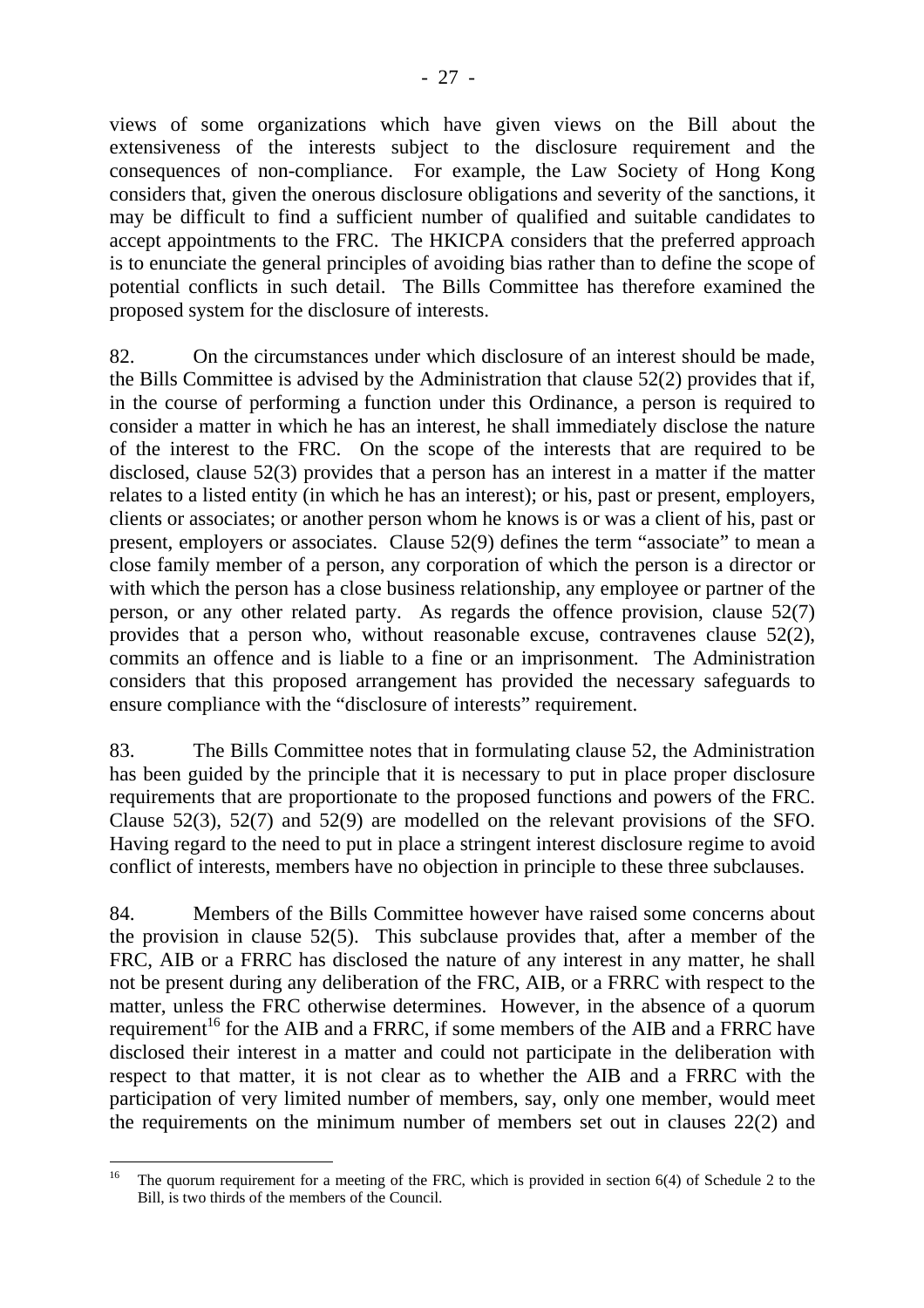41(1) (i.e. the AIB and a FRRC are to consist of at least two and five members respectively); and if they would, then the AIB and a FRRC with the participation of only one member may conduct enquiries and make decisions. Such an arrangement is unfair to the parties concerned and may subject the legality of the decisions made to legal challenge. The Administration agrees to propose CSAs to Schedules 4 and 6 to the Bill to respectively provide that the quorum for any meeting of the AIB is to be two members, or half of its members, whichever is the greater, and the quorum for any meeting of a FRRC is to be half of its members.

85. Regarding the concern on whether any member of the FRC, the AIB or a FRRC who has disclosed an interest in any matter will constitute the quorum required for convening the relevant meeting, the Bills Committee is advised by the Administration that, unless the FRC determines otherwise, the member is required not to be present during the deliberation of the FRC, the AIB or a FRRC (as the case may be) in respect of the matter. Thus, that relevant member will, of course, not be counted, alongside other members present, for the purpose of forming a quorum at the relevant meeting. To put this beyond doubt, the Administration agrees to propose CSAs to Schedules 2, 4 and 6 to the Bill to expressly state this position.

86. Regarding the suggestion that it should be provided expressly in clause 52(5) that a person having disclosed the nature of interest in any matter shall not be given any document relating to the matter, the Administration agrees to propose a CSA to expressly provide that the person excluded under clause 52(5) or (6) shall not be given any document, or the relevant part of it, that contains a record of, or is issued for the purpose of, the relevant deliberation, decision or determination.

87. Regarding the concern on whether particulars of the interests disclosed should be published or made known to the relevant parties who/which are the subjects of the investigation or enquiry, the Bills Committee notes the Administration's view that the publication of the disclosure particulars of a FRC/AIB/FRRC member may prematurely prejudice investigation or enquiry and the relevant parties concerned and jeopardize the operation of financial markets. As clause 52(4) already requires the FRC to keep a record of the particulars of any disclosures made, the Administration considers that latitude should be given to the FRC concerning whether to record the particulars separately in the investigation or enquiry reports, and whether, and if so to what extent, such reports should be published in accordance with the considerations set out in clauses 35 and 47.

88. However, given that the relevant auditor or listed entity will be aware of the composition of the AIB or the FRRC, the Administration agrees to propose a CSA to expressly require the FRC to notify such relevant auditor/entity of the FRC's determination under clause 52(5) that the relevant FRC/AIB/FRRC member is not to be excluded from participating in the investigation or enquiry notwithstanding his disclosure of certain interests.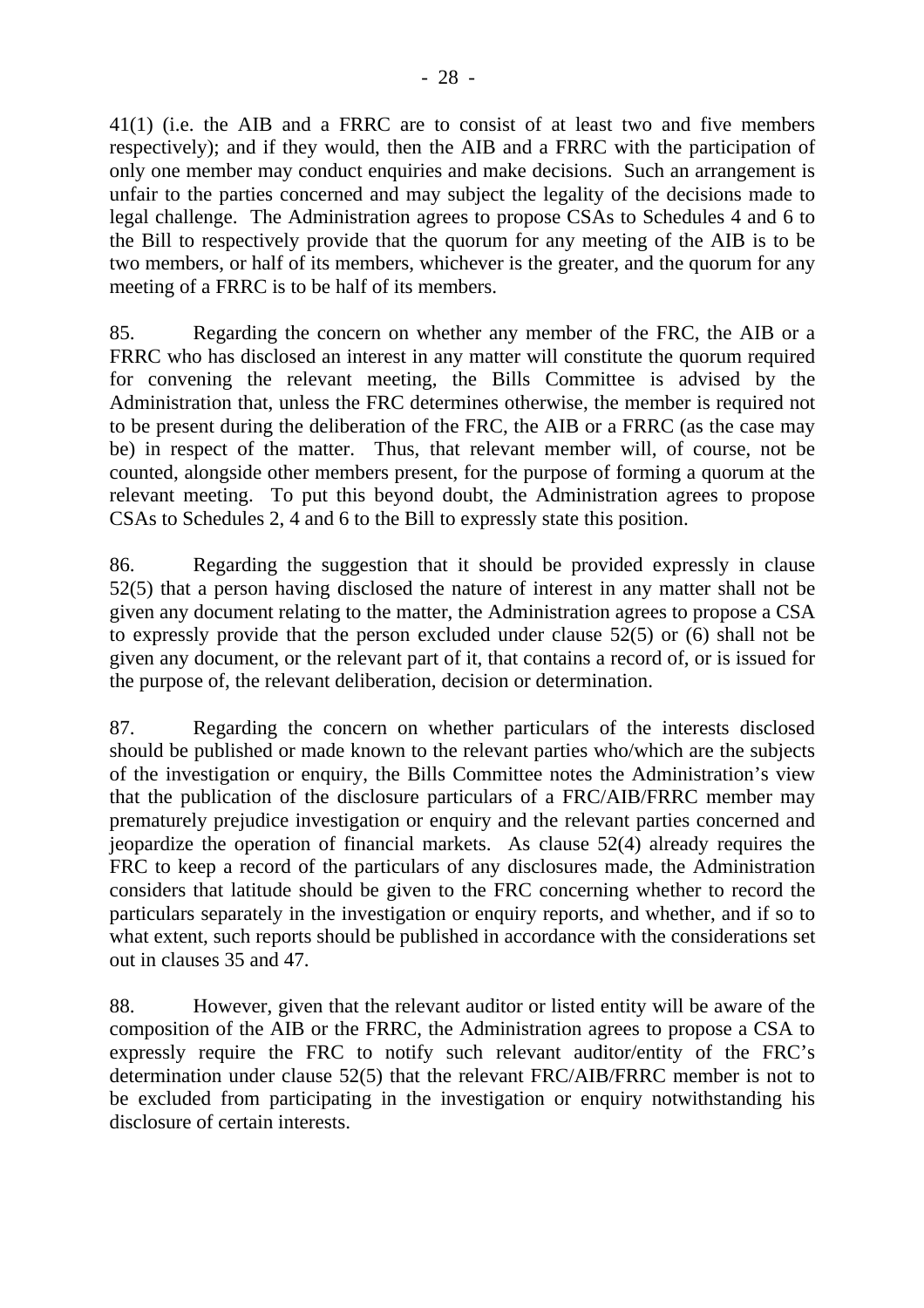#### **Post-investigation or post-enquiry actions**

#### Revision of financial reports

89. It is proposed under the Bill that following an enquiry into the noncompliance of a relevant financial report with the relevant accounting requirements, the FRC may specify, in a written notice issued to the listed entity concerned, why in the FRC's opinion there is a relevant non-compliance, and request the listed entity to cause the relevant financial report to be revised (clause 49). If a listed corporation does not comply with the request, the FRC may apply to the court for a declaration that there is a relevant non-compliance in the relevant financial report and an order requiring the directors of the listed corporation to revise the financial report as necessary (clause 50).

90. Some members of the Bills Committee are concerned that as the FRC is tasked to enquire into financial non-compliances of listed entities and does not have sanctioning powers, it seems not justified to empower the FRC to request listed entities to revise their defective financial reports. Such a request may imply that there is a relevant non-compliance in relation to the listed entity concerned and the reporting accountant concerned has failed to prepare the reports in accordance with the relevant financial standards. It is doubtful as to whether the FRC should make a positive assertion that there is a relevant non-compliance in relation to a listed entity without giving the parties concerned an opportunity to respond to the FRC's findings. Such an assertion is against the principles of law and principles of natural justice. The question of whether there is a relevant non-compliance in relation to a listed entity and the reporting accountant concerned should be determined by the court or the relevant disciplinary body.

91. The Bills Committee notes the Administration's advice that the proposals enshrined in clauses 49 and 50 seek to implement the recommendations made by the SCCLR in the context of Phase I of the Corporate Governance Review. The Administration envisages that, during an enquiry into the relevant non-compliances of a financial report of a listed entity, a FRRC may form an opinion on whether and why there are non-compliances with respect to the financial report and how these noncompliances should be rectified. The Administration considers it appropriate to empower the FRC, having considered the findings of a FRRC, to request the listed entity to revise the defective financial report as prompt remedial actions in this respect will enable the investing public to have the more reliable financial report in order to appraise the financial position of the listed entity concerned. That said, if the listed entity does not agree with the FRC's opinion and does not voluntarily revise its financial report, the FRC has no authority to impose a sanction under clause 49. However, the FRC may apply to the court for mandatory revision of the report under clause 50 or, if the situation warrants, the FRC may refer the case to the HKICPA, HKEx or SFC for any follow-up actions with respect to the non-compliances found.

92. Some members of the Bills Committee are concerned that as listed entities' compliance with the FRC's request under clause 49 is voluntary and that non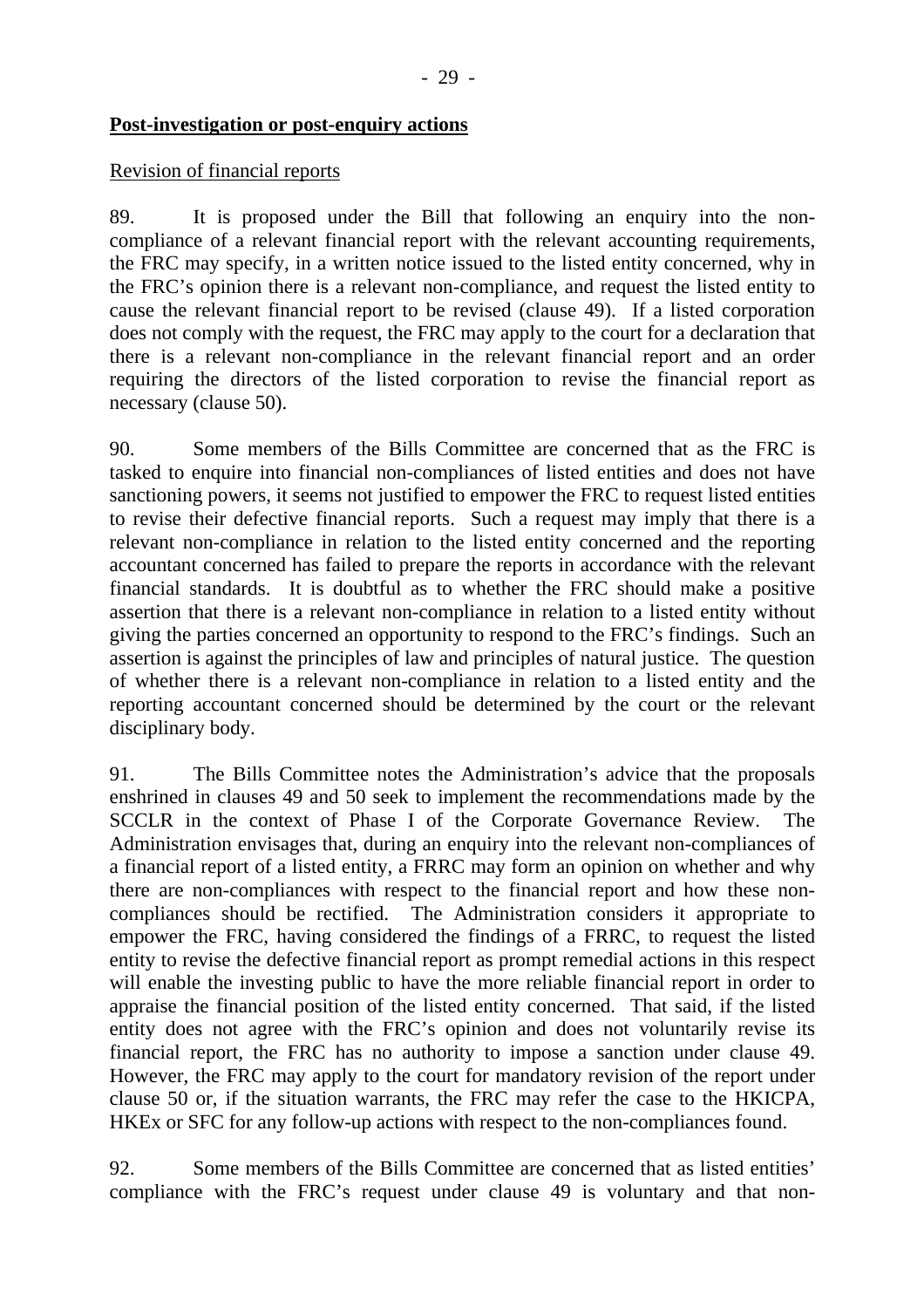compliances with such request will not amount to an offence or other sanctions, the listed entities concerned may not comply with the FRC's request. While the FRC may apply to the court for an order under clause 50, the court's decisions in this regard are appeallable. As a result, the FRC may be involved in lengthy legal proceedings, thus incurring substantial legal costs. In this connection, the Administration advises that, since the proposed framework for a FRRC under the Bill is modelled on that of the UK FRRP under the Companies Act 1985, the UK's experience is relevant. While the UK FRRP also possesses the power to apply to the court for mandatory revision of financial reports under section 245B of the Companies Act, compliance following the enquiry has been voluntary and, to date, the UK FRRP has succeeded in resolving all cases without any recourse to court. The Administration envisages that the UK's experience may shed light on the future operation of clauses 49 (concerning voluntary revision) and 50 (mandatory revision under a court order).

93. Some members of the Bills Committee consider that sections 245A and 245B of the UK Companies Act 1985, on which clauses 49 and 50 are modelled, are much carefully worded to avoid giving a positive assertion that the financial report of the company concerned has failed to comply with the requirements of the Act. In this connection, the Bills Committee requests the Administration to review the drafting of clauses 49 and 50 with reference to relevant provisions in the UK Companies Act 1985. In particular, consideration should be given to revise the drafting of clause 49(1) to the effect that the positive assertion "there is a relevant non-compliance …" in that subclause be replaced by the formulation used in section 245A(1) of the UK Companies Act 1985, i.e. "there is, or may be, a question whether…."; and the FRC is required to issue a notice to the listed entity concerned indicating the respects in which it appears to the FRC that a question of a relevant non-compliance arises or may arise and specifying a period for the listed entity and the persons concerned to give an explanation (section 245A(1) and (2) of the UK Companies Act 1985). After review, the Administration agrees to propose CSAs to clauses 49 and 50 to closely align the two clauses with the relevant provisions in the UK Companies Act 1985.

#### Investigation reports

94. Clause 35 requires the AIB to submit to the FRC written reports on the findings of the investigation. Clause 35(5) provides that, in any proceedings before a court or magistrate or the Market Misconduct Tribunal or any disciplinary proceedings under the PAO, a copy of the investigation report is admissible as evidence of the facts stated in the report. The intent of this provision is to ensure that there should be a smooth interface between the investigations of the FRC and the disciplinary proceedings of the HKICPA and proceedings arising from the actions of the law enforcement agencies to which the cases are referred by the FRC. However, the Bills Committee shares the concern of some organizations which have given views on the Bill that written reports, which would most likely contain hearsay evidence, are normally not admissible in a criminal trial. After review, the Administration accepts that statutory exceptions to the rule against hearsay in criminal proceedings should not be easily created. The Administration agrees to propose a CSA to clause 35 to carve out the admissibility of the investigation reports in criminal proceedings as evidence of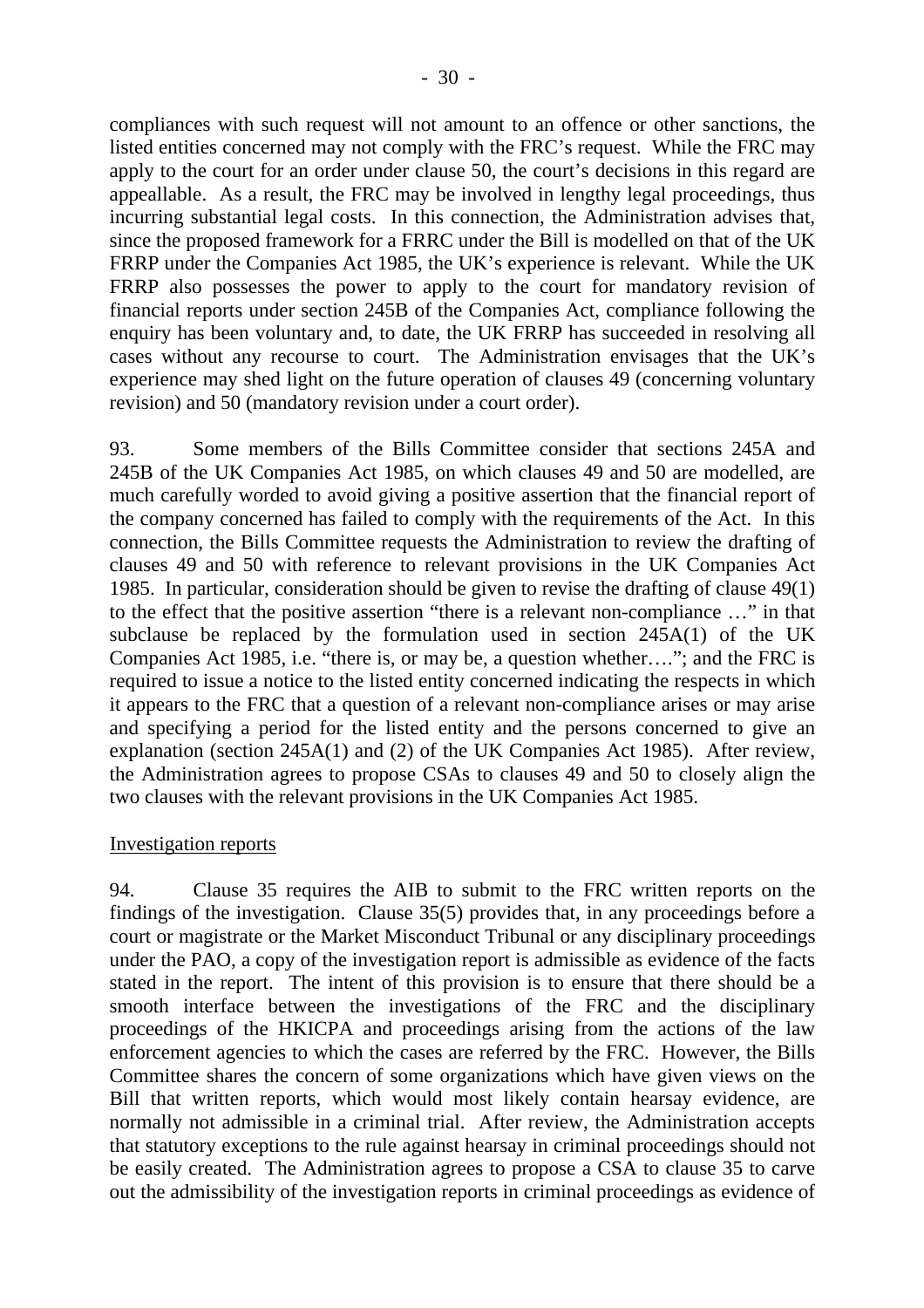# **Checks and balances**

in respect of the enquiry reports of the FRRC.

95. To enable the FRC to function independently and with due propriety, the Bills Committee considers that there should be an effective mechanism whereby the FRC is accountable for its work and is subject to adequate checks and balances. In this connection, the Bills Committee notes that the Administration, after making reference to the arrangements of other statutory bodies such as the SFC and the Hong Kong Deposit Protection Board, proposes to put in place in the Bill checks and balances measures, including clause 14 which provides that the CE may, after consultation with the Chairman of the FRC, and on being satisfied that it is in the public interest to do so, give the FRC written directions as he thinks fit with respect to the performance of any of its functions. The Bills Committee has examined in great detail the need for empowering the CE to give written directions to the FRC. It has also examined the need for introducing the "public interest" threshold for the FRC to launch its investigations or enquiries; the need for setting up an appeal tribunal to hear appeals against the FRC's decisions; and the need to set up a PRP.

## Proposal to empower the CE to give written directions to the FRC

96. Given some members' concern that clause 14 may undermine the independence of the FRC, the Bills Committee requests the Administration to reconsider the need for such a provision. The Administration considers clause 14 necessary to enable it to continue to account to LegCo and the public for effective regulation of the accountancy profession. The Administration stresses that the power of giving directions under clause 14 can only be exercised by the CE subject to three restrictions: the direction must be in the public interest; the CE must first consult the Chairman of the FRC; and the directions must be with respect to the performance of the FRC's function as stipulated in clause 9. These three restrictions are included in the Bill in order to strike a reasonable balance between protecting the public interest and ensuring the FRC's independence in performing its day-to-day functions.

97. The Administration also stresses that clause 14 is a tool of last resort for the Administration, through the CE, to implement necessary remedial measures in the most pressing and extreme circumstances. The CE will not give directions to the FRC unless it is necessary in the public interest and that, in doing so, he will have taken into account all circumstances prevailing at the time. These circumstances may include whether there is any major malfunction on the part of the FRC, whether the reputation of Hong Kong as an international financial centre is at stake, the urgency of remedial actions required of the FRC, and whether other checks and balances are performed effectively at the time, etc.

98. The Administration further points out that the reserve power for the CE to take remedial and other necessary action is not unique to the FRC and is, in fact, fairly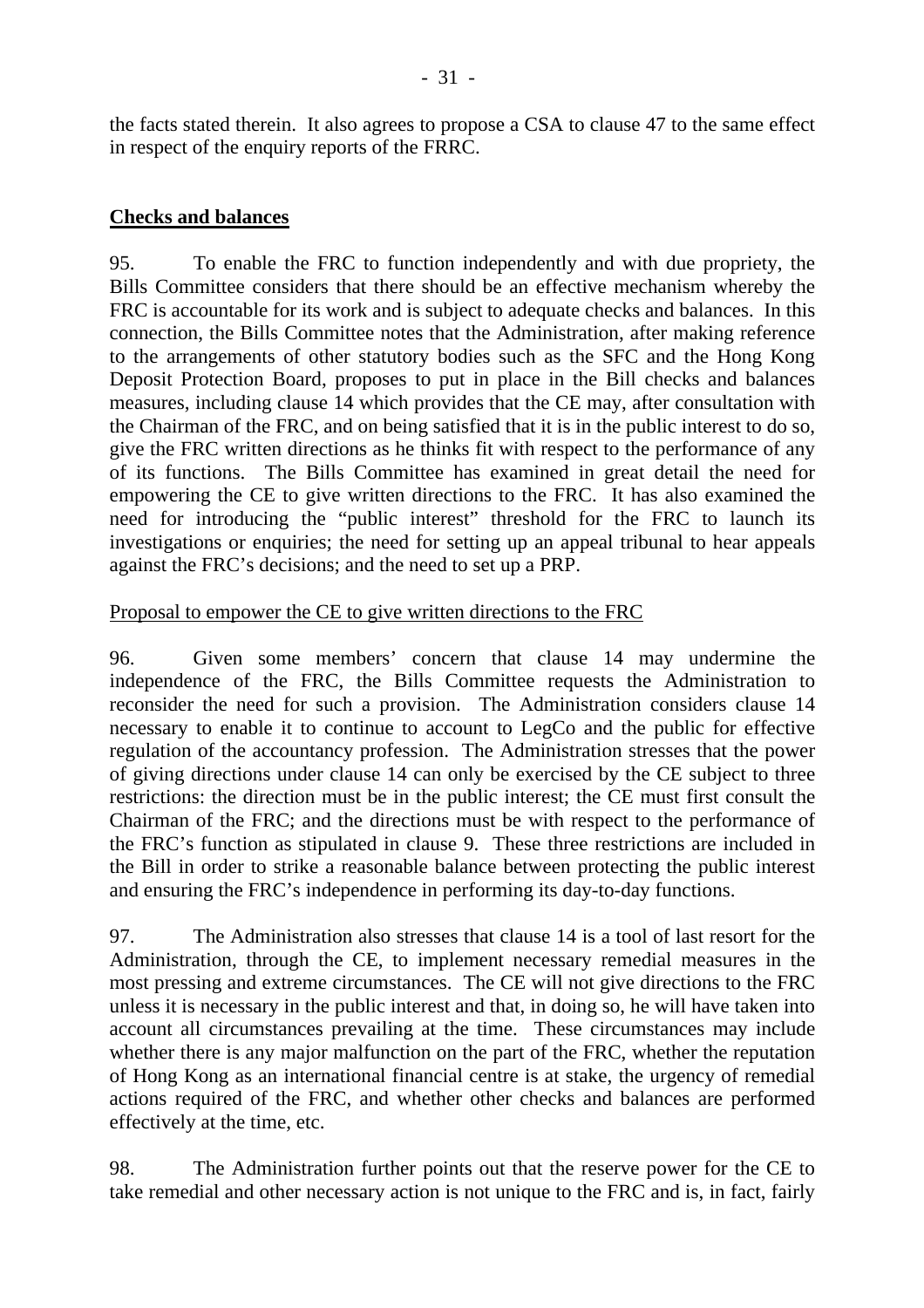common in the case of comparable statutory bodies. Similar provisions providing for the CE's reserve power are found in, for example, sections 11 of the SFO and section 10 of Clearing and Settlement Systems Ordinance (CSSO) (Cap. 584). No direction has ever been given by the CE in the past in accordance with the aforementioned Ordinances, as this reserve power is not intended to be used lightly.

99. While some members of the Bills Committee support the Administration's proposal to empower the CE to give written directions to the FRC, some other members express great reservations on the need to do so. The latter members consider that if the CE is given such power, it is essential to ensure that the CE would exercise the power under clause 14 in an appropriate manner. In this connection, they suggest that the circumstances under which the CE may exercise the power under clause 14 should be set out clearly in the Bill. Moreover, for the purpose of enhancing transparency, it should be set out clearly in the Bill that the CE's written directions to the FRC should be made public, though not immediately when the directions are given but at an appropriate time, so as to enable the public to know what directions have been given by the CE to the FRC and the circumstances involved. The members also request the Administration to clarify whether the CE's written directions to the FRC are subject to judicial review.

100. The Administration reiterates that clause 14(1) has already provided that the power of giving directions can only be exercised by the CE subject to three restrictions. In this light, the Administration considers that the clause as it is drafted have already prescribed the necessary checks and balances on the CE's reserve power, which is not intended to be used lightly. The Administration considers that the present drafting of clause 14 is appropriate and does not require amendment. The Administration also points out that there is no provision in the Bill prohibiting the disclosure of the written directions given by the CE to the FRC. The CE will decide whether to make public such written directions, and if so, in what manner, in light of actual circumstances. Given that the nature and content of the written directions could not be anticipated at the present stage, it is not appropriate to mandate the disclosure of the directions. There are also no similar requirements in other Ordinances (for example, section 11 of the SFO and section 10 of CSSO) to mandate the CE to make such disclosure.

101. The Administration confirms that the CE's power under clause 14, being a statutory power, would be regarded by the court as being of a public nature and amenable to judicial review.

102. In response to some members' suggestion, the Administration agrees that the Secretary for Financial Services and the Treasury (SFST) would incorporate in his speech resuming the Second Reading debate on the Bill the gist of paragraphs 97 and 98 above, including the following points:

> (a) Clause 14 is a tool of last resort for the Administration, through the CE, to implement necessary remedial measures in the most pressing and extreme circumstances;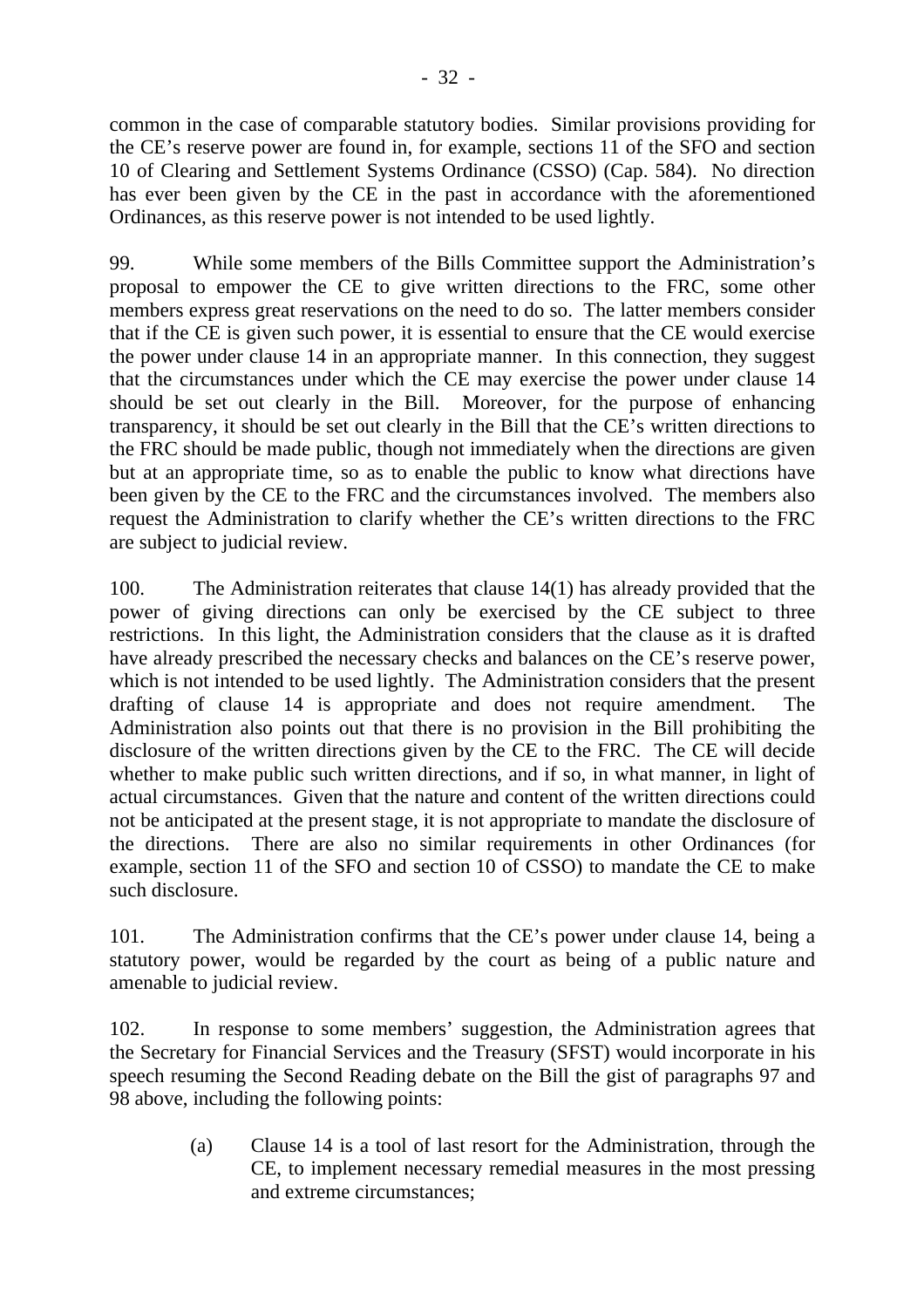- (b) CE will take into account all prevailing circumstances, including whether there is any major malfunction on the part of the FRC, whether the reputation of Hong Kong as an international financial centre is at stake, the urgency of remedial actions required of the FRC, and whether other checks and balances are performed effectively at the time; and
- (c) No direction has ever been given by the CE in the past in accordance with relevant provisions in other ordinances, as this reserve power is not intended to be used lightly.

103. Whilst appreciating that the SFST would incorporate the above points in his speech resuming the Second Reading debate on the Bill, some members consider that as the speech does not form part of the Bill, the preferred approach is for the Administration to incorporate those points in clause 14. Moreover, they remain concerned about the need to enhance the transparency of the written directions given by the CE to the FRC. A suggested option is that it should be set out in the annual report of the FRC whether the CE has exercised his power under clause 14. The Administration advises that under clause 35, the FRC may cause an investigation report, or any part of the report, to be published. There is no provision in the Bill prohibiting the disclosure of the CE's written directions in the report. In this connection, in deciding whether or not to cause an investigation report, or any part of the report, to be published, the FRC should take into account the factors set out in the proposed new subclause (6) of clause 35, including whether or not the publication may adversely affect any criminal proceedings before a court or any proceedings under Part V of the PAO that have been or are likely to be instituted; whether or not the publication may adversely affect any person named in the report; and whether or not the report, or that part of the report, should be published in the interest of the investing public or in the public interest.

104. A member suggests that the conditions set out in the proposed new subclause (6) of clause 35 be adopted for clause 14 to the effect that the CE's written directions should be disclosed if the disclosure would not adversely affect any relevant proceedings that have been or are likely to be instituted and any person concerned, and the disclosure would be in the interest of the investing public or in the public interest. The Administration advises that clause 14 is modelled on the relevant provisions of the SFO. Given that the current arrangement under SFO has been working well, it is appropriate to adopt the same arrangement for the FRC. The Administration's stance is that the CE's written directions may be disclosed if circumstances permitted. However, given that the nature and content of the written directions could not be anticipated at the present stage, it is not appropriate to mandate the disclosure of the directions.

105. Some members accept the Administration's stance and express reservations on the proposal to mandate the disclosure of the CE's written directions, as the disclosure may have adverse impacts on the market and the parties concerned.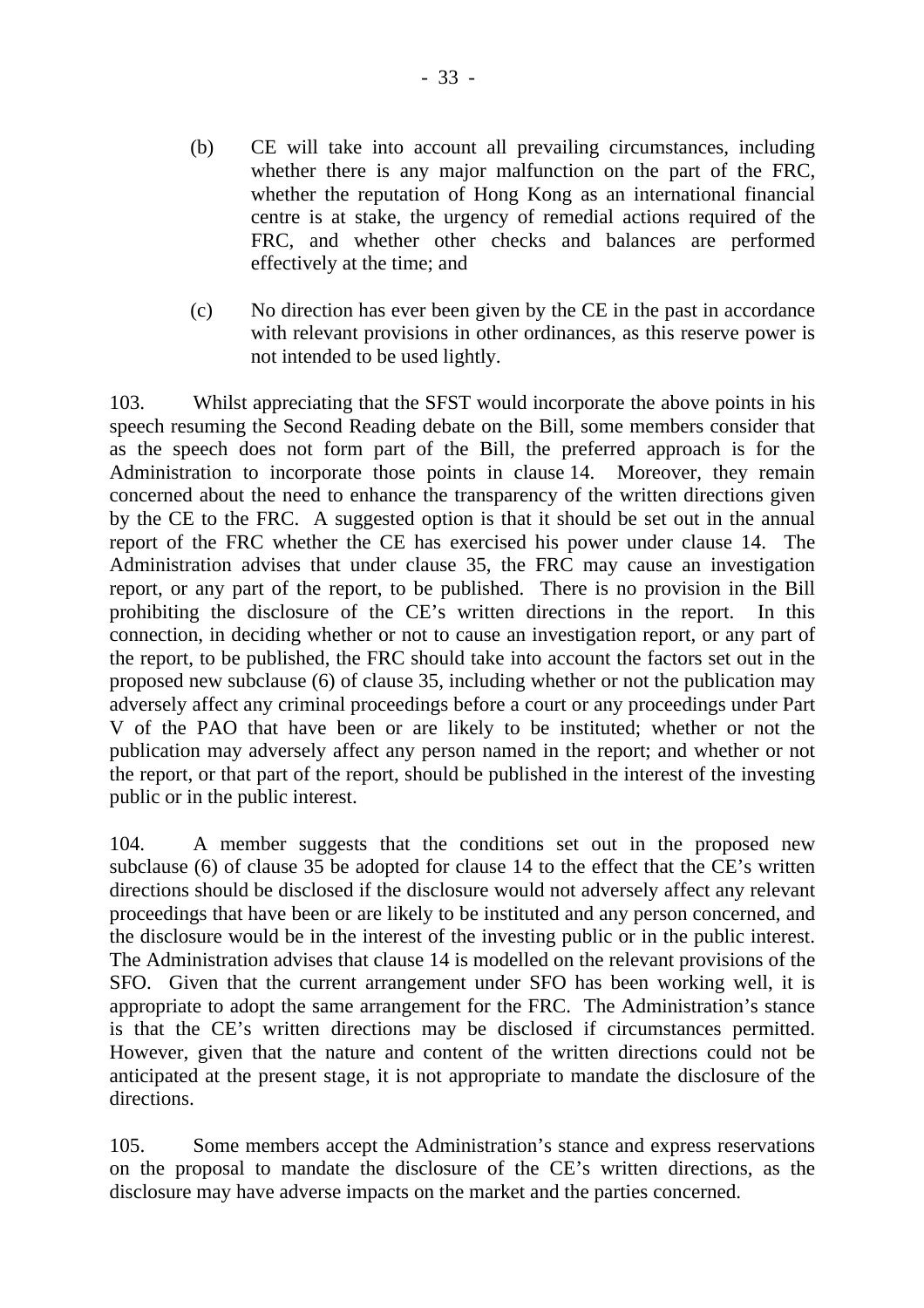106. However, some other members are of the view that as the functions and powers of the FRC are different from those of the SFC, it is not appropriate for the Administration to model clause 14 on the relevant provisions of the SFO. While the SFC, which is a regulator of the securities and futures industry, has a wide range of functions, the FRC mainly performs an investigatory or enquiry function. The members are also concerned whether the arrangement for the executive bodies to give directions to statutory bodies is in line with the arrangement in other jurisdictions. The Administration advises that the arrangement for empowering the CE to give written directions to some statutory bodies in the financial services sector is made to cater for the circumstances in Hong Kong and the same arrangement is not particularly found in other jurisdictions. However, the Administration believes that such an arrangement has not affected Hong Kong's status as an international financial centre.

107. Hon Emily LAU is of the view that no adverse impact of the arrangement has been identified because the CE has so far not exercised his power under the SFO and other relevant ordinances to give written directions. However, if the same arrangement is adopted for the FRC, when the CE decides to exercise his power to give written directions but not to disclose the directions, the public would never know that the CE has given the directions and the impact of such directions. If there are rumours spreading around that the CE has given written directions to the FRC and yet the directions are not disclosed, it may also have an adverse impact on the market and the parties concerned. Hon Emily LAU is very much concerned that the proposed arrangement under clause 14 is not in line with international practices and is therefore not conducive to the development of a good business environment in Hong Kong. She requests that these points be set out in the report of the Bills Committee.

108. The Administration points out that different jurisdictions have different frameworks governing the operation of market regulators. The different frameworks adopted by other jurisdictions may enable them to use other means of control or influences over the market regulators. Nevertheless, the proposed arrangement under clause 14 is the same as that under the SFO and other relevant ordinances, which has been working well in Hong Kong for some years. The Administration reiterates that clause 14 is a tool of last resort for the Administration, and the CE would not use the power under the clause lightly. In this connection, some members expect that the CE would act in accordance with the requirements in clause 14 and ensure that the three conditions set out in clause 14(1) are met before exercising his power.

109. Hon Ronny TONG considers that the CE should not be empowered to give written directions to the FRC. However, if the Administration maintains its view that the CE should be given such power, the power should be restricted. It is envisaged that the scope of the written directions to be given by the CE to the FRC may be confined to three aspects, i.e. to direct the FRC: to undertake an investigation; to discontinue or not to undertake an investigation; and to vary its decisions. In Mr TONG's view, the second and third aspects are the areas of concern. He therefore proposes that the following CSAs be moved to clause 14 by the Bills Committee: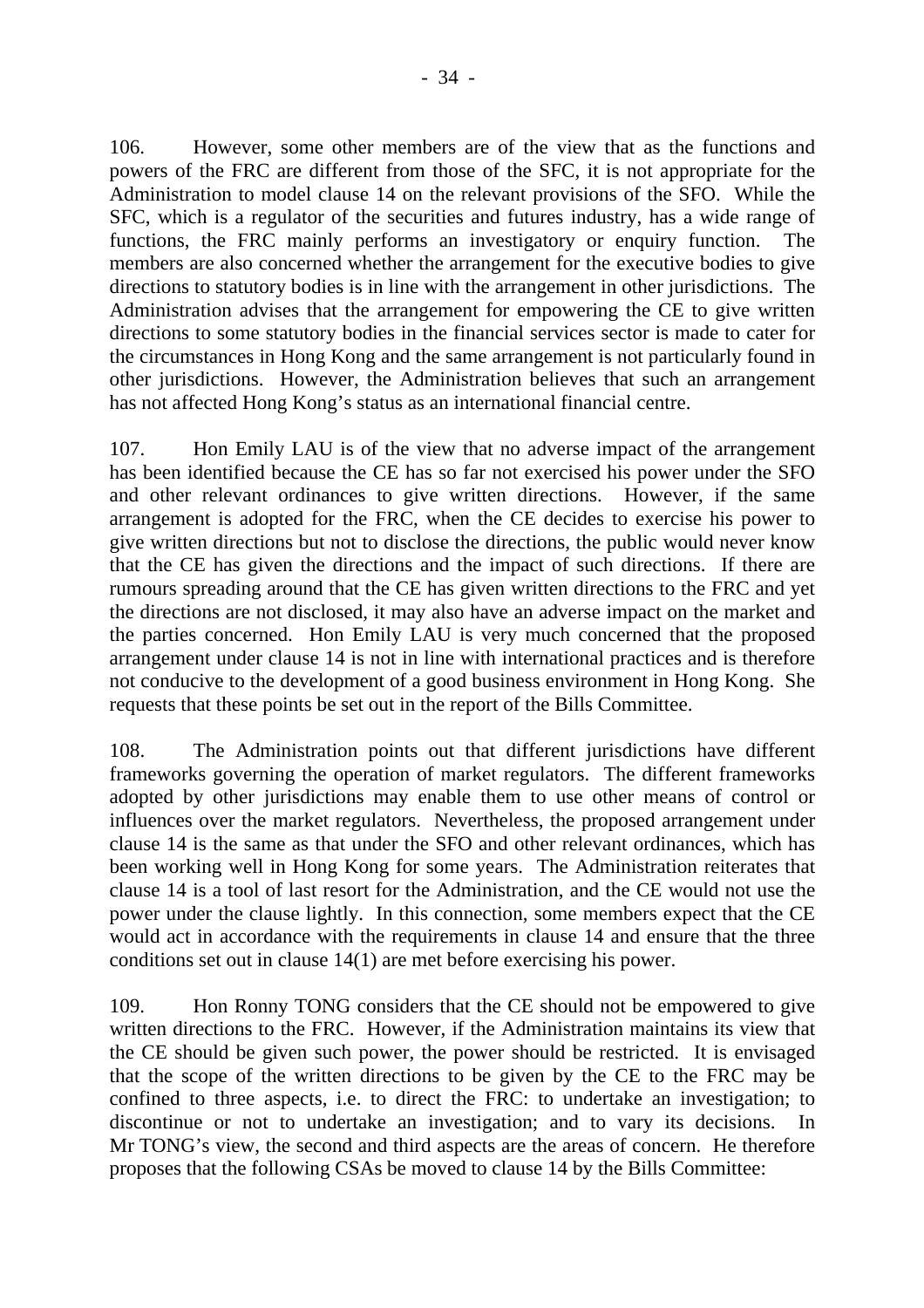- (a) To stipulate that the CE may, on being satisfied that the FRC, in the performance of its functions, has committed a serious and apparent error in failing to investigate a relevant irregularity or relevant noncompliance and it is in the public interest to do so, give the FRC such written directions as he thinks fit directing the same to correct the said error and to properly investigate the said relevant irregularity or relevant non-compliance in accordance with the requirements of this Ordinance; and
- (b) To delete clause 14(3).

110. Members have diverse views on Hon Ronny TONG's proposal. Given that the proposal is not supported by a majority of the members present, it is not endorsed by the Bills Committee. Mr TONG indicates that he will move the proposed CSAs. The Administration indicates that it does not support the proposed CSAs.

# Need for introducing the "public interest" threshold

111. The Bills Committee notes that some accountancy professional bodies consider that FRC investigations and enquiries should be launched only when significant public interests are involved. In this connection, the Administration considers it not necessary to introduce the additional "public interest" threshold. First of all, the FRC will investigate auditors' irregularities and enquire into noncompliances of financial reports only in relation to listed entities. Cases concerning listed entities should be of sufficient public interest *per se*, as such irregularities and non-compliances have a bearing on the quality of listed entities' financial reporting which underpins the market quality and investor confidence in Hong Kong as an international financial centre. There is no need to further require those cases involving listed entities to satisfy any "public interest" test, as there is already a demonstrably far greater degree of "public interest" in "listed entities" than "unlisted entities".

## Need for a separate appeal tribunal

112. On the need to set up an appeal tribunal to hear appeals against the FRC's decisions, the Bills Committee notes the Administration's position that it is not necessary to establish such an appeal tribunal, as the FRC's role is mainly confined to investigatory and enquiry work and the FRC is not vested with any disciplinary power to sanction any person or impose a penalty on its own. The investigation or enquiry and the referral of cases to a specified body by the FRC are too remote from the determination of a civil right or obligation of the person to which the case or complaint relates. As a benchmark comparison, there is no particular appeal mechanism against an investigation by the Investigation Committee of the HKICPA and the HKICPA Council's decision to refer a case to a Disciplinary Committee. The Administration also points out that any party aggrieved by the action of the FRC may apply to the court for a judicial review of the action concerned. Moreover, both the disciplinary decisions under the PAO and the court's decisions regarding the revision of accounts under clause 50 of the Bill are appeallable.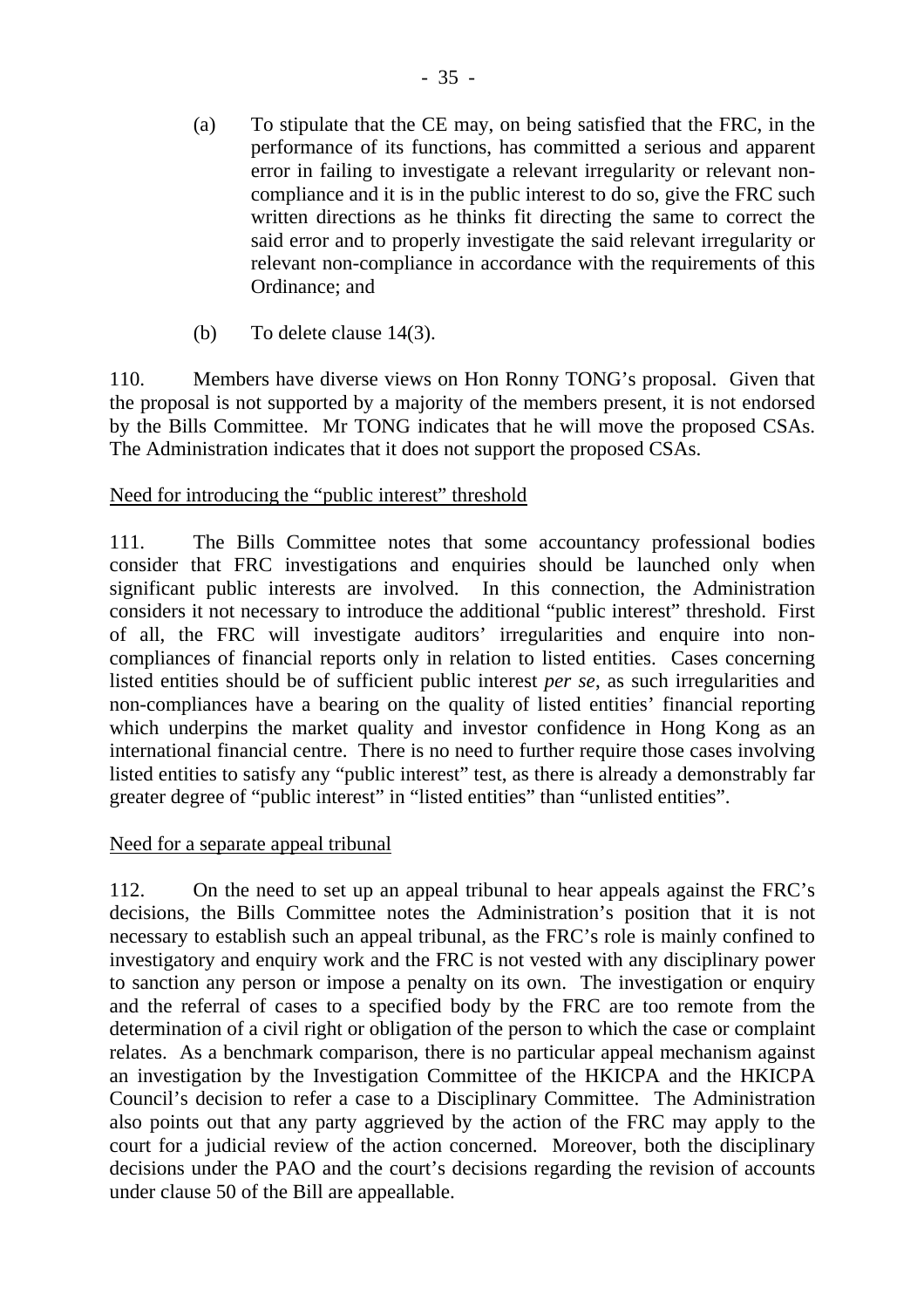#### Setting up of a Process Review Panel

113. On some members' concerns about the transparency of the FRC's operations, particularly in respect of its decisions to initiate an investigation or otherwise, the Bills Committee invites the Administration to put in place a mechanism to review the operations of the FRC.

114. Whilst appreciating that it is important for the FRC to earn pubic confidence and trust, the Administration points out that part of its work, together with its investigatory decisions, is necessarily subject to the secrecy requirements under clause 51. However, given that some members of the public may wish to know whether or not the FRC is taking or has taken appropriate action in response to a complaint, the Administration proposes to convene a non-statutory PRP, which is independent of the FRC. This proposed PRP is essentially aimed to conduct reviews of the FRC's operational procedures to ensure that they are fair and reasonable, and to determine whether, in handling cases or taking actions or decisions, the FRC has followed its internal due process procedures (including procedures for ensuring consistency). The concept of a PRP is modelled on a similar non-statutory Panel for the SFC, in which case the Panel focuses on process rather than reviewing the merits of any case. The Administration proposes that the PRP shall make regular reports to SFST on its findings. Through the publication of such reports, to the extent permitted within the statutory constraints of secrecy and confidentiality, the public will be better able to know FRC's activities. The Administration will make reference to the existing PRP for the SFC in devising the detailed framework (including the terms of reference and membership) for the convening of the PRP for the FRC, after the Bill has been passed and prior to the establishment of the FRC.

115. The Bills Committee welcomes the Administration's proposal to set up an independent PRP. However, some members consider that the proposed ambit of the PRP should be expanded to cover the review of the FRC's decision on not initiating investigations or enquiries into "non-pursuable" cases. The Administration points out that the PRP will receive and consider periodic reports from the FRC on all completed and "non-pursuable" cases. The proposed PRP may call for and review the FRC's files to verify whether the decisions made and the actions taken in relation to certain cases or complaints (including any "non-pursuable" ones) have been adhered to and are consistent with the relevant procedures and guidelines, and advise the FRC accordingly. Although the proposed PRP for the FRC will focus on process rather than reviewing the merits of any cases, the experience of the PRP for the SFC which adopts a similar approach has proved to be effective in helping ensure that the SFC exercises its powers in a fair and consistent manner.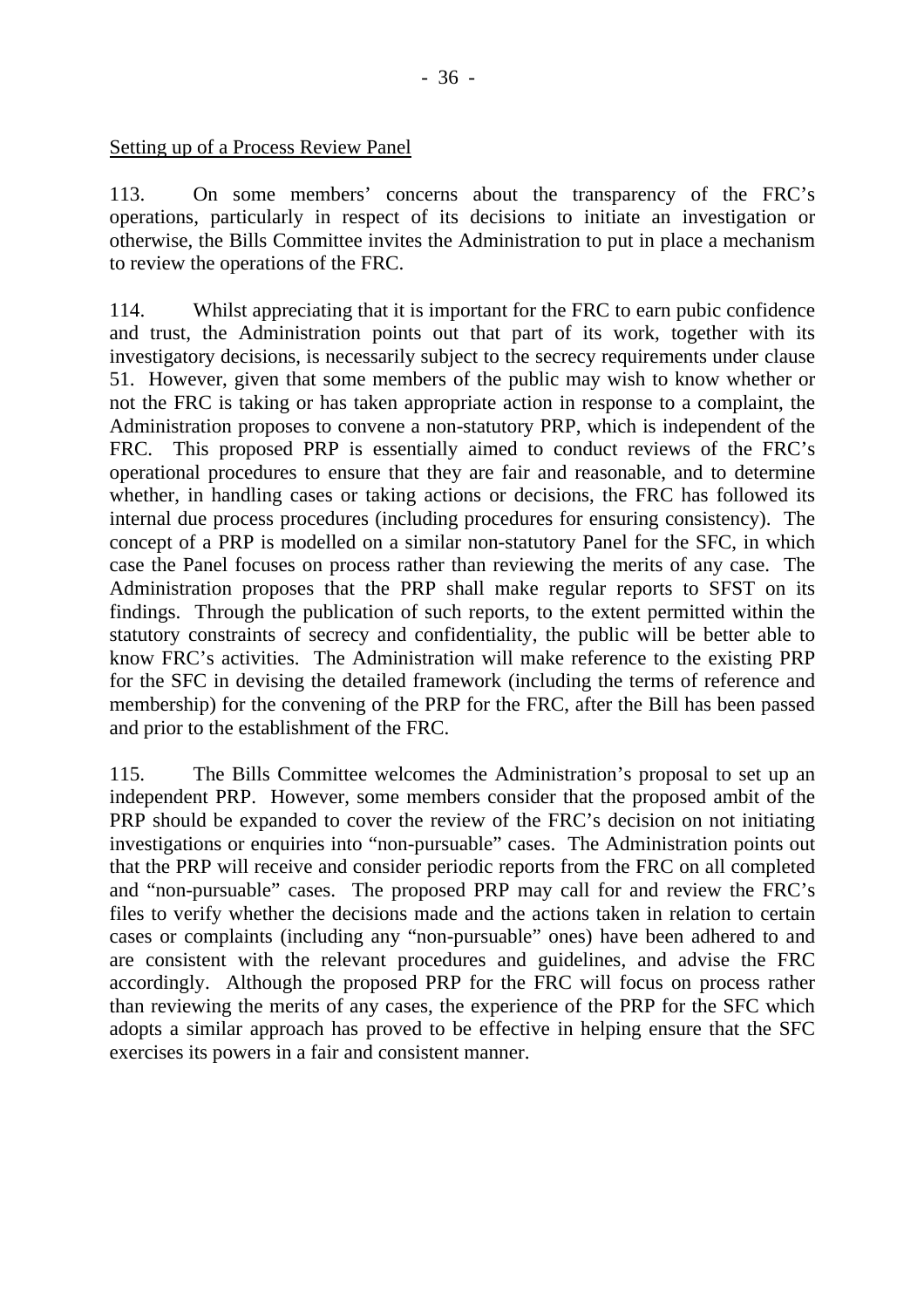116. On the composition of the proposed PRP, the Bills Committee notes the Administration's preliminary view that the Panel may comprise members from, for example, the accounting, auditing, academic, legal, other financial services sectors, as well as some ex-officio members representing the FRC and the Administration.

### **Funding arrangement for the FRC**

117. The Bills Committee notes that the Government, HKEx, HKICPA and SFC have agreed to contribute to the funding of the FRC on an equal share basis. The Government's contribution would be funded by the Companies Registry Trading Fund (CRTF). The CRTF would also provide free office accommodation for the FRC. Under the original proposal, each of the four parties would contribute \$2.5 million per annum for the first three years, plus a one-off contribution of up to \$2.5 million as contingency funding. The funding arrangement from the fourth year onwards would be reviewed later on, in the light of actual operational experience. The detailed funding agreement would be effected through a MoU among the four parties.

118. Given that the funding arrangement for the FRC is not incorporated in the Bill, a member is concerned whether this approach is consistent with those adopted by other regulators, such as the SFC. In this connection, section 14 of the SFO provides that for each financial year of the Commission, the Government shall pay to the Commission out of the general revenue the moneys appropriated by LegCo for that purpose. The Bills Committee is advised by the Administration that in general, if the funding of a statutory body comes from the moneys appropriated by LegCo, such an arrangement is normally set out in the relevant ordinance. As the funding of the FRC is to come from four parties, it is appropriate to set out the arrangement in a MoU among the four parties.

119. The Bills Committee stresses that sufficient funding should be made available to the FRC for the effective performance of its functions. In this connection, members share the concern of some organizations which have given views on the Bill that the proposed annual budget and contingency fund may not be sufficient for the effective operation of the FRC. The Administration is therefore requested to consider, in consultation with the other three funding parties, whether additional resources should be injected to the FRC, having regard to the estimated workload of the FRC, including possible increase in workload arising from the surge in the number of cases; estimated costs involved in undertaking investigations and enquiries, in particular large corporate scandals involving a number of listed entities (e.g. costs for appointing competent staff and experts, who have relevant experience and expertise); and the need for the FRC to meet substantial legal costs arising from litigations against its decisions.

120. On the caseload of the FRC, the Administration considers that the caseload may fluctuate from time to time depending on many factors, such as the business cycle and the enhancement of the regulatory framework. Nevertheless, in working out the funding arrangement for the FRC, reference has been made to the number of investigations, in relation to listed entities, instigated by HKSA/HKICPA's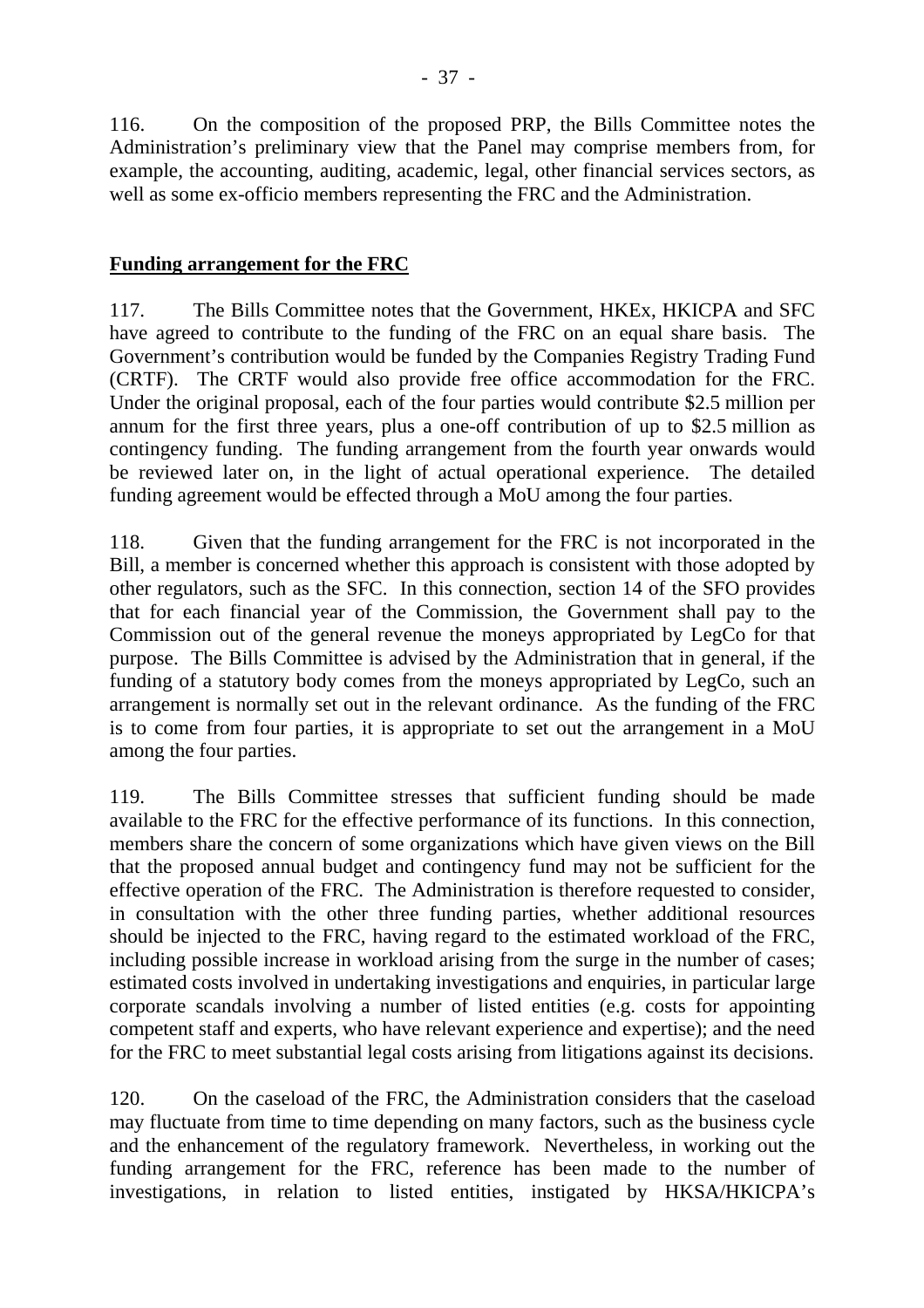Investigation Committees since  $1998^{17}$ . According to HKICPA, a total of 14 cases were instigated by its Investigation Committees from 1998 to 2005 with an annual expenditure of about \$3 million.

121. On resource requirements, the Bills Committee is assured that the Administration will be guided by the principles that it is necessary to maintain a lean structure for the FRC but that, at the same time, the resources available to the FRC should be adequate for it to discharge its functions effectively.

122. As regards investigation costs, the Administration points out that the FRC is empowered to recover investigation costs from cases where the complaints are proven (clauses 37, 71 and 80). Moreover, contingency funding shall be available for the FRC to cover any shortfall in the recurrent funding and meet the exigencies of circumstances (for instance, an unexpected heavier caseload, the need to recruit additional employees to deal with certain complex cases, legal fees, etc.).

123. The Bills Committee, however, considers it prudent for the Administration and the other three funding parties to review the funding arrangement. After review, the Administration advises that the four funding parties consider that the proposed recurrent funding of \$10 million per annum should be sufficient to cover the operating expenses of the FRC in the first three years and cater for some future fluctuations in price levels and occasional rise of investigation costs as a result of any upsurge of caseload and complexity of individual cases. However, the four parties have agreed to double the amount of the contingency funding for the FRC. In other words, each party will contribute an amount of \$5 million (i.e. a total of \$20 million) as the contingency funding for the FRC for the first three-year period.

124. The Bills Committee has no objection to the revised funding arrangement. Some members are concerned that while the caseload of HKICPA's Investigation Committees remains small, the number of relevant cases may increase after the establishment of the independent FRC. They consider that, where necessary, additional funding beyond the agreed commitments should be sought from the four funding parties so that the FRC's investigation or enquiry work would not be hindered by the lack of funds. In this connection, members are assured by the Administration that there is a strong wish on the part of the four funding parties for the successful operation of the FRC. The four parties have agreed that they will seriously consider any justified request made by the FRC for additional funding beyond the current commitments.

## **Financial estimates of the FRC**

125. The Bills Committee notes that the FRC is required under clause 17 to submit to SFST for his approval estimates of the income and expenditure of the Council for the next financial year. Given that the Government is one of the funding

 $17$ Since the introduction of investigatory powers in the PAO in 1994, no cases were filed for investigation until 1998.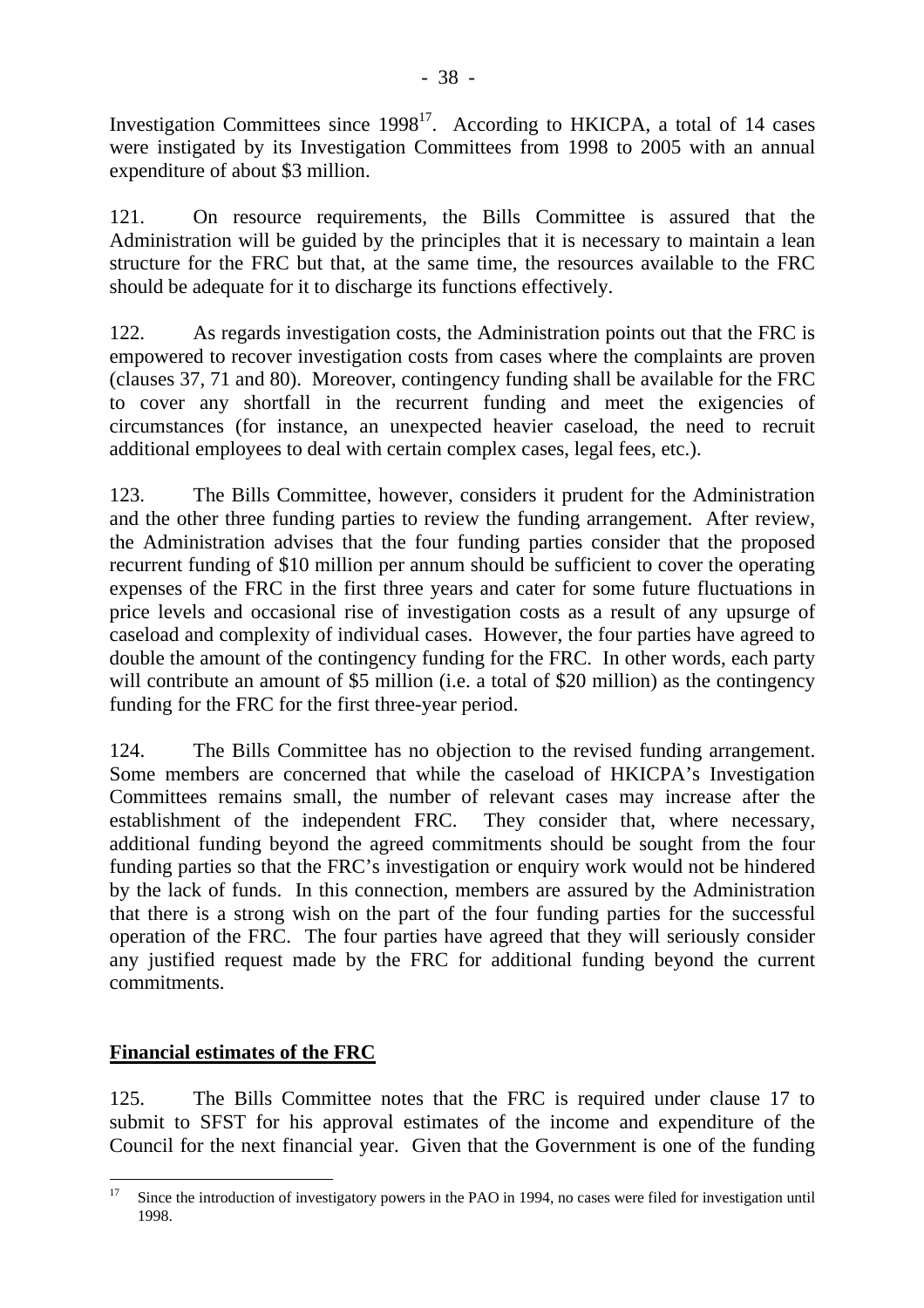parties of the FRC, some members stress the need to enhance the transparency of the FRC's expenditure so as to enable the public to know how the public moneys involved are to be used. They support a member's suggestion that, along the lines of section 13 of the SFO, provisions should be added to clause 17 requiring the Administration to cause the estimates of the FRC's income and expenditure to be laid on the table of LegCo. The Administration, however, considers the original provision in clause 17 to be appropriate, taking into account the fact that no funding approval by LegCo is proposed for the FRC. At the request of the Bills Committee, the Administration has sought the views of the other three funding parties of the FRC on the proposed amendment. According to the Administration, the three parties concerned do not support the proposed amendment.

126. Members have diversified views on the proposed amendment mentioned above. After deliberation, the Bills Committee decides by a majority of the members present that the Chairman will, on behalf of the Bills Committee, move a CSA to clause 17 to effect the proposed amendment. The Administration indicates that it does not support the proposed CSA.

## **Committee Stage amendments**

127. A full set of the draft CSAs to be moved by SFST is in **Appendix III**. The Bills Committee supports the draft CSAs.

128. A full set of the draft CSAs to be moved by the Chairman on behalf of the Bills Committee is in **Appendix IV**. Relevant discussions are set out in the following paragraphs of this report:

- (a) Tenure of appointed members of the FRC (paragraphs 30 and 31);
- (b) Remuneration for the CEO (paragraphs 34 and 35);
- (c) Recruitment arrangement for the CEO (paragraph 36);
- (d) Policy governing post-termination employment of the CEO (paragraphs 37 and 38);
- (e) Regulating the transaction of business by circulation of papers (paragraph 63); and
- (f) Financial estimates of the FRC (paragraphs 125 and 126).

129. The draft CSAs to be moved by Hon Ronny TONG is in **Appendix V**. Relevant discussions are set out in paragraphs 109 and 110 of this report.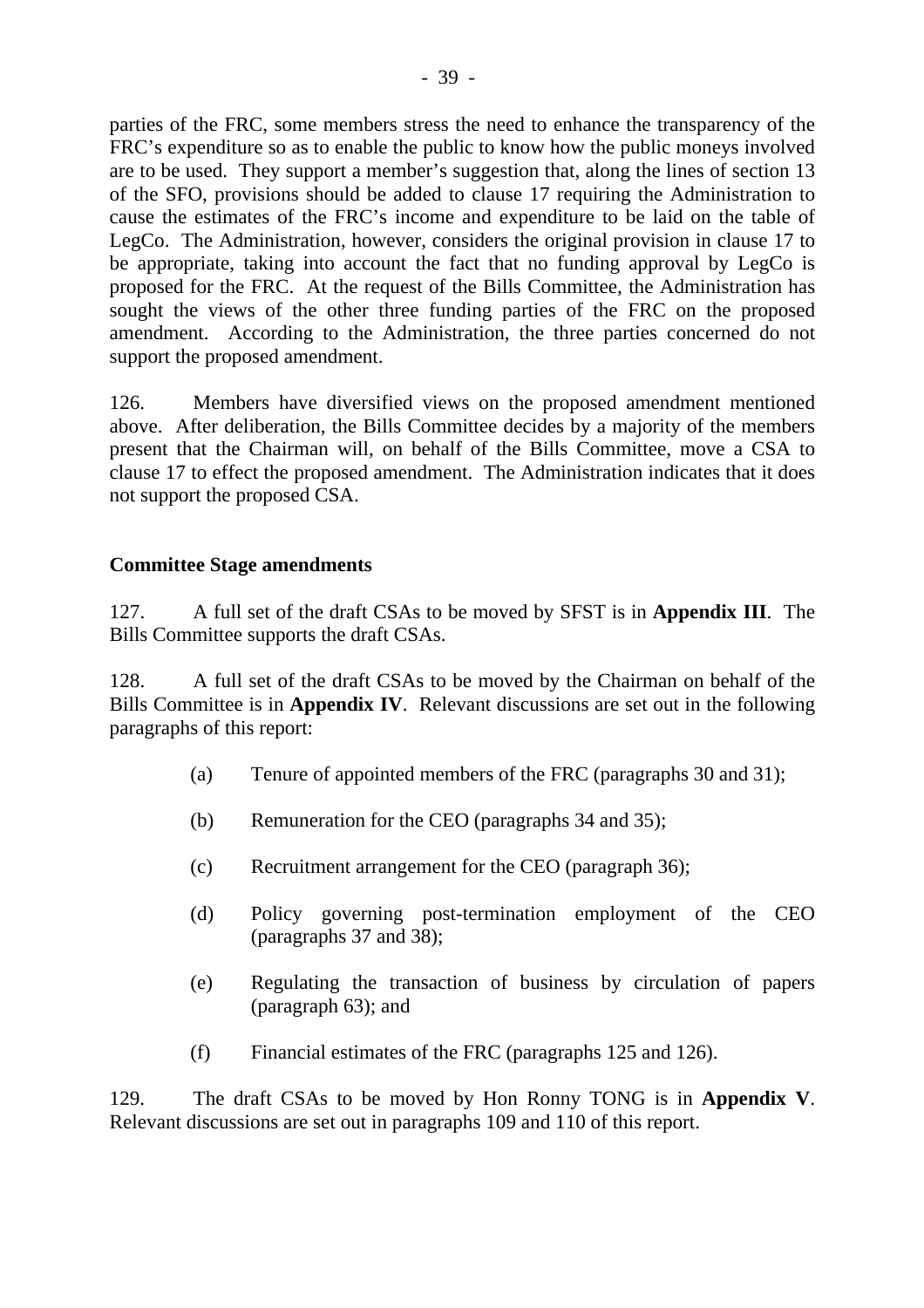## **Recommendation**

130. The Bills Committee supports the Administration's proposal that the Second Reading debate on the Bill be resumed on 12 July 2006.

## **Advice sought**

131. Members are invited to support the recommendation of the Bills Committee in paragraph 130 above.

Council Business Division 1 Legislative Council Secretariat 22 June 2006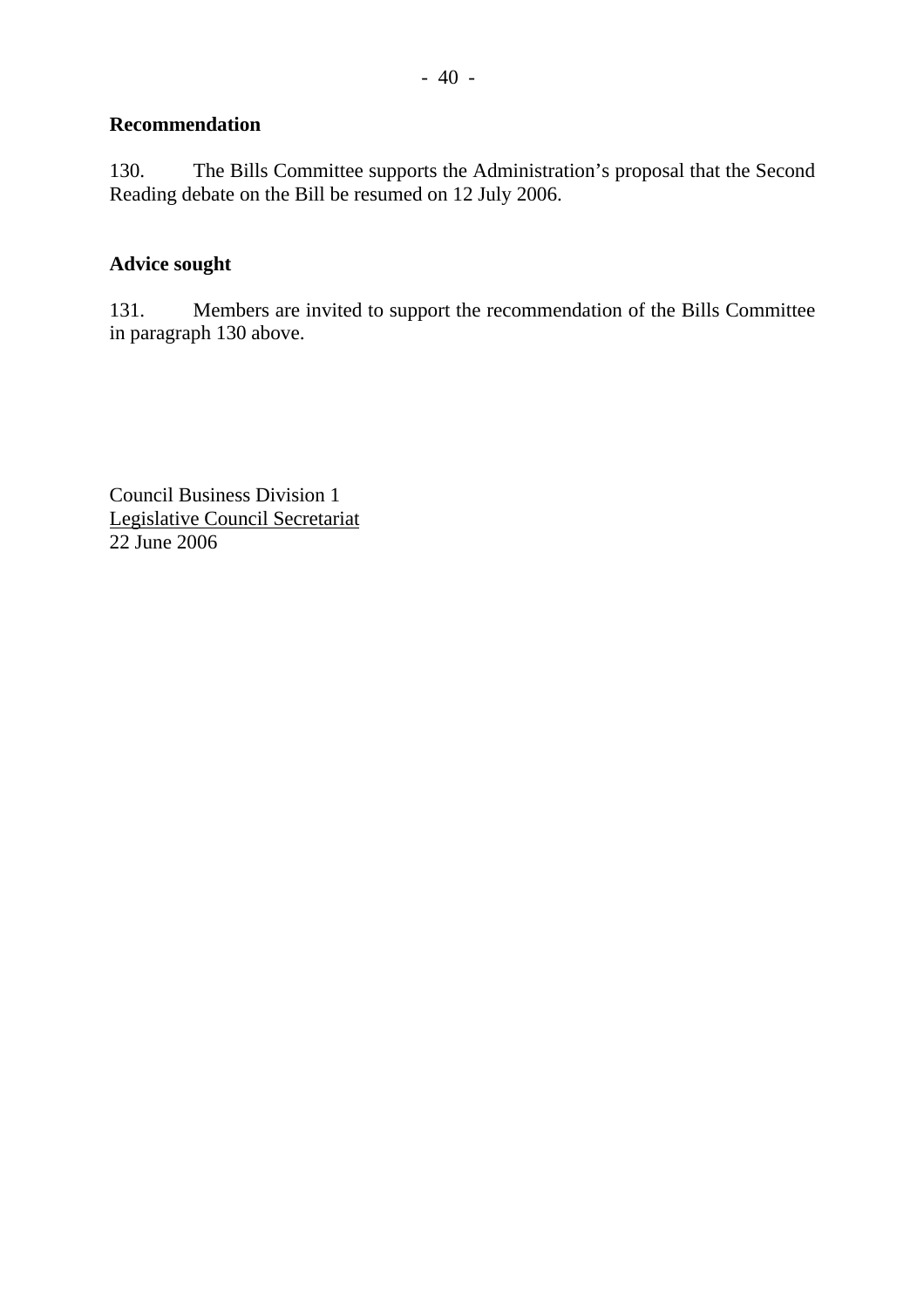## 附錄**I Appendix I**

## 《財務匯報局條例草案》委員會

**Bills Committee on Financial Reporting Council Bill** 

## 委員名單

**Membership List** 

| 主席<br><b>Chairman</b>        | 譚香文議員                              | Hon TAM Heung-man                   |
|------------------------------|------------------------------------|-------------------------------------|
| 委員<br><b>Members</b>         | 何俊仁議員                              | Hon Albert HO Chun-yan              |
|                              | 呂明華議員, SBS, JP                     | Dr Hon LUI Ming-wah, SBS, JP        |
|                              | 陳智思議員,JP                           | Hon Bernard CHAN, JP                |
|                              | 陳鑑林議員,SBS,JP                       | Hon CHAN Kam-lam, SBS, JP           |
|                              | 單仲偕議員,JP                           | Hon SIN Chung-kai, JP               |
|                              | 黃宜弘議員, GBS                         | Dr Hon Philip WONG Yu-hong, GBS     |
|                              | 劉慧卿議員,JP                           | Hon Emily LAU Wai-hing, JP          |
|                              | 林健鋒議員, SBS, JP                     | Hon Jeffrey LAM Kin-fung, SBS, JP   |
|                              | 梁君彥議員, SBS, JP                     | Hon Andrew LEUNG Kwan-yuen, SBS, JP |
|                              | 湯家驊議員, SC                          | Hon Ronny TONG Ka-wah, SC           |
|                              | (總數:11位委員)<br>(Total : 11 members) |                                     |
| 秘書<br><b>Clerk</b>           | 陳美卿小姐                              | Miss Salumi CHAN                    |
| 法律顧問<br><b>Legal Adviser</b> | 顧建華先生                              | Mr KAU Kin-wah                      |
| 日期<br><b>Date</b>            | 2005年7月19日<br>19 July 2005         |                                     |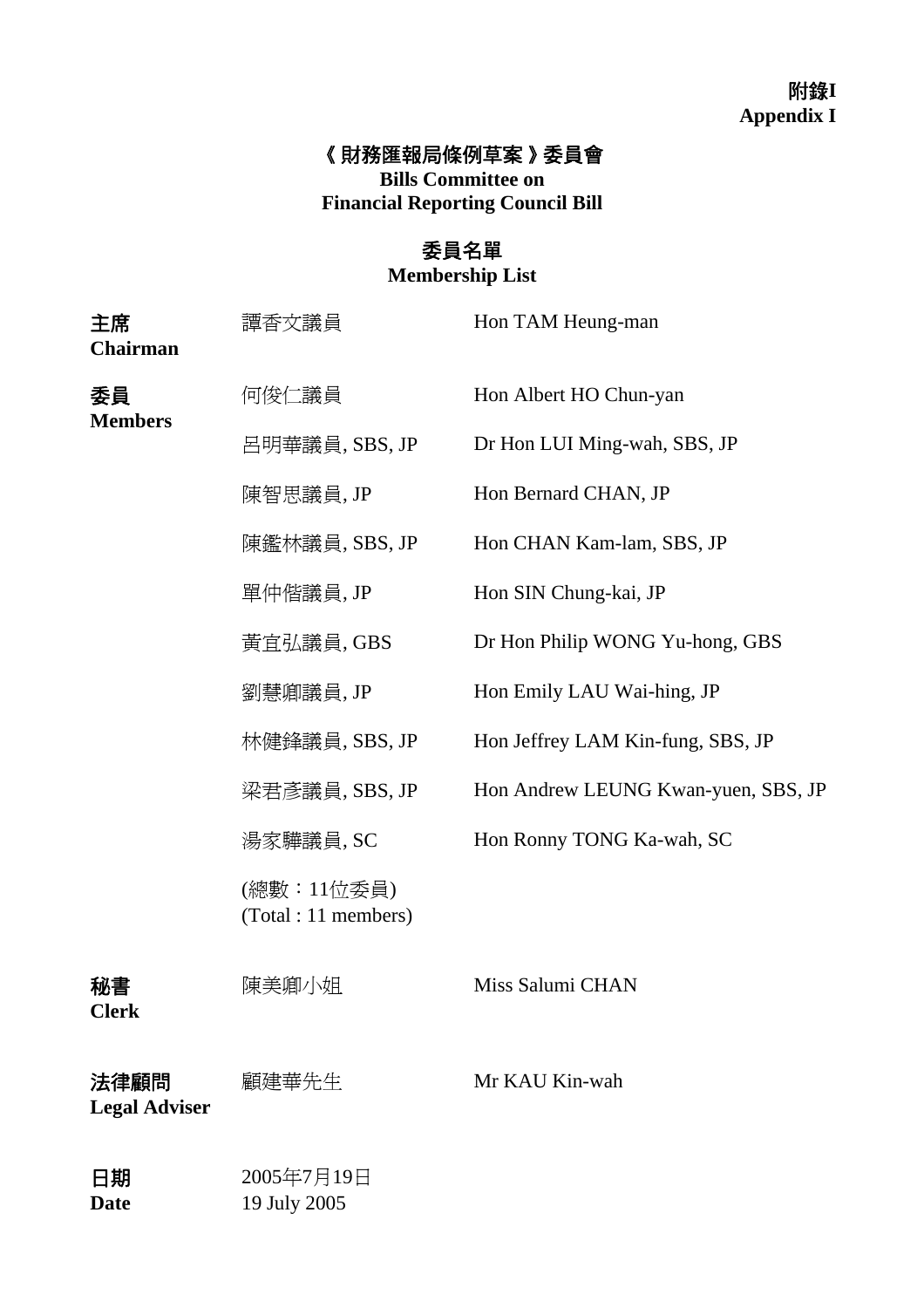## **Appendix II**

### **Bills Committee on Financial Reporting Council Bill**

## **List of organizations, individuals and academic submitted/presented views on the Bill**

#### **Organizations**

- \* 1. Hong Kong Stockbrokers Association Limited
- \* 2. The Association of International Accountants Hong Kong Branch
- \* 3. British Chamber of Commerce in Hong Kong
- \* 4. Deloitte Touche Tohmatsu
- \* 5. The Chamber of Hong Kong Listed Companies
- \* 6. The Hong Kong Society of Financial Analysts Limited
- \* 7. Hong Kong Institute of Certified Public Accountants
- \* 8. CPA Australia Hong Kong China Division
- \* 9. The Chartered Institute of Management Accountants Hong Kong Division
	- 10. The Chinese General Chamber of Commerce
	- 11. Mandatory Provident Fund Schemes Authority
	- 12. Office of the Privacy Commissioner for Personal Data, Hong Kong
	- 13. The Office of The Ombudsman
	- 14. KPMG Tax Limited
	- 15. Standing Committee on Company Law Reform
	- 16. Hong Kong General Chamber of Commerce
	- 17. Hong Kong Trustees Association Ltd
	- 18. The Association of Chartered Certified Accountants (Hong Kong)
	- 19. The Law Society of Hong Kong (Companies and Financial Law Committee and Securities Law Committee)
	- 20. The Hong Kong Chinese Enterprises Association
	- 21. Hong Kong Association of Restricted Licence Banks and Deposit-taking Companies
	- 22. Securities and Futures Commission
	- 23. The Hong Kong Institute of Chartered Secretaries
	- 24. National Institute of Accountants of Australia China Branch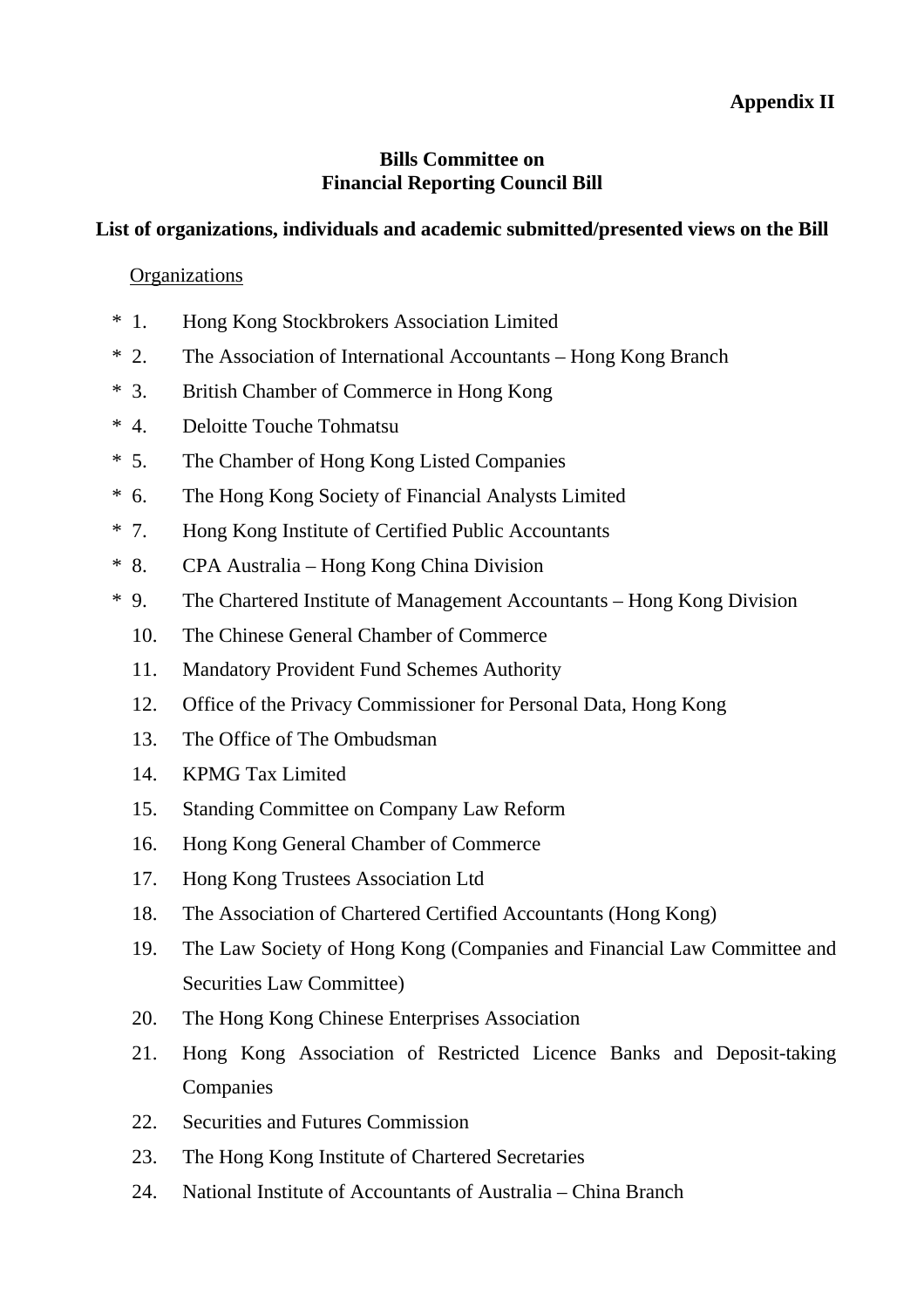- 25. Ernst and Young
- 26. Hong Kong Bar Association

## Member of Hong Kong Institute of Certified Public Accountants' Disciplinary Panels or Investigation Panels

- \* 27. Mr CHAN Sai-hoi
- \* 28. Mr Benny KWOK Kai-bun
- \* 29. Miss Peggy LIAO Zi-yin
- \* 30. Mr Anthony WU Ting-yuk
- \* 31. Mr Charles CHOW Chan-lum
- \* 32. Mr Peter H Y WONG
	- 33. Mr Oscar WONG Sai-hung

## Individuals and academic

- \* 34. Mr YUEN Shu Tong
	- 35. Mr Simon YOUNG, Associate Professor, Faculty of Law, The University of Hong Kong
	- 36. Mr David GUNSON
	- 37. Dr Peter P F CHAN

Remark:

"\*" denotes those organizations the representatives of which or individual who have attended Bills Committee meeting(s).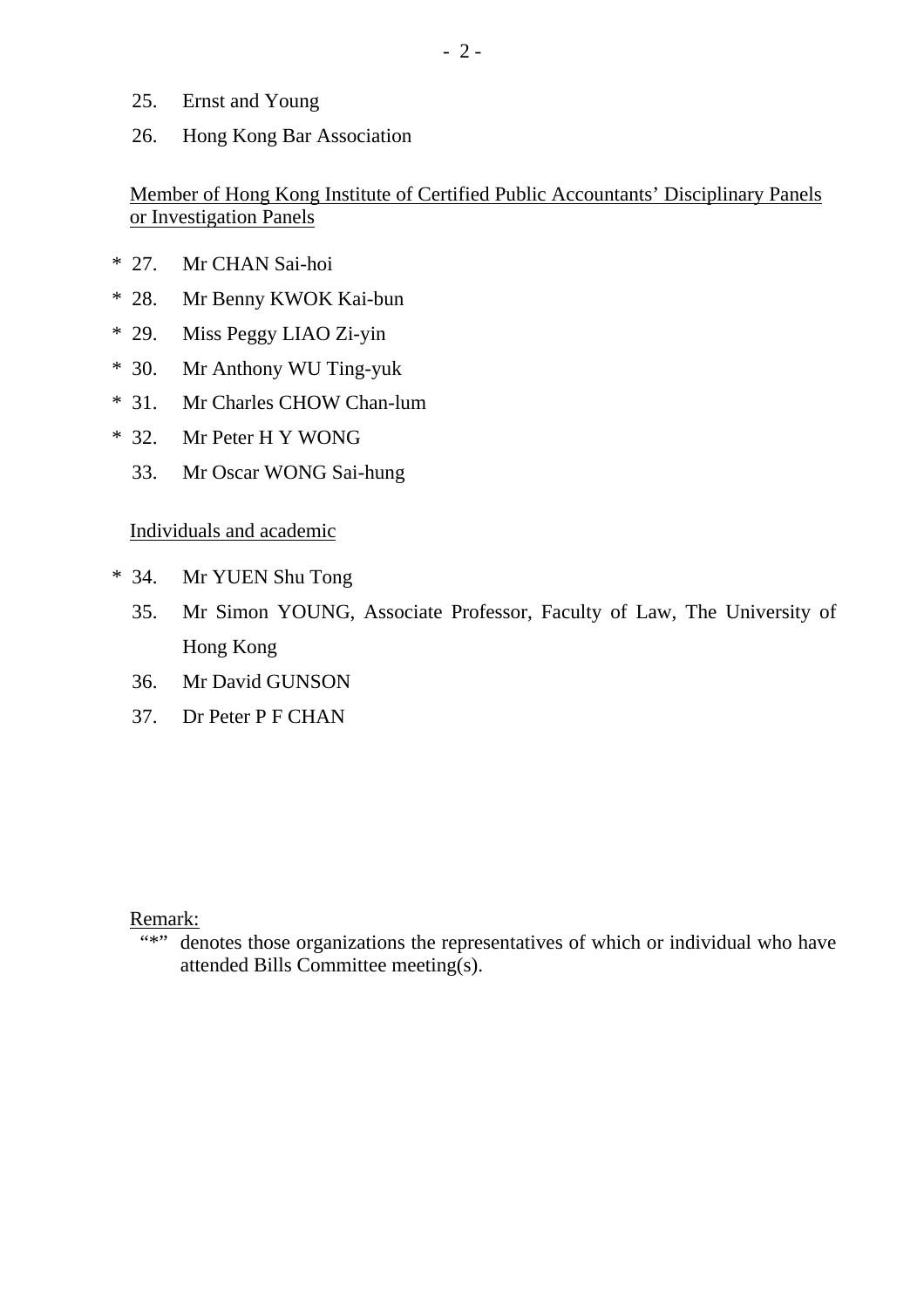# **DRAFT Appendix III**

 $\mathbb{R}^2$ 

#### FINANCIAL REPORTING COUNCIL BILL

#### **COMMITTEE STAGE**

#### Amendments to be moved by the Secretary for Financial Services and the Treasury

| Clause |     | Amendment Proposed                                |  |
|--------|-----|---------------------------------------------------|--|
| 2(1)   | (a) | In the definition of "associated                  |  |
|        |     | undertaking", in paragraph (a)(i), by             |  |
|        |     | deleting "a subsidiary of the corporation         |  |
|        |     | within the meaning of section 2 of the            |  |
|        |     | Companies Ordinance (Cap. 32)" and                |  |
|        |     | substituting "a subsidiary undertaking, as        |  |
|        |     | construed in accordance with the Twenty-third     |  |
|        |     | Schedule to the Companies Ordinance (Cap.         |  |
|        |     | 32), of the corporation".                         |  |
|        | (b) | In the definition of "relevant undertaking",      |  |
|        |     | by deleting paragraph (a)(i) and                  |  |
|        |     | substituting -                                    |  |
|        |     | " ( i )<br>a subsidiary undertaking, as construed |  |
|        |     | in accordance with the Twenty-third               |  |
|        |     | Schedule to the Companies Ordinance               |  |
|        |     | (Cap. 32), of the corporation; or".               |  |
|        |     | $(c)$ By adding $-$                               |  |
|        |     | ""public officer" ( ) -                           |  |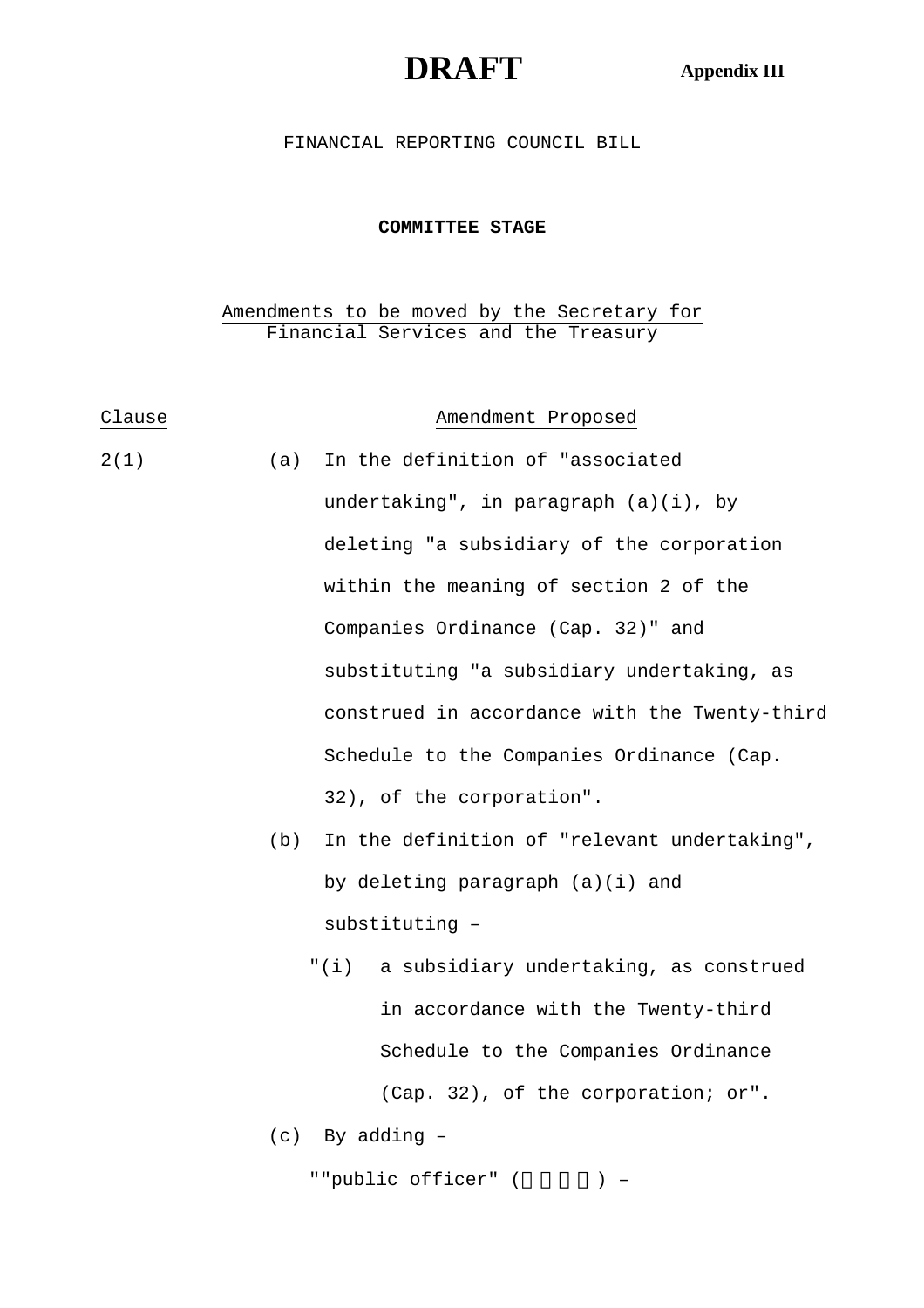- (a) means a person holding an office of emolument under the Government, whether such office be permanent or temporary; but
- (b) does not include
	- (i) a person holding such an office by virtue only of being the chairman of a board or tribunal established under an Ordinance; or
	- (ii) a person who is a judicial officer for the purpose of section 2 of the Judicial Officers Recommendation Commission Ordinance (Cap. 92) or a judicial officer appointed by the Chief Justice;".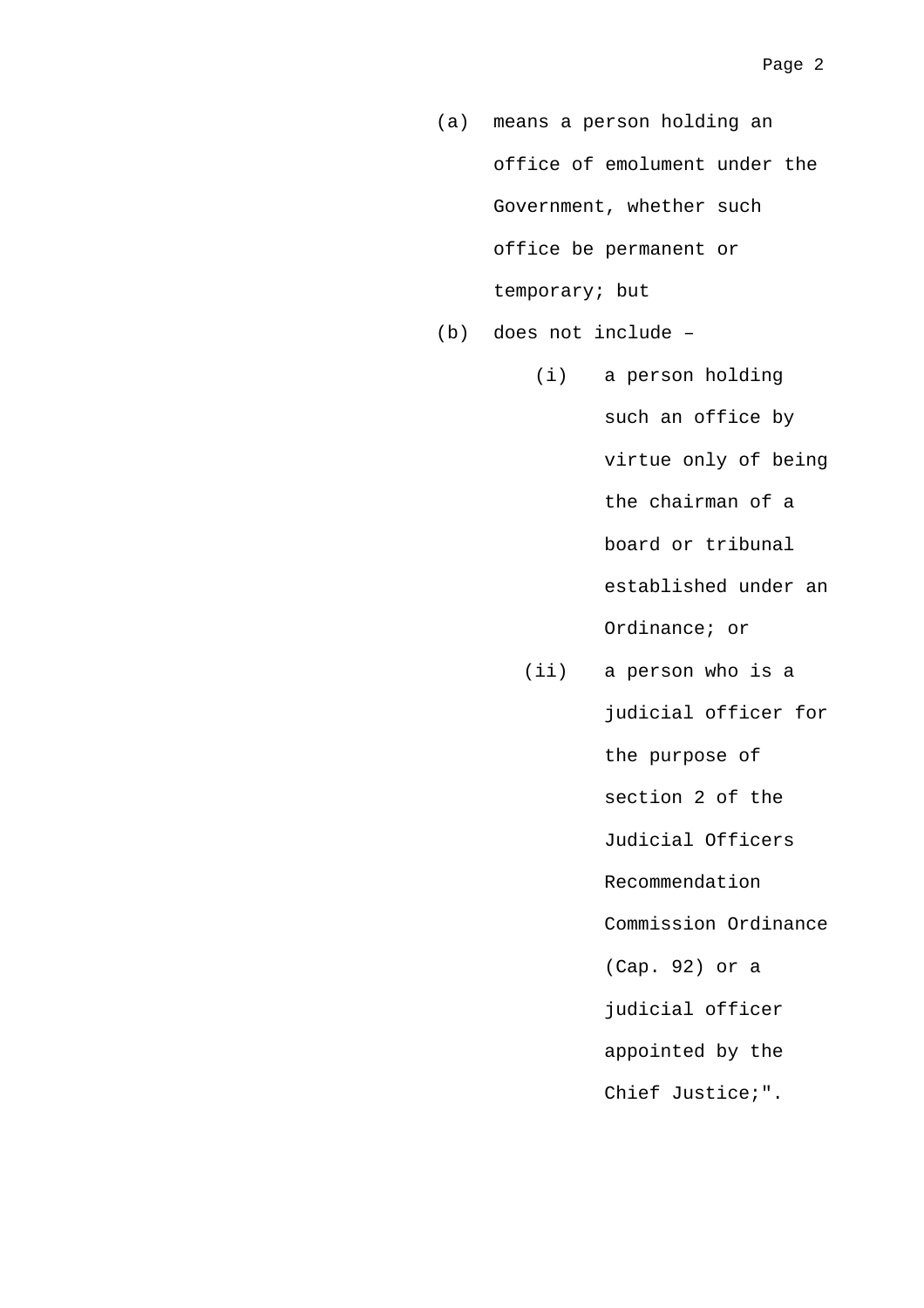- 3(1) (a) In the Chinese text, in the definition of " ", by deleting " " where it twice appears and substituting " ".
	- (b) In the Chinese text, in the definition of " ", by deleting " " where it twice appears and substituting " ".
- 5 (a) In subclause (1), by deleting "within the meaning of Part 1 of that Schedule" and substituting ", within the meaning of Part 1 of that Schedule, that applies to the report".
	- (b) In subclause (2), by deleting "within the meaning of Part 2 of that Schedule" and substituting ", within the meaning of Part 2 of that Schedule, that applies to the report".
- 7 (a) In subclause (1)(c)(iv), by adding "from amongst persons who either because of their experience in accounting, auditing, finance, banking, law, administration or management, or because of their professional or occupational experience, appear to the Chief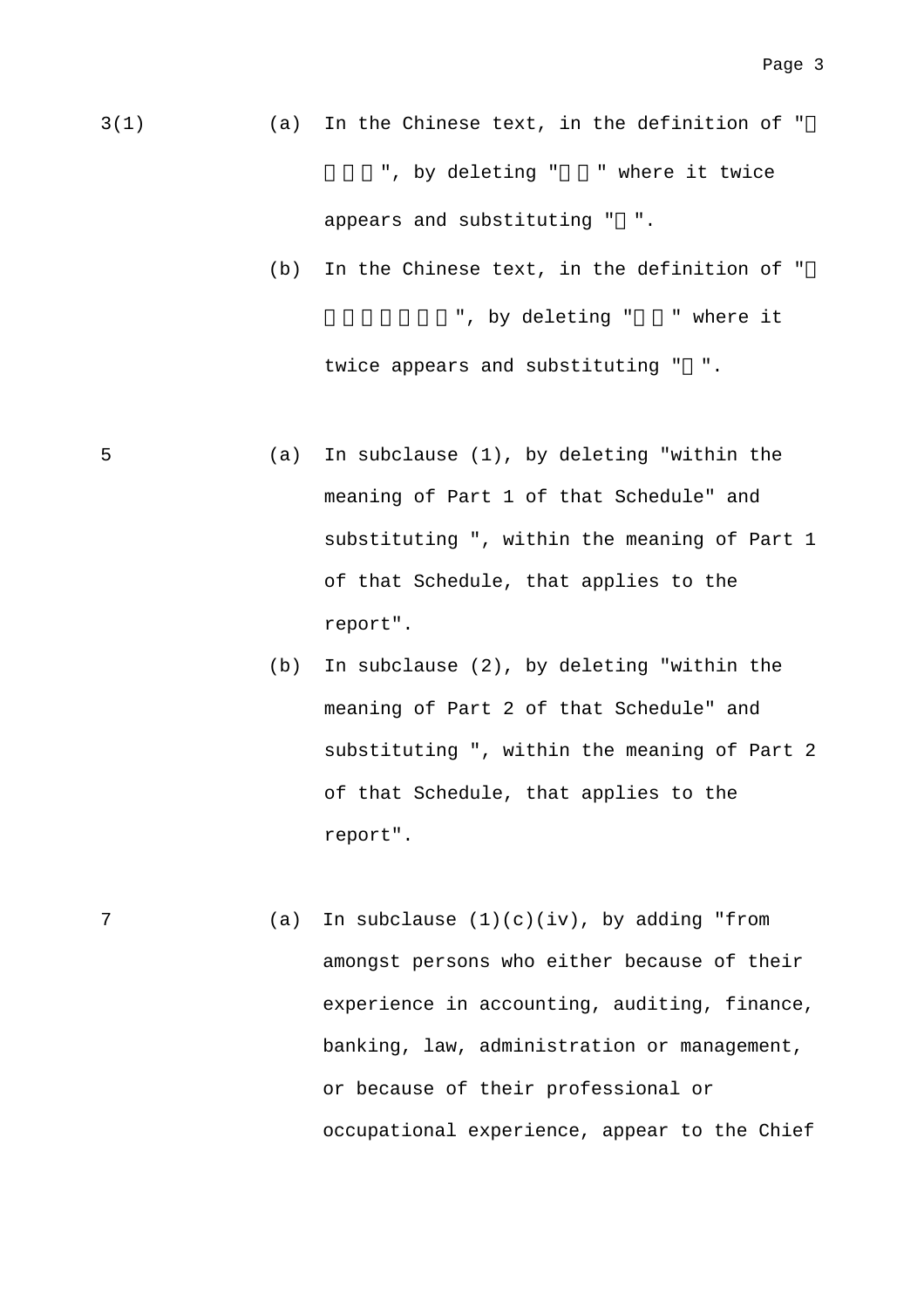Executive to be suitable for such appointment" after "Chief Executive".

(b) By adding –

 "(5A) The Council may perform any of its functions, and its proceedings are valid, despite –

- (a) a vacancy in the membership of the Council;
- (b) a defect in the appointment or qualification of a person purporting to be a member of the Council; or
- (c) a minor irregularity in the convening of any meeting of the Council.".
- 10(2) (a) In paragraph (a), by adding "a committee established by the Council," after "Committee,".
	- (b) In paragraph (b), by deleting "in the performance of its functions" and substituting ", the Investigation Board, a Review Committee, a committee established by the Council, or any or all of them, in the performance of its or their functions".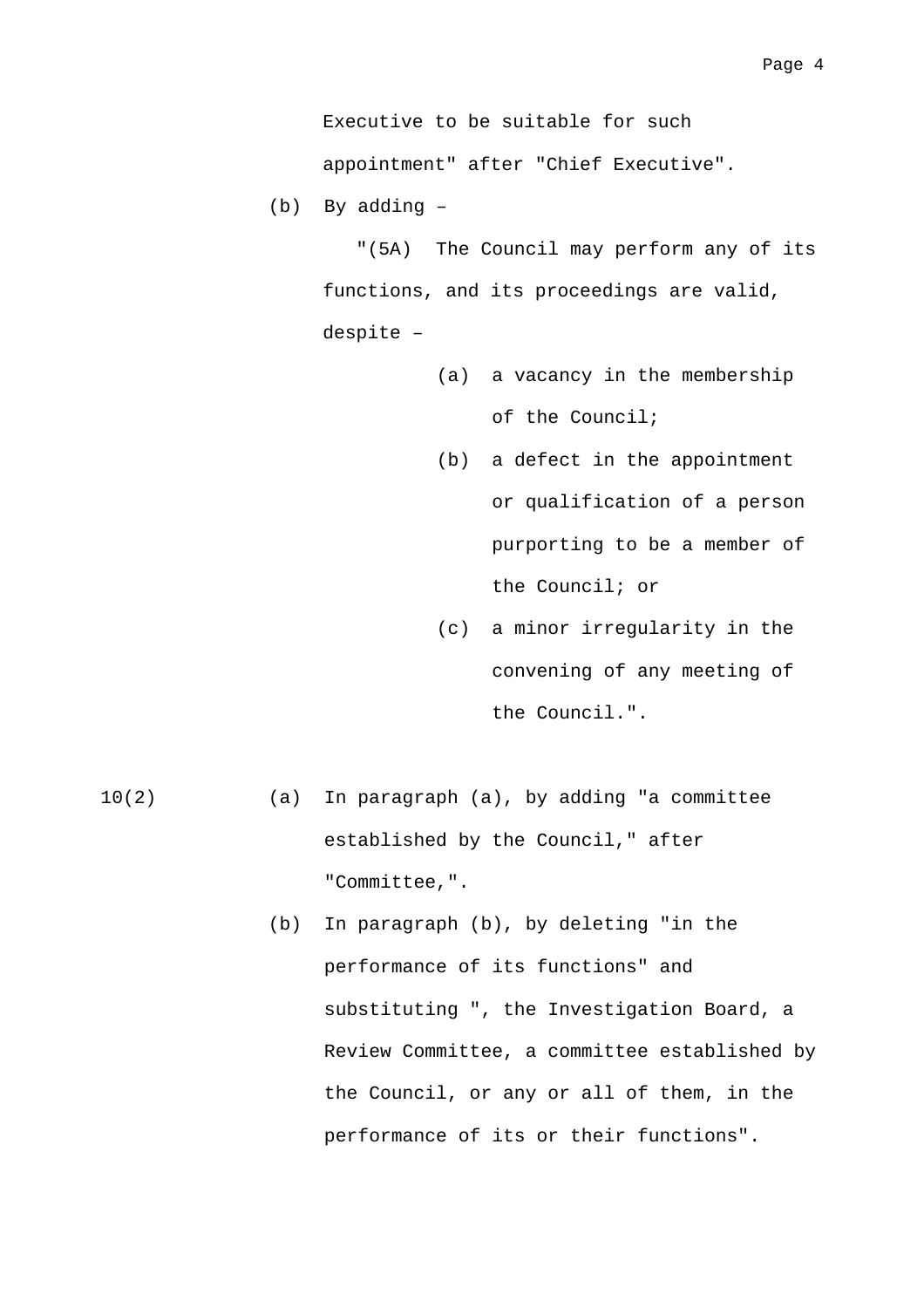- 13(1)(a) In the English text, by deleting "performs" and substituting "perform".
- 21 In subclauses (2), (3) and (4), by deleting "Division 3" and substituting "Divisions 3 and 4".
- 22 By adding –

 "(3A) The Investigation Board may perform any of its functions, and its proceedings are valid, despite –

- (a) a vacancy in the membership of the Board;
- (b) a defect in the appointment or qualification of a person purporting to be a member of the Board; or
- (c) a minor irregularity in the convening of any meeting of the Board.".
- 28(1) By adding "a person who is, or was at the material time," after "require".
- 34(4)(b) By deleting everything after "required" and substituting –

"for –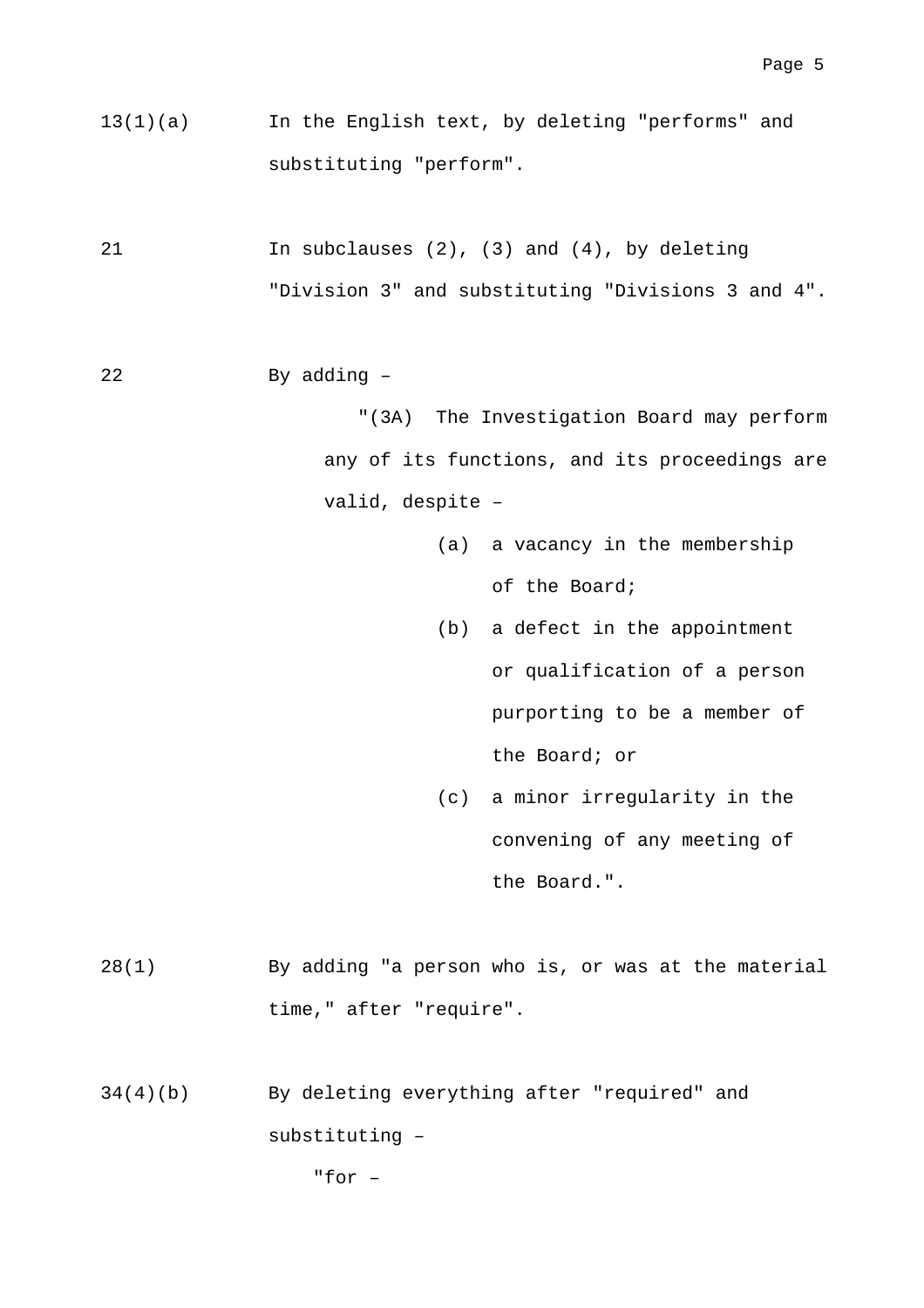- (i) any criminal proceedings;
- (ii) any proceedings before the Market Misconduct Tribunal; or
- (iii) any proceedings under this Ordinance or Part V of the Professional Accountants Ordinance (Cap. 50),

 such longer period as may be necessary for the purpose of those proceedings.".

#### 35 By deleting the clause and substituting –

#### "**35. Investigation reports**

 (1) As soon as practicable after the completion of an investigation under this Part, the investigator shall prepare a written report on the findings of the investigation.

 (2) The investigator may, if it thinks fit, prepare an interim report on the investigation. But if the investigator falls within section  $21(2)$ ,  $(3)$  or  $(4)$ , the investigator shall also prepare an interim report on the investigation as soon as practicable after being required by the Council to do so.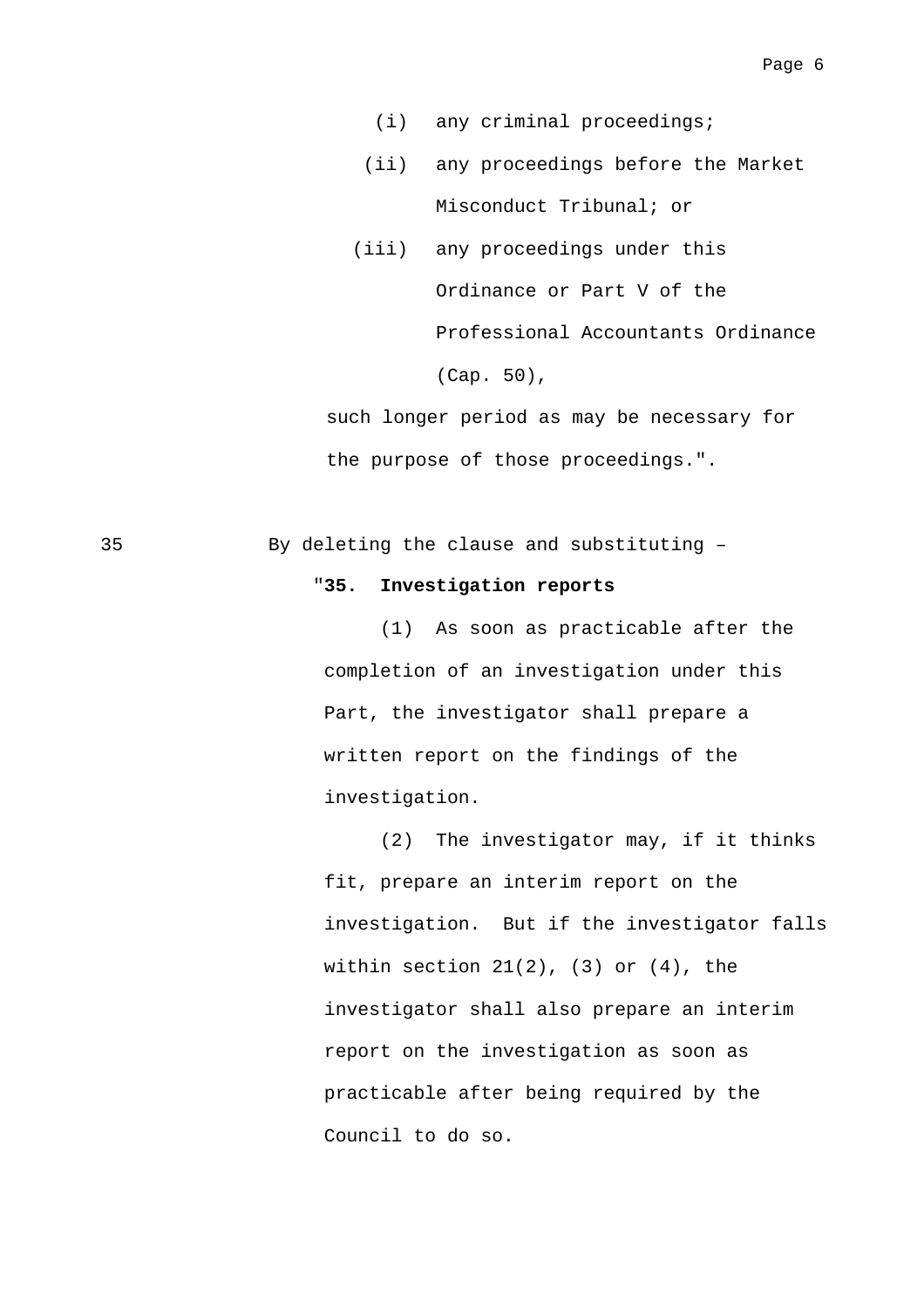(3) The Council may adopt a report prepared under subsection (1) or (2).

 (4) If, in the Council's opinion, any person named in a report prepared under subsection (1) or (2) would in the event of a publication or other disclosure of the report, or any part of the report, be adversely affected by the publication or disclosure, the investigator shall, before the report is adopted under subsection (3), first give the person a reasonable opportunity of being heard.

 (5) After having adopted a report under subsection (3), the Council may cause the report, or any part of the report, to be published.

 (6) In deciding whether or not to cause a report, or any part of a report, to be published under subsection (5), the Council shall take into account –

> (a) whether or not the publication may adversely affect –

> > (i) any criminal

proceedings before a court or magistrate;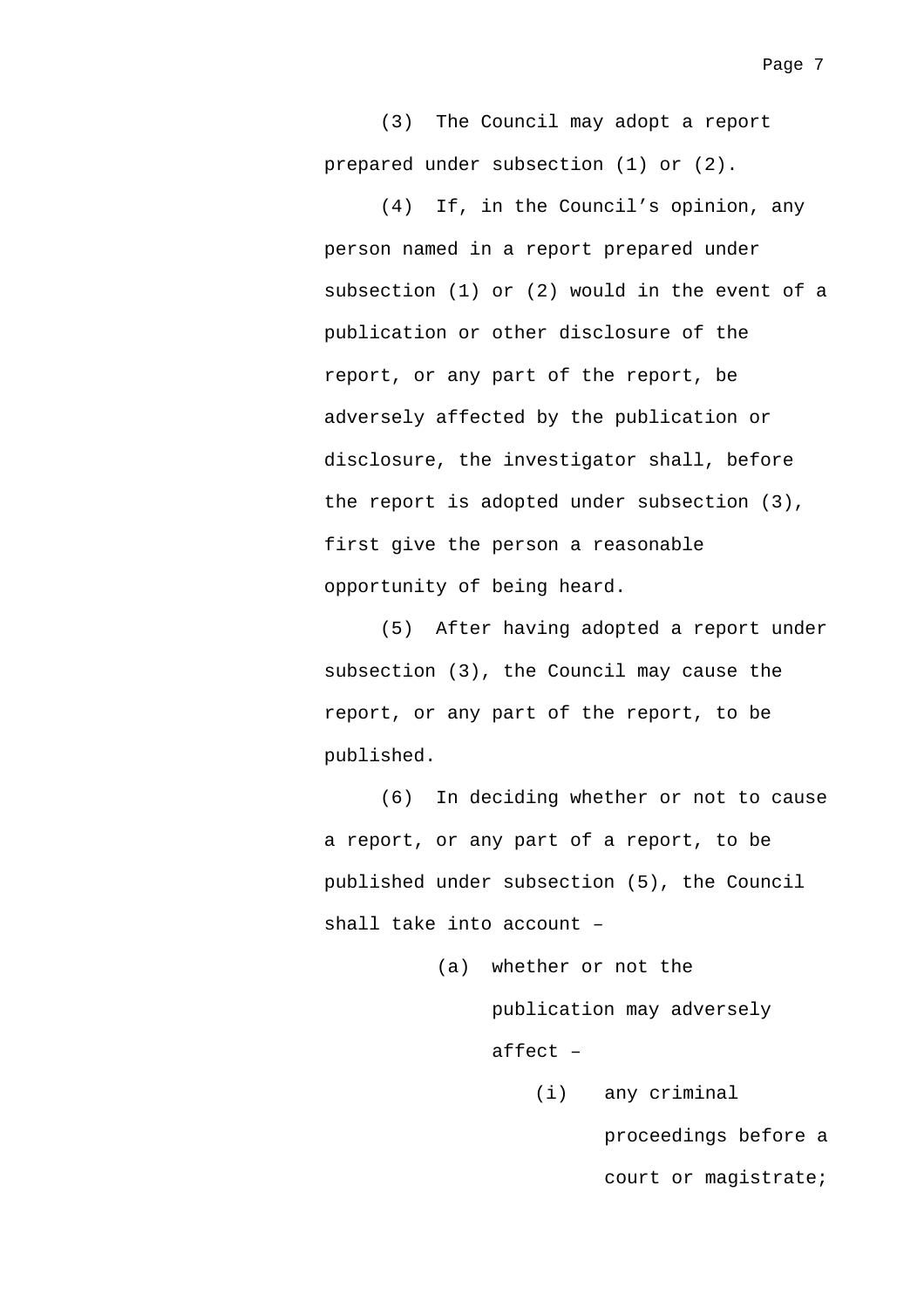(ii) any proceedings

before the Market

Misconduct Tribunal;

or

 (iii) any proceedings under Part V of the

Professional

Accountants

Ordinance (Cap. 50),

 that have been or are likely to be instituted;

- (b) whether or not the publication may adversely affect any person named in the report; and
- (c) whether or not the report, or that part of the report, should be published in the interest of the investing public or in the public interest.

 (7) In any civil proceedings before a court or any proceedings before the Market Misconduct Tribunal or under Part V of the Professional Accountants Ordinance (Cap. 50), a document purporting to be a copy of a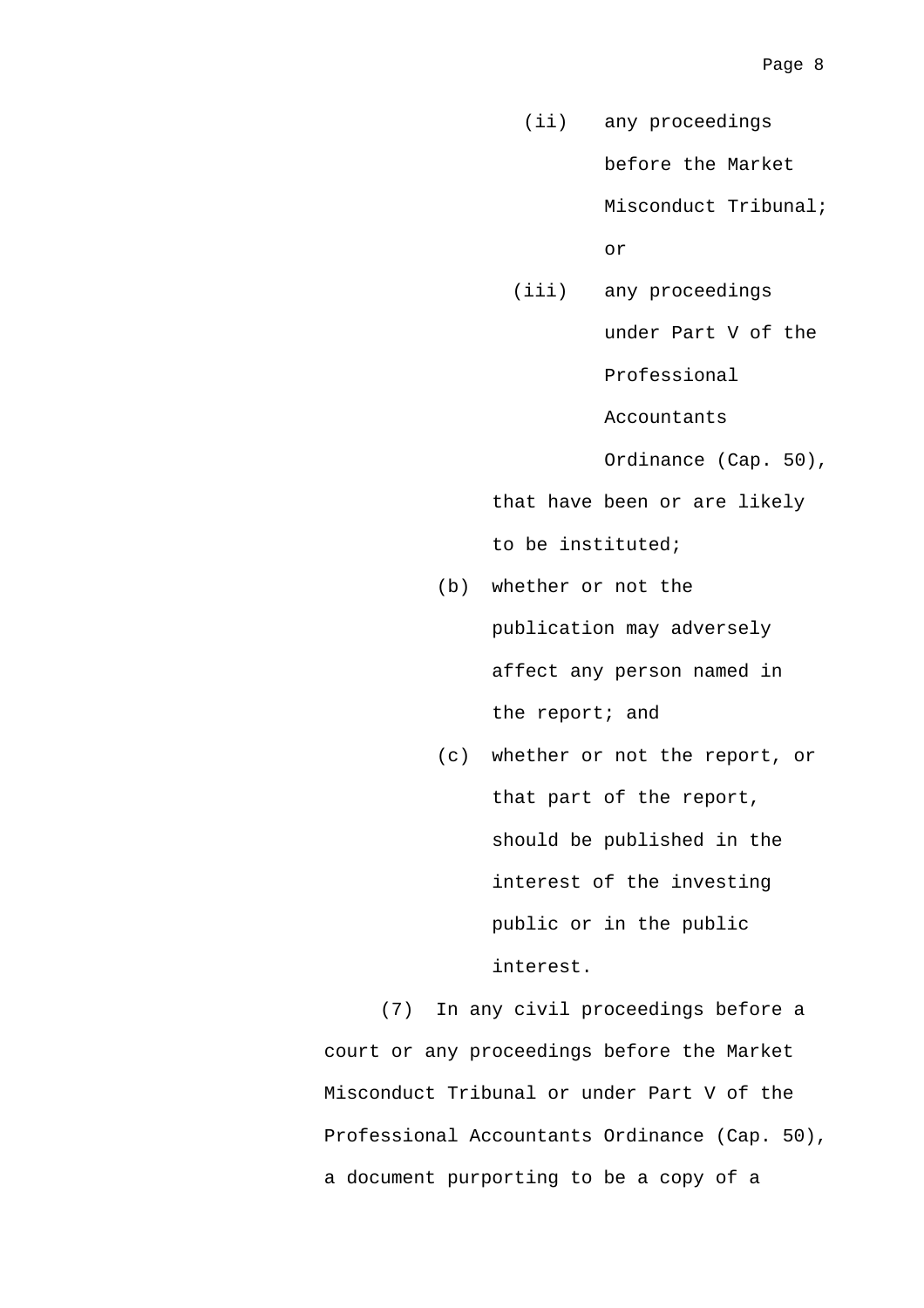report adopted under subsection (3), and purporting to be certified by the Chairman of the Council as a true copy of such a report, is, on its production without further proof, admissible as evidence of the facts stated in the report.".

36 By deleting subclause (2) and substituting –

 "(2) The Council shall not, in relation to an investigation under this Part, exercise a power under subsection (1) unless the Council has taken into account the report prepared under section 35(1) or (2) in relation to the investigation.".

- 39 (a) In subclause (1), by adding "either because of their experience in accounting, auditing, finance, banking, law, administration or management, or because of their professional or occupational experience" after "Review Committee".
	- (b) In subclause (2), by adding "at least" before "3".
- 40 (a) By deleting subclause (1)(b) and substituting –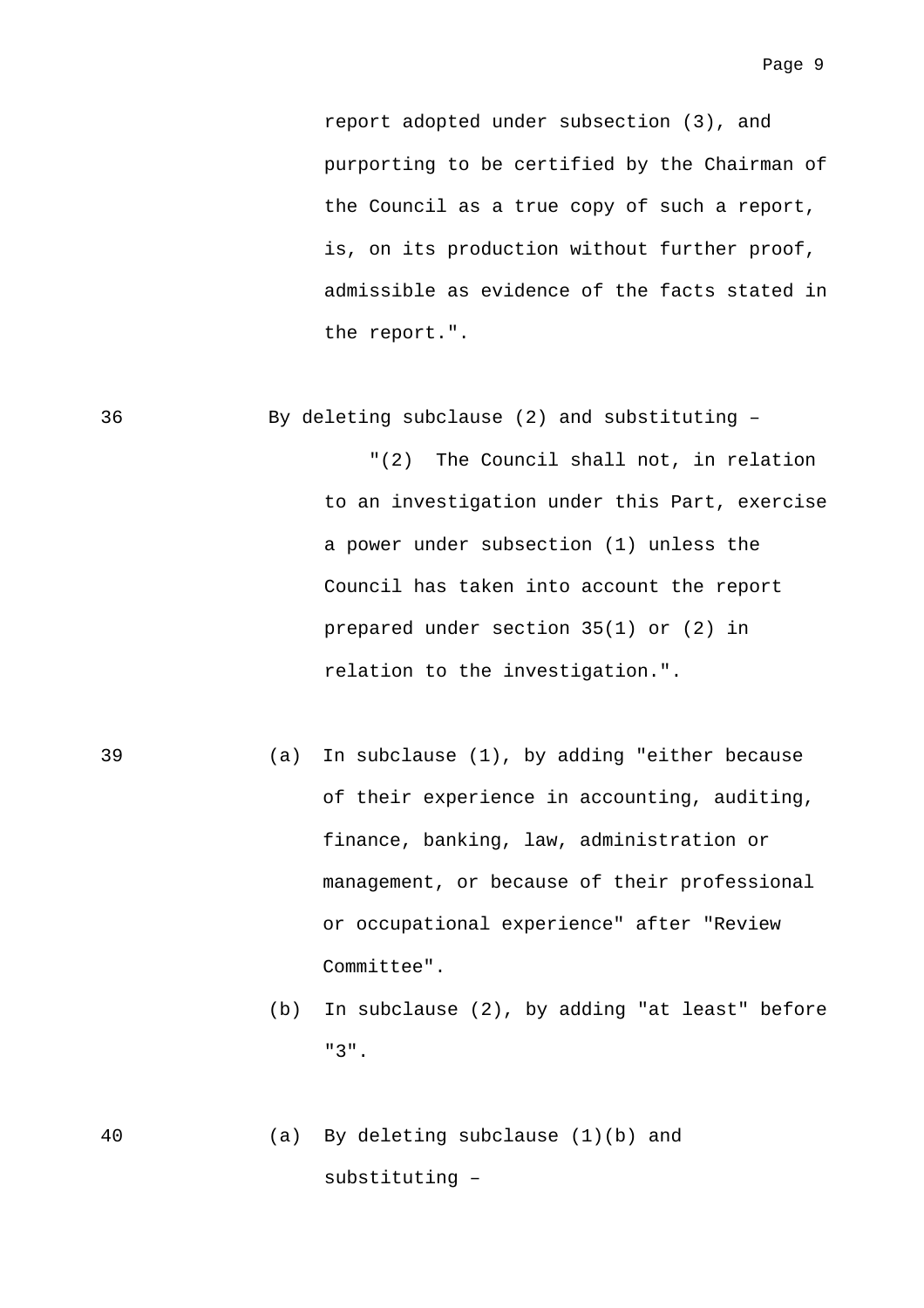"(b) the Council may appoint a Financial Reporting Review Committee consisting  $of -$ 

- (i) a Panel Convenor appointed under section 39(2), who is to be the Chairman of the Review Committee; and
- (ii) at least 4 other members of the Review Panel,

 to enquire, with those powers, into the non-compliance and the question.".

(b) By adding –

 "(1A) On making an appointment under subsection (1)(b), the Council shall notify the listed entity in writing of the names of the members of the Review Committee.".

 (c) By deleting subclause (2) and substituting – "(2) The Council shall, on making an appointment under subsection (1)(b), specify the terms of reference of the Review Committee, and the Committee shall act in accordance with those terms.".

41 By deleting subclause (1) and substituting –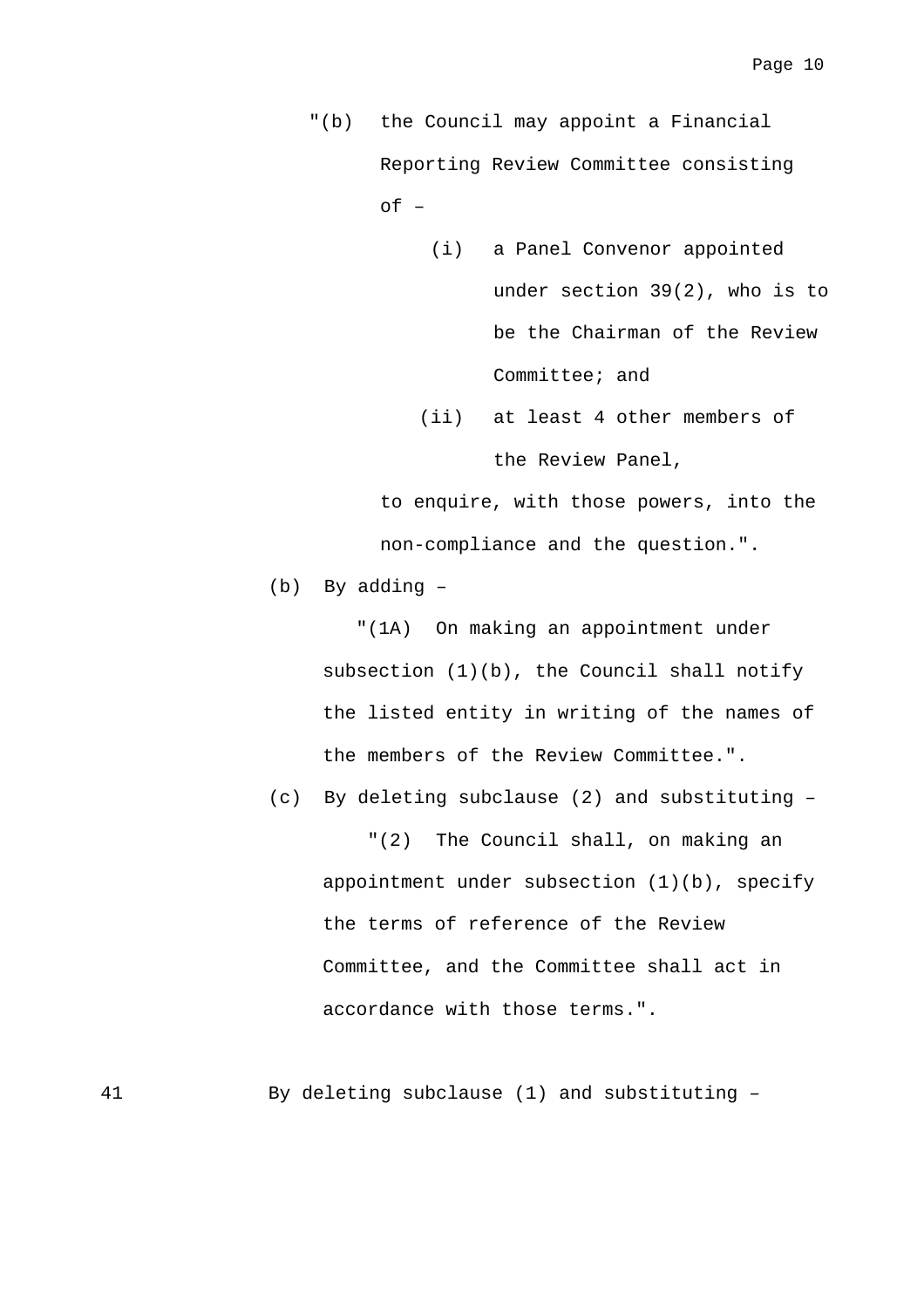"(1) A Review Committee may perform any of its functions, and its proceedings are valid, despite –

- (a) a vacancy in the membership of the Committee;
- (b) a defect in the appointment or qualification of a person purporting to be a member of the Review Panel or the Committee; or
- (c) a minor irregularity in the convening of any meeting of the Committee.".

44(2)(a) By adding "and" at the end.

47 By deleting the clause and substituting –

#### "**47. Enquiry reports**

 (1) As soon as practicable after the completion of an enquiry under this Part, the enquirer shall prepare a written report on the findings of the enquiry.

 (2) The enquirer may, if it thinks fit, prepare an interim report on the enquiry. But if the enquirer falls within section 38(2), the enquirer shall also prepare an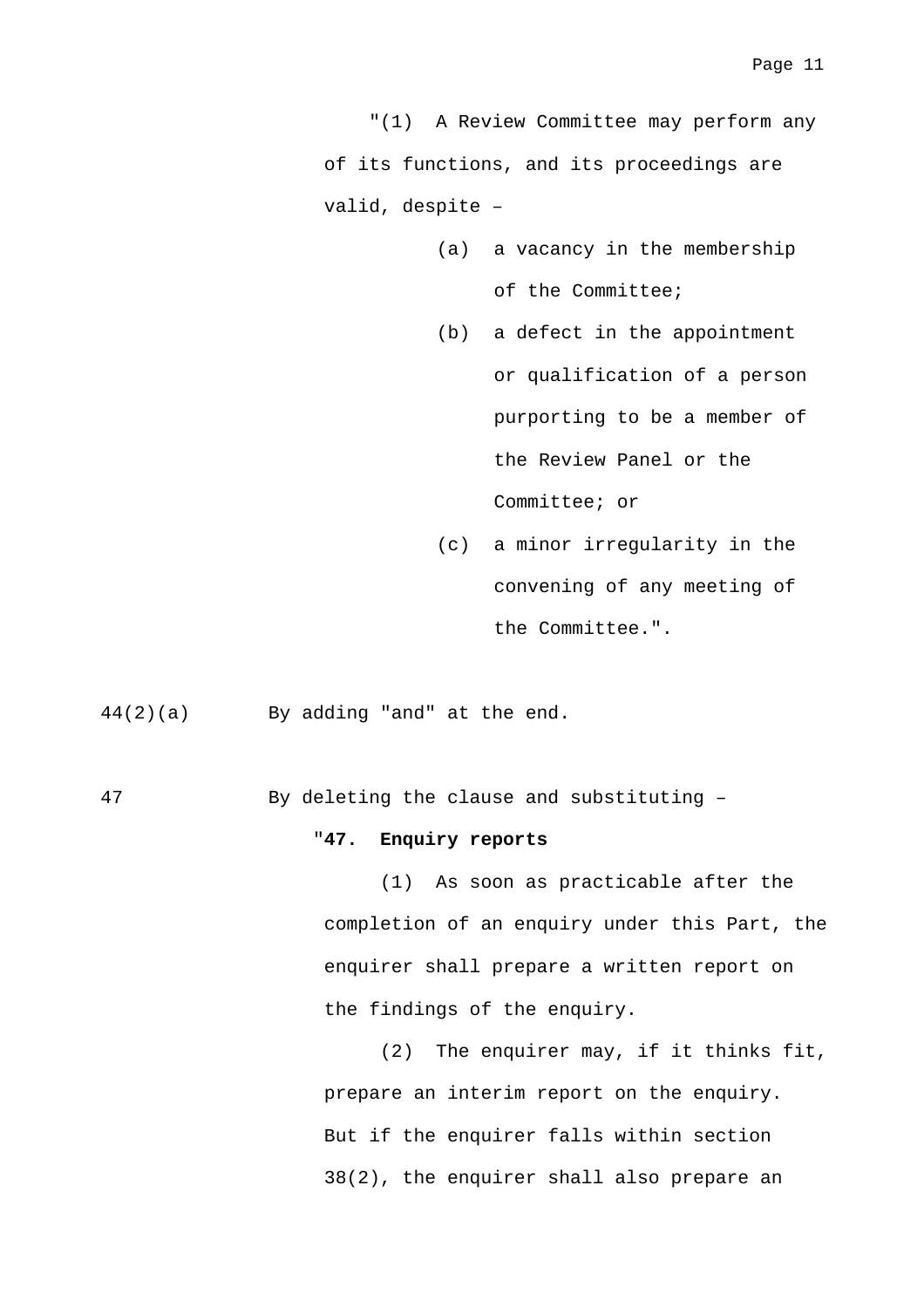interim report on the enquiry as soon as practicable after being required by the Council to do so.

 (3) The Council may adopt a report prepared under subsection (1) or (2).

 (4) If, in the Council's opinion, any person named in a report prepared under subsection (1) or (2) would in the event of a publication or other disclosure of the report, or any part of the report, be adversely affected by the publication or disclosure, the enquirer shall, before the report is adopted under subsection (3), first give the person a reasonable opportunity of being heard.

 (5) After having adopted a report under subsection (3), the Council may cause the report, or any part of the report, to be published.

 (6) In deciding whether or not to cause a report, or any part of a report, to be published under subsection (5), the Council shall take into account –

> (a) whether or not the publication may adversely affect –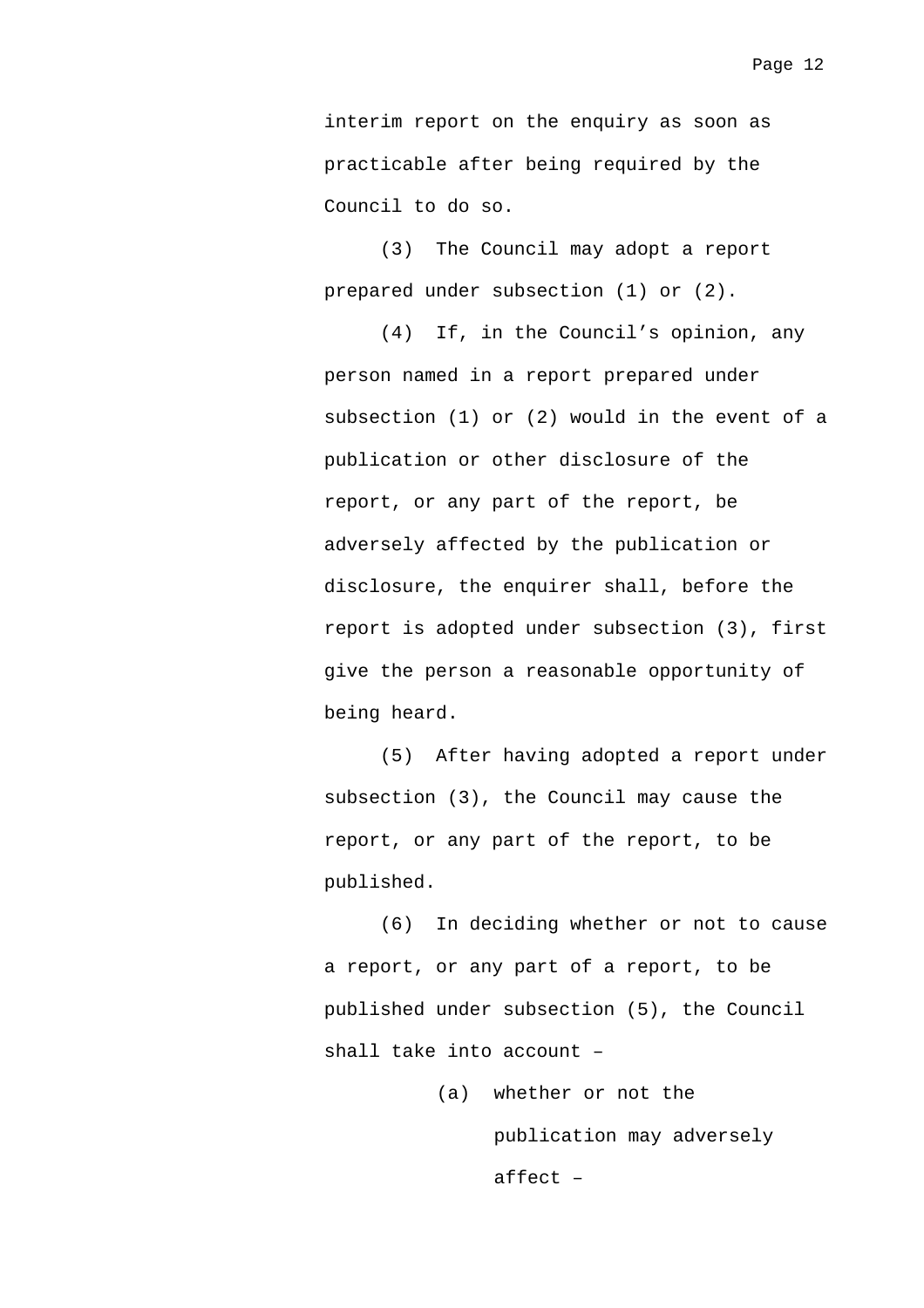(i) any criminal

proceedings before

a court or

magistrate;

 (ii) any proceedings before the Market

Misconduct

Tribunal; or

 (iii) any proceedings under Part V of the

Professional

Accountants

Ordinance (Cap.

50),

that have been or are likely

to be instituted;

- (b) whether or not the publication may adversely affect any person named in the report; and
- (c) whether or not the report, or that part of the report, should be published in the interest of the investing public or in the public interest.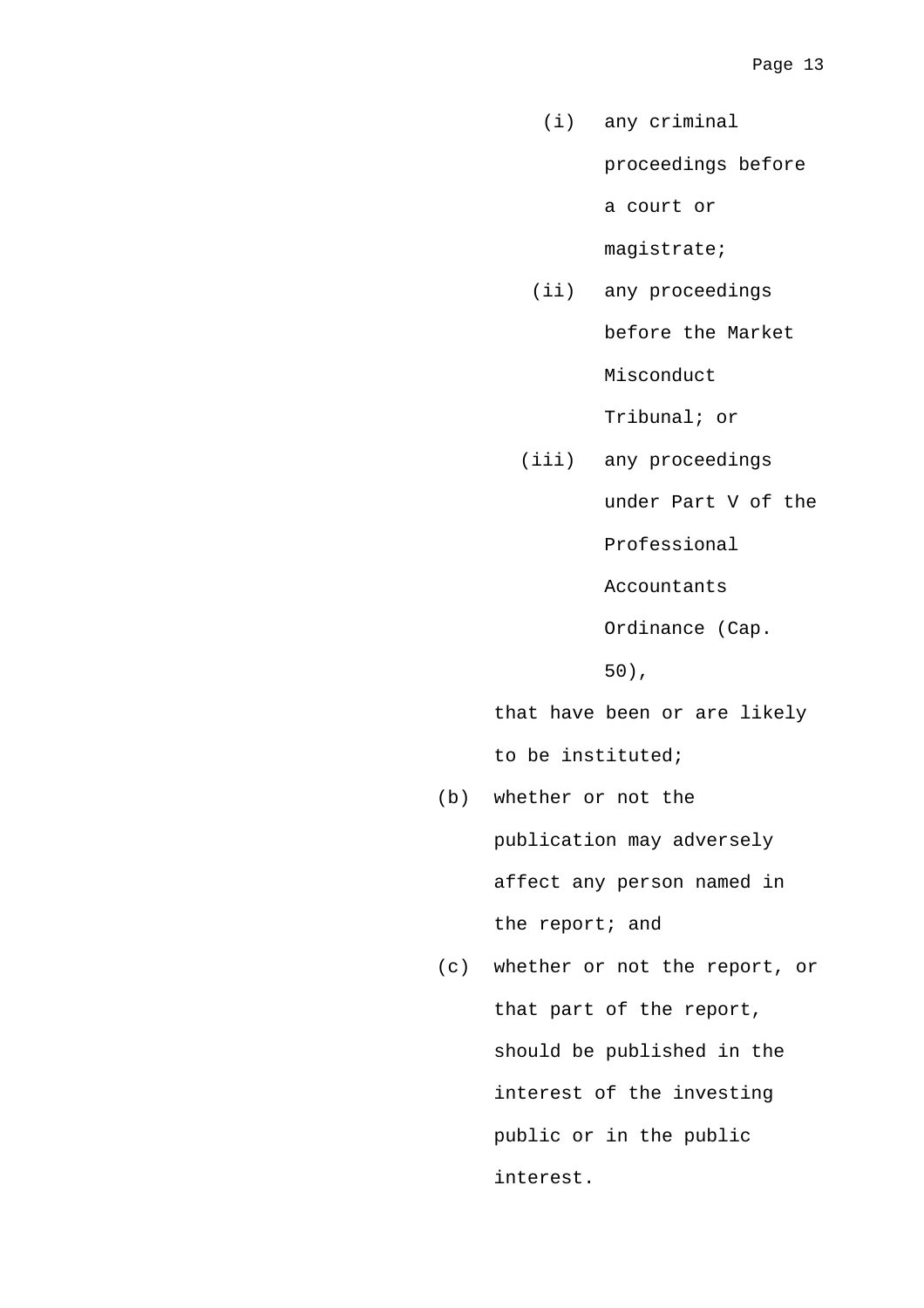Page 14

 (7) In any civil proceedings before a court or any proceedings before the Market Misconduct Tribunal or under Part V of the Professional Accountants Ordinance (Cap. 50), a document purporting to be a copy of a report adopted under subsection (3), and purporting to be certified by the Chairman of the Council as a true copy of such a report, is, on its production without further proof, admissible as evidence of the facts stated in the report.".

48 By deleting subclause (2) and substituting –

 "(2) The Council shall not, in relation to an enquiry under this Part, exercise a power under subsection (1) unless the Council has taken into account the report prepared under section 47(1) or (2) in relation to the enquiry.".

49 By deleting subclause (1) and substituting – "(1) If, after the Council has taken

> into account a report prepared under section 47(1) or (2) for an enquiry concerning a relevant non-compliance in relation to a listed entity, it appears to the Council that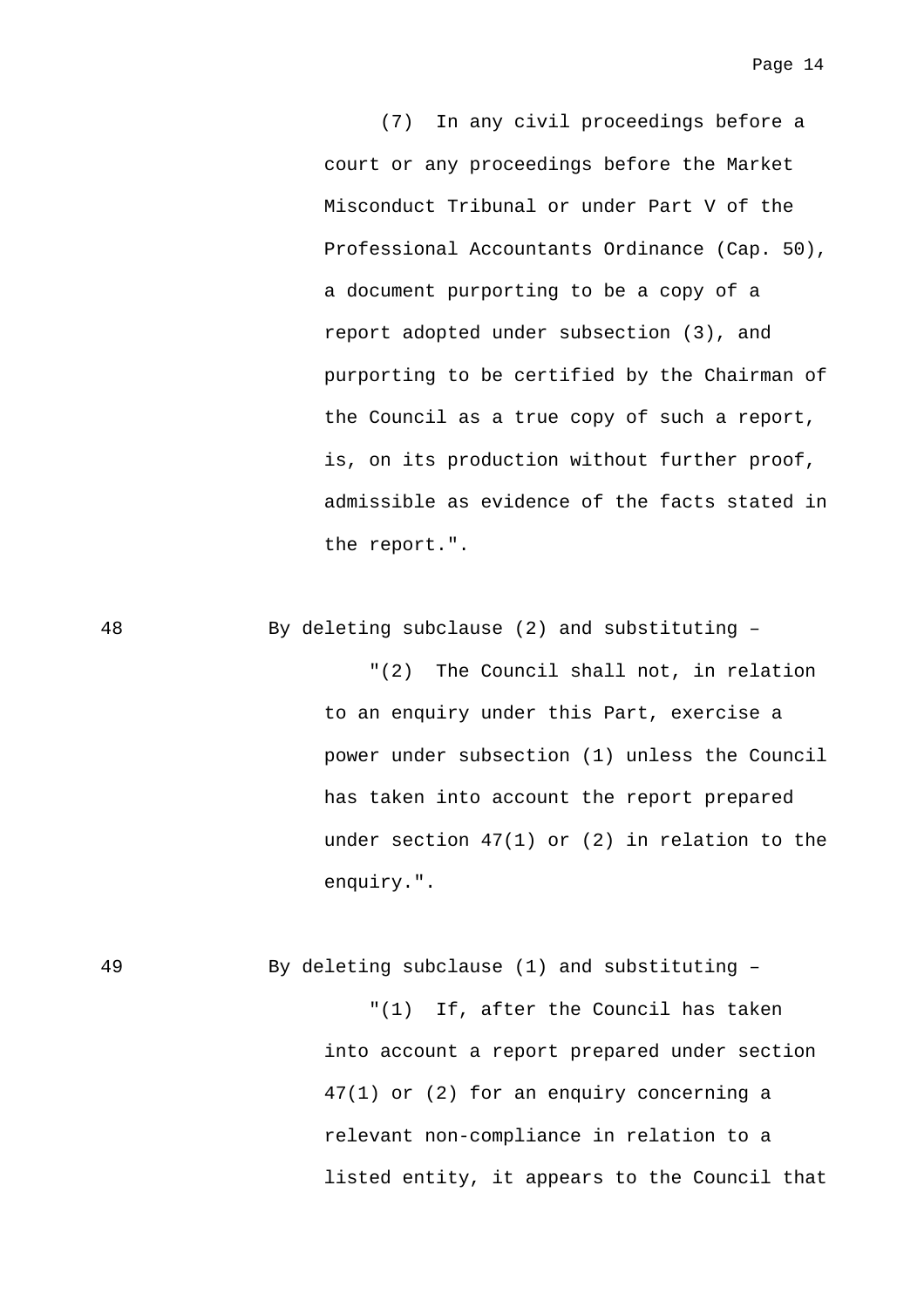there is or may be a question whether or not there is such a relevant non-compliance, the Council may give a written notice to the operator of the listed entity in accordance with subsection (1A).

(1A) The notice is to –

- (a) indicate the respects in which it appears to the Council that such a question arises or may arise;
- (b) specify
	- (i) such manner of revising the relevant financial report of the listed entity as the Council thinks fit;

or

 (ii) such other remedial action concerning

that report as the

Council thinks fit;

and

(c) specify a period for the operator to –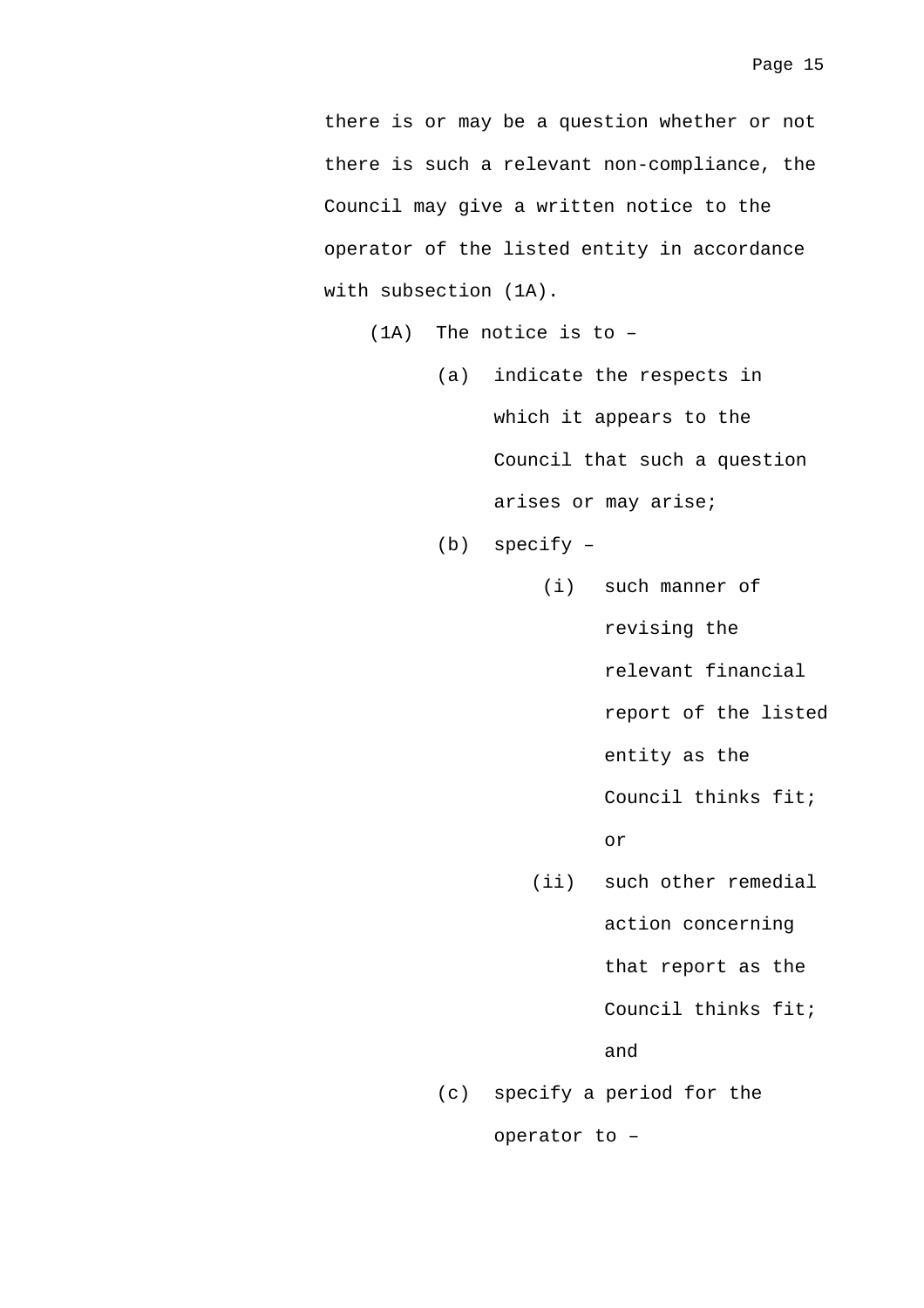- (i) give a satisfactory explanation of the relevant financial report of the entity;
- (ii) cause that report to be revised in such manner as specified

in the notice; or

(iii) take such other

remedial action

concerning that

report as specified

in the notice.".

- 50 By deleting subclause (1) and substituting "(1) This section applies if –
	- (a) the Council gives a notice to the directors of a listed corporation under section 49(1); and
	- (b) at the end of the period specified in the notice, or such longer period as the Council may allow, it appears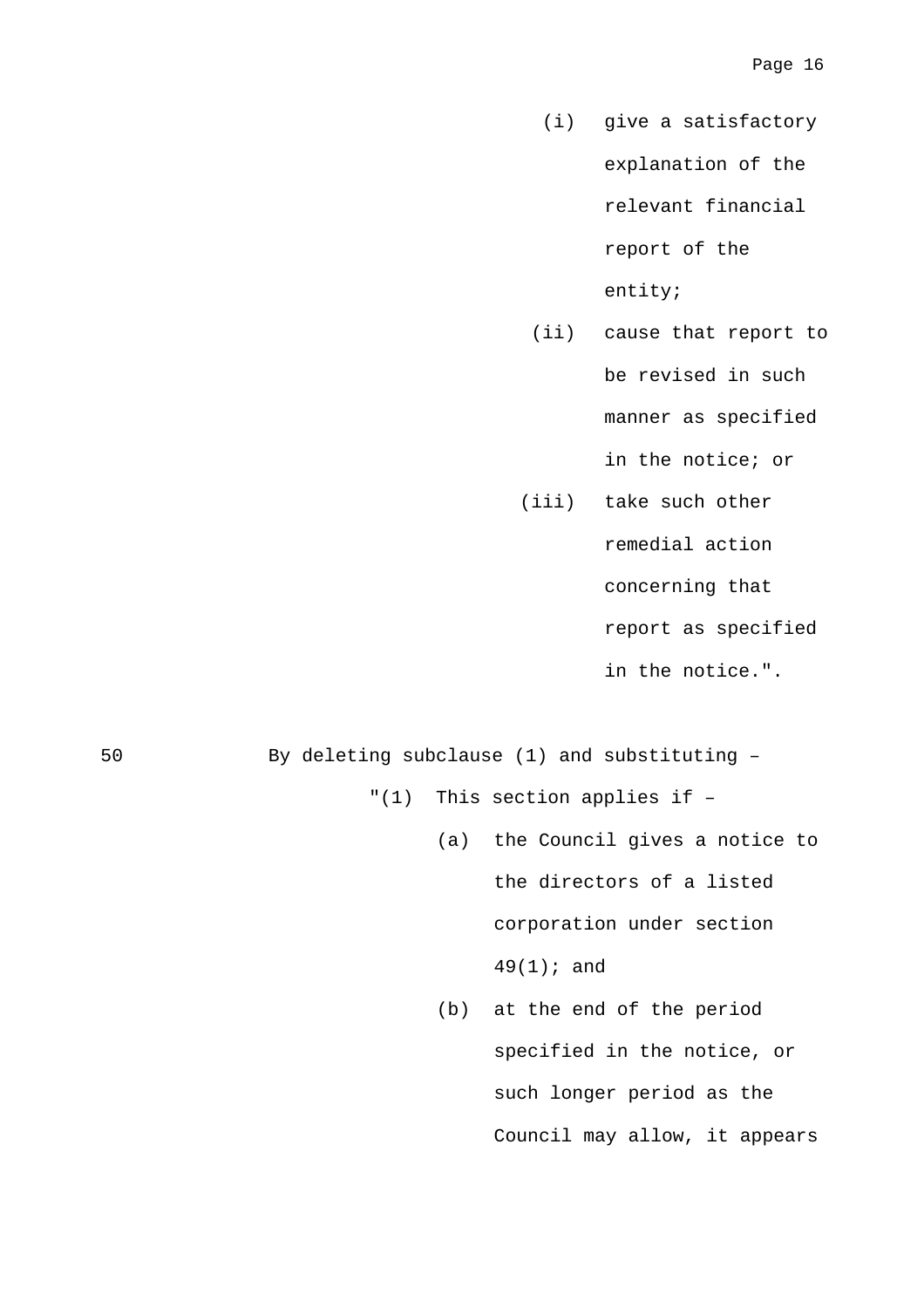to the Council that the

directors have not –

(i) given a satisfactory

explanation of the

relevant financial

report of the

corporation;

- (ii) caused that report to be revised in such manner as specified in the notice; or
- (iii) taken such other remedial action concerning that report as specified in the notice.".

51 (a) By deleting subclause (3)(b)(ix) and substituting – "(ix) the Official Receiver in a capacity

other than that of a liquidator or provisional liquidator appointed under, or holding such office by virtue of, the Companies Ordinance (Cap. 32);".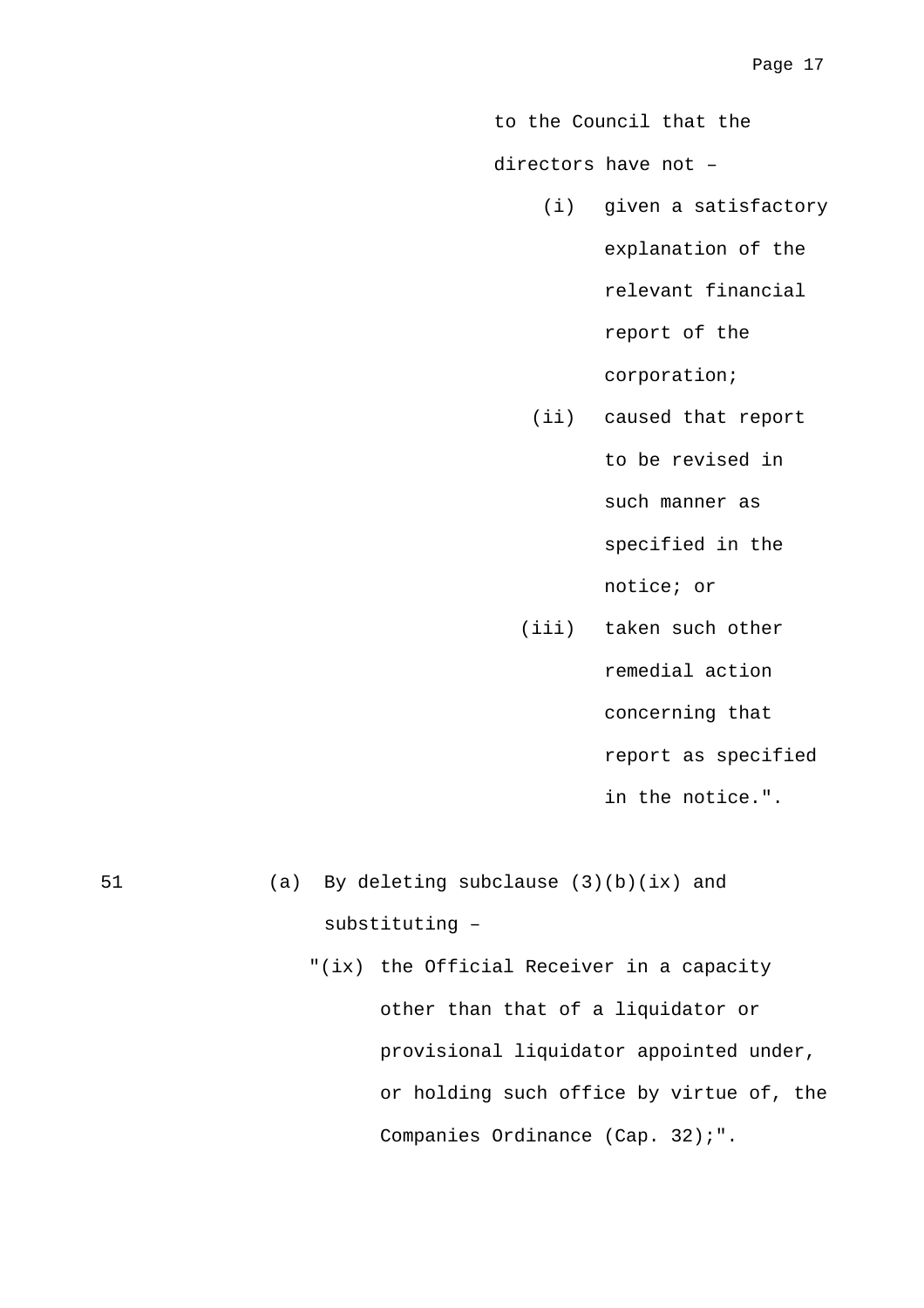- (b) By deleting subclause (3)(c) and substituting –
	- "(c) subject to subsection (4), if there is or has been an investigation under Part 3 concerning a relevant irregularity, or an enquiry under Part 4 concerning a relevant non-compliance, in relation to a listed corporation, disclose information on the listed corporation to –
		- (i) the Official Receiver in the capacity of a liquidator or provisional liquidator of the listed corporation appointed under, or holding such office by virtue of, the Companies Ordinance (Cap. 32); or
		- (ii) any other person who
			- (A) is a liquidator or provisional liquidator of the listed corporation appointed under the Companies Ordinance (Cap. 32); or
				- (B) acts in a similar capacity in relation to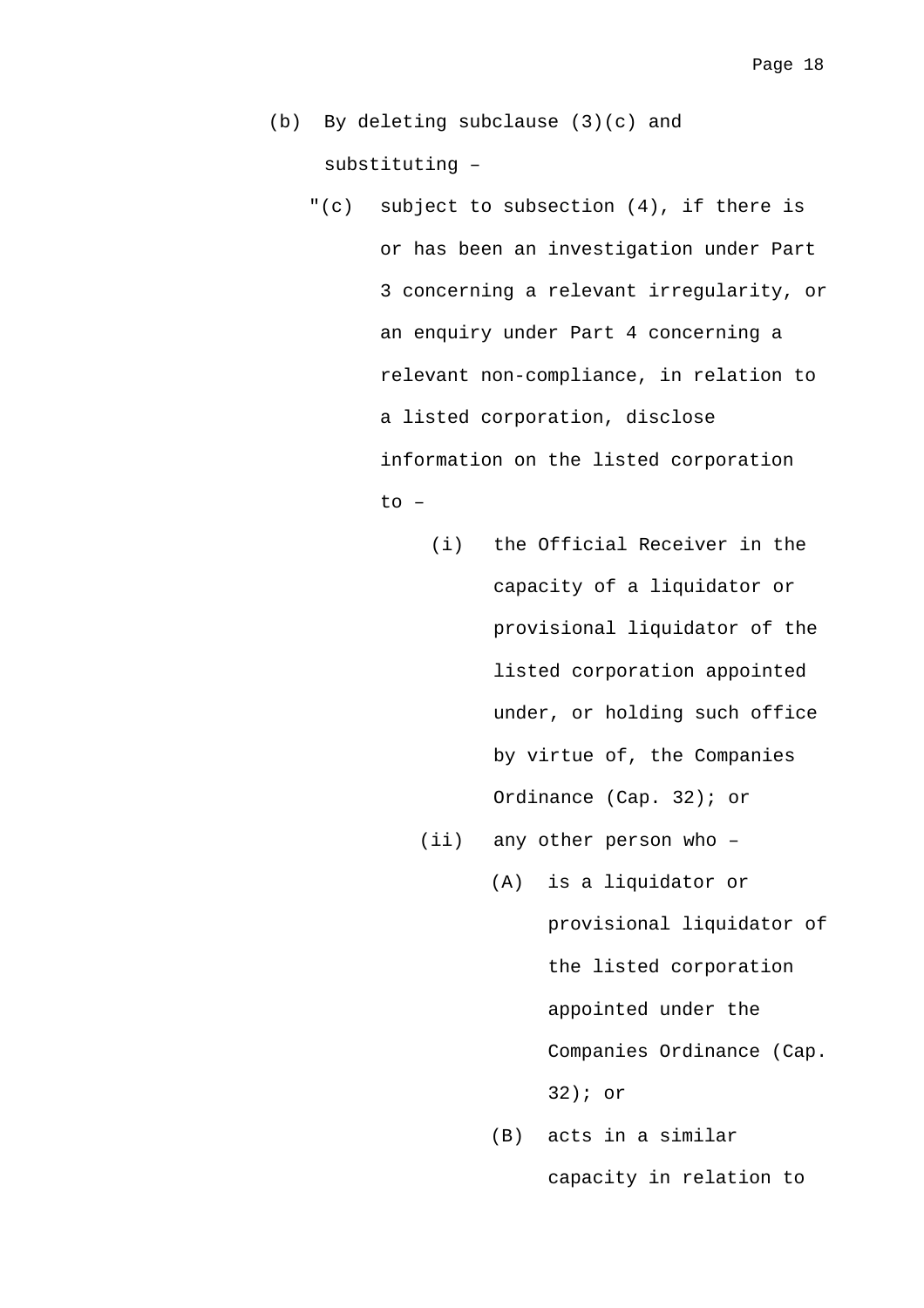the listed corporation under any law of a place outside Hong Kong;".

- (c) In subclause (4), by deleting "or (b)" and substituting ", (b) or (c)".
- (d) In subclause  $(10)(b)(i)$ , in the English text, by deleting "subsections" and substituting "subsection".
- (e) In subclause  $(13)(b)(i)$ , in the Chinese text, by deleting " " and substituting " ".
- (f) In subclause (13)(b)(ii), in the Chinese text, by deleting " " and substituting  $\mathbf{u} = \mathbf{u}$  .

New By adding -

#### "**51A. Protection of informers**

 (1) Any information on the identity of a relevant person is not admissible in evidence in –

- (a) any civil or criminal proceedings before a court or magistrate;
- (b) any proceedings before the Market Misconduct Tribunal; or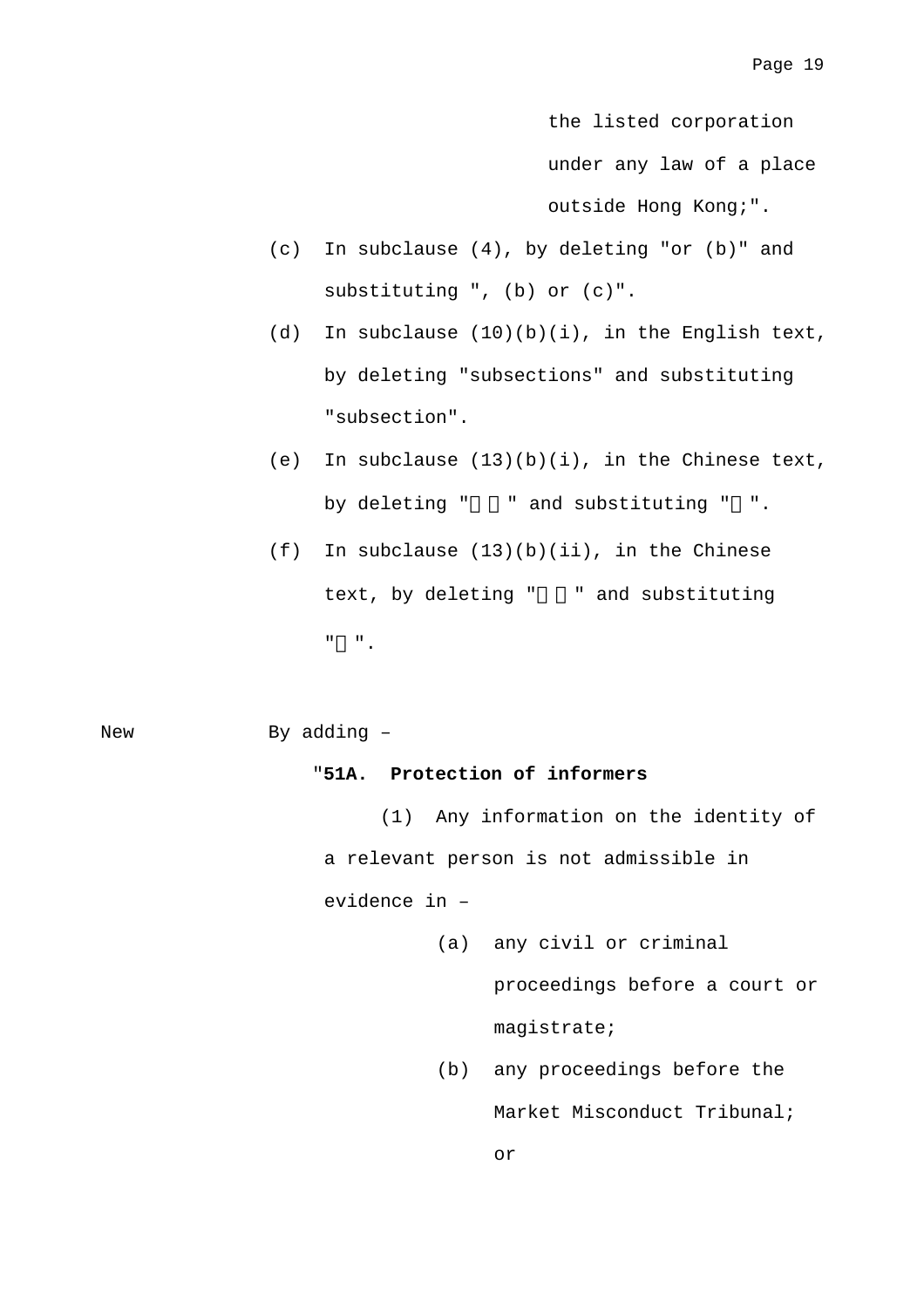- (c) any proceedings under Part V of the Professional Accountants Ordinance (Cap. 50).
- (2) In such proceedings, a witness is not obliged –
	- (a) to disclose the name or address of a relevant person who is not a witness in those proceedings; or
	- (b) to state any matter that would lead, or would tend to lead, to discovery of the name or address of a relevant person who is not a witness in those proceedings.

 (3) If a book, document or paper that is in evidence, or liable to inspection, in such proceedings contains an entry –

- (a) in which a relevant person is named or described; or
- (b) that might lead to discovery of a relevant person,

the court, the magistrate, the Market Misconduct Tribunal or the Disciplinary Committee constituted under section 33(3) of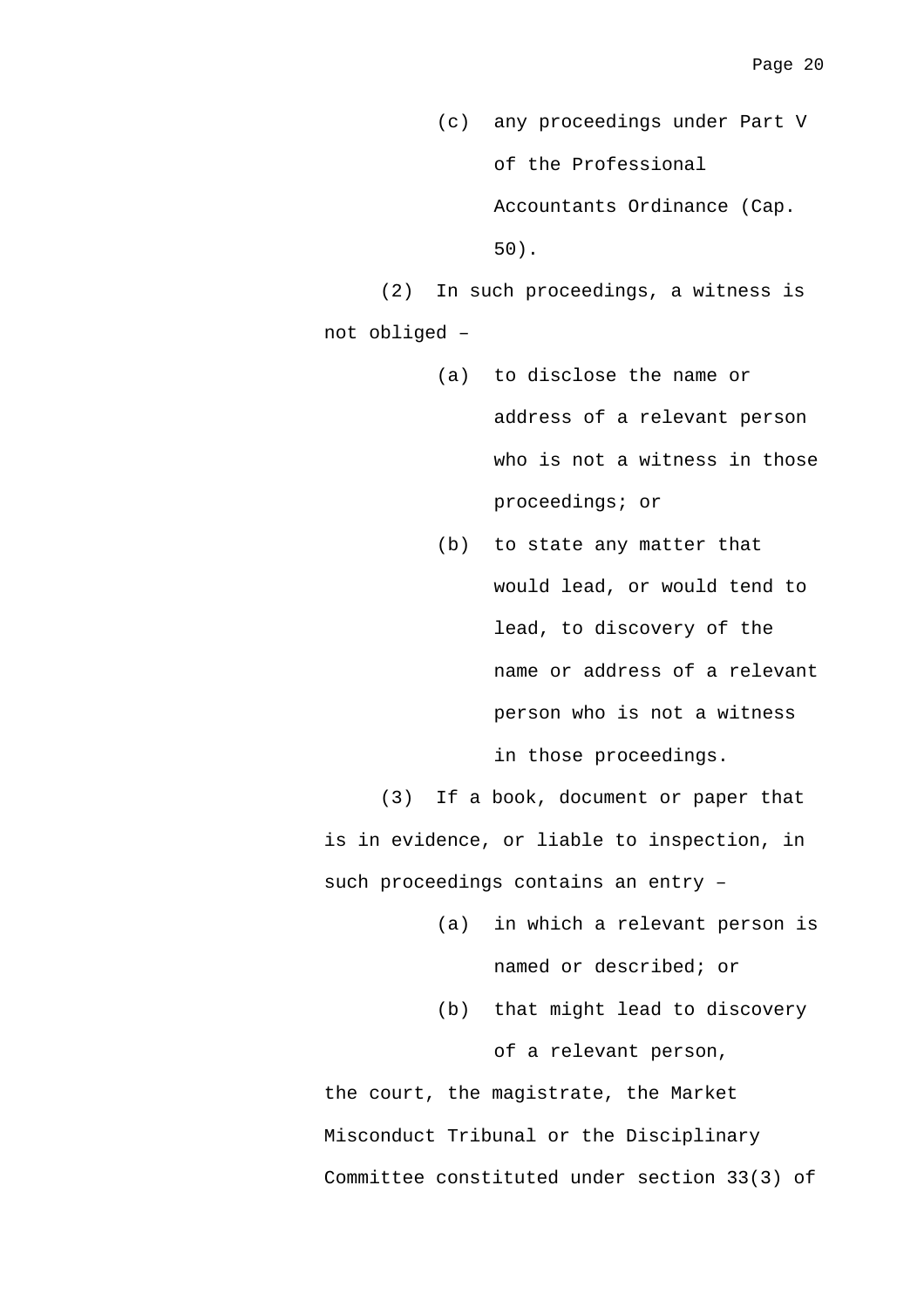the Professional Accountants Ordinance (Cap. 50), as the case may be, shall cause all such passages to be concealed from view, or to be obliterated, so far as may be necessary to protect the relevant person from discovery.

 (4) In such proceedings, the court, the magistrate, the Market Misconduct Tribunal or the Disciplinary Committee, as the case may be, may, despite subsection  $(1)$ ,  $(2)$  or  $(3)$ , permit inquiry, and require full disclosure, concerning a relevant person if –

- (a) it is of the opinion that justice cannot be fully done between the parties to the proceedings without disclosure of the name of the relevant person; or
- (b) in the case of a relevant person falling within paragraph (a) of the definition of "relevant person" in subsection (6), it is satisfied that the relevant person made a material statement that he –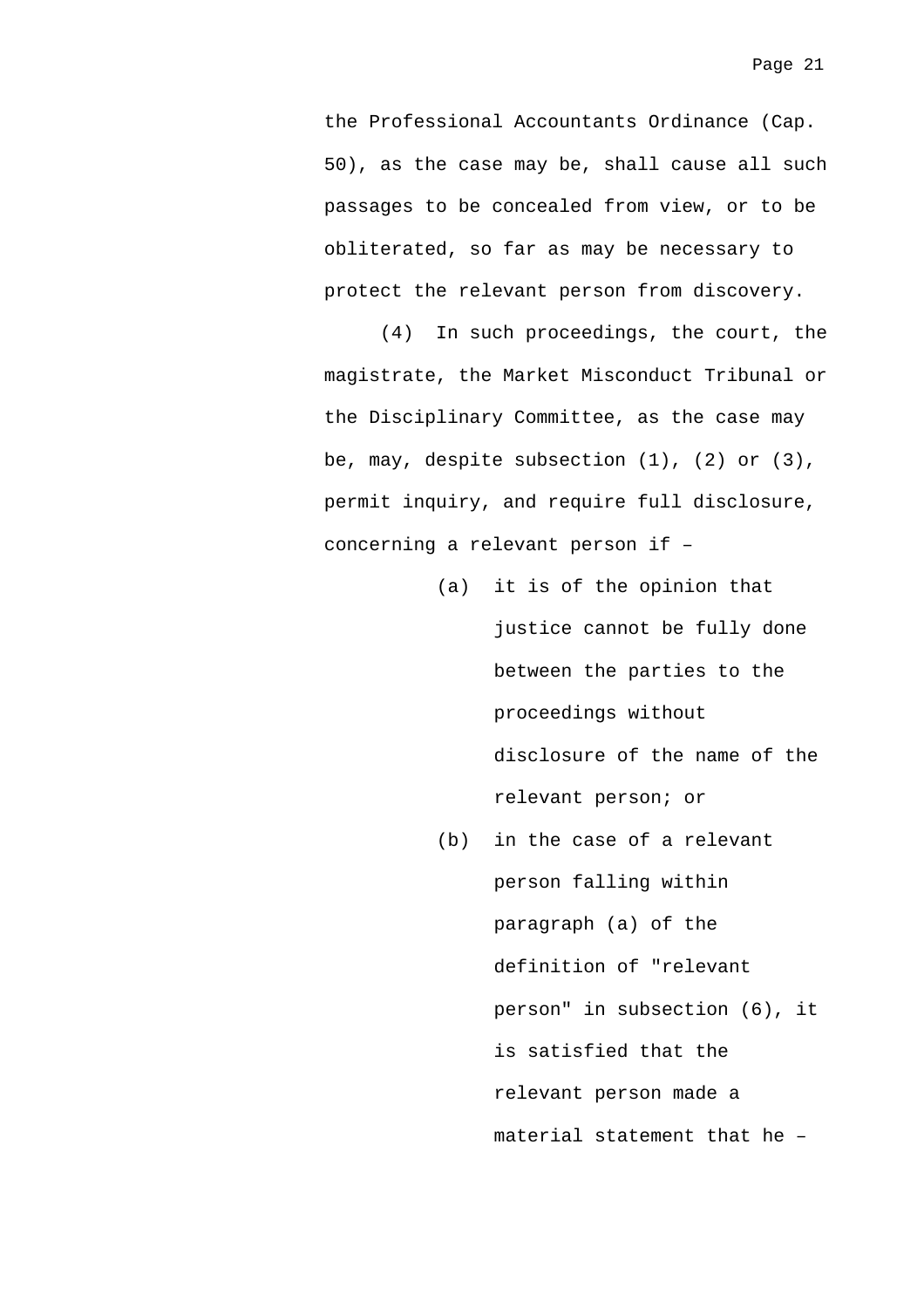(i) knew or believed to be false; or

 (ii) did not believe to be true.

 (5) This section has effect despite sections 35 and 47.

 (6) In this section, "relevant person"  $($  ) means –

- (a) an informer who has given information to the Council, the Investigation Board or a Review Committee with respect to an investigation under Part 3 or an enquiry under Part 4; or
- (b) a person who has assisted the Council, the Investigation Board or a Review Committee with respect to such an investigation or enquiry.".

52 (a) By deleting subclause (3)(a) and substituting  $\overline{\phantom{0}}$ "(a) a listed corporation in the securities of which he has an interest;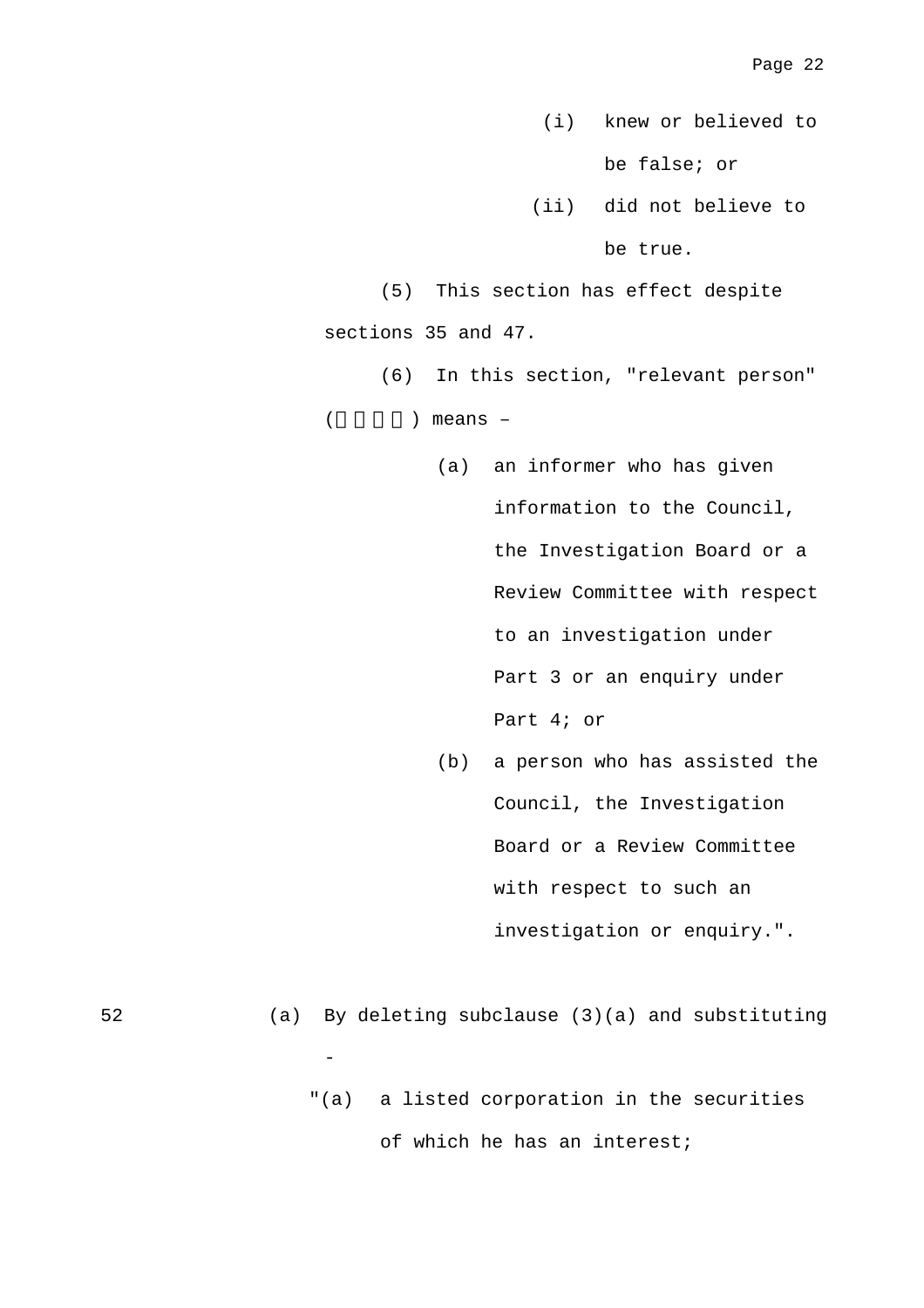(aa) a listed collective investment scheme in the interests of which he has an interest; or".

- (b) In subclause (5)(a), by deleting "or" at the end.
- (c) In subclause (5)(b), by deleting the full stop and substituting "; or".
- (d) In subclause (5), by adding
	- "(c) keep or be given any document, or the relevant part of any document, that contains a record of, or is issued for the purpose of, such deliberation or decision.".
- (e) In subclause (6)(a), by deleting "or".
- (f) In subclause (6)(b), by deleting the full stop and substituting "; or".
- (g) In subclause (6), by adding
	- "(c) keep or be given any document, or the relevant part of any document, that contains a record of, or is issued for the purpose of, such deliberation or the making of such determination.".
- (h) By adding –

 "(6A) If the Council determines under subsection (5) that a person may be present during any deliberation, or take part in any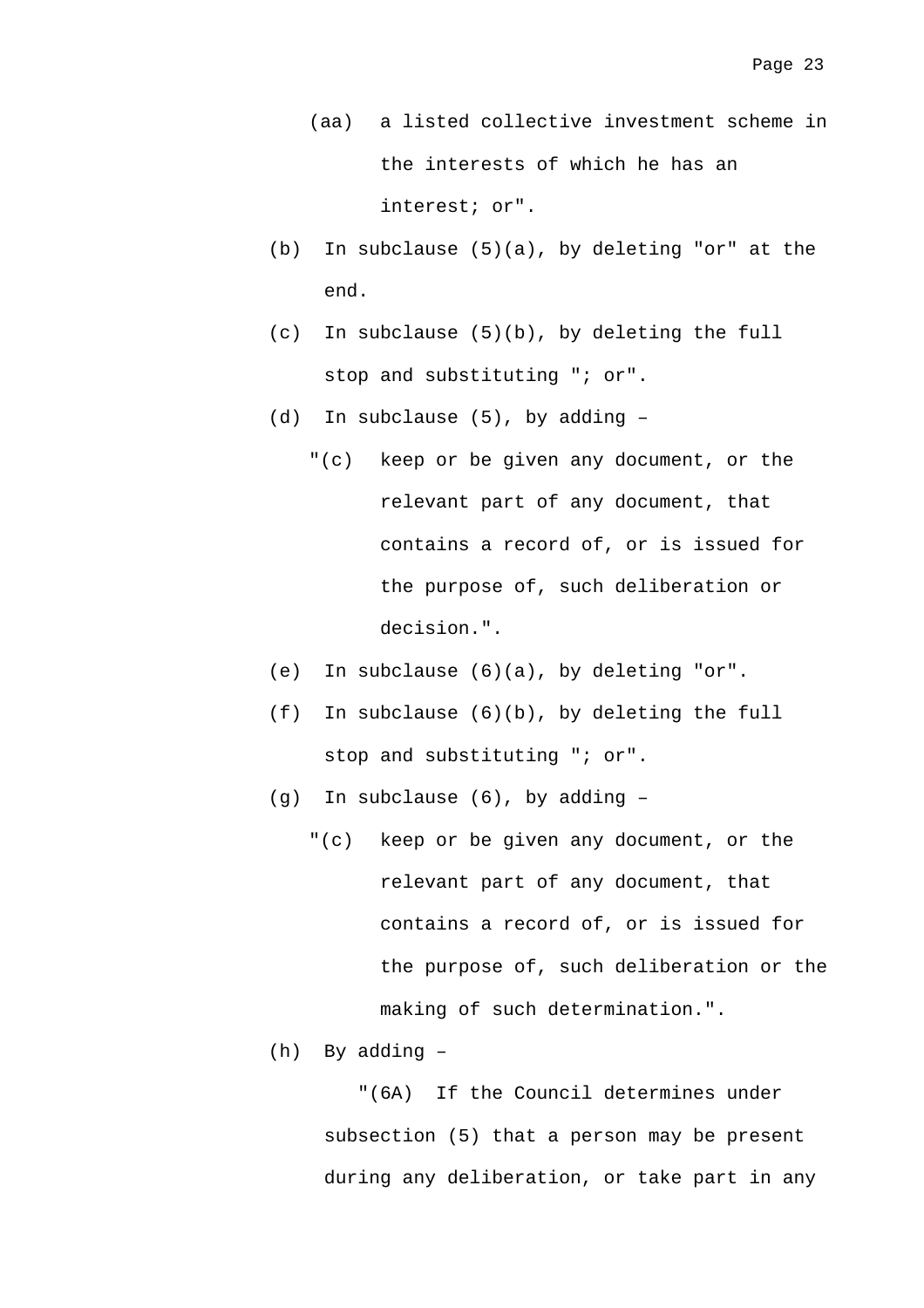decision, of the Council, Investigation Board or Review Committee, or a committee established by the Council, the Council shall give written notice of the determination to –

- (a) in the case of a deliberation or decision with respect to an investigation under Part 3 concerning an auditing irregularity, the auditor concerned;
- (b) in the case of a deliberation or decision with respect to an investigation under Part 3 concerning a reporting irregularity, the reporting accountant concerned; or
- (c) in the case of a deliberation or decision with respect to an enquiry under Part 4 concerning a relevant noncompliance, the listed entity concerned.".
- (i) In subclause (9), in the definition of "associate", in paragraph (j), by adding "or" at the end.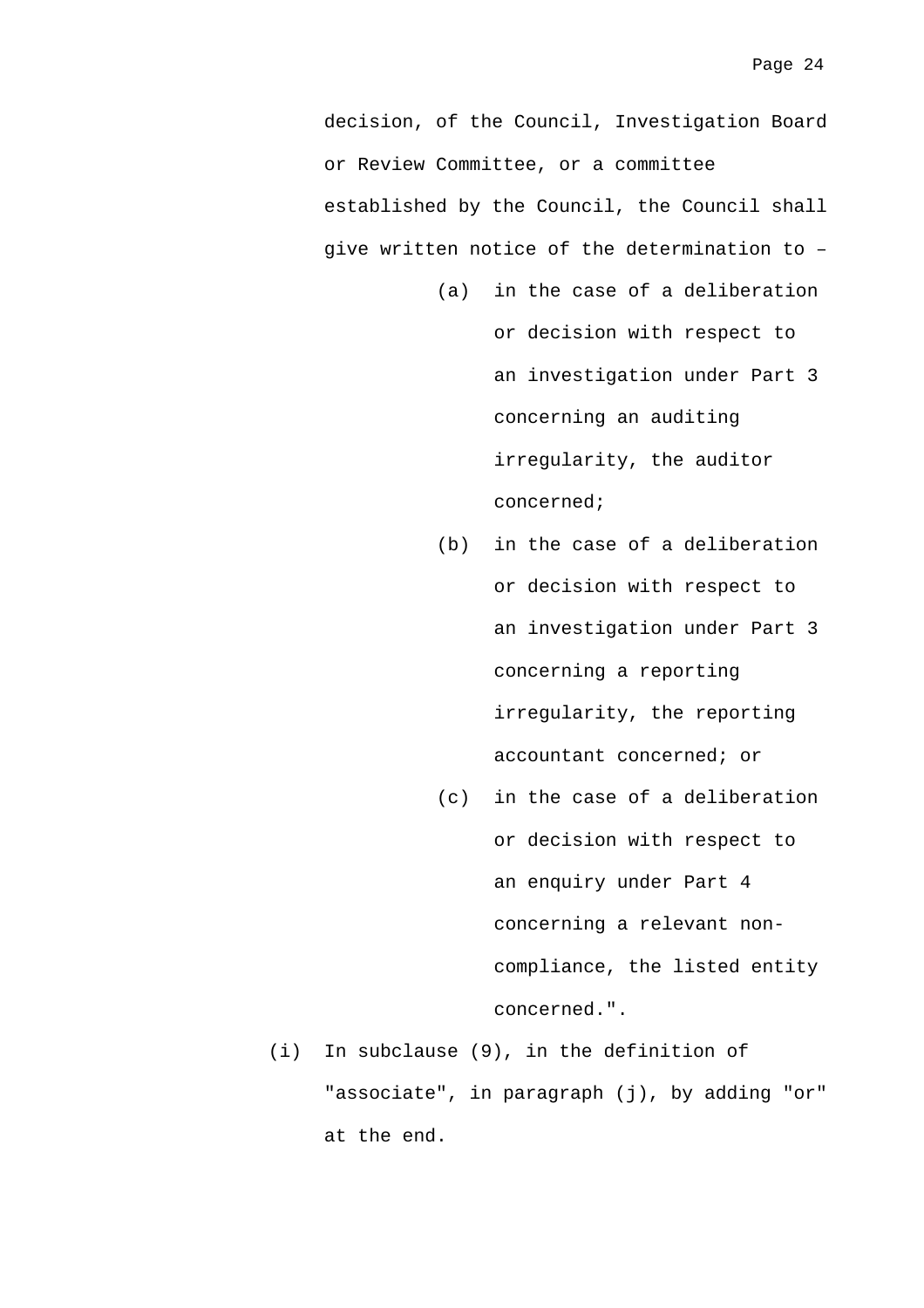- (j) In subclause (9), in the definition of "associate", by deleting paragraph (k).
- (k) In subclause (9), in the definition of "associate", in paragraph (*l*), by deleting  $"$ (k)" and substituting "(j)".
- (l) In subclause (9), in the English text, in the definition of "associate", in paragraph (*l*)(ii), by deleting the semicolon and substituting a full stop.
- (m) In subclause (9), by deleting the definition of "related corporation".

53 By deleting the clause and substituting –

#### "**53. Immunity**

 (1) A person who complies with a requirement imposed on him under section 25, 26, 27, 28, 34 or 43 does not incur any civil liability, whether arising in contract, tort, defamation, equity or otherwise, by reason only of the compliance.

 (2) A person does not incur any civil liability, whether arising in contract, tort, defamation, equity or otherwise, in respect of anything done, or omitted to be done, by him in good faith in the performance, or purported performance, of the functions of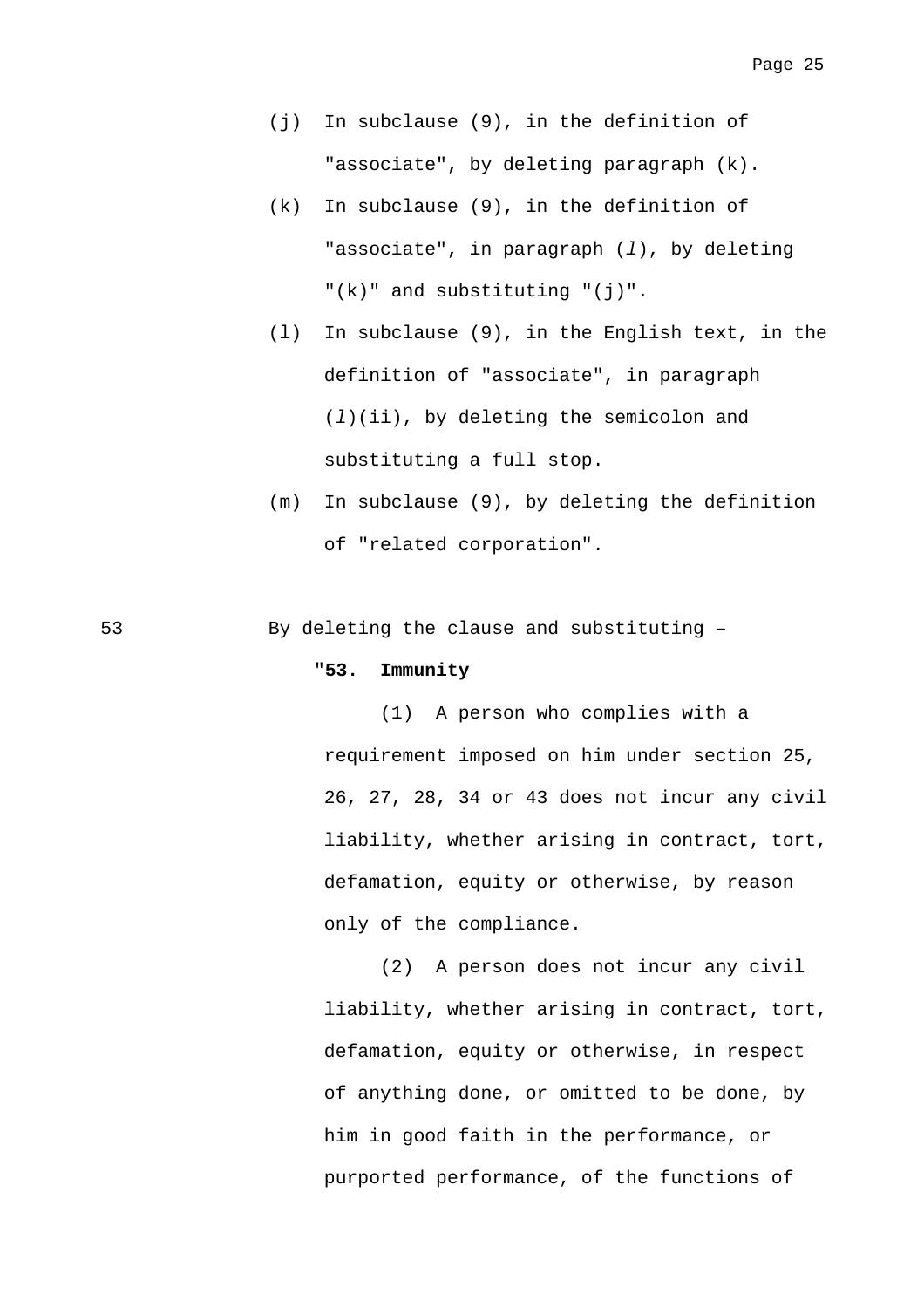the Council, the Investigation Board, a Review Committee or a committee established by the Council.".

- 54 (a) In subclause (1), in the Chinese text, by deleting " " and substituting " ".
	- (b) In subclause (2), by deleting "Subsection" and substituting "For the avoidance of doubt, subsection".
	- $(c)$  In subclause  $(3)(a)$ , in the Chinese text, by deleting " " and substituting " ".
- 56 In subclauses (1)(b) and (2)(b), in the English text, by deleting "the record" and substituting "such record".
- 59 (a) In subclause (1)(a), by deleting "42, 48(3) or 49(1)" and substituting "40(1A), 42, 48(3), 49(1) or 52(6A) or section 3(2) of Schedule 6".
	- (b) In subclause (2)(c), by deleting "non-Hong Kong company within the meaning of section 2(1) of the Companies Ordinance (Cap. 32)" and substituting "company to which Part XI of the Companies Ordinance (Cap. 32) applies".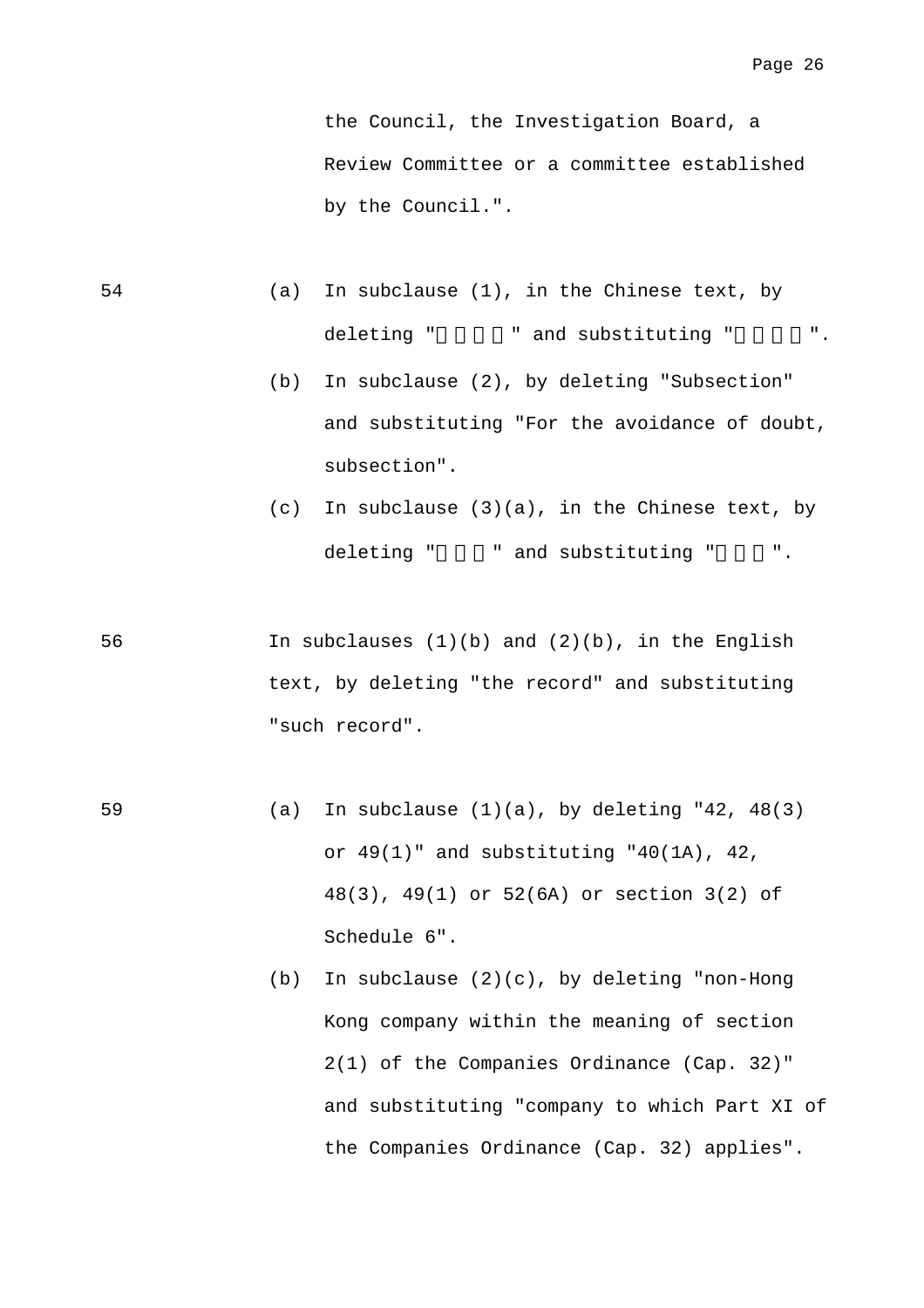- (c) In subclause (2)(c)(i), by deleting "Part XI of that Ordinance" and substituting "that Part".
- (d) In subclause (2)(e), by deleting "or a non-Hong Kong company" and substituting ", or a company to which Part XI of the Companies Ordinance (Cap. 32) applies".
- 61 (a) In the heading, in the English text, by deleting "**Sections**" and substituting "**Section**".
	- (b) In the cross-heading before the proposed section 141E, by deleting "**defective**".
	- (c) By deleting the proposed section 141E(1) and (2) and substituting –

 $''(1)$  If  $-$ 

- (a) a copy of any accounts of a company has been sent under section 129G to a person entitled to be sent the copy; and
- (b) it appears to the directors of the company that the accounts did not comply with this Ordinance,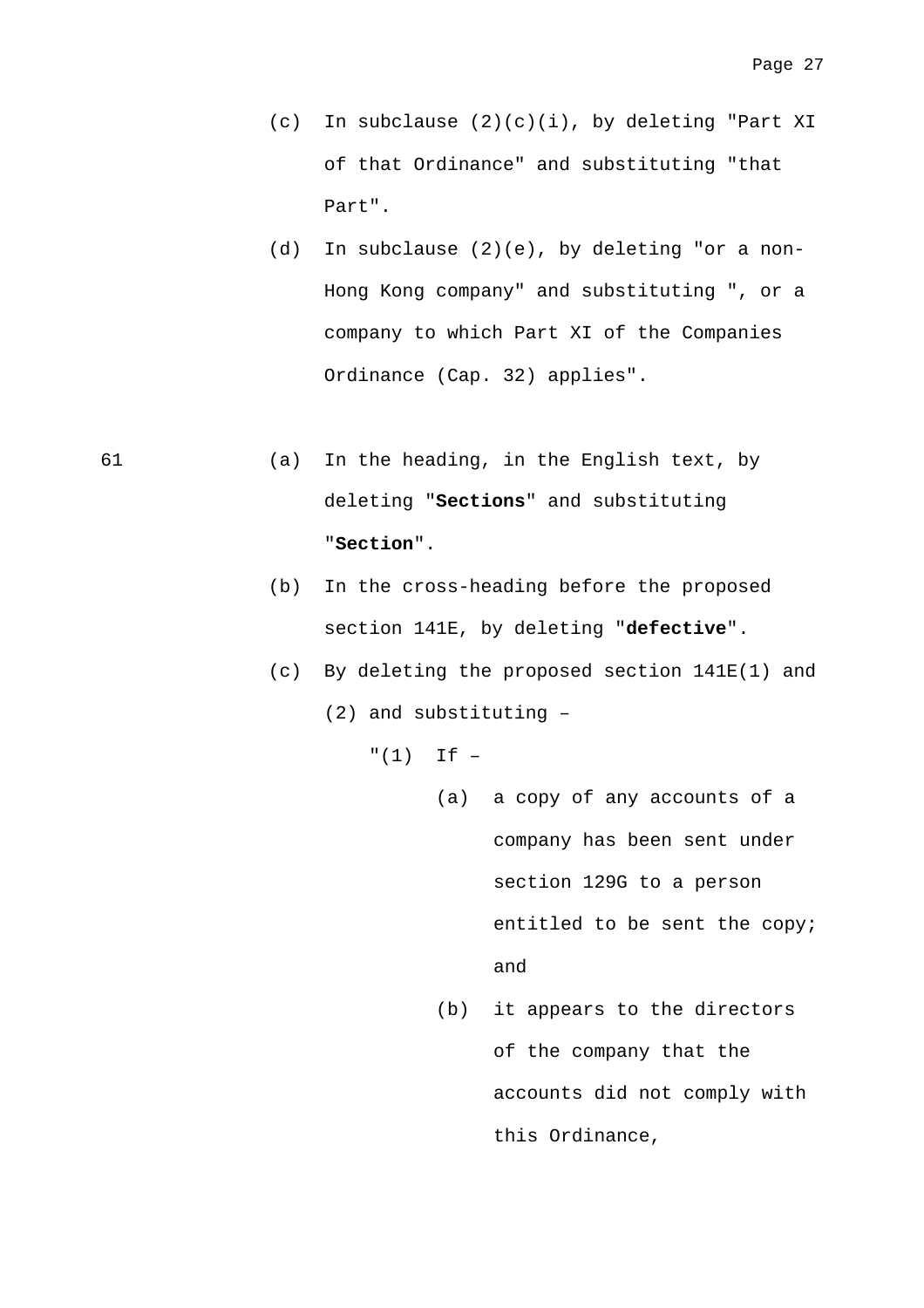the directors may cause the accounts to be revised and make necessary consequential revisions to the summary financial report or directors' report concerned.

 (2) Such revision of the accounts is to be confined to –

- (a) those aspects in which the accounts did not comply with this Ordinance; and
- (b) other necessary consequential revisions.".
- (d) In the proposed section 141E(4), by deleting everything after "who" and substituting "is in default, shall be liable to a fine and, for continued default, to a daily default fine.".

New By adding -

#### "**61A. Section added**

The following is added –

#### "**336A. Voluntary revision of accounts**

 $(1)$  If  $-$ 

(a) a certified copy of any accounts of an oversea company has been delivered to the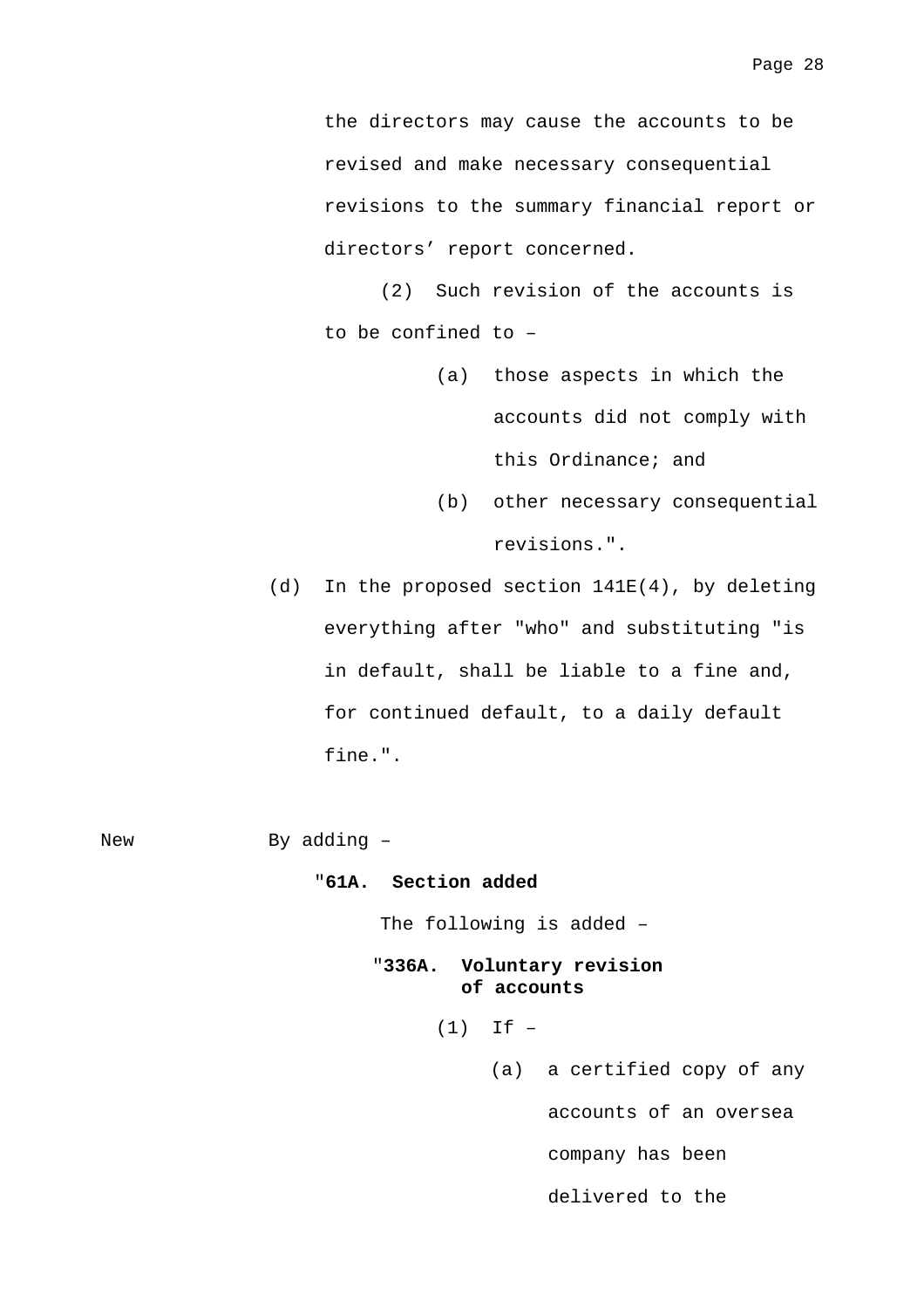Registrar for

registration under

section 336; and

(b) it appears to the directors of the company that the accounts did not comply with the relevant requirements,

the directors may cause the accounts to be revised and make necessary consequential revisions to the directors' report concerned.

 (2) Such revision of the accounts is to be confined to –

> (a) those aspects in which the accounts did not comply with the relevant requirements; and

(b) other necessary

consequential revisions.

(3) If the directors of an

oversea company decide to cause any accounts of the company to be revised under subsection (1), the company shall, as soon as practicable after the decision, deliver to the Registrar for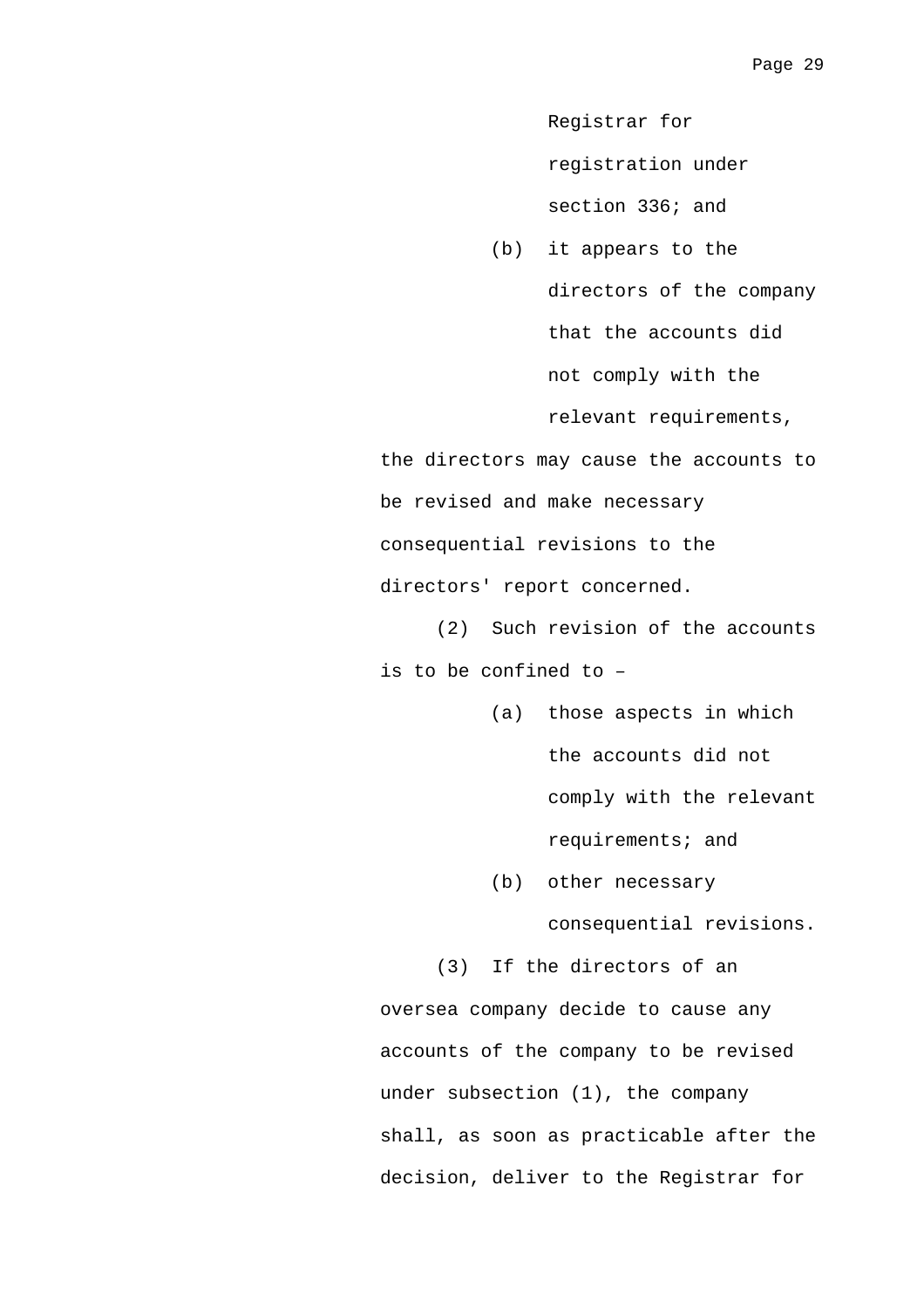registration a warning statement, in the specified form, that the accounts will be so revised.

 (4) In this section, "relevant requirements" (
), in relation to the accounts of an oversea company, means –

- (a) the law for the time being applicable to that company in the place of its incorporation or origin; or
- (b) in the case where section 336(4) applies to that company, this Ordinance.".".

62 (a) By deleting –

#### "**62. Section added**

The following is added -"

and substituting –

### "**62. Section substituted**

 Section 336A (as added by section 61A of this Ordinance) is repealed and the following substituted –".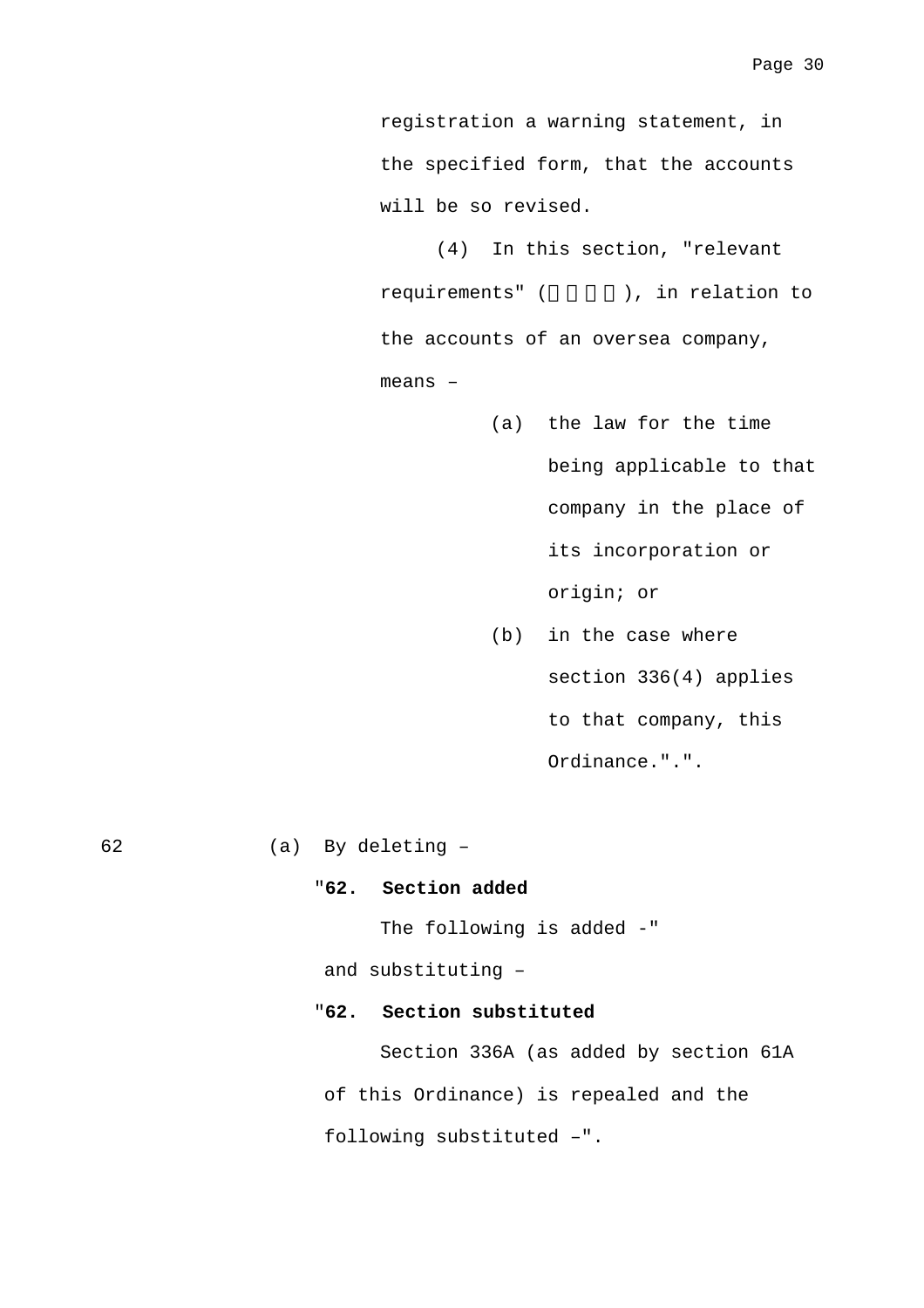- (b) In the proposed section  $336A(1)(a)$ , in the English text, by deleting "have" and substituting "has".
- (c) In the proposed section 336A(2)(a), by deleting "the correction of".
- (d) In the proposed section  $336A(2)(b)$ , by deleting "the making of" and substituting "other".
- 63 (a) In the proposed section 359A(3)(b), by deleting "that have" and substituting "or directors' report that has".
	- (b) In the proposed section  $359A(4)(c)(ii)$ , by deleting "under" and substituting "in compliance with".
	- (c) In the proposed section  $359A(4)(c)$ , by adding "the company or" after "require".
	- (d) In the proposed section 359A(5)(a), by deleting "have" and substituting "or directors' report has".
	- (e) In the proposed section  $359A(5)(a)(i)$  and (ii), by adding "or report" after "accounts".
	- (f) In the proposed section 359A(5)(b), by deleting "the non-Hong Kong company" and substituting "a company to which section 336A applies".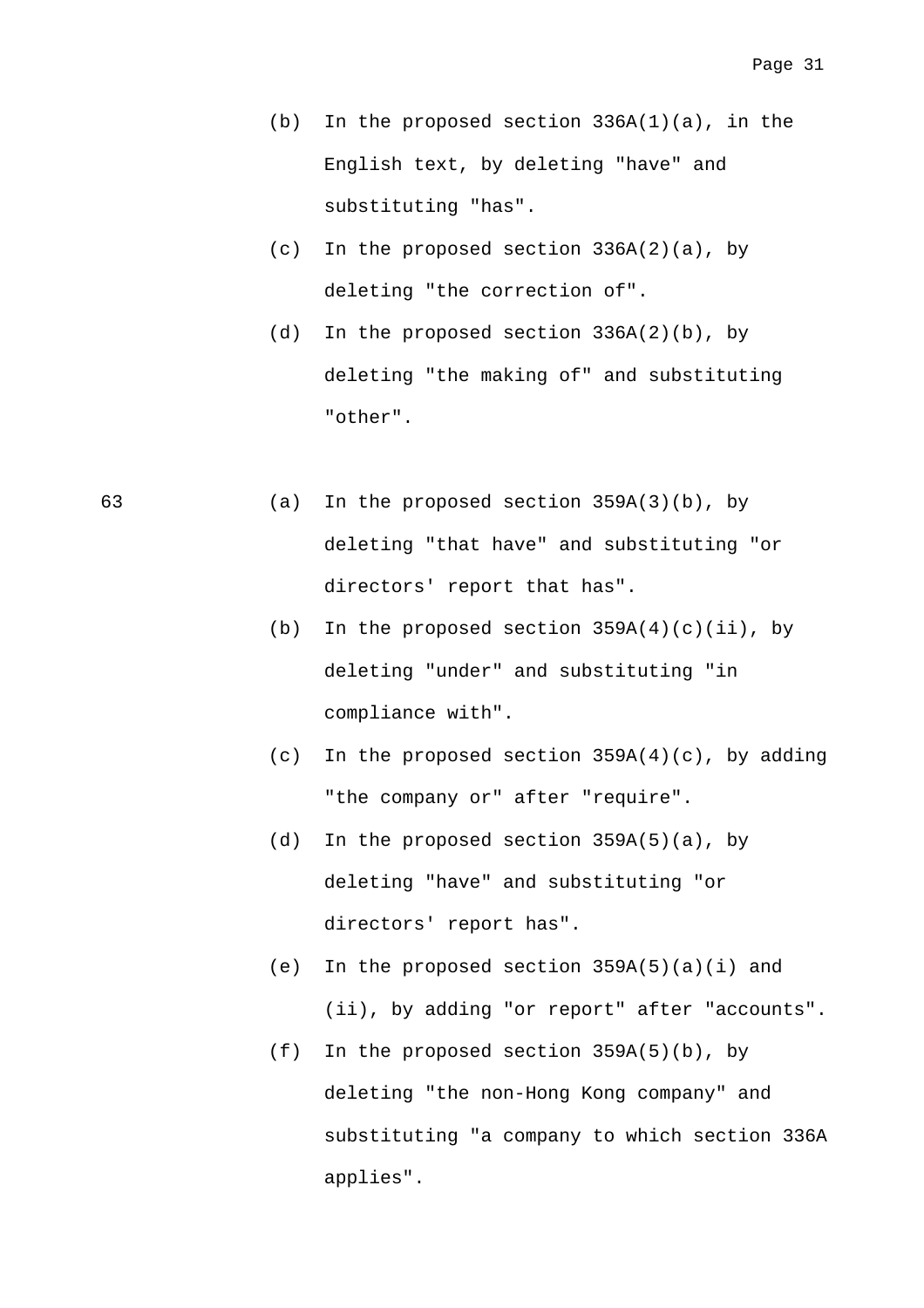- (g) In the proposed section 359A(5)(b), by deleting "that have" and substituting "or directors' report that has".
- (h) In the proposed section 359A(5)(c), by deleting "that have" and substituting "or directors' report that has".
- (i) By adding –

 "(6) Regulations made under subsection (3) may –

(a) provide that any of the

following is an offence –

(i) a failure to take

all reasonable steps

to secure compliance

as respects the

accounts, summary

financial report or

directors' report

that has been

revised with –

(A) a specified

provision of

the

regulations; or

(B) a specified

provision of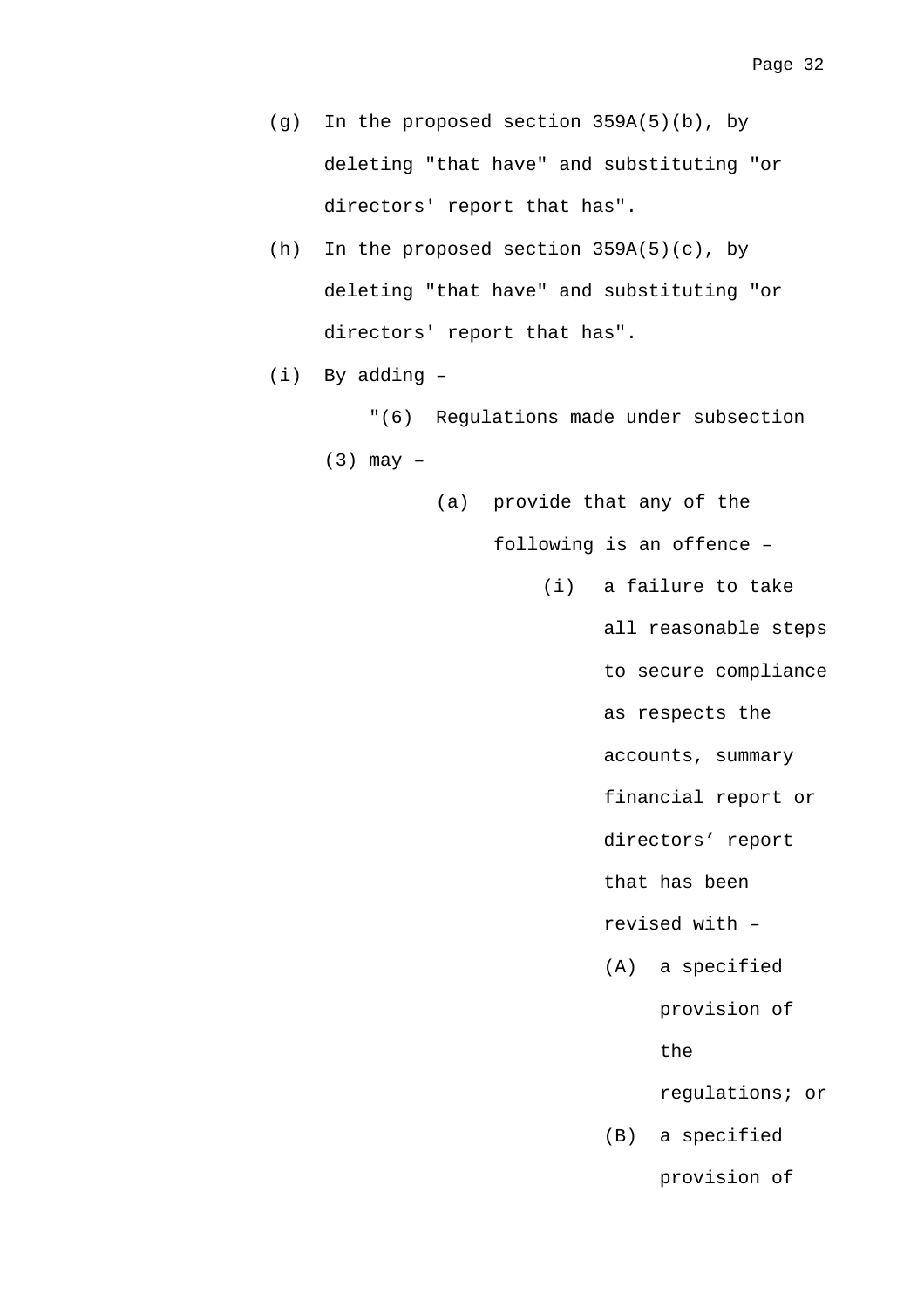this Ordinance

as having

effect under

the

regulations;

- (ii) a contravention of
	- (A) a specified

provision of

the

regulations; or

(B) a specified

provision of

this Ordinance

as having

effect under

the

regulations;

(b) provide that such an offence

is punishable –

(i) by a fine not

exceeding \$300,000,

or by a term of

imprisonment not

exceeding 12 months,

or by both such fine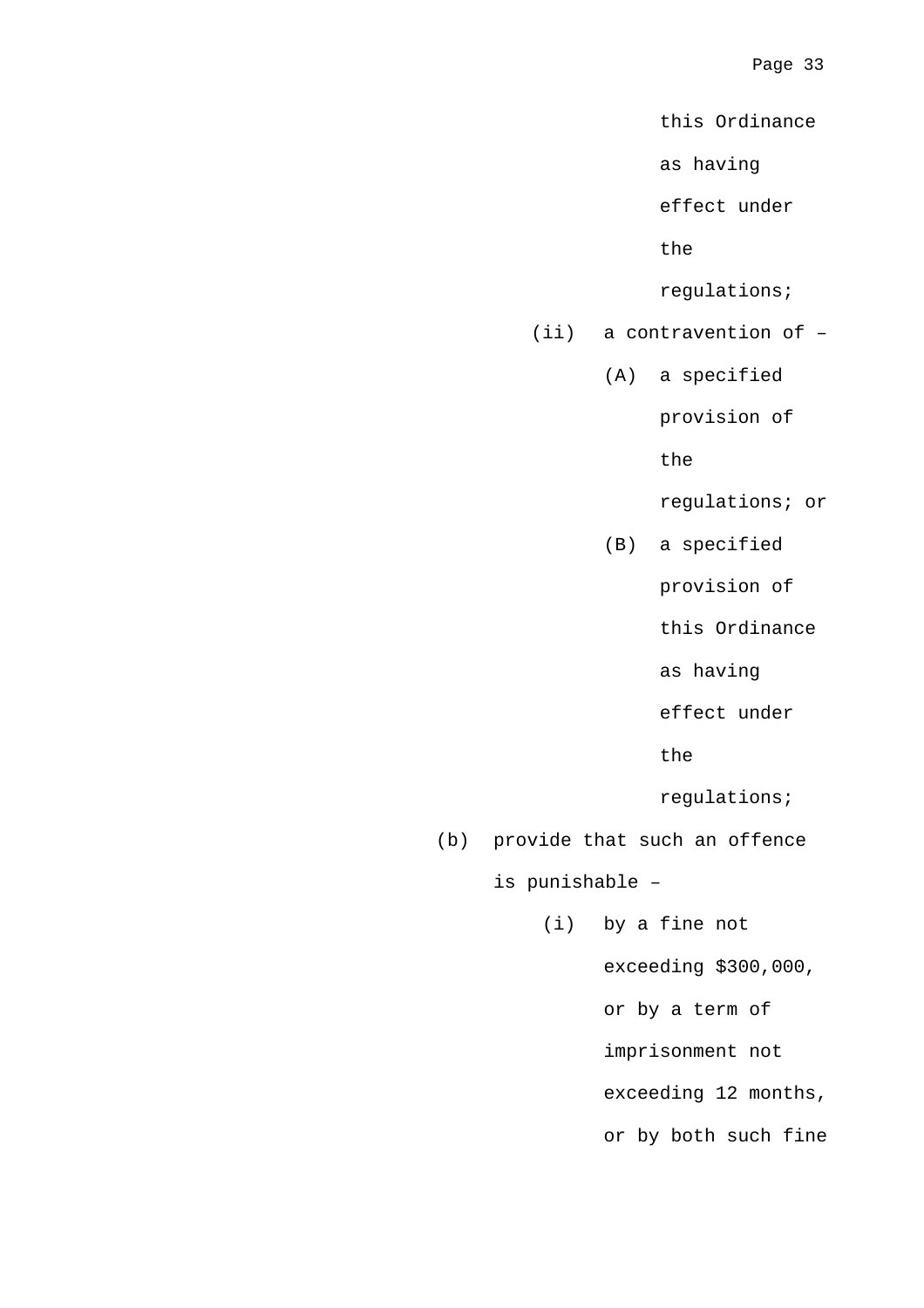and imprisonment;

### and

- (ii) in the case where a person is convicted of such an offence after continued default, refusal or contravention, also by a fine not exceeding \$700 for each day on which the default, refusal or contravention is continued;
- (c) provide for any specified defence to be available in proceedings for such an offence; and
- (d) provide that a court shall not sentence a person to imprisonment for such an offence unless satisfied that the offence was committed wilfully.".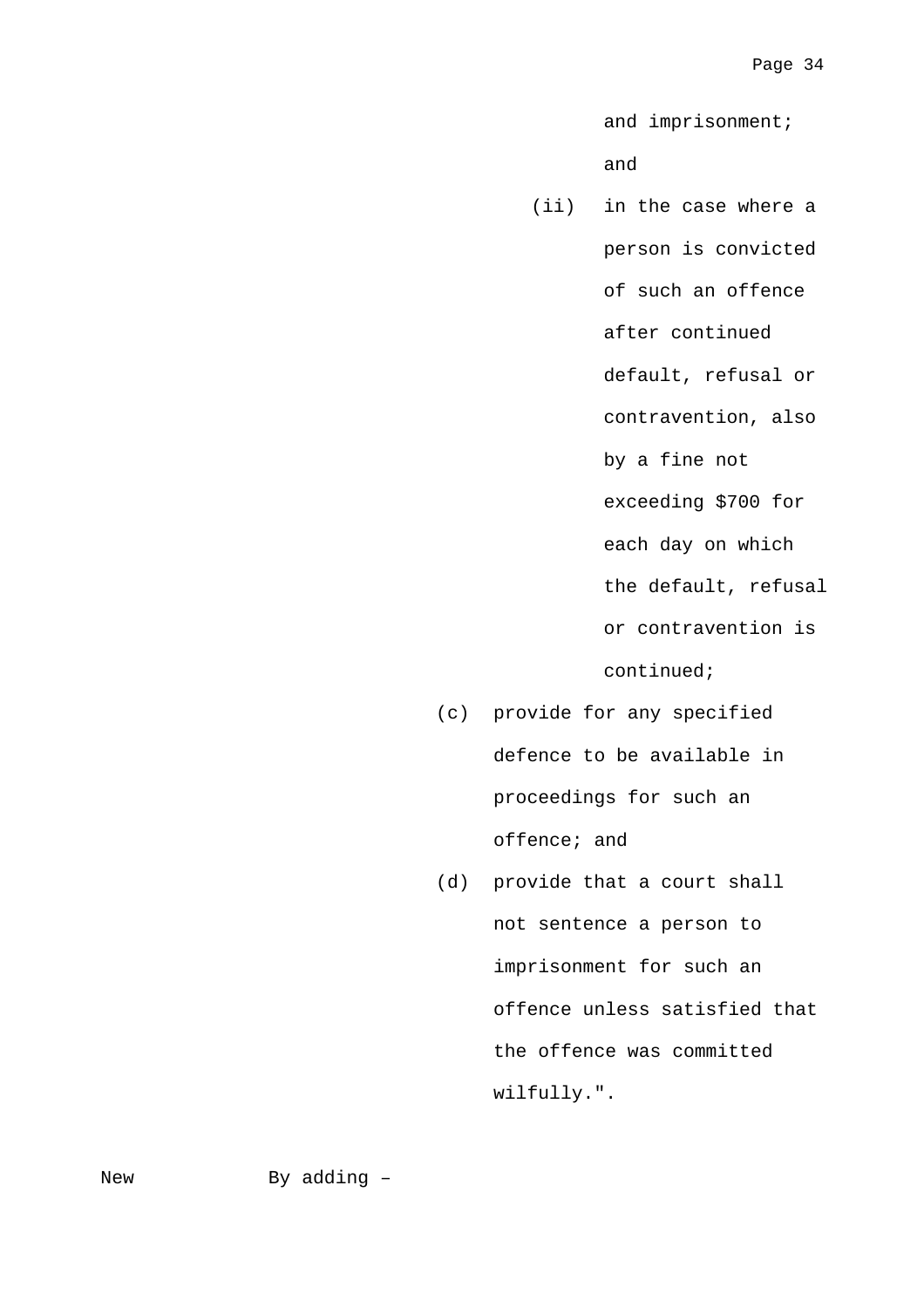```
"70A. Disciplinary provisions
```
Section 34 is amended –

(a) in subsection  $(1)(a)$ , by

adding –

"(ia) has been convicted

of any offence under

section 31 of the

Financial Reporting

Council Ordinance

( of 2006);

 (ib) has been punished by the Court of First Instance under section  $32(2)(b)$  of the Financial Reporting Council Ordinance ( of 2006) for failing to comply with a requirement imposed under section 25, 26, 27 or 28 of that Ordinance or for being involved in the failure;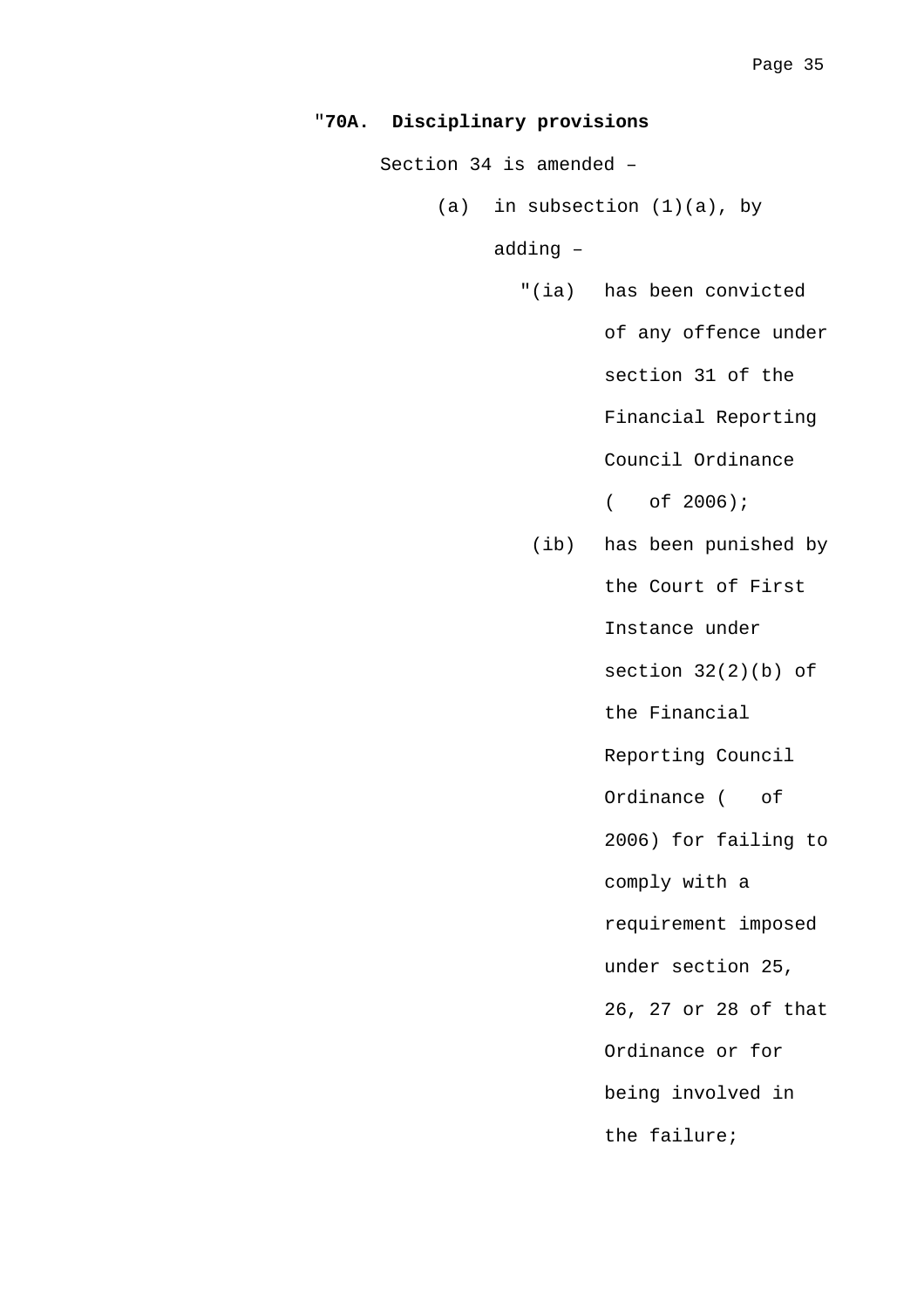- (ic) has been punished by the Court of First Instance under section 45(2)(b) of the Financial Reporting Council Ordinance ( of 2006) for failing to comply with a requirement imposed under section 43 of that Ordinance or for being involved in the failure;";
- (b) in subsection (1AA), by repealing "(iv) to (ix)" and substituting "(ia), (ib), (ic), (iv), (v), (vi), (vii),  $(viii)$  and  $(ix)$ ".".

New By adding -"**72A. Section added**

The following is added –

"**42CA. Referral of matter to FRC**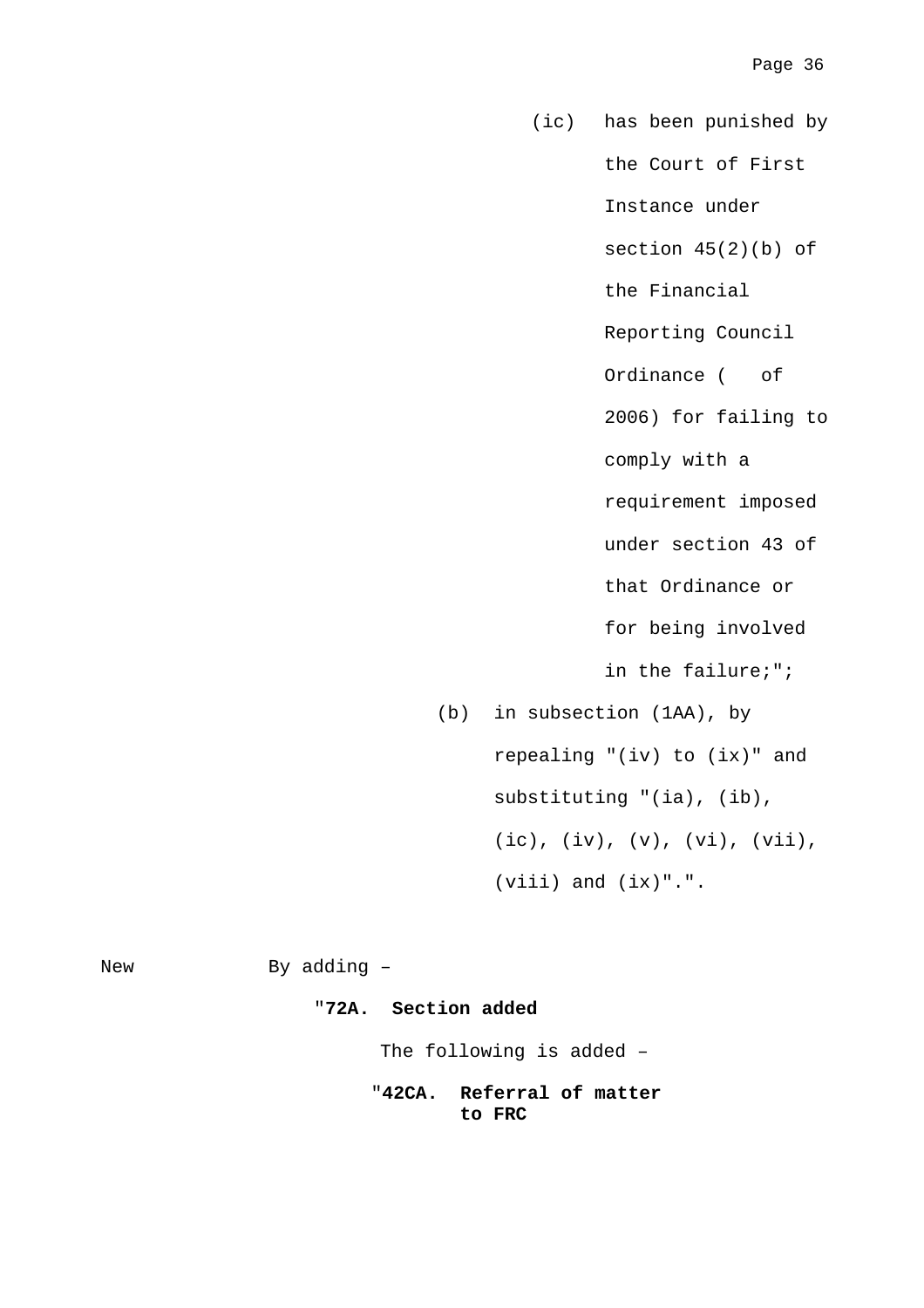| (1) Where it appears to the          |                     |
|--------------------------------------|---------------------|
| Council that there are circumstances |                     |
| suggesting -                         |                     |
| $(a)$ that $-$                       |                     |
|                                      | (i) a certified     |
|                                      | public              |
|                                      | accountant has      |
|                                      | acted in a          |
|                                      | manner              |
|                                      | described in        |
|                                      | section             |
|                                      | $34(1)(a)(iii)$ ,   |
|                                      | $(xi)$ or $(xii)$ ; |
|                                      | (ii) section        |
|                                      | $34(1)(a)(iv)$ ,    |
|                                      | $(vi)$ , $(viii)$ , |
|                                      | $(ix)$ or $(x)$     |
|                                      | applies to a        |
|                                      | certified           |
|                                      | public              |
|                                      | accountant or a     |
|                                      | firm of             |
|                                      | certified           |
|                                      | public              |
|                                      | accountants         |
|                                      |                     |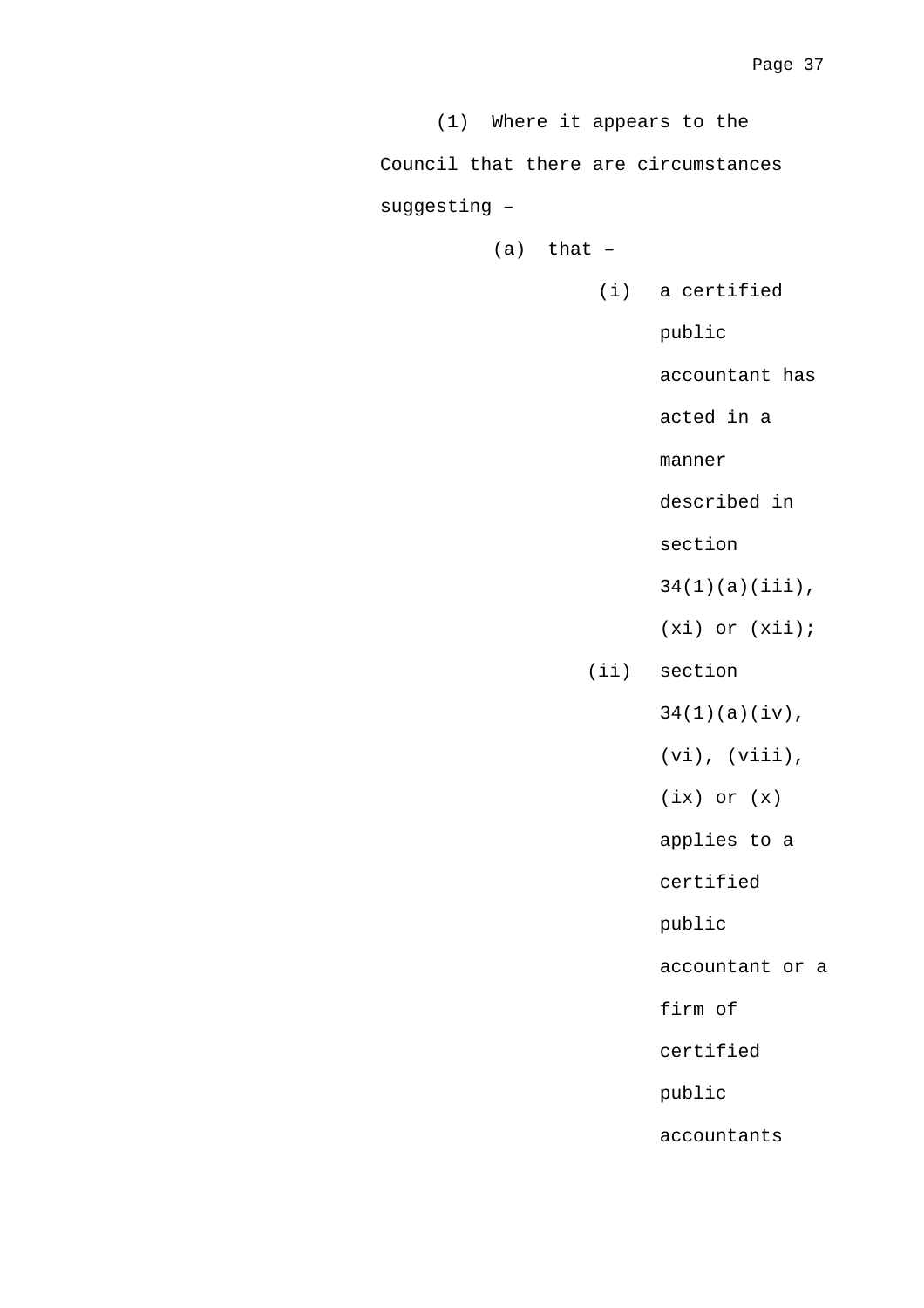(practising);

or

(iii) section

34(1)(a) (as

applied by

section

34(1AA)) or (b)

applies to a

corporate

practice; and

(b) that the matter constitutes a relevant irregularity in relation to a listed entity for the purposes of the Financial Reporting Council Ordinance ( of 2006),

the Council shall refer the matter to the FRC and shall not, even if it may do so under section 42C(2)(a), constitute an Investigation Committee in relation to the matter.

 (2) For the avoidance of doubt, subsection (1) does not apply if a complaint of the matter is submitted to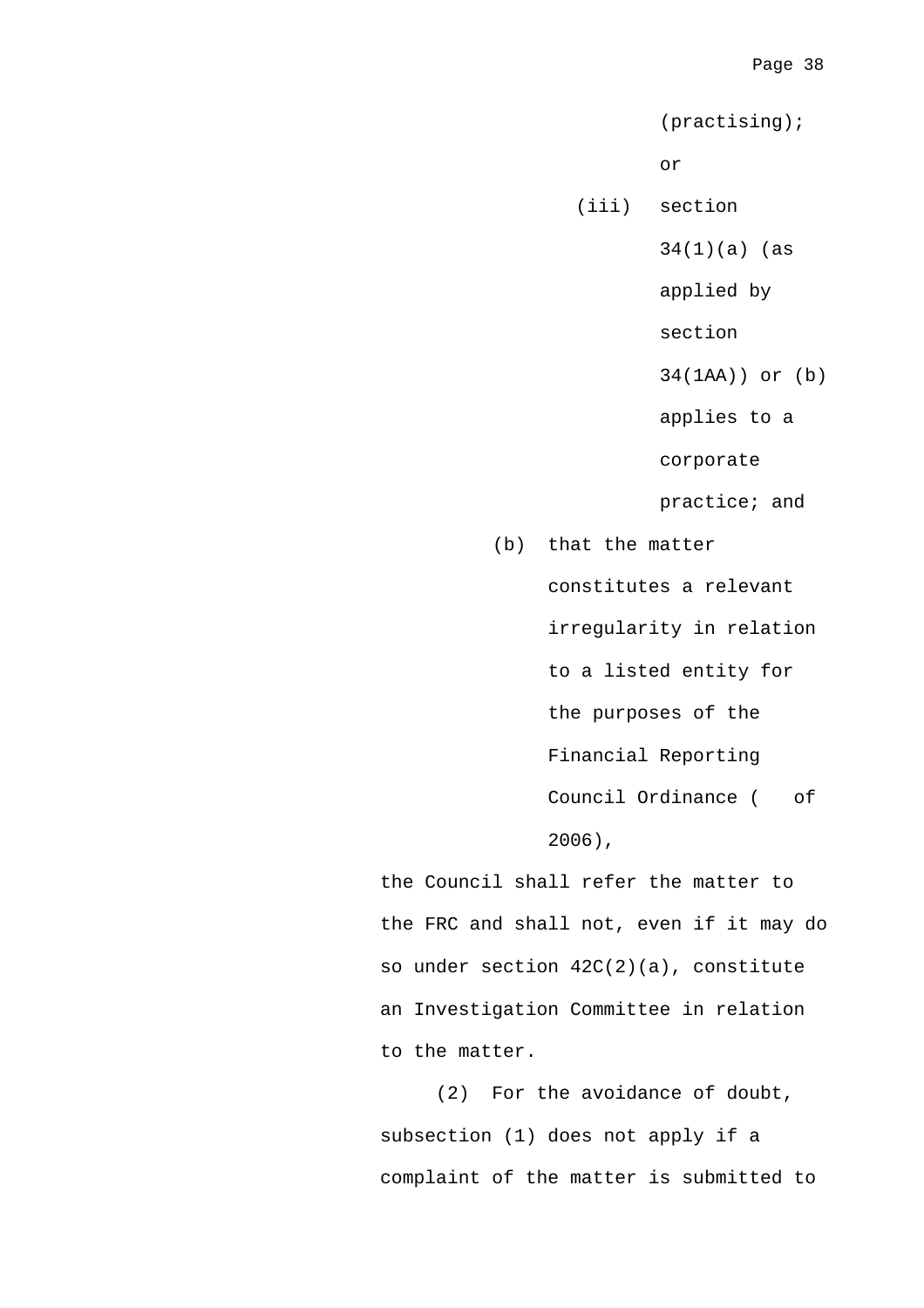the Council, or the matter otherwise comes to the Council's attention, before the commencement of section 72A of the Financial Reporting Council Ordinance ( of 2006).".".

74 By deleting the clause and substituting -

#### "**74. Official secrecy**

Section 120(5A) of the Banking Ordinance

(Cap. 155) is amended -

- (a) in paragraph (b), by repealing "or";
- (b) in paragraph (c), by repealing the full stop at the end and substituting "; or";
- (c) by adding
	- "(e) the Financial

Reporting Council

established by

section 6(1) of the

Financial Reporting

Council Ordinance

( of 2006).".".

New By adding immediately after clause 75 -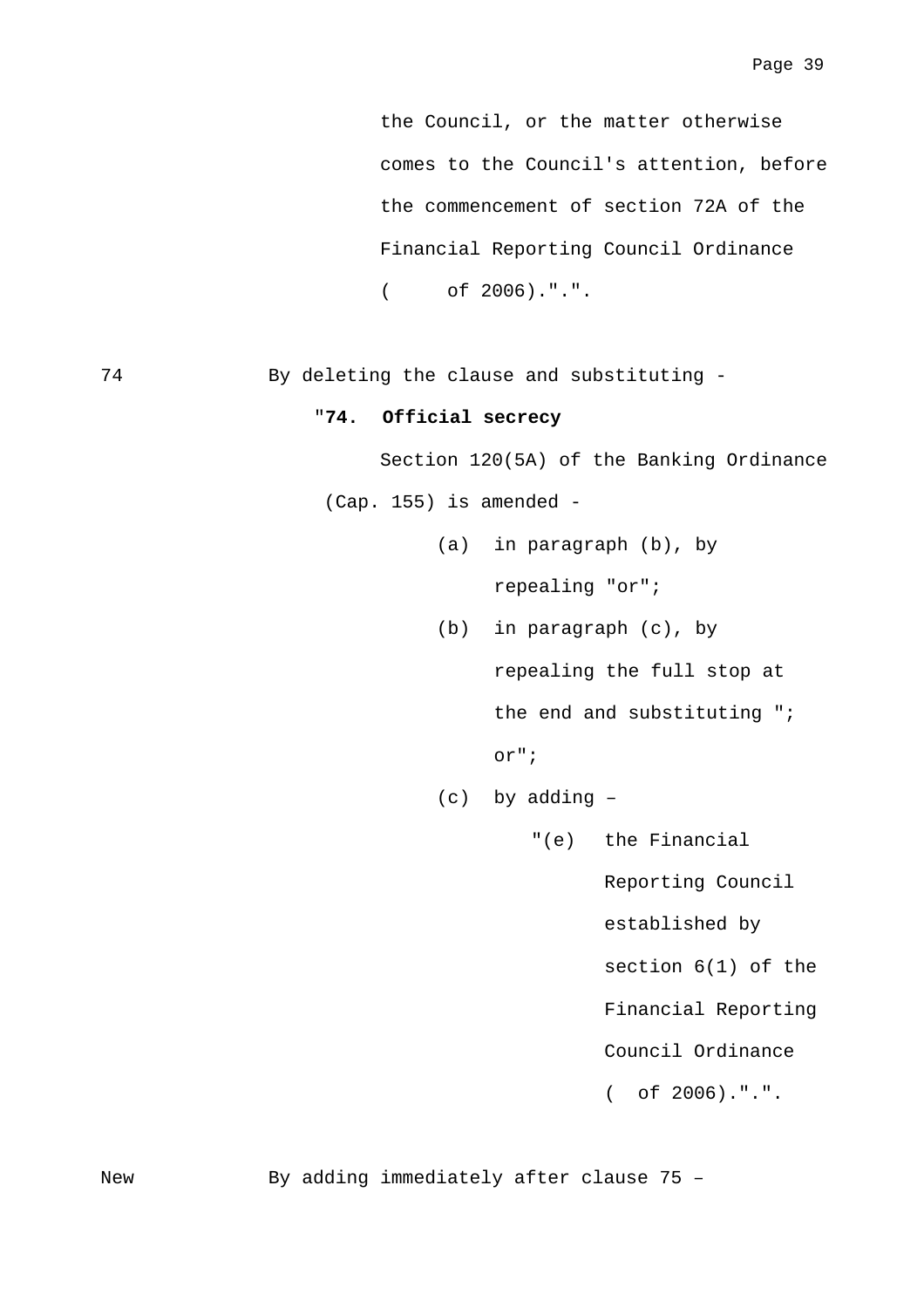### "**75A. Public bodies specified for purposes of definition of "public servant"**

Schedule 2 is amended by adding –

"8. Financial Reporting Council.".".

76 In the Chinese text, by deleting "

"加入

局。" " and substituting –

 $W = W_{\text{max}}$ ".

77 In the proposed item 6A(b), by deleting "sponsoring" and substituting "making contributions, whether in cash or in kind, to sponsor".

- Schedule 1 In Part 1, in the Chinese text, in the definition of "  $\blacksquare$ , in paragraph  $(a)(iv)(C)$ , by adding " " after " ".
- Schedule 2, section 3 (a) By deleting the heading and substituting – "**Acting Chairman or temporary member**".
	- (b) By deleting subsection (1) and substituting –

 $"(1)$  If -

(a) because of absence from Hong Kong or any other reason, the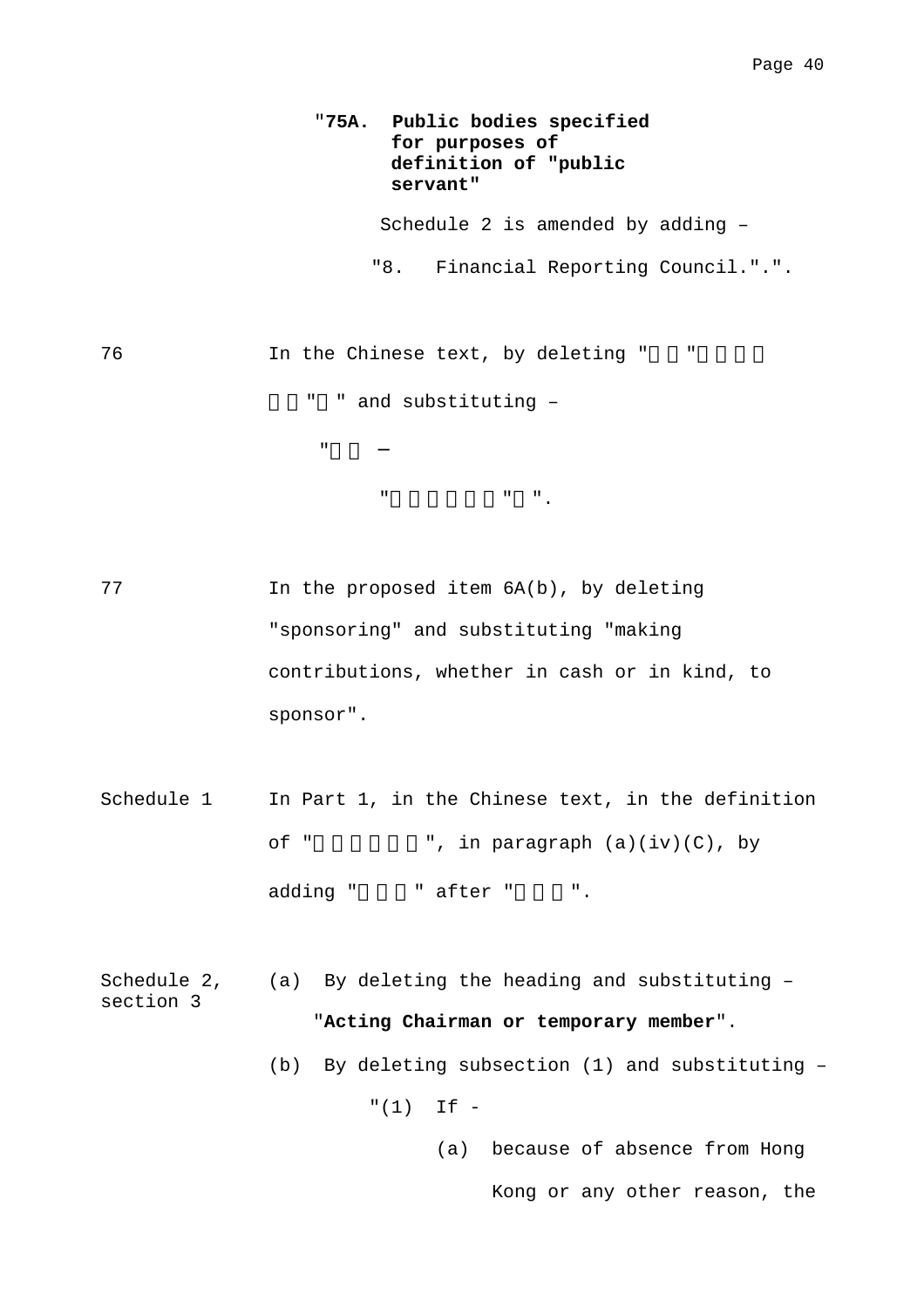Chairman of the Council is unable to perform the functions of his office as Chairman; or

(b) there is a vacancy in the office of Chairman of the Council,

the Chief Executive may appoint another appointed member of the Council who is a lay person to act as Chairman of the Council during the absence, incapacity or vacancy.".

(c) By deleting subsection (4) and substituting –

 "(4) If a person is appointed to act as Chairman of the Council, the person may perform all the functions of the Chairman.

 (5) If a person is appointed as a temporary member of the Council, the person may perform all the functions of the member in whose place the person is appointed.".

Schedule 2, section 5 By adding – "(3) Subsection (4) applies if notice of a declaration is given under subsection (2) otherwise than by notice published in the Gazette.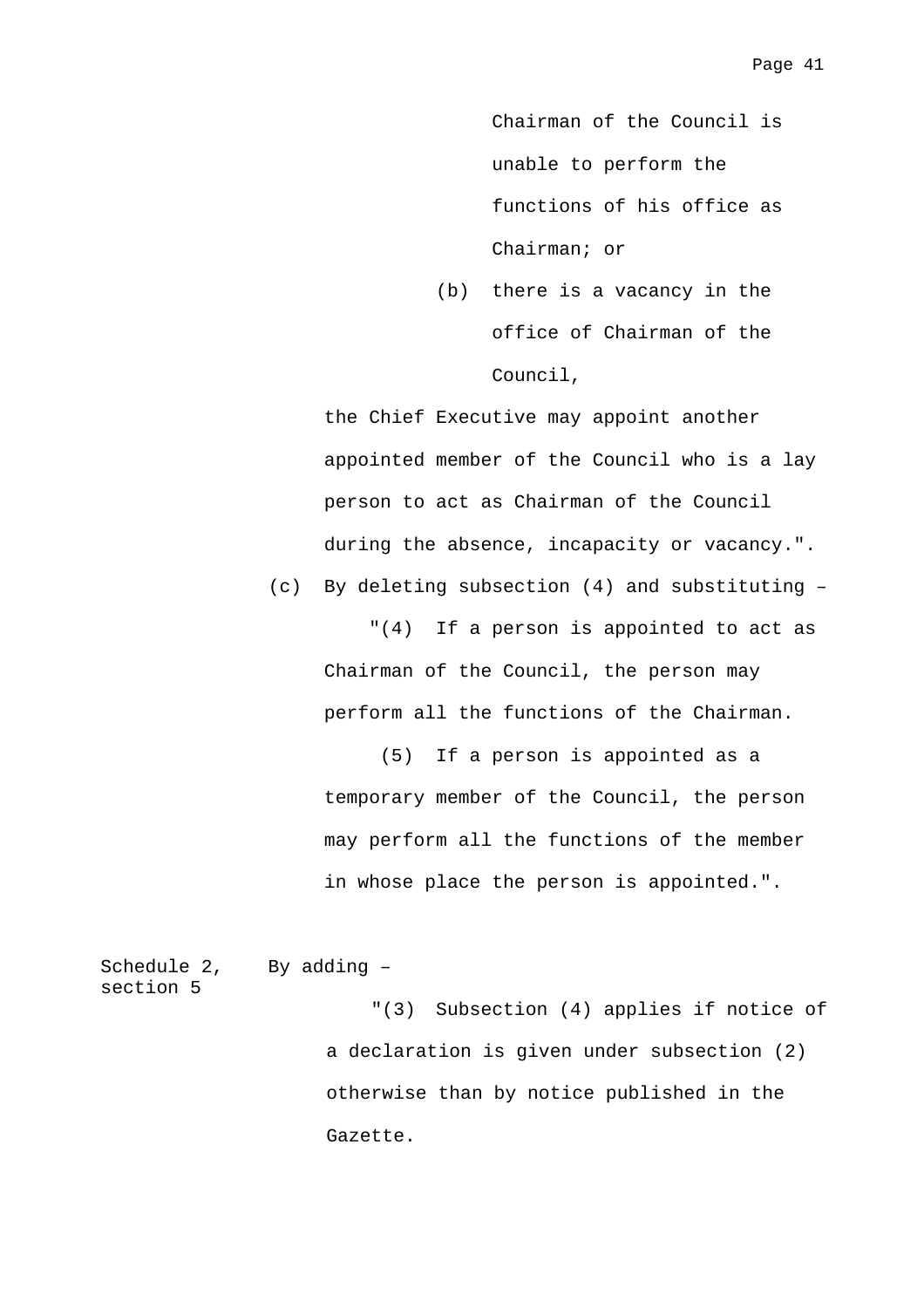(4) The Chief Executive shall, as soon as practicable after having given notice under subsection (2), give another notice of the declaration by notice published in the Gazette.".

- Schedule 2, section 6 (a) In subsection (3), by deleting "Schedule" and substituting "Ordinance".
	- (b) By adding –

 "(5A) If a member of the Council is required under section 52(5) or (6) of this Ordinance not to be present during any deliberation of, or not to take part in any decision of or the making of a determination by, the Council, he is not to be counted for the purpose of forming a quorum at such part of a meeting of the Council that is held for such deliberation or decision or the making of such determination.".

Schedule 3, section 1 In subsection (3), by deleting "A notice" and substituting "Unless it is otherwise provided in the terms and conditions of the appointment determined under section 3, a notice".

Schedule 3 By deleting section 2 and substituting -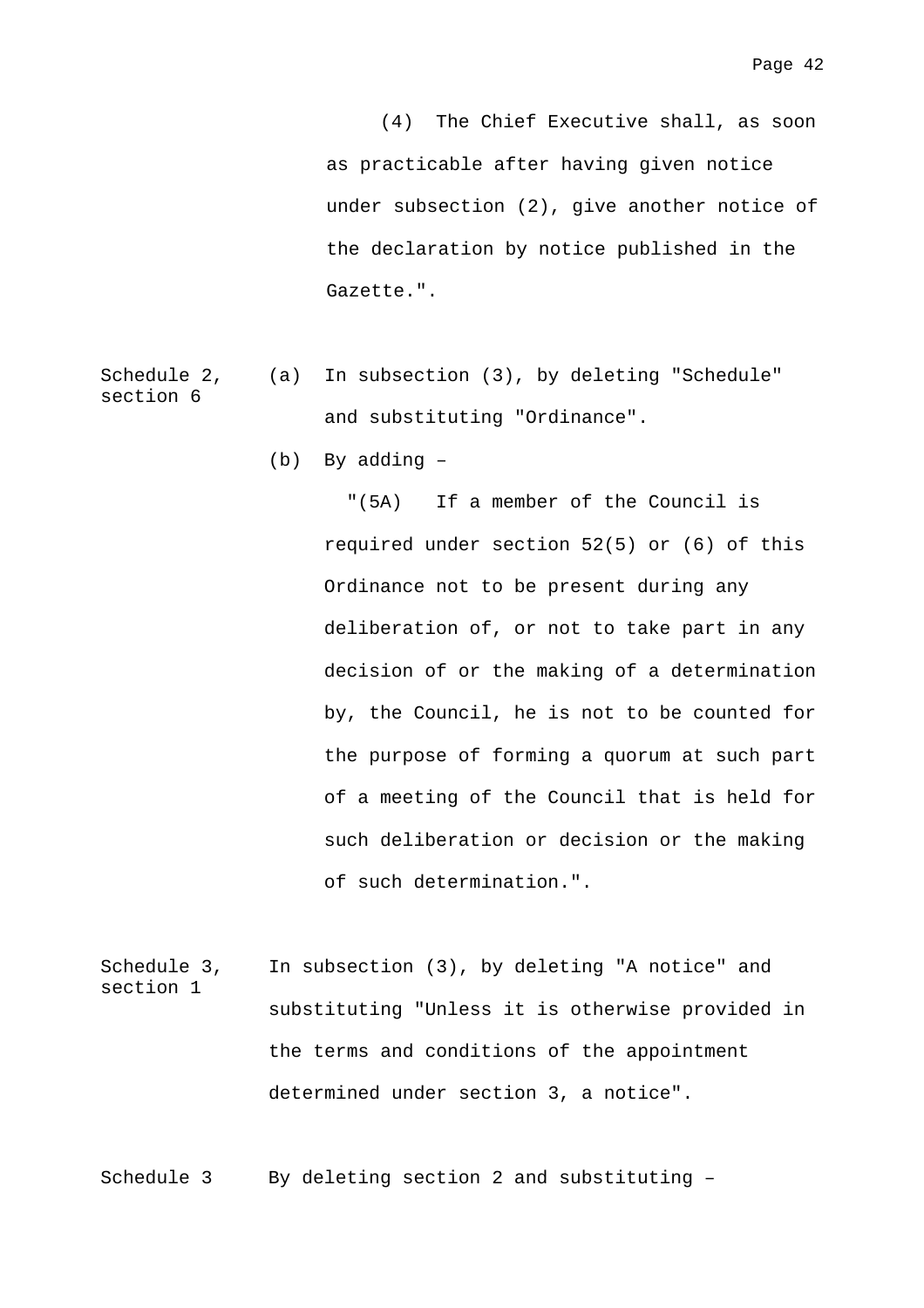### "2. **Acting Chief Executive Officer**

 $(1)$  If  $-$ 

- (a) because of absence from Hong Kong or any other reason, the Chief Executive Officer of the Council is unable to perform the functions of his office as Chief Executive Officer; or
- (b) there is a vacancy in the office of Chief Executive Officer of the Council,

the Chief Executive may appoint another person to act as Chief Executive Officer of the Council during the absence, incapacity or vacancy.

 (2) If a person is appointed to act as Chief Executive Officer of the Council, the person may perform all the functions of the Chief Executive Officer.".

```
Schedule 3, 
section 4 
               By adding – 
                          "(3) Subsection (4) applies if notice of 
                     a declaration is given under subsection (2) 
                     otherwise than by notice published in the 
                     Gazette.
```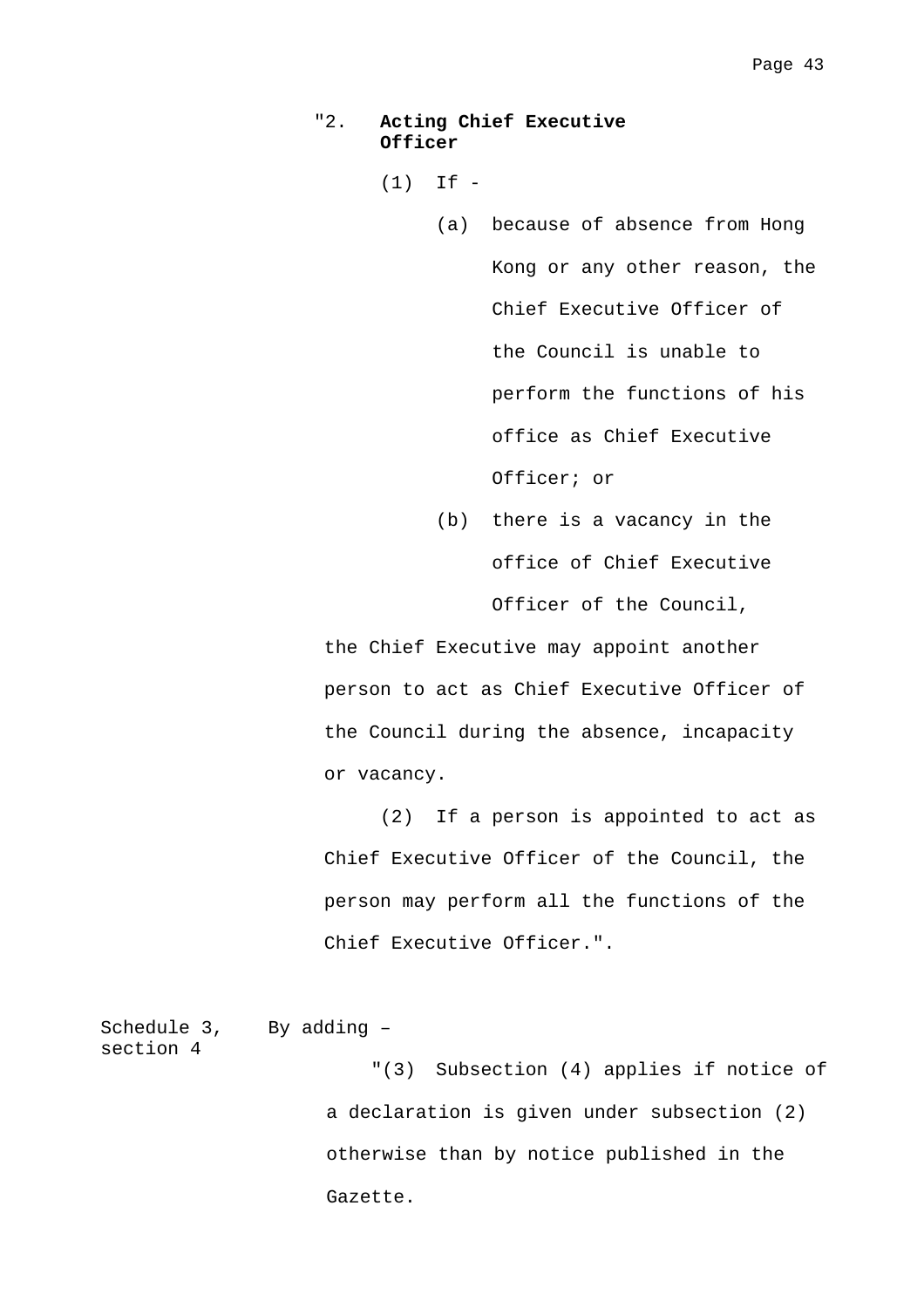(4) The Chief Executive shall, as soon as practicable after having given notice under subsection (2), give another notice of the declaration by notice published in the Gazette.".

Schedule 4 By adding -

#### "1A. **Temporary member**

 (1) If, because of absence from Hong Kong or any other reason, a member of the Investigation Board, other than the chairman, is unable to perform the functions of his office as member, the Council may appoint another person to be a temporary member in his place during his absence or incapacity.

 (2) If a person is appointed as a temporary member of the Investigation Board, the person may perform all the functions of the member in whose place the person is appointed.

#### 1B. **Removal of members**

 (1) If the Council is satisfied that a member of the Investigation Board appointed under section  $22(2)(b)$  of this Ordinance -

(a) has become bankrupt;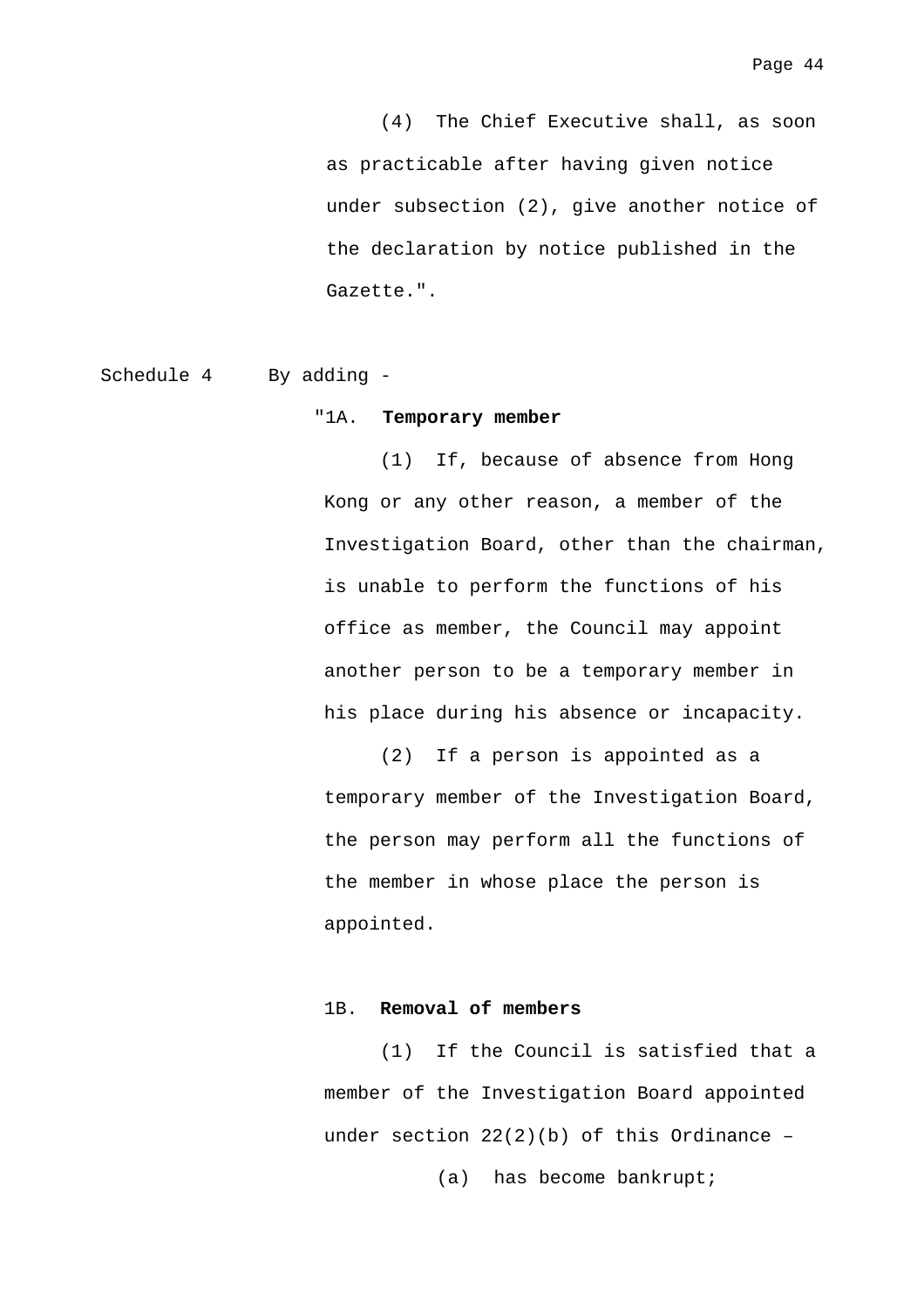- (b) is incapacitated by physical or mental illness;
- (c) is convicted in Hong Kong of an offence that is punishable by imprisonment for 12 months or more or is convicted elsewhere than in Hong Kong of an offence that, if committed in Hong Kong, would be an offence so punishable; or
- (d) is otherwise unable or unfit to perform the functions of a member of the Investigation Board,

the Council may declare his office as member of the Investigation Board to be vacant, and upon such declaration the office becomes vacant.

 (2) The Council shall give notice of a declaration under subsection (1) in such manner as it thinks fit.

 (3) Subsection (4) applies if notice of a declaration is given under subsection (2) otherwise than by notice published in the Gazette.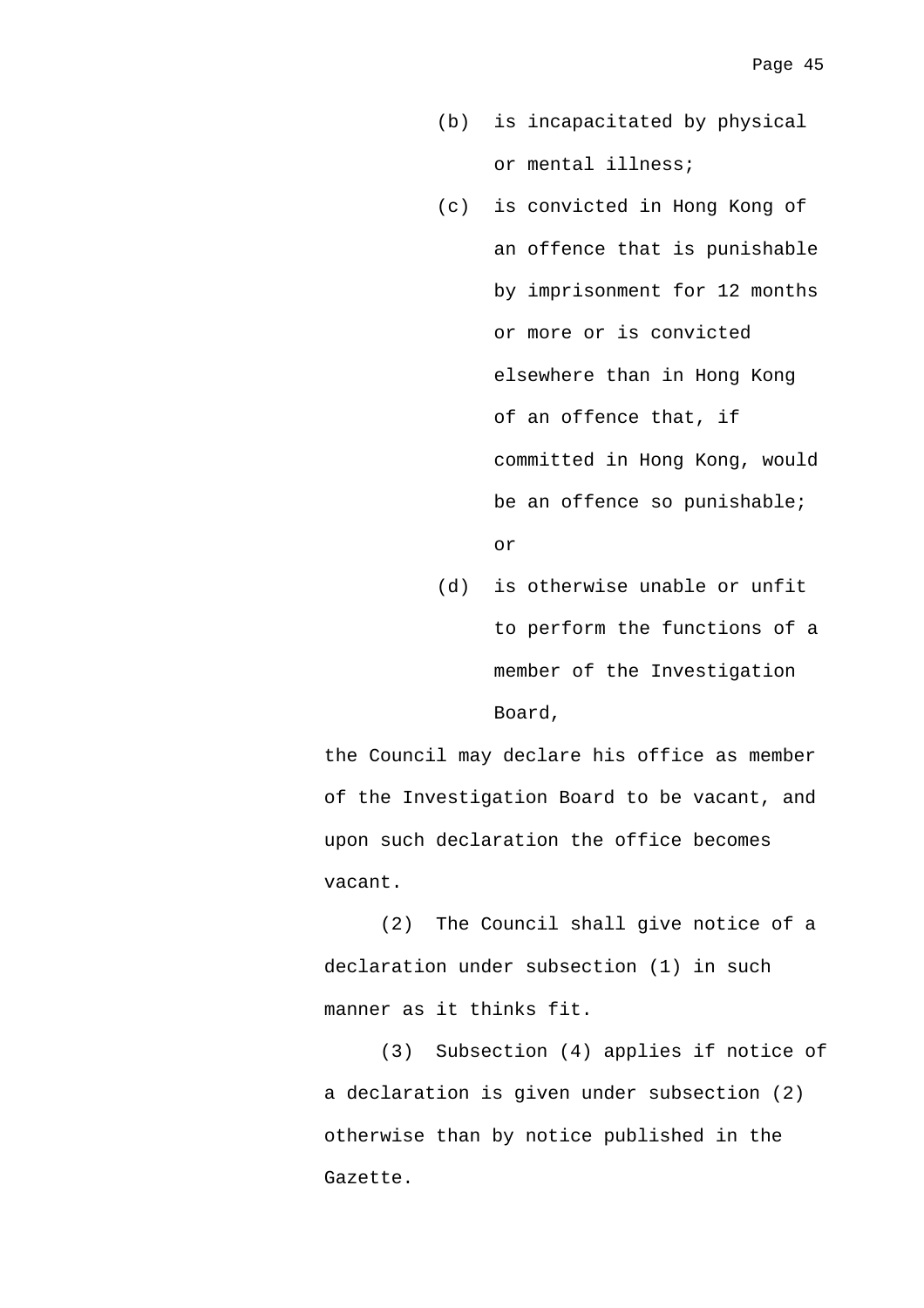(4) The Council shall, as soon as practicable after having given notice under subsection (2), give another notice of the declaration by notice published in the Gazette.".

#### Schedule 4, section 2 (a) In the heading, by adding "**, etc.**" after "**proceedings**".

 (b) By deleting subsection (2) and substituting – "(2) The quorum for a meeting of the Investigation Board is 2 members of the Board or one half of the members of the Board, whichever is the greater.

 (3) If a member of the Investigation Board is required under section 52(5) of this Ordinance not to be present during any deliberation of, or not to take part in any decision of, the Board, he is not to be counted for the purpose of forming a quorum at such part of a meeting of the Board that is held for such deliberation or decision.

 (4) The Investigation Board may transact any of its business by circulation of papers.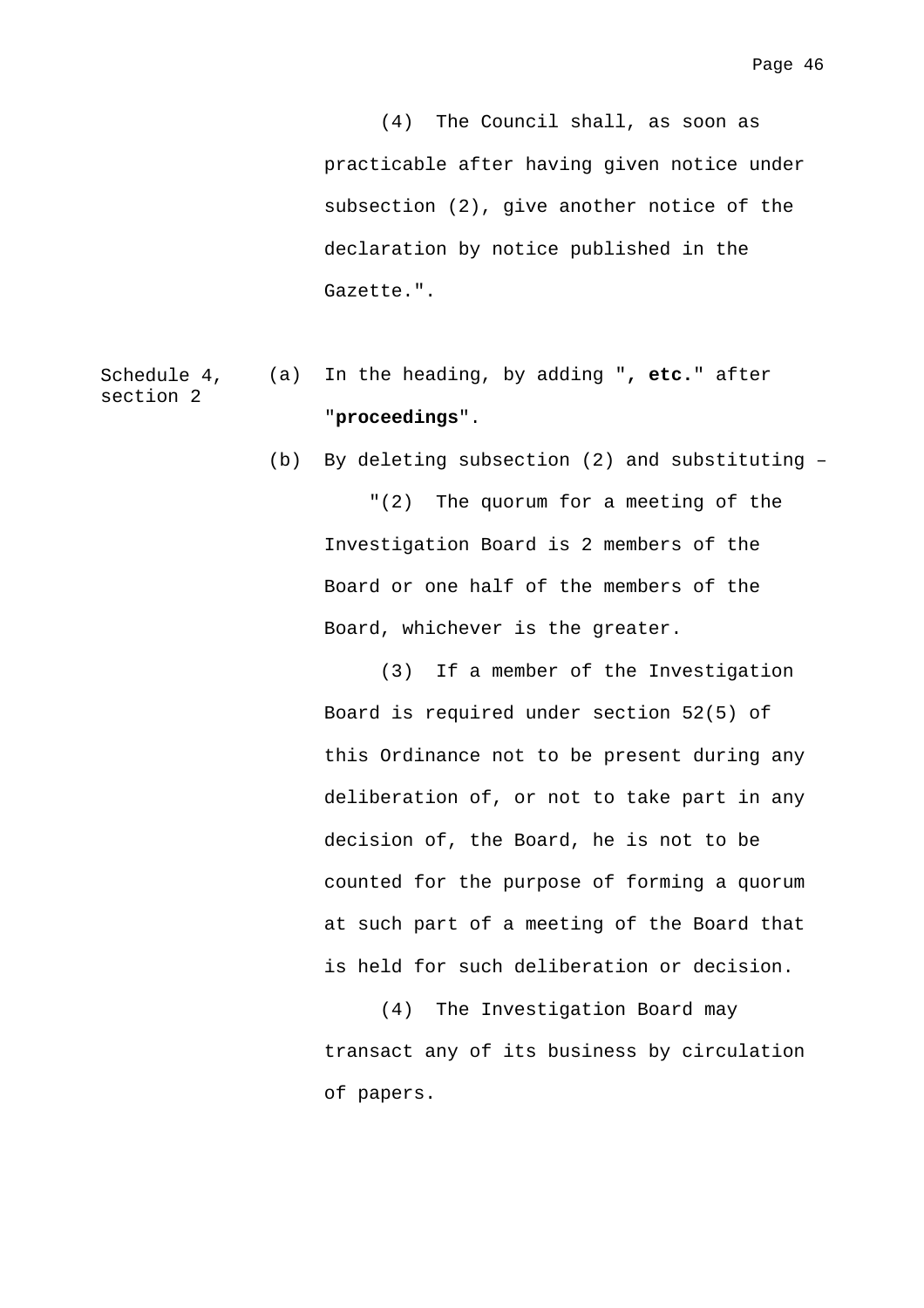(5) The Investigation Board may, subject to this Ordinance and any direction of the Council, determine –

- (a) the procedure for convening meetings of the Board and for the conduct of business at those meetings; and
- (b) the procedure in the transaction of business of the Board by circulation of papers.".

Schedule 5, By adding section 2

> "(3) Subsection (4) applies if notice of a declaration is given under subsection (2) otherwise than by notice published in the Gazette.

 (4) The Chief Executive shall, as soon as practicable after having given notice under subsection (2), give another notice of the declaration by notice published in the Gazette.".

Schedule 6 Within the square brackets, by adding ", 59" after "41".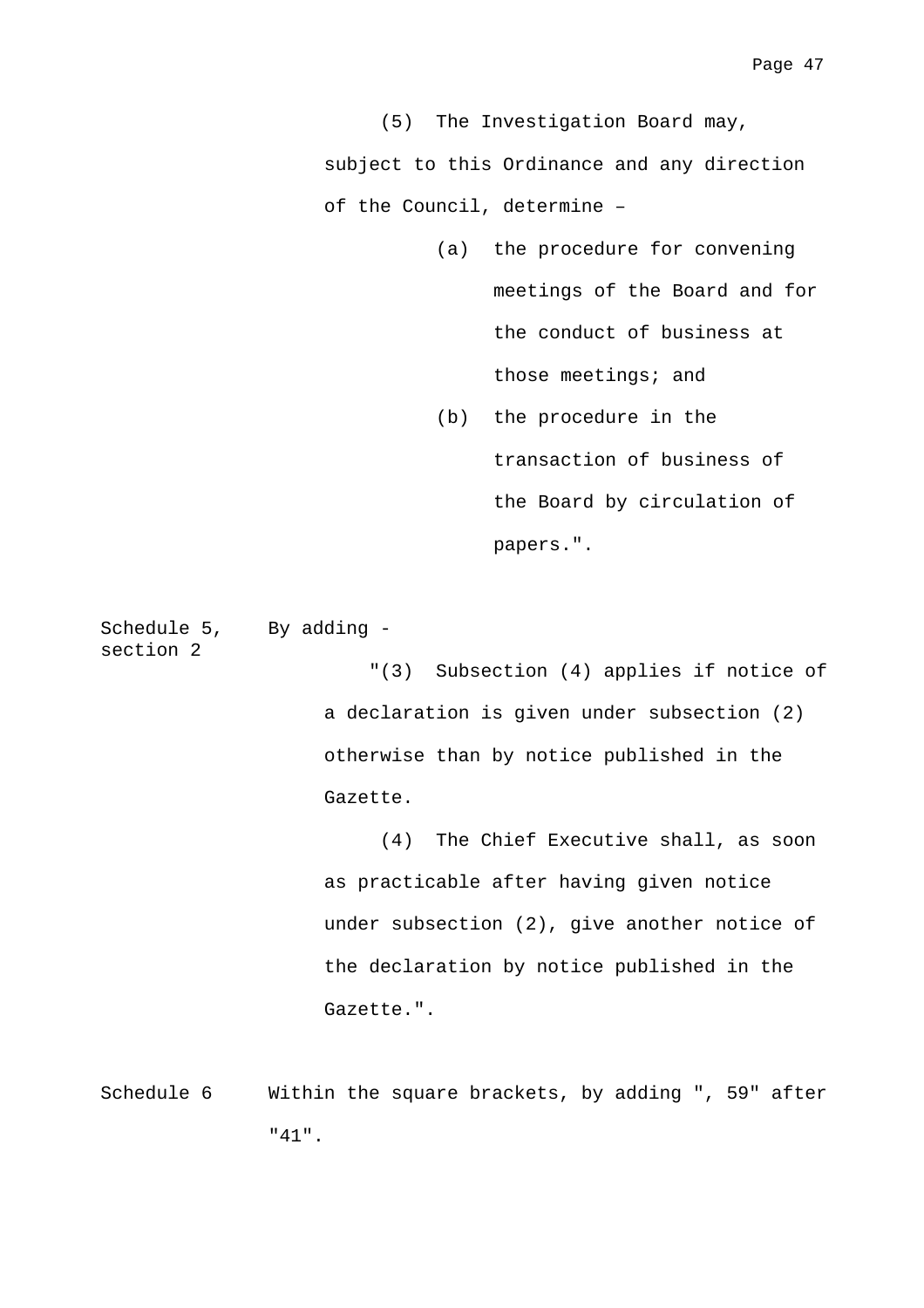Schedule 6, section 1 (a) In the heading, by adding "**, etc.**" after "**proceedings**".

(b) By deleting subsection (2) and substituting –

 "(2) The quorum for a meeting of a Review Committee is one half of the members of the Committee.

 (3) If a member of a Review Committee is required under section 52(5) of this Ordinance not to be present during any deliberation of, or not to take part in any decision of, the Committee, he is not to be counted for the purpose of forming a quorum at such part of a meeting of the Committee that is held for such deliberation or decision.

 (4) A Review Committee may transact any of its business by circulation of papers.

 (5) A Review Committee may, subject to this Ordinance and any direction of the Council, determine –

> (a) the procedure for convening meetings of the Committee and for the conduct of business at those meetings; and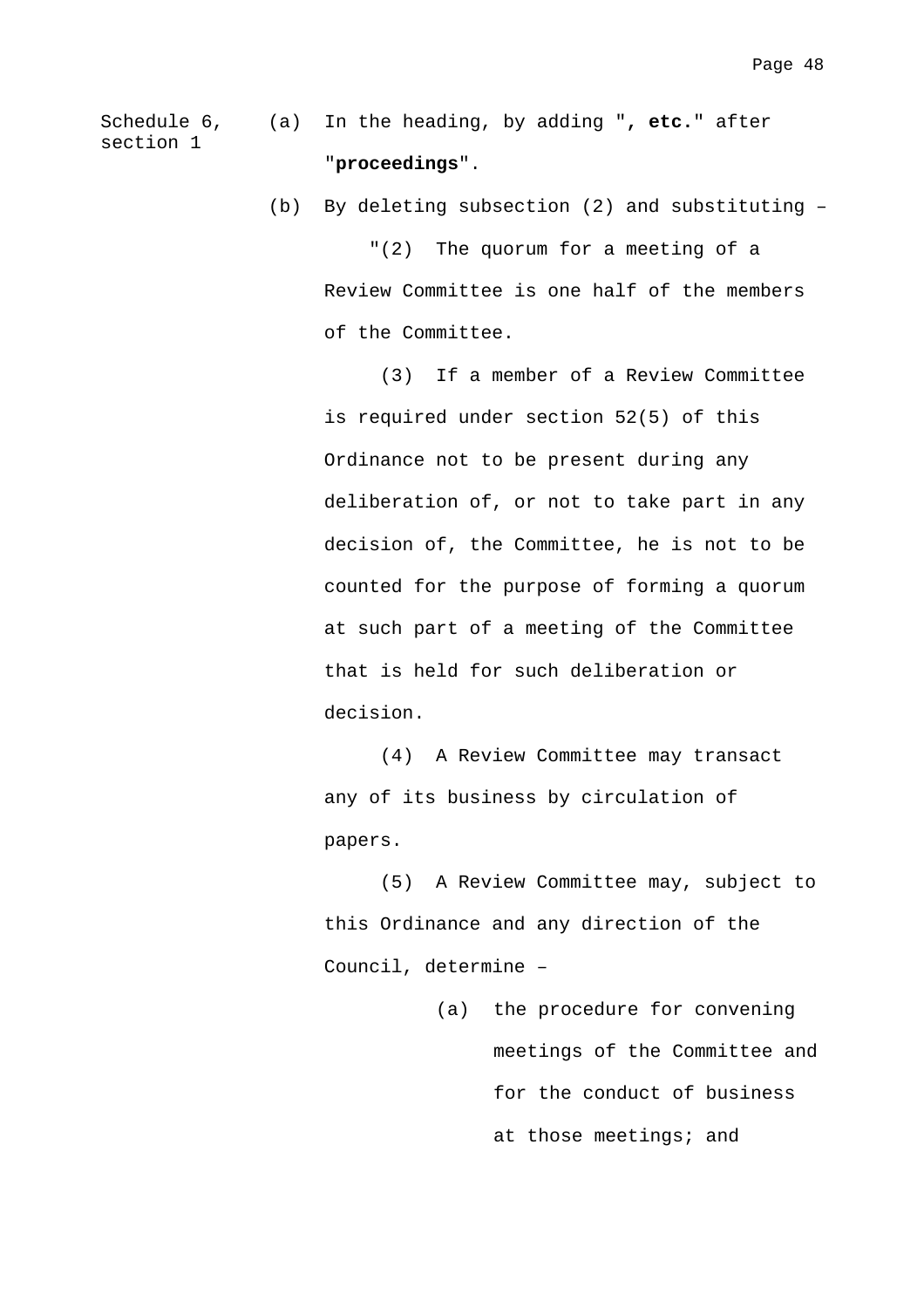(b) the procedure in the transaction of business of the Committee by circulation of papers.".

Schedule 6, section 3 (a) By renumbering the section as section 3(1). (b) By adding –

> "(2) If the Council appoints a member of the Review Panel, or a Panel Convenor, under subsection (1) to fill a vacancy, the Council shall notify the listed entity concerned in writing of the name of the member or Panel Convenor.".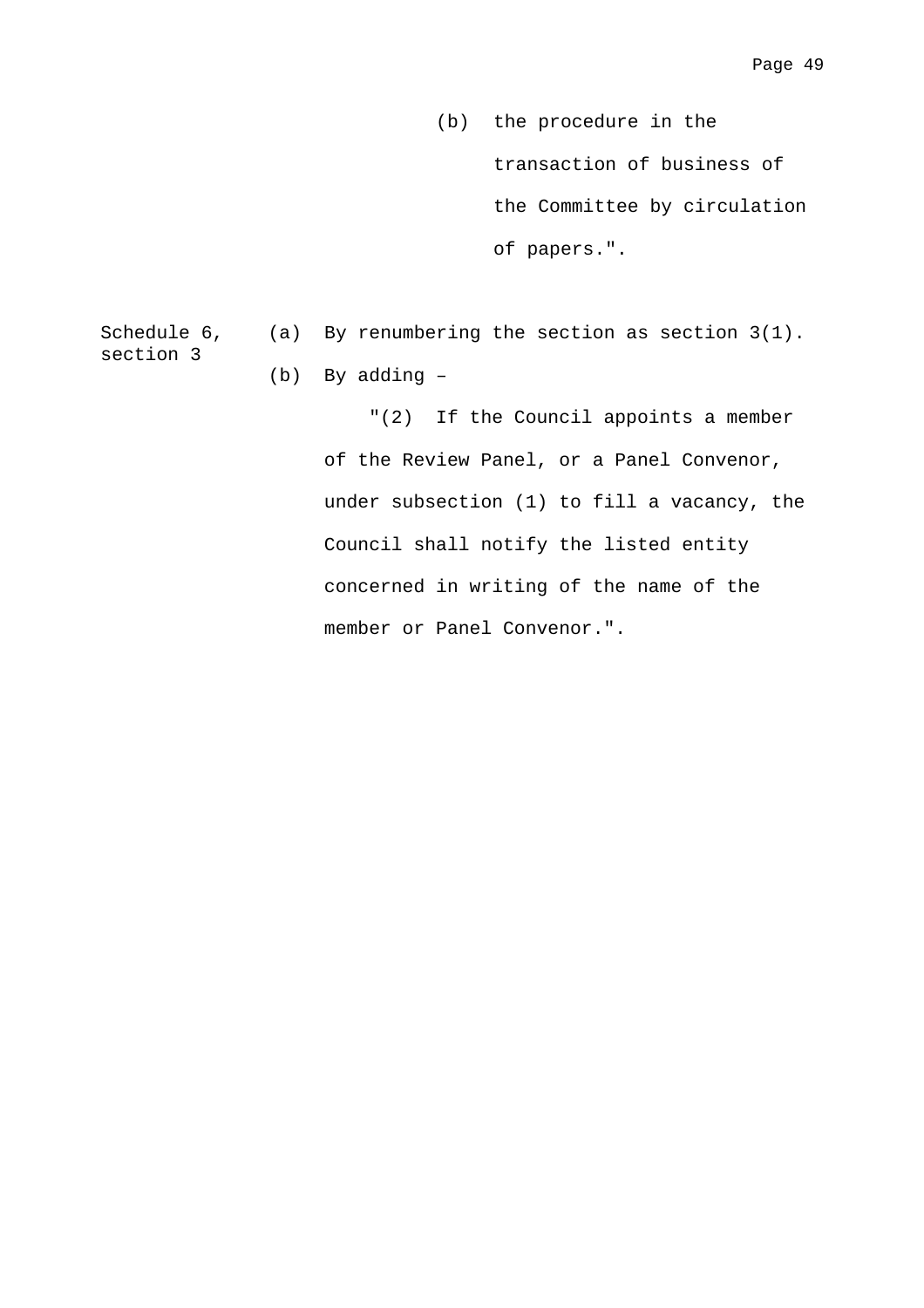## **Appendix IV**

# **( D R A F T )**

### FINANCIAL REPORTING COUNCIL BILL

### **COMMITTEE STAGE**

### Amendments to be moved by the Honourable TAM Heung-man

| Clause                       | <b>Amendment Proposed</b>                                                                                                                                                                                |
|------------------------------|----------------------------------------------------------------------------------------------------------------------------------------------------------------------------------------------------------|
| 17                           | By adding $-$                                                                                                                                                                                            |
|                              | "(4) The Secretary shall cause the estimates as<br>approved pursuant to subsection $(3)$ to be laid on the<br>table of the Legislative Council.".                                                        |
| Schedule 2<br>Section $2(2)$ | By adding ", but may not serve as such a member<br>continuously for more than 6 years" after "eligible for<br>reappointment".                                                                            |
| Schedule 2<br>Section 7      | By deleting section 7 and substituting $-$                                                                                                                                                               |
|                              | "7. Written resolution                                                                                                                                                                                   |
|                              | Subject to this section, any business that may be<br>(1)<br>transacted by a resolution of the Council in a meeting may<br>be validly transacted, without a meeting, by a resolution in<br>writing if $-$ |
|                              | the resolution is signed and endorsed by all<br>(a)<br>the members of the Council present in<br>Hong Kong (being not less than the number                                                                |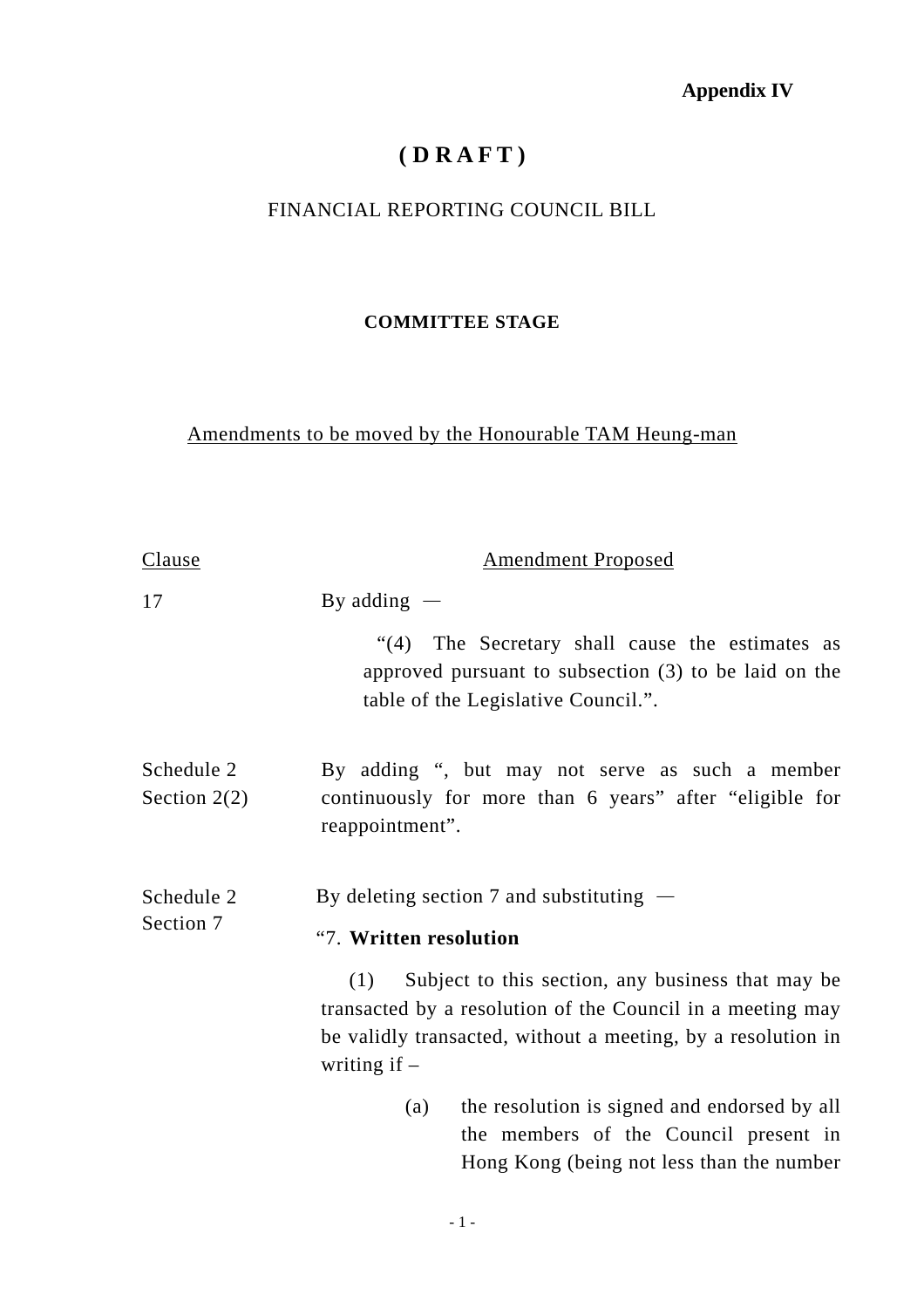required to constitute two thirds of the members of the Council); and

(b) it is so signed and endorsed within the specified period.

(2) If a written resolution is in the form of more than one document, the requirements of subsection (1) are to be regarded as satisfied if each document is in the like form and the documents together bear the signatures of, and have been endorsed by, all the members of the Council present in Hong Kong.

(3) A telex, cable or facsimile, or an electronically transmitted document, that bears the signature of a member of the Council, is to be regarded as signed by that member.

(4) A resolution in the form of more than one document is to be regarded as made on the date on which the resolution is signed by the last person signing as a member of the Council signing and endorsing it within the specified period.

(5) A member of the Council may, within the specified period, give notice in writing to the Chairman of the Council requiring that the business to which the resolution relates be transacted at a meeting of the Council.

(6) Where a notice is given under subsection (5), the following applies –

- (a) the business to which the resolution relates may not be transacted in the manner described in subsection (1);
- (b) a resolution for the purposes of subsection (1) may not be made or regarded as having been made.
- (7) For the purposes of this section –

"all the members of the Council present in Hong Kong" (在香港的全部匯報局成員) means all the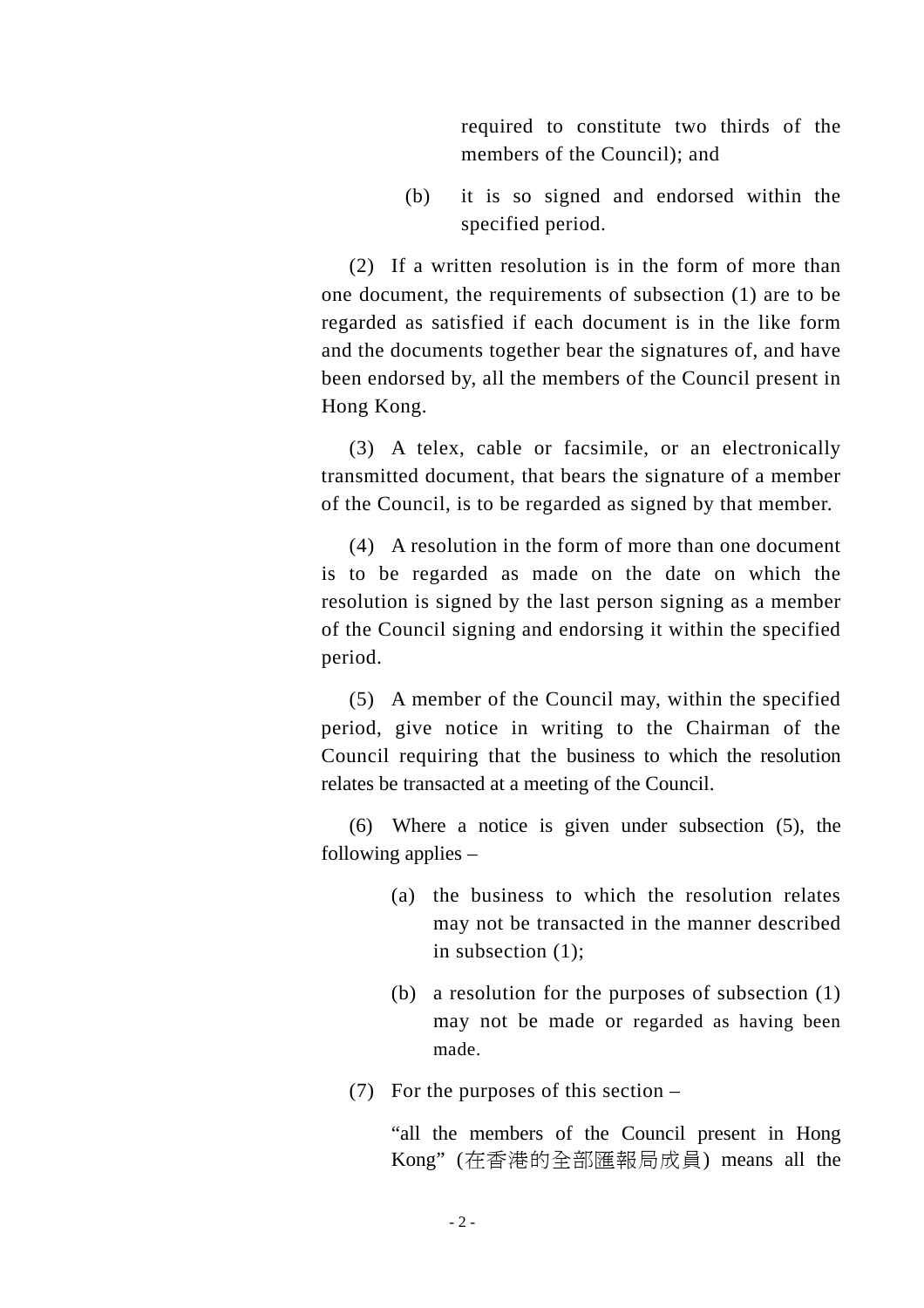members of the Council who, on the date on which the resolution is circulated, are –

- (a) present in Hong Kong;
- (b) entitled to attend and vote at a meeting of the Council in respect of the business; and
- (c) capable of signing and endorsing the resolution;

"endorse" ( 同 意 ), in relation to a resolution, includes to endorse the transaction of the business by a resolution without a meeting of the Council;

"specified period" (指明期間), in relation to any business referred to in subsection (1), means a period –

- (a) that is determined by the Chairman of the Council and specified in the documents circulated for the purposes of transacting the business; and
- (b) within which a member of the Council may indicate to the Council as to whether he endorses the resolution."

| Schedule 3<br>Section $1(1)$ | By adding "be recruited openly, and" after "is to".                         |
|------------------------------|-----------------------------------------------------------------------------|
| Schedule 3<br>Section $1(2)$ | By adding "without open recruitment" after "eligible for<br>reappointment". |
| Schedule 3<br>Section 3      | By renumbering the existing section as section $3(1)$ .                     |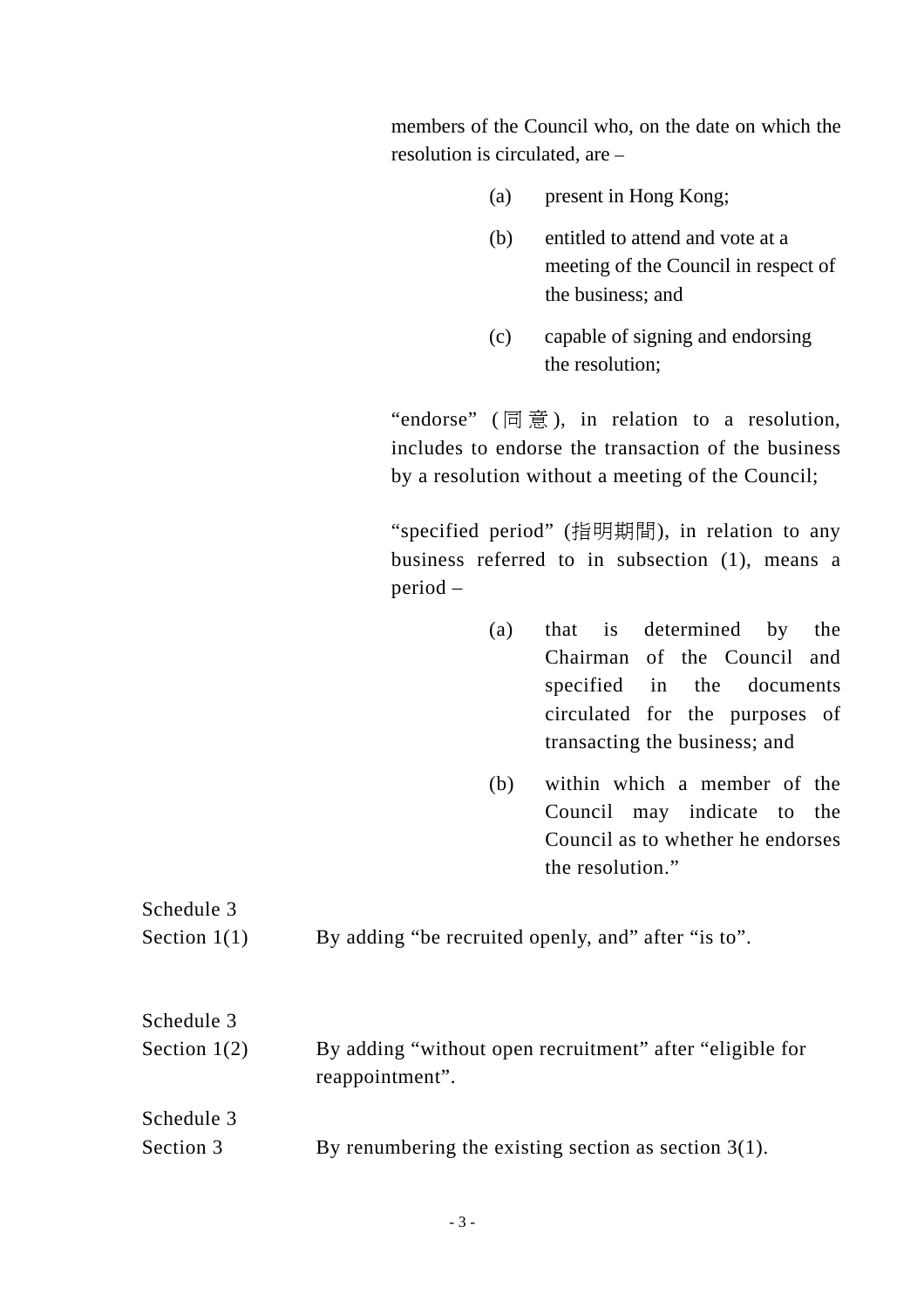| Schedule 3     |                                            |
|----------------|--------------------------------------------|
| Section $3(1)$ | By deleting "All" and substituting $-$     |
|                | "Subject to subsections (2) and (3), all". |
|                |                                            |

Schedule 3 Section 3

.

By adding  $-$ 

"(2) The remuneration of the Chief Executive Officer is to be determined with reference to the remuneration of public officers of comparable level by an independent committee appointed by the Council for such purpose.

(3) The Council shall set comprehensive arrangements for post-termination employment of the Chief Executive Officer in order that any real, potential or perceived conflict of interest arising as a result of the Chief Executive Officer taking up employment after the termination of his employment with the Council may be avoided, which arrangements shall include a control period of not less than 12 months commencing from the date of the termination of the Chief Executive Officer's employment with the Council. A Chief Executive Officer shall not after the termination take up any remunerative employment without the prior written approval of the Council during the control period.".